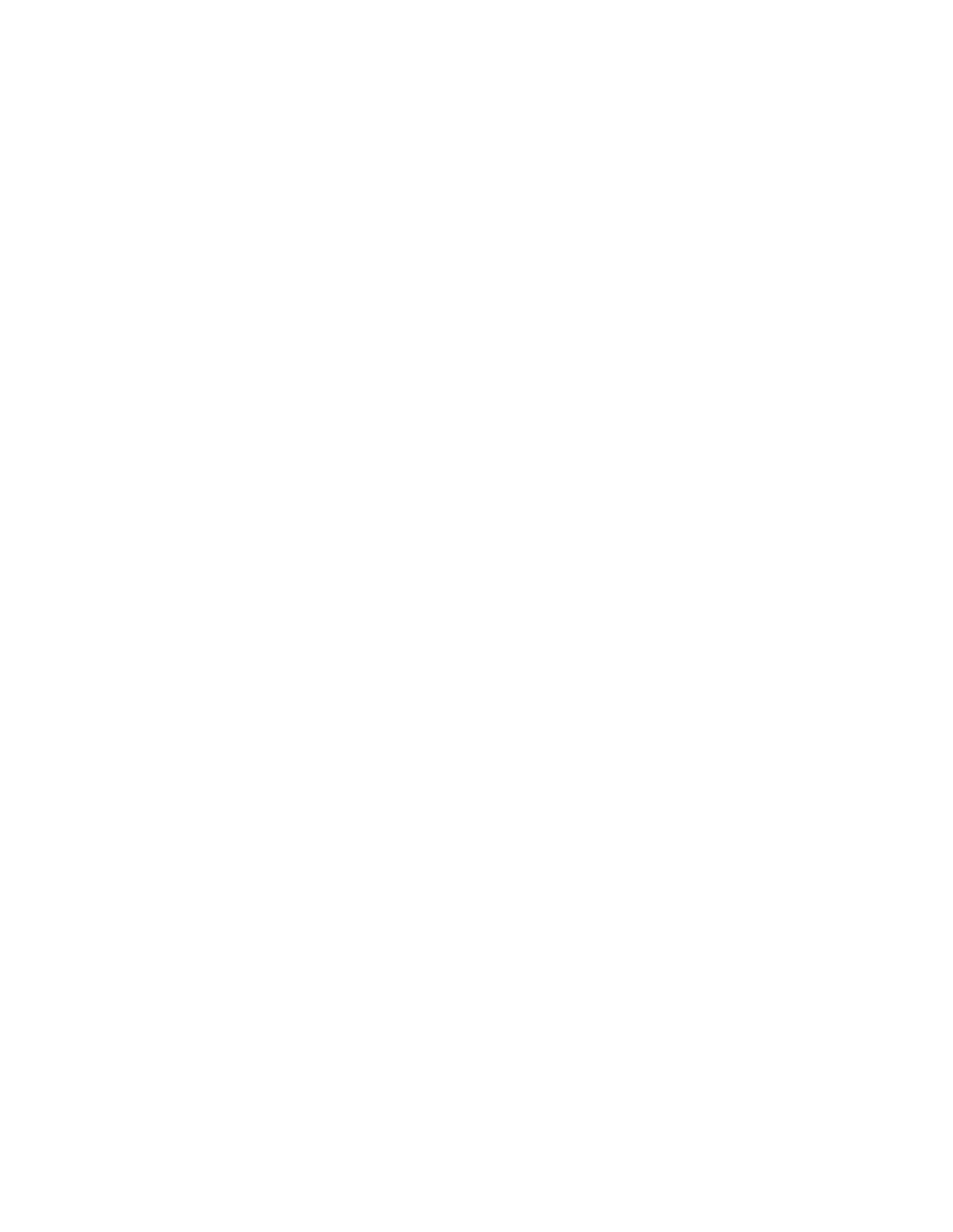# Doctoral Dissertation Department of Mathematics Carnegie Mellon University

# Higher Categories from Type Theories

Peter LeFanu Lumsdaine 20 December, 2010

### Abstract

This thesis continues the programme of providing a higher-categorical analysis of the treatment of equality in Martin-Löf dependent type theory.

In particular, we construct for various type theories a *classifying weak*  $\omega$ -category, with objects and 1-cells as in the standard classifying category, and higher cells being open terms of identity types between these. Weak  $\omega$ -category structures (in the sense of Batanin/Leinster) on these are given by operads of syntactically definable composition laws.

> Committee Steve Awodey (doctoral advisor) James Cummings (chair)

> > Richard Garner Richard Statman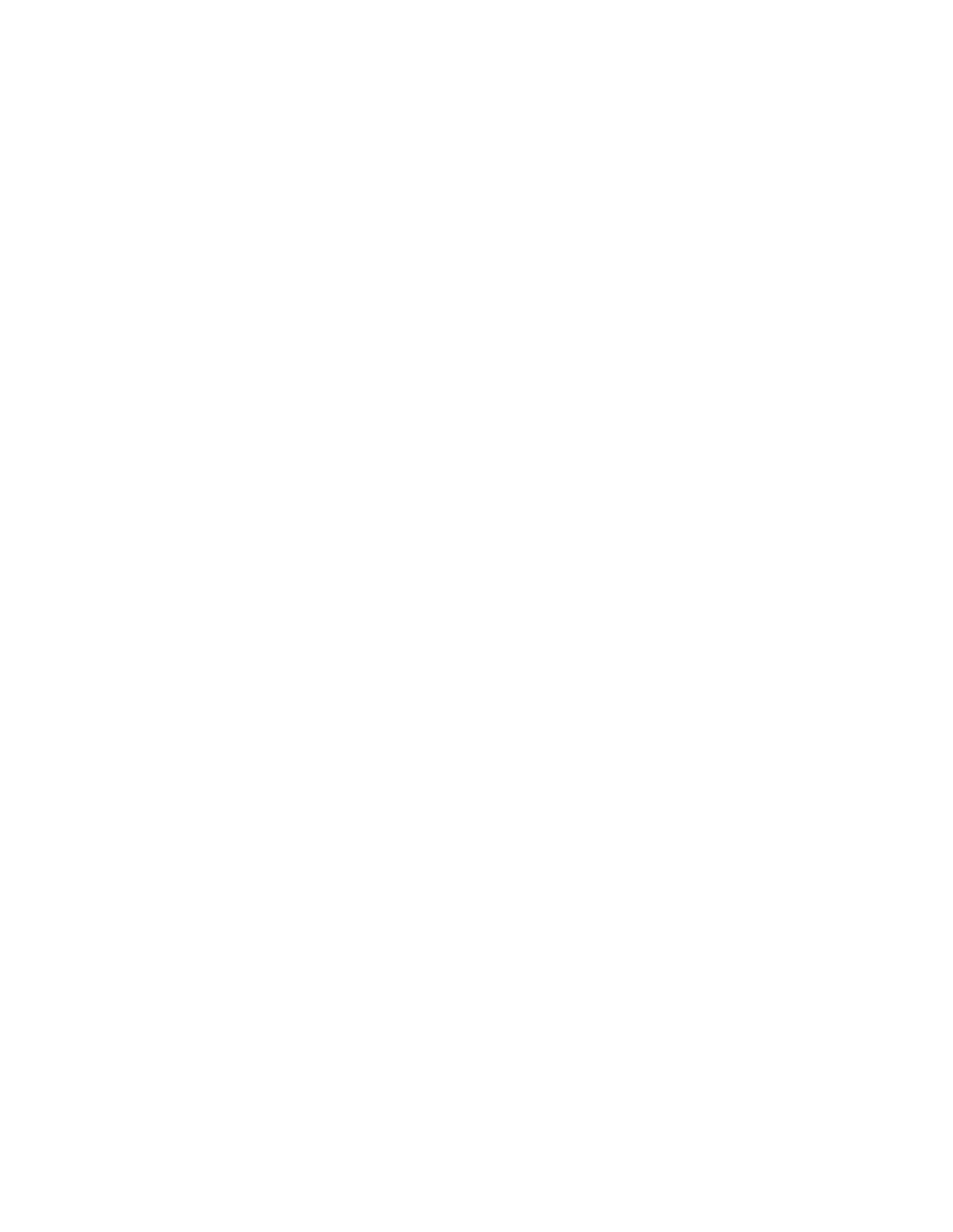# Contents

| Acknowledgements                                                    | vii          |
|---------------------------------------------------------------------|--------------|
| Introduction                                                        | $\mathbf{1}$ |
| 0.1.<br>Background                                                  | $\mathbf{1}$ |
| Overview of results<br>0.2.                                         | $\bf 5$      |
| The fundamental weak $\omega$ -category of a type (Ch. 3)           | $\bf 5$      |
| The classifying weak $\omega$ -category of a theory (Ch. 4)         | $8\,$        |
| Chapter 1. Type-theoretic background                                | 11           |
| 1.1.<br>Syntactic presentation                                      | 11           |
| 1.2.<br>Categorical representation                                  | 20           |
| 1.3.<br>Constructions on dependent type theories                    | 26           |
| Miscellaneous facts<br>1.4.                                         | 29           |
| Higher-categorical background<br>Chapter 2.                         | 31           |
| Weak factorisation systems<br>2.1.                                  | 31           |
| 2.2.<br>Strict higher categories                                    | 34           |
| 2.3.<br>Globular operads                                            | 40           |
| $\ldots$ à la Leinster                                              | 40           |
| à la Batanin                                                        | 44           |
| Contracting pasting diagrams<br>2.4.                                | 50           |
| The fundamental weak $\omega$ -groupoid of a type<br>Chapter 3.     | 53           |
| Construction of $P_{\text{Id}}$<br>3.1.                             | 53           |
| A proof-theoretic lemma: X is initial in $T_{\text{Id}}[X]$<br>3.2. | 58           |
| 3.3.<br>Contractibility of $P_{\text{Id}}$                          | 60           |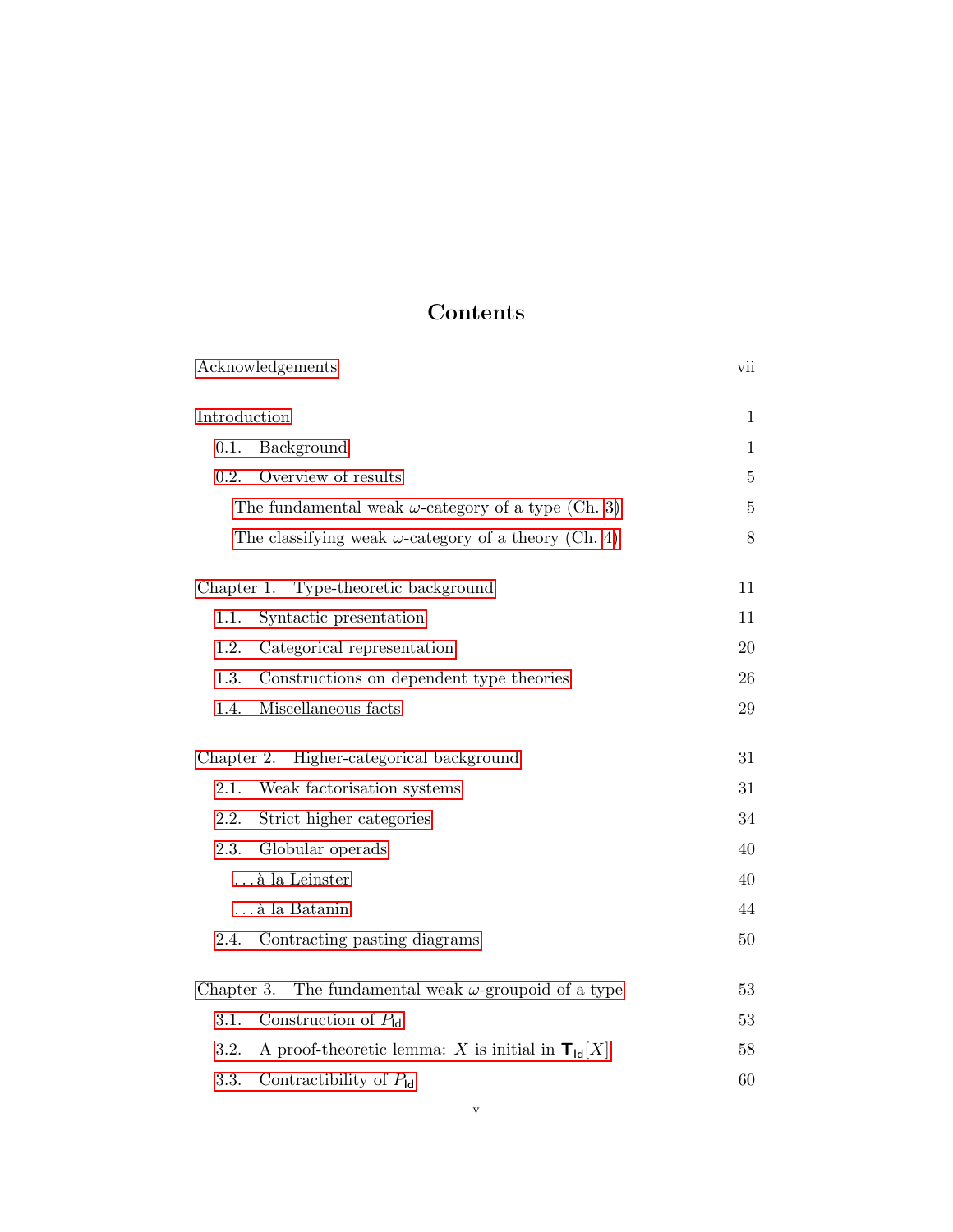### vi CONTENTS

| 3.4. Types as weak $\omega$ -categories                                           | 64  |
|-----------------------------------------------------------------------------------|-----|
| Chapter 4. The classifying weak $\omega$ -category of a theory                    | 67  |
| Globular structures from DTT<br>4.1.                                              | 67  |
| The type-theoretic globes                                                         | 67  |
| A variant for II-types                                                            | 74  |
| Homotopical structures on DTT<br>4.2.                                             | 76  |
| Left and right maps in $DTT$                                                      | 76  |
| Extensions by propositional copies: the conservativity principle $\overline{J}$ . | 82  |
| Contractible operads; weak $\omega$ -categories from DTT<br>4.3.                  | 91  |
| $\text{End}(\mathbf{G}_{\bullet})$ in theories with $\mathsf{Id}\text{-types}$    | 91  |
| $\text{End}(\mathbf{G}_{\bullet})$ in theories with $\Pi$ -EXT-APP                | 93  |
| End( ${}^{\Pi}$ G <sub>o</sub> ) in theories with ld, $\Pi$ , $\Pi$ - $\eta$      | 96  |
| Classifying weak $\omega$ -categories                                             | 96  |
| Bibliography                                                                      | 101 |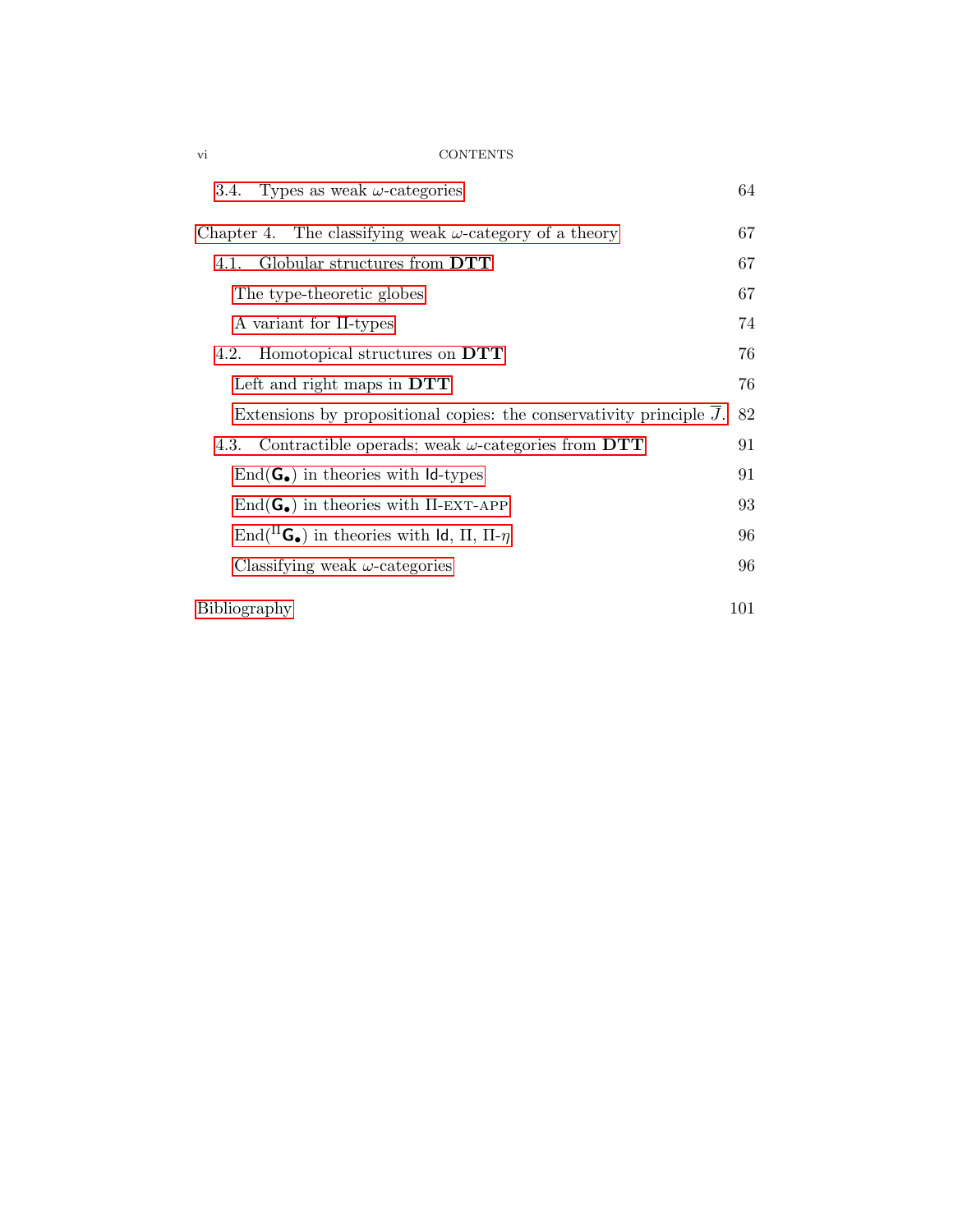## Acknowledgements

<span id="page-6-1"></span><span id="page-6-0"></span>This thesis would not have been possible without the support and encouragement of many people over the past few years.

The Pure and Applied Logic Group at Carnegie Mellon, straddling three departments, provided a marvellously stimulating and diverse intellectual environment within which I was able to gradually find my way enthusiastically but quite unpremeditatedly—to categorical logic and type theory. The teaching, advice, and inspiration of James Cummings and Bob Harper were especially helpful. The unflagging institutional support of the Mathematics department (even when I decided to take an advisor in Philosophy) is also greatly appreciated.

I have also benefited enormously from innumerable discussions with, and support from, colleagues further afield—too many to list, but particularly Martin Hyland, Peter Johnstone, and the other Cambridge category theorists; Thorsten Altenkirch and the type theorists in Nottingham; Mike Shulman and others in Chicago; the Atlantic Category Theory Group at Dalhousie; and, elsewhere, Pierre-Louis Curien and Benno van den Berg.

On a personal level, I would not have made it through a long summer of writing-up without the support of my parents Nicola and David, and a few wonderfully supportive friends—they know who they are!—not to mention UCPO, AUO, the ESO, and the KCO. To all of them, I am deeply indebted.

Particularly influential on the contents of this dissertation have been Richard Garner, Michael A. Warren, and Chris Kapulkin, with whom I have greatly enjoyed working over the past few years.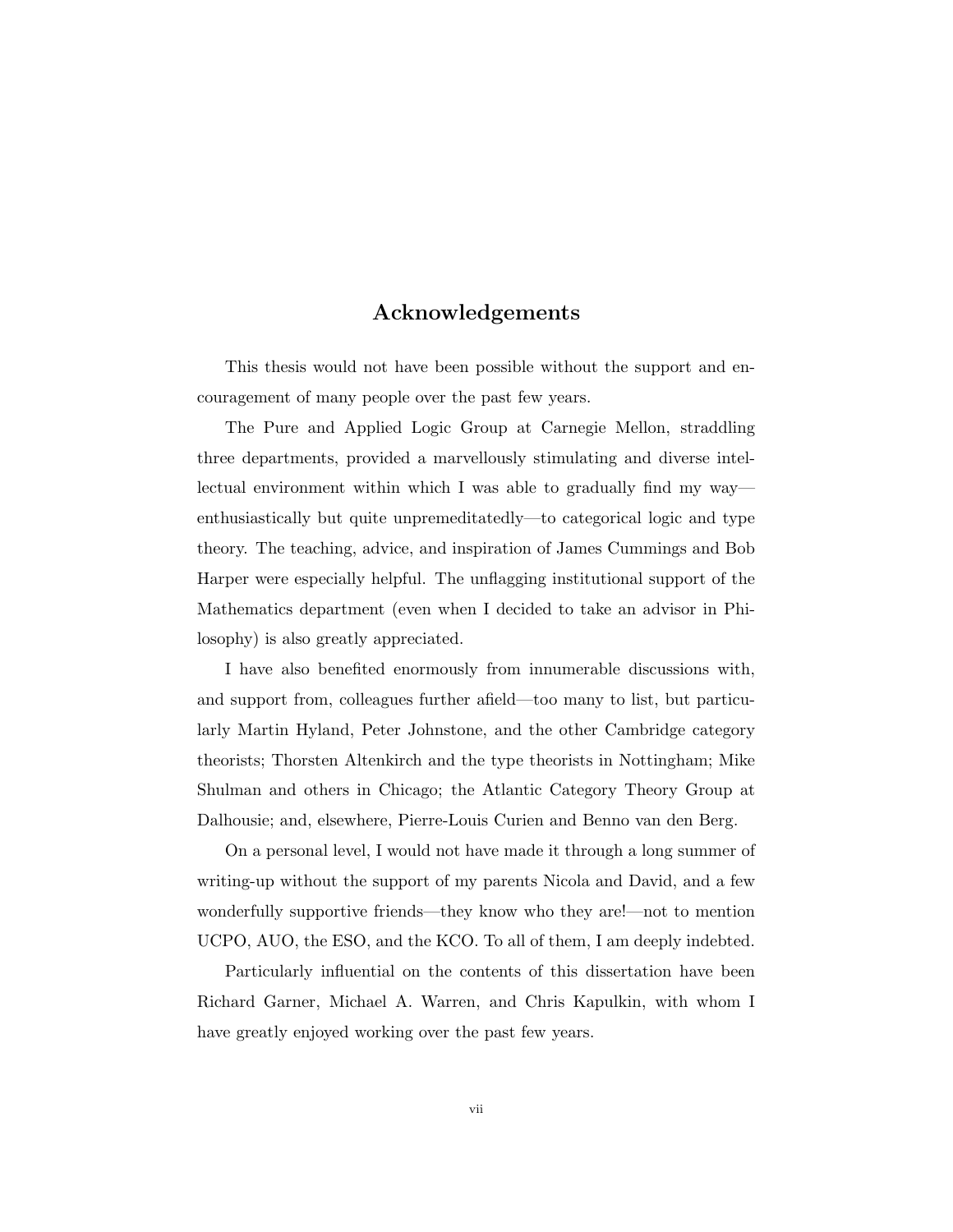### viii ACKNOWLEDGEMENTS

I am grateful also to all the members of my thesis committee for their interest and support, and for bringing a wide range of interests and expertise to bear on this project. And above all, I owe thanks to my advisor, Steve Awodey: for five years of his unstinting support, his guidance, his teaching, generosity, and patience.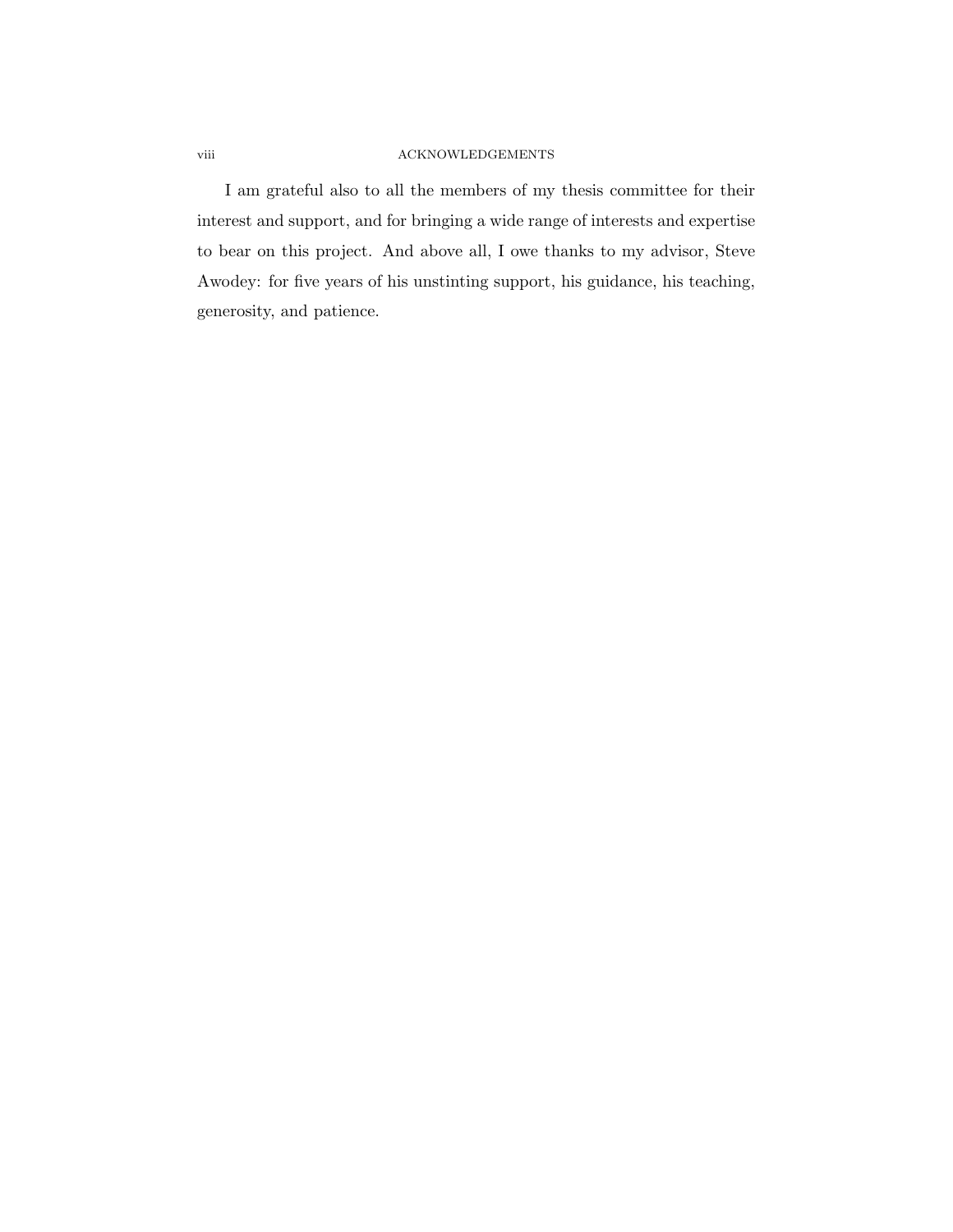# Introduction

#### 0.1. Background

<span id="page-8-0"></span>**0.1.1.** A fundamental construction in all flavours of type theory is the *clas*sifying category  $\mathcal{C}(\mathsf{T})$  of a theory **T**. Objects of  $\mathcal{C}(\mathsf{T})$  are types (or contexts) of  $\mathsf{T}$ ; morphisms of  $\mathsf{T}$  are open terms of one type with free variables from another, up to syntactic equivalence of some sort.

The uses of this construction are manifold. First of all, it provides a tool for structural analysis of theories, allowing type-theoretic constructors and rules to be understood as presentations of categorical structure (products, sums, exponential objects, ...) familiar from elsewhere in mathematics.

Next, this allows us to model the type theory in any suitably structured category, via a right adjoint **Lang** to the functor  $\mathcal{C}$ , giving the *internal* language of a structured category.

Putting these together, it allows us to represent type theories as equivalent to appropriately structured categories, giving us an alternate presentation with different strengths to the traditional syntax.

0.1.2. For some logical systems—simple type theory, for instance, and some extensional versions of Martin-Löf type theory—this correspondence is very well understood and leaves little to be desired. Unfortunately, the situation with the intensional variants of Martin-Löf type theory—ITT, henceforth is not yet so satisfactory.

Syntactic categories for theories in ITT still work essentially as described above: they are a powerful technical tool for providing models, and for representing theories. The subtlety is that the structures corresponding to logical constructors in ITT are no longer so categorically familiar as before: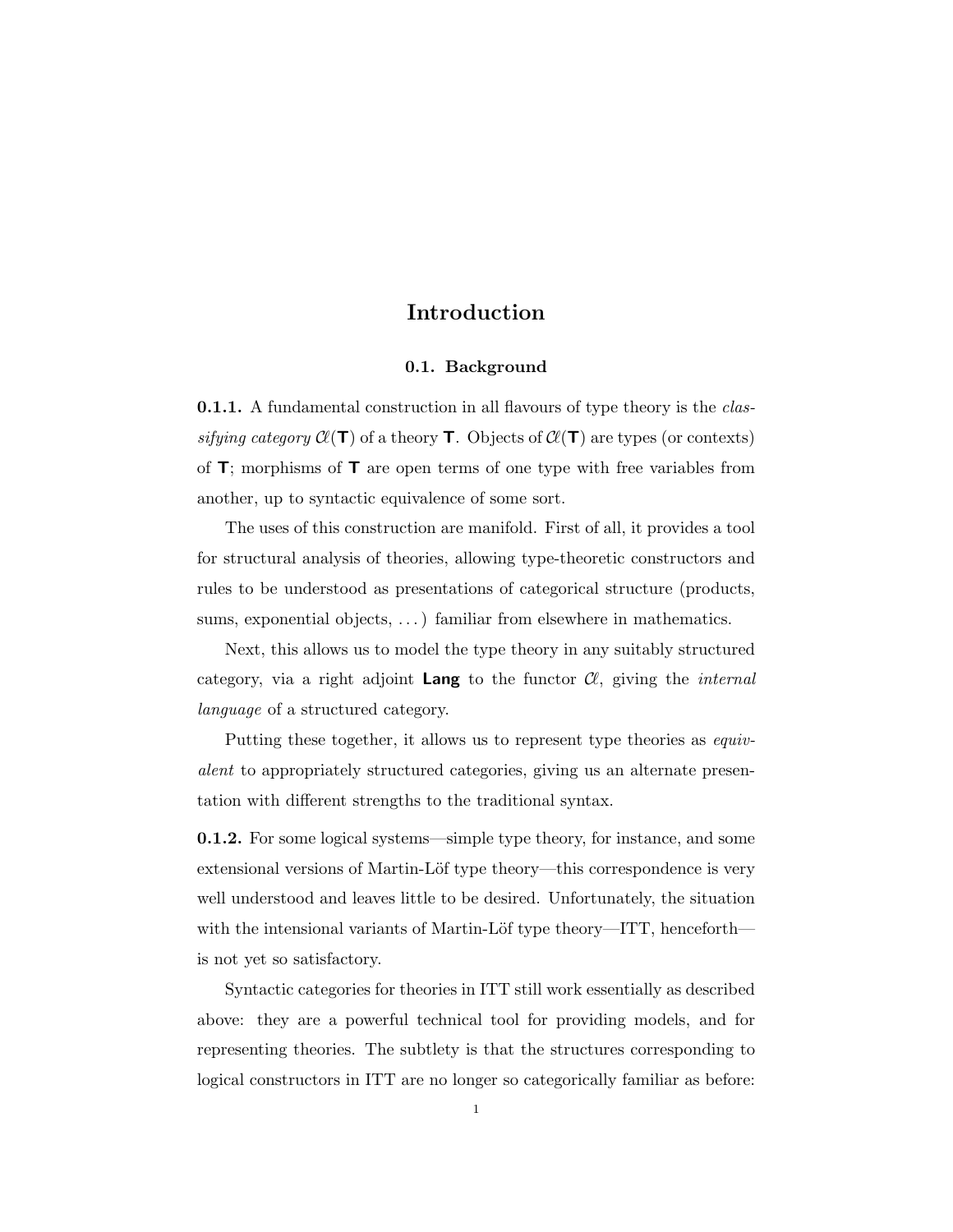#### 2 INTRODUCTION

they are not quite the products, exponentials, adjoints and so on that one might expect. The problem<sup>[1](#page-9-0)</sup> is the interaction of its two different kinds of equality.

Firstly, there is *definitional* (aka *intensional*) equality:

$$
\Gamma ~\vdash~ a = a' : A
$$

a decidable, quite fine syntactic relation—this covers essentially  $\alpha$ -equivalence,  $β$ -equivalence, and sometimes  $η$ -, but no more. Its strictness reflects the extremely well-controlled computational behaviour of the system. This is the equality used in the classifying category. Crucially, however, it is a separate judgement of the system, not represented by a type, so cannot be reasoned about by e.g. induction within the system. One cannot prove in ITT, for instance, that

$$
x:\mathbb{N} \ \vdash \ x+0=x \ : \mathbb{N}.
$$

Secondly, since one does need some kind of equality which can be reasoned about internally, there is *propositional* (sometimes aka *extensional*) equality, which is represented by a dependent type, the identity type over each type:

$$
x, y : A \ \vdash \ \mathsf{Id}_A(x, y) \ \mathsf{type}
$$

An inhabitant of this type is seen as a *proof of equality* between x and y. This is a coarser equality than the definitional; it is axiomatised simply by INTRO/ELIM rules of the usual form for an inductive type, but they turn out to yield remarkably subtle consequences.

0.1.3. In the extensional theory, the two equalities coincide by fiat (the reflection rule). This makes reasoning about equality within the theory much simpler, but at the cost of desirable computational properties: for instance, type-checking becomes undecidable, since it depends (because of the dependency of types on terms) on definitional equality, which is now

<span id="page-9-0"></span><sup>&</sup>lt;sup>1</sup>although, of course, "it's not a bug, it's a feature"!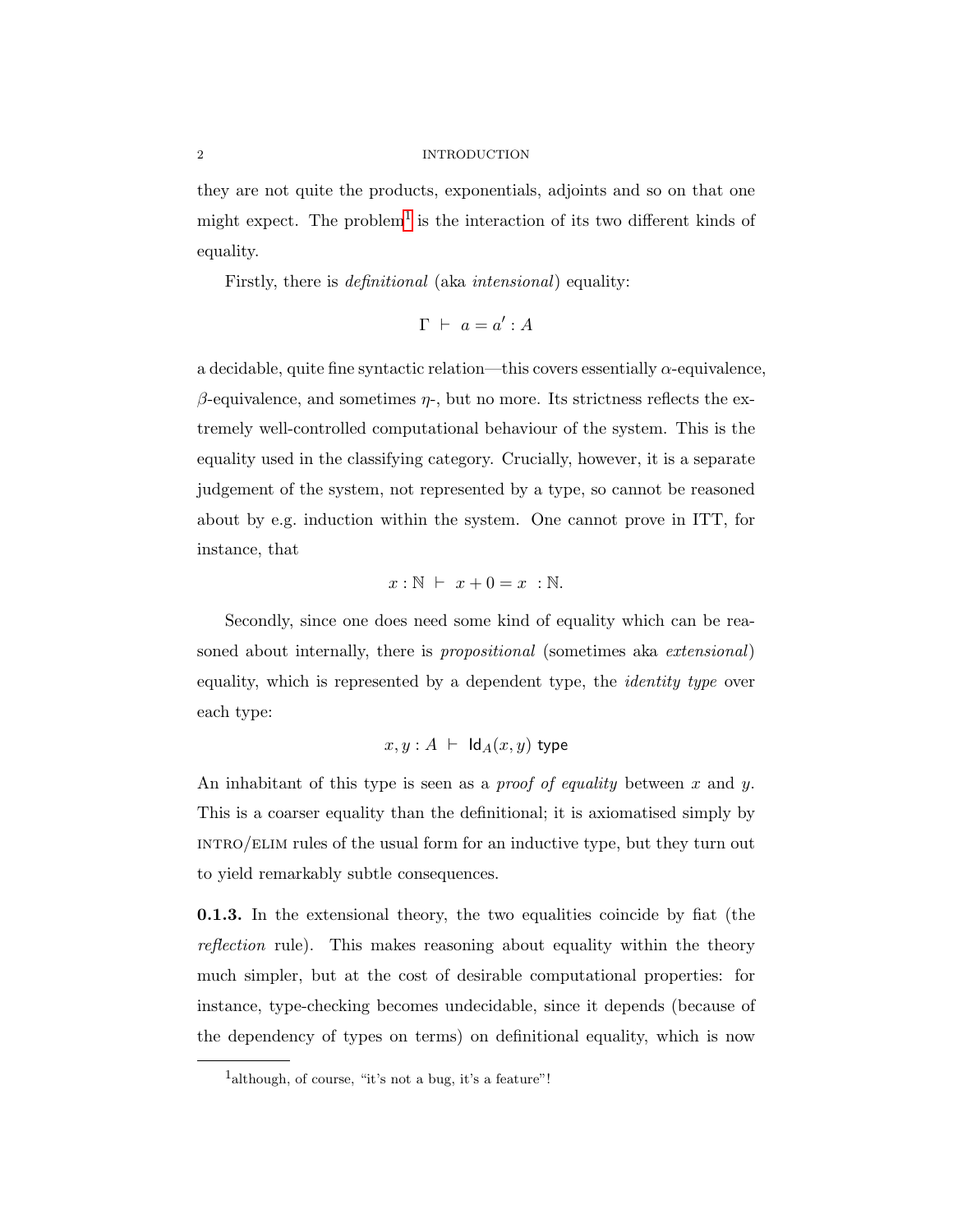#### 0.1. BACKGROUND 3

reduced to propositional, i.e. to inhabitation of types, which is undecidable in any sufficiently rich system. Relatedly, the computational content of terms is lost: terms of different computational behaviour may become identified in this stronger definitional equality. In these and other proof-theoretic respects, the intensional theory is significantly preferable.

As mentioned above, however, categorical analysis of constructors in the intensional theory is much less clear. For instance, a unit type<sup>[2](#page-10-0)</sup> does not give a terminal object of the syntactic category. It may have multiple morphisms from other objects, at least up to definitional equality. Internally, these terms will be equal, but only up to propositional equality—so we need to incorporate this somehow into the structure of the syntactic category.

(Of course, propositional equality is already present in the classifying category, but as terms of some other type; but we want a description which makes more apparent its rôle in the categorical analysis of the constructors.)

A naïve approach might be to simply quotient by propositional equality; but this destroys too much of the structure of the theory.

0.1.4. Instead, starting with the Hofmann-Streicher groupoid model [[HS98](#page-109-0)], higher categories and related homotopy-theoretic structures have emerged as a natural solution to this problem: we add the propositional equality, but as extra structure, not just as a relation to quotient by.

In the globular approach to higher categories, a higher category has objects ("0-cells") and arrows ("1-cells") between objects, as in a category, but also 2-cells between 1-cells, and so on, with various composition operations and laws depending on the kind of category in question (strict or weak, nor  $\omega$ -, ...).

Now we see propositional equalities between terms as 2-cells between morphisms; and also, since propositional equalities themselves are terms of a possibly non-trivial type, we treat further propositional equalities between them as higher cells, and so on ad infinitum. Binary composition of these

<span id="page-10-0"></span> $2<sub>as</sub>$  usually axiomatised in ITT, i.e. as an inductive type with one nullary constructor.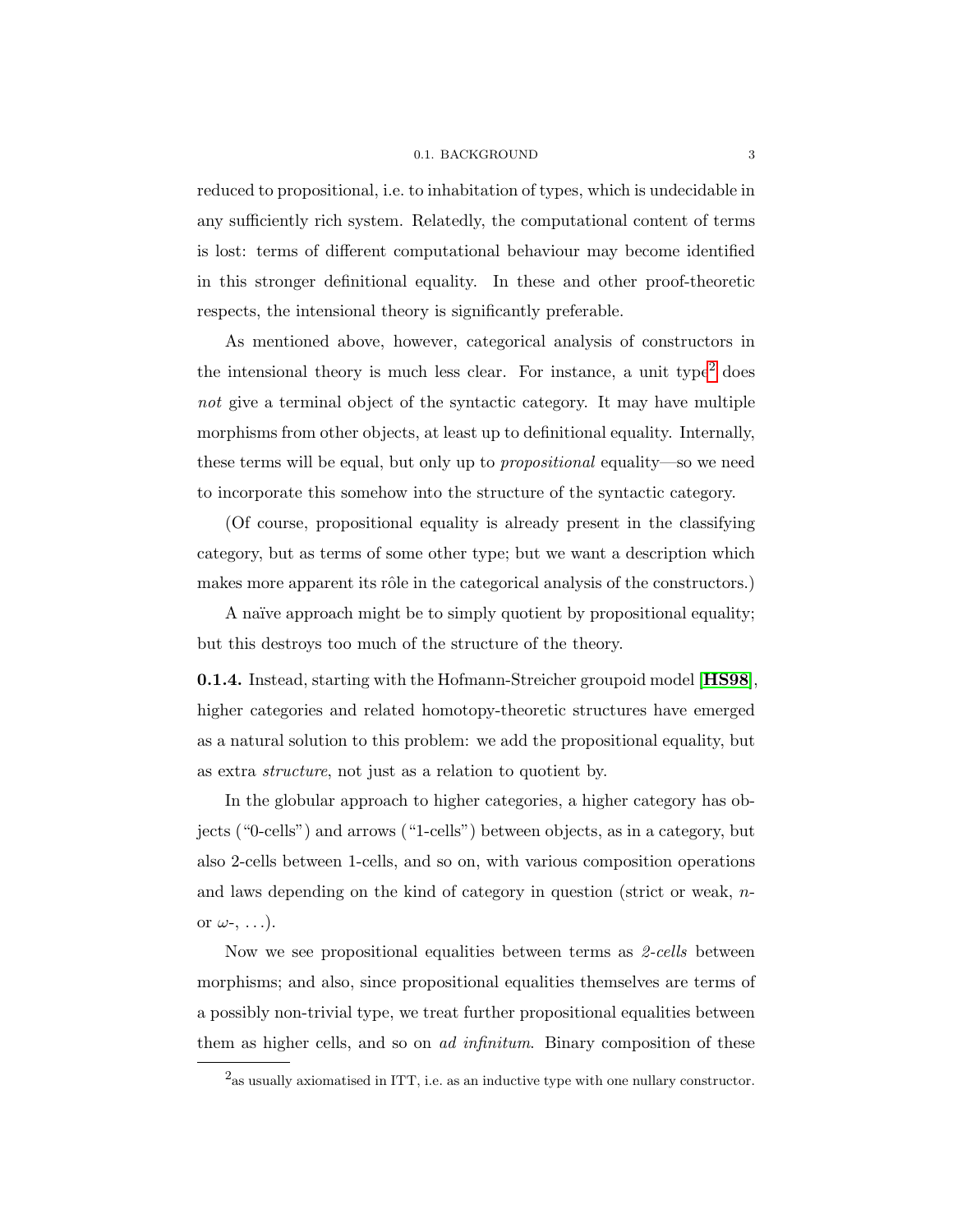#### 4 INTRODUCTION

higher cells corresponds now to the transitivity of equality; higher identity cells, to reflexivity; symmetry of equality, to having some sort of inverses for cells.

There is a compelling analogy here with homotopy theory. Any topological space has a higher fundamental groupoid consisting of points of the space, paths between points, homotopies between paths, . . . Homotopies are composable, and have units, and inverses. More generally, the (1-)category **Top** underlies an  $\omega$ -category of spaces, continuous maps, homotopies between maps, homotopies between homotopies, and so on.

A type, therefore, can be seen as something like a space—a category with cells of arbitrarily high dimension, in which all cells are invertible, i.e. an  $\omega$ -groupoid—and a theory as something like a category of spaces—an  $ω$ -category in which all cells of dimension > 1 are invertible, i.e. an  $(ω, 1)$ category (also known as  $(\infty, 1)$ ).

However, in the fundamental groupoid example, it is a familiar fact that associativity of composition, and other laws, hold only up to homotopy, i.e. only up to a cell of higher dimension. We find the same situation in type theory: composition is generally associative, unital etc. only up to propositional equality. (Of course, in the presence of extra axioms, or in certain models, it can sometimes be strict.) For the fully intensional theory we thus have to work not with strict but with *weak* higher categories.

Various different definitions of weak  $\omega$ -categories exist; we use the *qlob*ular operadic definition of Batanin, as modified by Leinster.

0.1.5. Since [[HS98](#page-109-0)], ideas along these lines have been explored by various authors in various directions. For "two-dimensional ITT" and certain weak 2-categories, the full correspondence is worked out in detail in [[Gar09c](#page-109-1)]. In the semantic direction, models of ITT in various higher categorical/homotopical settings are investigated in [[AW09](#page-108-0)], [[War08](#page-111-0)], [[GvdB10a](#page-109-2)], and [[Voe](#page-111-1)]. Conversely, the structures formed from the syntax of theories have been previously investigated in [[GG08](#page-109-3)], [[Lum10](#page-110-0)], [[GvdB10b](#page-109-4)],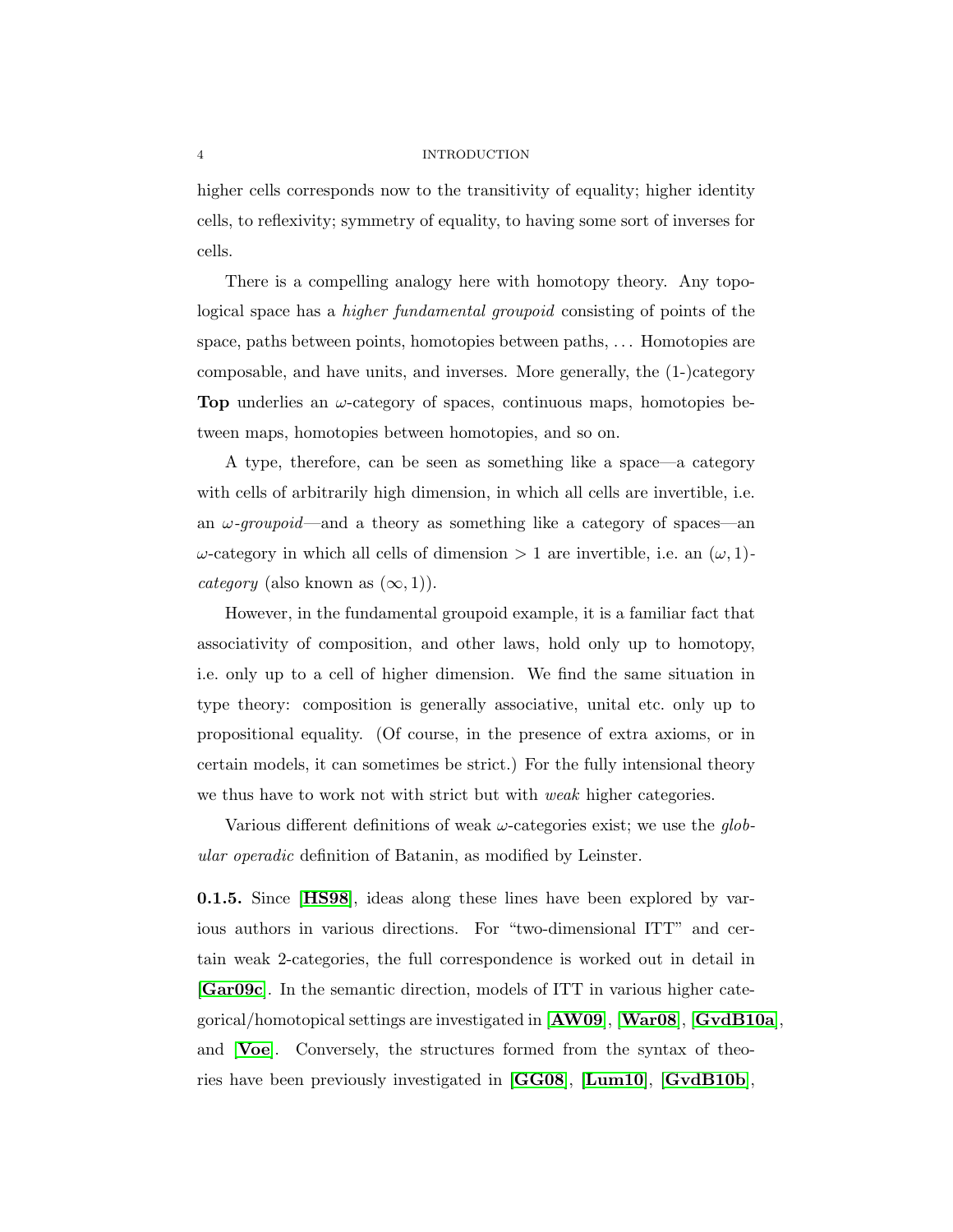[[AHW09](#page-108-1)]. This dissertation continues the latter line of investigation: the main goal is to construct the *classifying weak*  $\omega$ -*category* of a theory.

#### 0.2. Overview of results

#### <span id="page-12-1"></span><span id="page-12-0"></span>The fundamental weak  $\omega$ -category of a type (Ch. [3\)](#page-60-0).

0.2.1. As a warm-up for the main result, in this chapter we construct the "fundamental weak  $\omega$ -category"<sup>[3](#page-12-2)</sup> of a single type within a theory.

Specifically, we show that for any type A and context  $\Delta$  in a type theory **T** with at least the Id-type rules, there is a weak  $\omega$ -category in which 0-cells are terms of type A in context  $\Delta$ , 1-cells are terms of type  $\mathsf{Id}_A$  between these, 2-cells are terms of type  $\mathsf{Id}_{\mathsf{Id}_A}$  between 1-cells, and so on.

(Note that for this construction the dimensions of cells are always one lower than in the classifying category sketched above. This comes from the general rule that if X, A are objects of an n-category C, then  $\mathcal{C}(X, A)$  forms an  $(n-1)$ -category, whose 0-cells are 1-cells of  $\mathcal{C}$ , and so on.)

0.2.2. Before sketching the construction, we roughly recall the globular operadic definition of weak higher categories. (The full background required on this material is set out in Ch. [2.](#page-38-0))

An  $\omega$ -category  $\mathcal C$  has a set<sup>[4](#page-12-3)</sup>  $C_n$  of "*n*-cells" for each  $n > 0$ . The 0- and 1-cells correspond to the objects and arrows of an ordinary category: each arrow f has source and target objects  $a = s(f)$ ,  $b = t(f)$ . Similarly, the source and target of a 2-cell  $\alpha$  are a parallel pair of 1-cells  $f, g : a \longrightarrow b$ , and generally the source and target of an  $(n + 1)$ -cell are a parallel pair of n-cells.

Cells of each dimension can be composed along a common boundary in any lower dimension, and in a *strict*  $\omega$ -category, the composition satisfies

<span id="page-12-2"></span><sup>3</sup>named by analogy with the higher fundamental groupoids of a space; in our case the fundamental weak  $\omega$ -category is again groupoidal, as shown in [[GvdB10b](#page-109-4)], but we do not discuss this in the present work.

<span id="page-12-3"></span><sup>&</sup>lt;sup>4</sup> for the present work, we consider *small* higher categories only.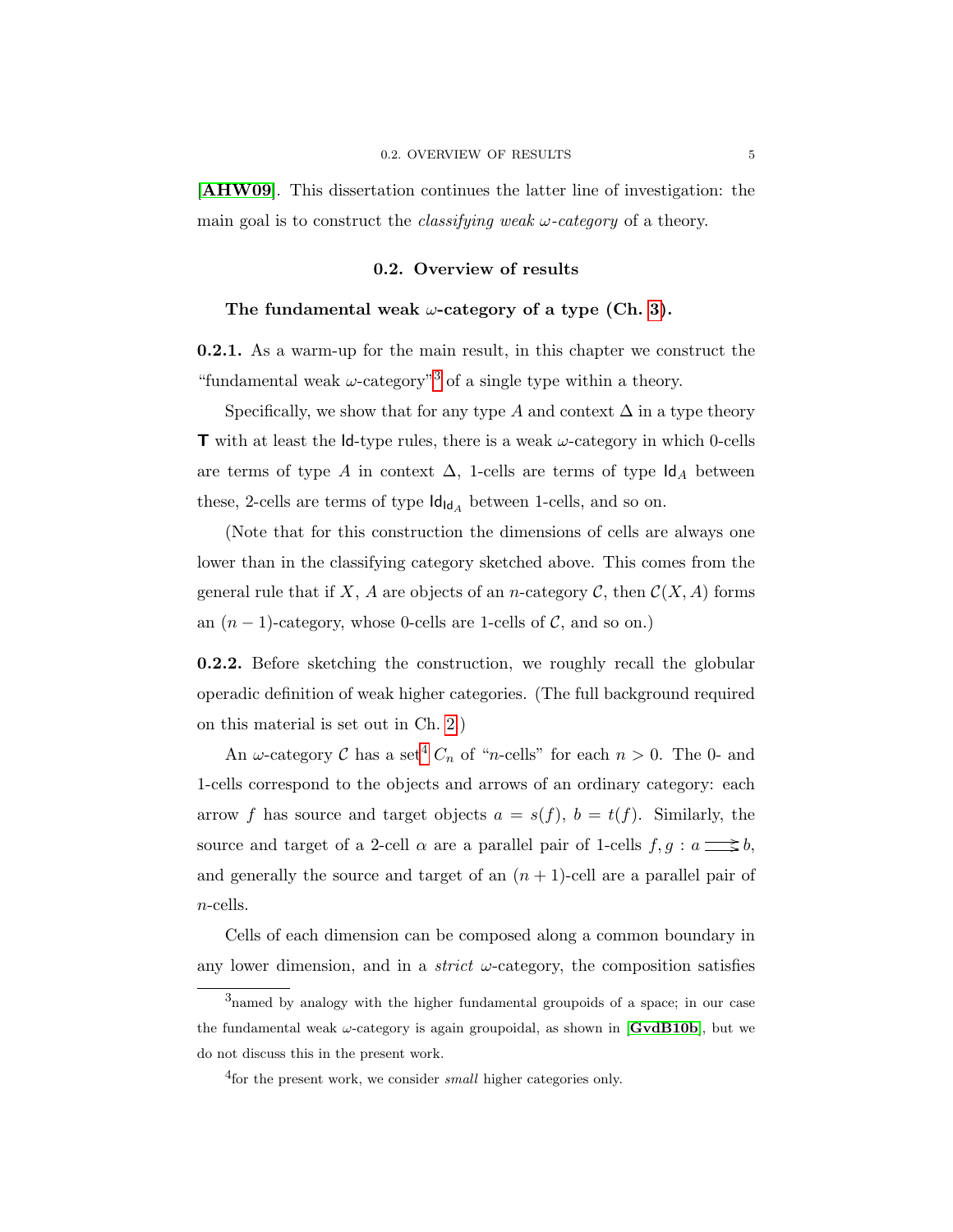

<span id="page-13-0"></span>Figure 0.2.A. Some cells, composites, and associativities in a strict  $\omega$ -category

various associativity, unit, and interchange laws, captured by the generalised associativity law: each labelled pasting diagram has a unique composite. (See illustrations in Fig. [0.2.A\)](#page-13-0).

**0.2.3.** In a weak  $\omega$ -category, we do not expect strict associativity, so may have multiple composites for a given pasting diagram, but we do demand that these composites agree up to cells of the next dimension ("up to homotopy"), and that these associativity cells satisfy certain coherence laws of their own, again up to cells of higher dimension, and so on. This is exactly the situation we find in intensional type theory. For instance, even in constructing a term witnessing the transitivity of identity—that is, a composition law for the pasting diagram (  $\bullet \longrightarrow \bullet \longrightarrow \bullet$  ), or explicitly a term c such that

$$
x, y, z : X, p : \text{Id}(x, y), q : \text{Id}(y, z) \vdash c(q, p) : \text{Id}(x, z)
$$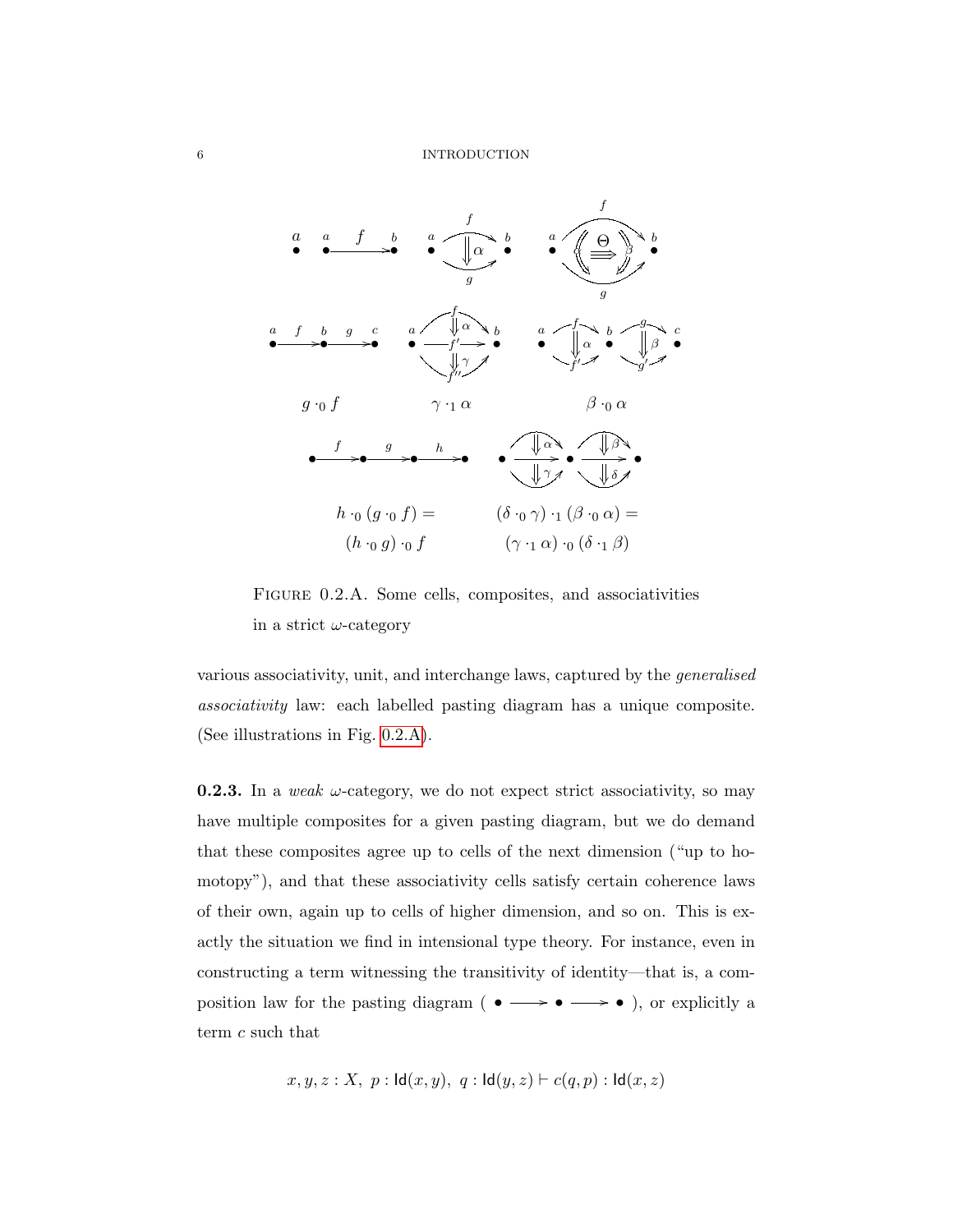—one finds that there is no single canonical candidate: most obvious are the two equally natural terms  $c_l$ ,  $c_r$  obtained by applying the **Id**-elimination rule to  $p$  or to  $q$  respectively. These are not definitionally equal, but are propositionally equal, i.e. equal up to a 2-cell: there is a term e with

$$
x, y, z : X, p : \text{Id}(x, y), q : \text{Id}(y, z) \vdash e(q, p) : \text{Id}(c_l(q, p), c_r(q, p)).
$$

Similarly, for either of these operations (or any combination), we can derive a "propositional associative law":

$$
x, y, z, w : X, p : \mathsf{Id}(x, y), q : \mathsf{Id}(y, z), r : \mathsf{Id}(z, w) \vdash
$$
  

$$
a(r, q, p) : \mathsf{Id}(c(r, c(q, p)), c(c(r, q), p)).
$$

0.2.4. In Leinster's definition [[Lei04](#page-110-1)], a system of composition laws of this sort is wrapped up in the algebraic structure of a *globular operad with con*traction, and a weak  $\omega$ -category is given by a globular set equipped with an action of such an operad. We generalise this slightly, to define an internal weak  $\omega$ -category in any suitable category  $\mathcal{C}$ .

Accordingly, we would like to find an operad-with-contraction  $P_{\mathsf{Id}}$  of all such type-theoretically definable composition laws, acting on terms of any type and its identity types. Formally, we consider  $T_{\text{Id}}[X]$ , the theory axiomatised just by the structural and Id-rules plus a single generic base type X. The operad  $P_{\text{Id}}$  of definable composition laws therein may then be formally constructed as an endomorphism operad in its syntactic category  $\mathcal{C}(\mathsf{T}_{\mathsf{Id}}[X])$ ; and by some analysis of  $\mathsf{T}_{\mathsf{Id}}[X]$ , we show that  $P_{\mathsf{Id}}$  is contractible.

Since  $X$  is generic, composition laws defined on it can be implemented on all other types, giving the main result of Chapter [3:](#page-60-0)

**Theorem [3.4.1.](#page-71-1)** Let  $\mathbf{T}$  be any type theory extending  $\mathbf{T}_{\mathsf{Id}}$ , and A any type of **T**. Then the system of types  $(A, \text{Id}_A, \text{Id}_{\text{Id}_A}, ...)$  is equipped naturally with a  $P_{\text{Id}}$ -action, and hence with the structure of an internal weak  $\omega$ -category in  $\mathcal{C}\ell(T)$ .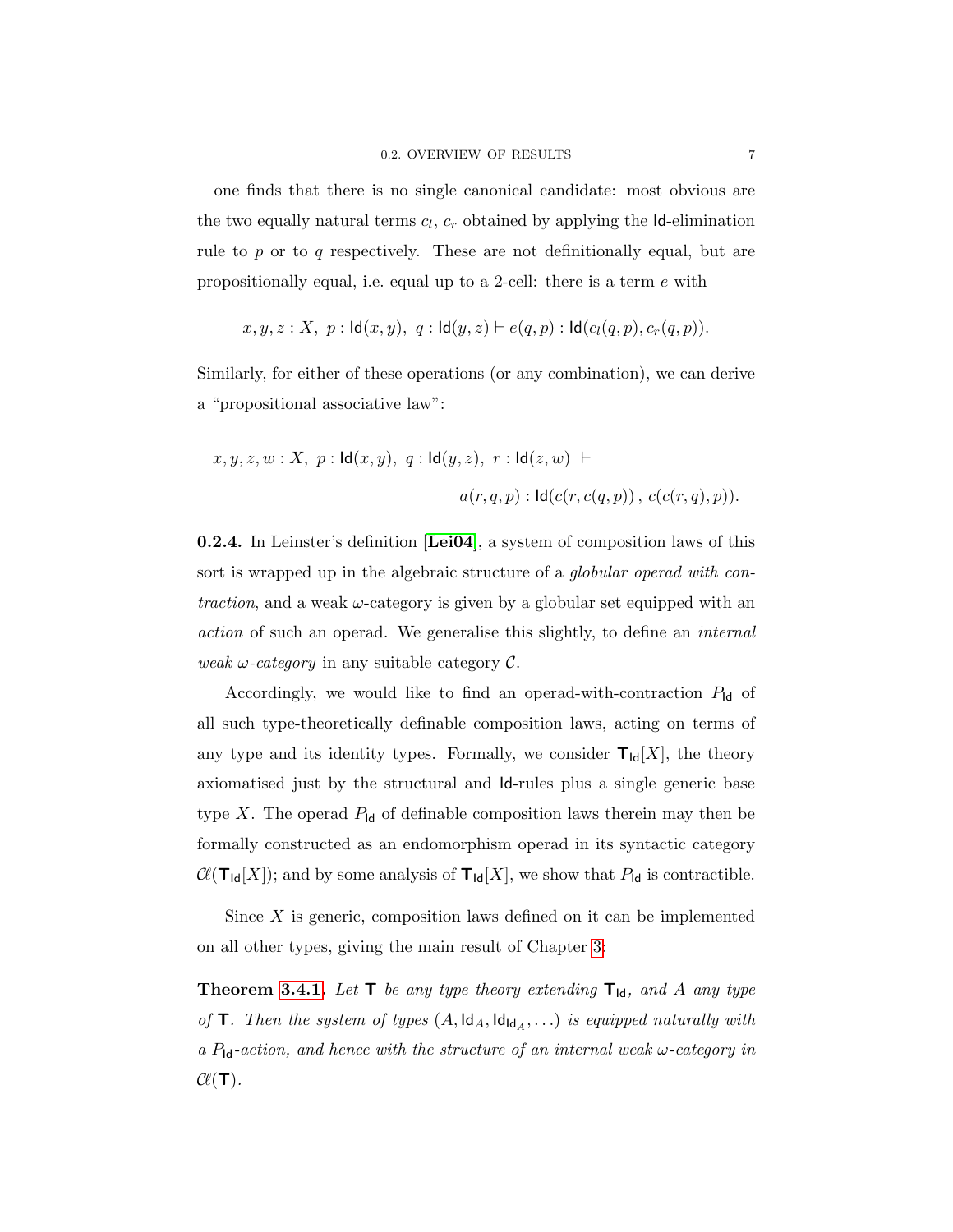#### 8 INTRODUCTION

From this it follows that the terms of these types in any fixed context form an (external)  $P_{\text{Id}}$ -algebra and weak  $\omega$ -category. Indeed, one can construct, using the Id-rules, *identity contexts*  $Id_{\Gamma}$  over all contexts, satisfying rules analogous to those for identity types; so for any contexts  $\Delta$ , Γ, there is an  $\omega$ -category of context morphisms from  $\Delta$  into  $\Gamma$  and its identity types.

The material of this chapter is essentially based on my earlier paper [[Lum09](#page-110-2)]/[[Lum10](#page-110-0)]. A very similar construction (overlapping in some parts and using different techniques in others) was discovered independently by Benno van den Berg and Richard Garner, and appears in [[GvdB10b](#page-109-4)].

#### <span id="page-15-0"></span>The classifying weak  $\omega$ -category of a theory (Ch. [4\)](#page-74-0).

0.2.5. In this chapter, the heart of the dissertation, we construct the classifying  $\omega$ -category  $\mathcal{C}\ell_{\omega}(\mathbf{T})$  of a theory T.

As intimated above,  $\mathcal{C}\!\ell_{\omega}(\mathsf{T})$  should in dimensions  $\leq 1$  be just the usual classifying category  $\mathcal{C}(\mathsf{T})$  of contexts and context morphisms; its 2-cells should be morphisms into identity contexts, and higher cells should be maps into higher identity contexts. From another point of view, recall that as a category has hom-sets, a 2-category has hom-categories, and generally a  $(1 + n)$ -category has hom-n-categories between its 0-cells. Then the homω-category  $\mathcal{C}_\omega(\mathbf{T})(\Delta,\Gamma)$  is just the fundamental  $\omega$ -category of Γ in context ∆, as sketched in the previous section.

In fact we first construct a weak  $\omega$ -category  $\mathcal{C}\!\ell_{\omega}^{-}(\mathsf{T})$ , as above but with 0-cells just types, not more general contexts; then, we bump this up formally to include contexts as well.

The core technique used is analogous again to the familiar construction of the higher fundamental group(oid)s of a space: *representability*. Points, paths, homotopies,  $\dots$  in a space X are constructed as maps into X from the point, the interval, the 1-disc, ... ; correspondingly, the cells of  $\mathcal{C}\!\ell_\omega^-(\mathbf{T})$ can be seen as interpretations in  $\mathsf{T}$  of the theories of a free type, a free open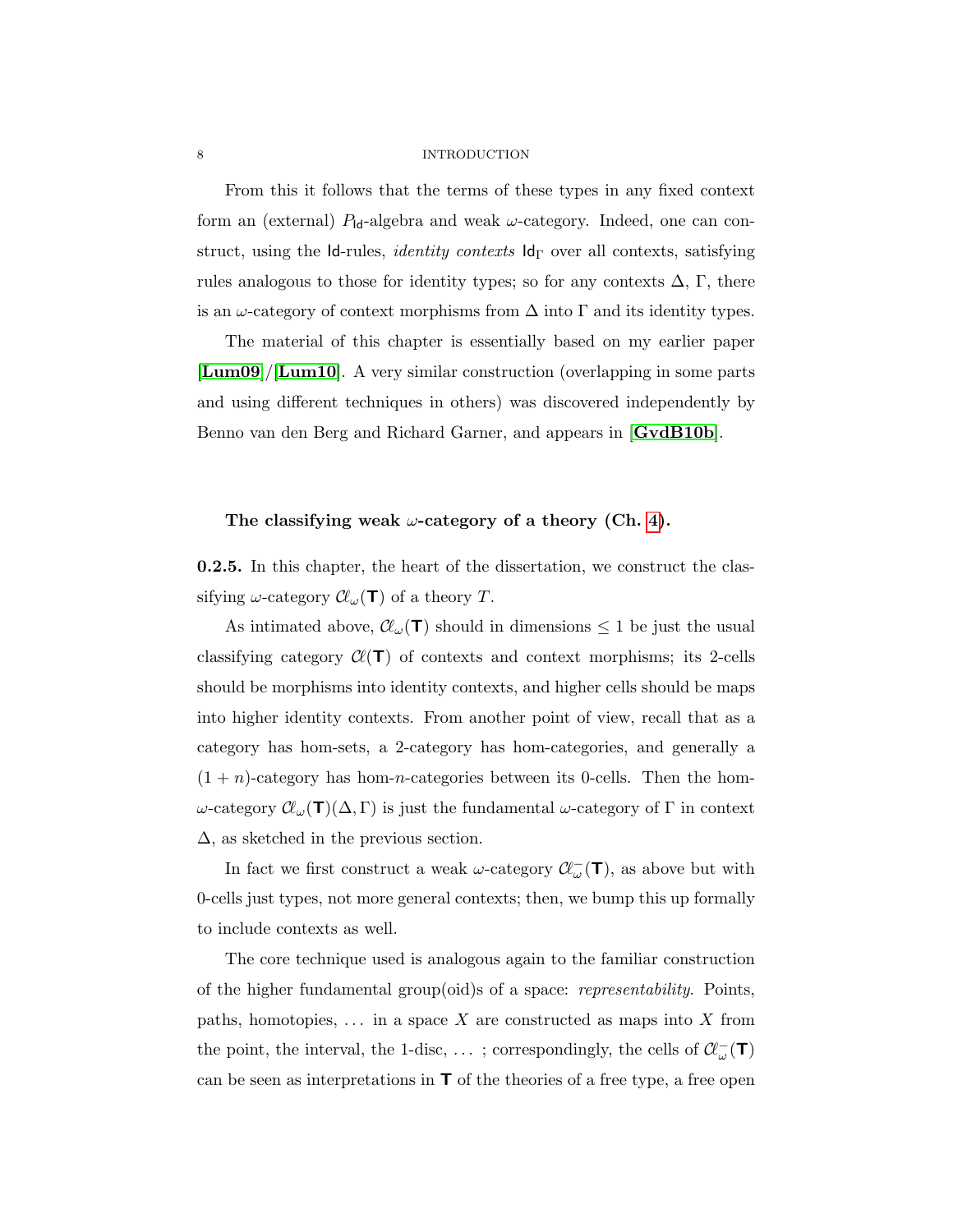term,  $\ldots$  —maps into **T** from the *type-theoretic globes*, which we denote **G.** (This is why we start with  $\mathcal{C}\ell_{\omega}$  not  $\mathcal{C}\ell_{\omega}$ : there is no "theory of a free context", since contexts can have various lengths.)

Then, as usual with representable algebraic structures<sup>[5](#page-16-0)</sup>, the weak  $\omega$ category structure on  $\mathcal{C}\ell_{\omega}(\mathbf{T})$  is induced formally from a weak  $\omega$ -cocategory structure on the representing objects G•.

To give this structure, we once again consider an endomorphism operad in fact now the co-endomorphism operad of the globes, whose operations now represent composition laws that can be defined generically over multiple types and morphisms between them, and we show this is contractible by techniques extending those of Ch. [3.](#page-60-0)

0.2.6. To carry this out, we require two main additional pieces of technical machinery. Firstly, to handle the representing objects, co-endomorphism operads, and so on, we need a well-behaved category  $\mathbf{DTT}$  of type theories in which to work. In fact, we consider various such categories  $\mathbf{DTT}_{\Phi},$  given by fixing some set  $\Phi$  of constructors and rules (Id-types,  $\Pi$ -types, etc.), and considering all theories extending these purely algebraically.

This type-theoretic background is set out in Ch. [1.](#page-18-0) In order to facilitate the categorical analysis of DTT, we recall the representation of theories as certain categories with attributes, and the equivalence of this with more traditional syntactic presentations.

On the other hand, for showing contractibility of the operads in these categories, we need analogues in  $DTT<sub>\Phi</sub>$  of Id-elimination in syntactic categories. To this end, we introduce a weak factorisation system in  $DTT_{\Phi}$ , of term-extensions and term-contractible maps, and a type-theoretic principle  $\overline{J}$ , giving (in terms of these maps) the required analogue in  $DTT_{\Phi}$  of the identity-type eliminator J.

<span id="page-16-0"></span><sup>&</sup>lt;sup>5</sup>in fact inevitably, by the Yoneda lemma.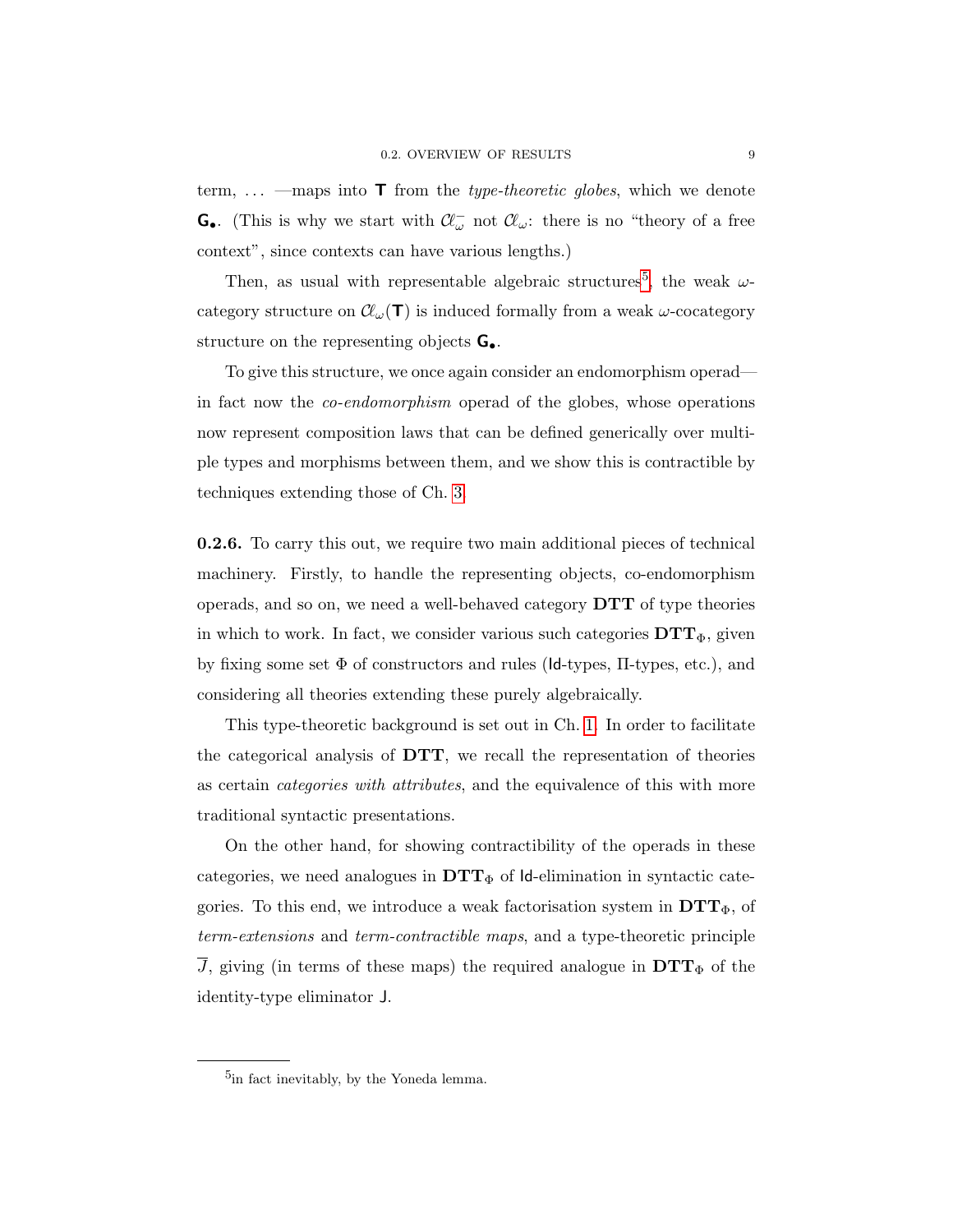#### 10 INTRODUCTION

0.2.7. This leads us to the main restrictions on our eventual result. As an external form of J, and particularly as one concerning propositional identity of open terms, it comes as no surprise that  $\overline{J}$  is intimately related to the various functional extensionality rules that can be imposed in ITT.

(Despite the names, these are not to be confused with the extra rules of extensional type theory discussed earlier, which trivialise identity types. These rules just force the Id-types over function types to be *extensional* in the sense that two functions are propositionally equal if they provably give propositionally equal outputs.)

In particular, we show that  $\overline{J}$  (and hence our construction of a contractible operad) holds in the category of theories with suitably extensional Π-types, but does not hold in the category of theories with Π-types but without extensionality rules.

We conjecture that in fact  $\overline{J}$  holds in  $DTT_{\text{Id}}$ , and hence that a contractible operad acting on  $\mathcal{C}\!\ell_\omega$  may be constructed from Id-types alone ; but we are unable to prove this.

Our main eventual result is thus:

#### Theorem [4.3.8.](#page-104-0)

- (1) There is a functor  $\mathcal{C}\!\ell_{\omega}$ :  $\mathbf{DTT}_{\Pi$ -Id-ELIM  $\longrightarrow$  wk- $\omega$ -Cat, as outlined above, giving the "classifying weak  $\omega$ -category" of any theory with at least Id-types,  $\Pi$ -types, and the  $\Pi$ -EXT,  $\Pi$ -EXT-APP rules.
- (2) If  $\overline{J}$  holds for  $\overline{Id}$ , then we moreover have  $\mathcal{C}\!\ell_{\omega}$ :  $\mathbf{DTT}_{\mathsf{Id}} \longrightarrow \!\!\mathbf{wk}\text{-}\!\!\mathbf{Cat}$ , giving the classifying weak  $\omega$ -category for any theory with at least  $Id$ -types.

Additionally, we give a variant construction  ${}^{\Pi} \mathcal{C} \ell_{\omega}$ , with a slightly different underlying set (using closed terms of Π-types, rather than open terms), which works for theories with just Id-types,  $\Pi$ -types, and the  $\eta$  rule for Π-types, giving an alternative candidate for the classifying ω-categories of these theories in lieu of a proof of  $\overline{J}$  for  $DTT_{\text{Id}}$ .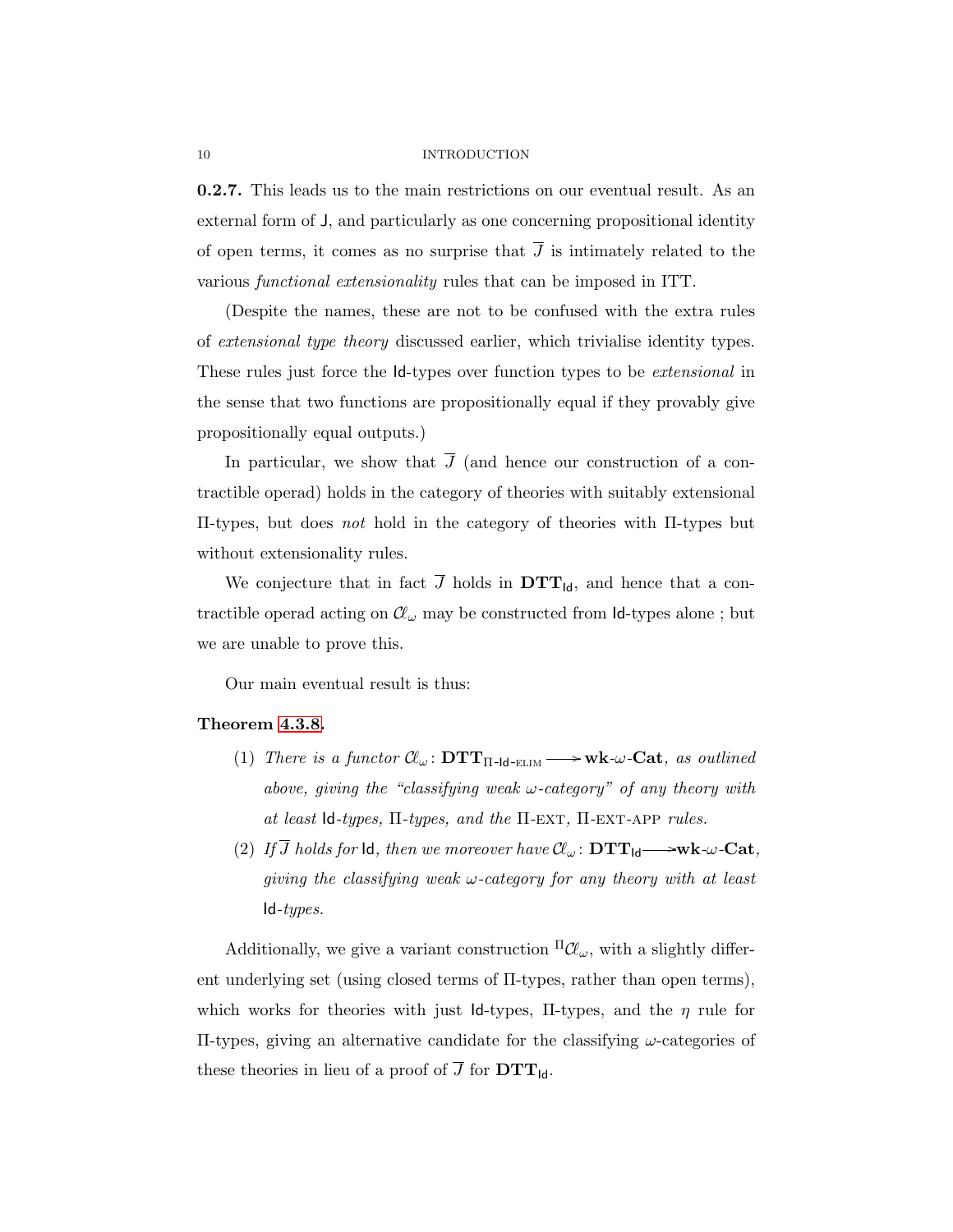### CHAPTER 1

# <span id="page-18-0"></span>Type-theoretic background

#### 1.1. Syntactic presentation

<span id="page-18-1"></span>1.1.1. Several different, mostly equivalent, syntactic presentations of Martin-Löf-style dependent type theory exist in the literature; the present one is essentially based (up to notation) on those of [[Pit00](#page-110-3)] and [[Hof97](#page-109-5)].

A word about the range of theories we will consider is, however, in order here. All theories we consider will share the common basic syntax and structural core presented in [1.1.2](#page-18-2) and [1.1.3.](#page-19-0) We will, however, vary the constructors we add on top of that, in two stages. Firstly, by a type system we will mean the extension of this structural core by some selection  $\Phi$  of the constructors and rules of [1.1.4–](#page-21-0)[1.1.7,](#page-24-0) and of other standard constructors and rules, within certain limitations—a precise definition will appear in [1.2.11.](#page-31-0) Secondly, over a given such system  $\Phi$ , we will consider arbitrary extensions by algebraic axioms [\(1.1.8\)](#page-25-0), organised into a category  $\mathbf{DTT}_{\Phi}$  of theories over Φ.

<span id="page-18-2"></span>1.1.2 (Basic syntax). Since we will eventually work in a presentation-agnostic category of type theories, the precise formalism we use for the raw syntax will not be of importance; but for the sake of definiteness, let us suppose a simply-typed metalanguage in which the syntax of our theory is formalised, as described in e.g. [[Pit00](#page-110-3), 6.1], and in which we have defined notions of free variables, capture-avoiding substitution, etc.

The most essential judgements in dependent type theory are of types, terms, and definitional equalities between each of these: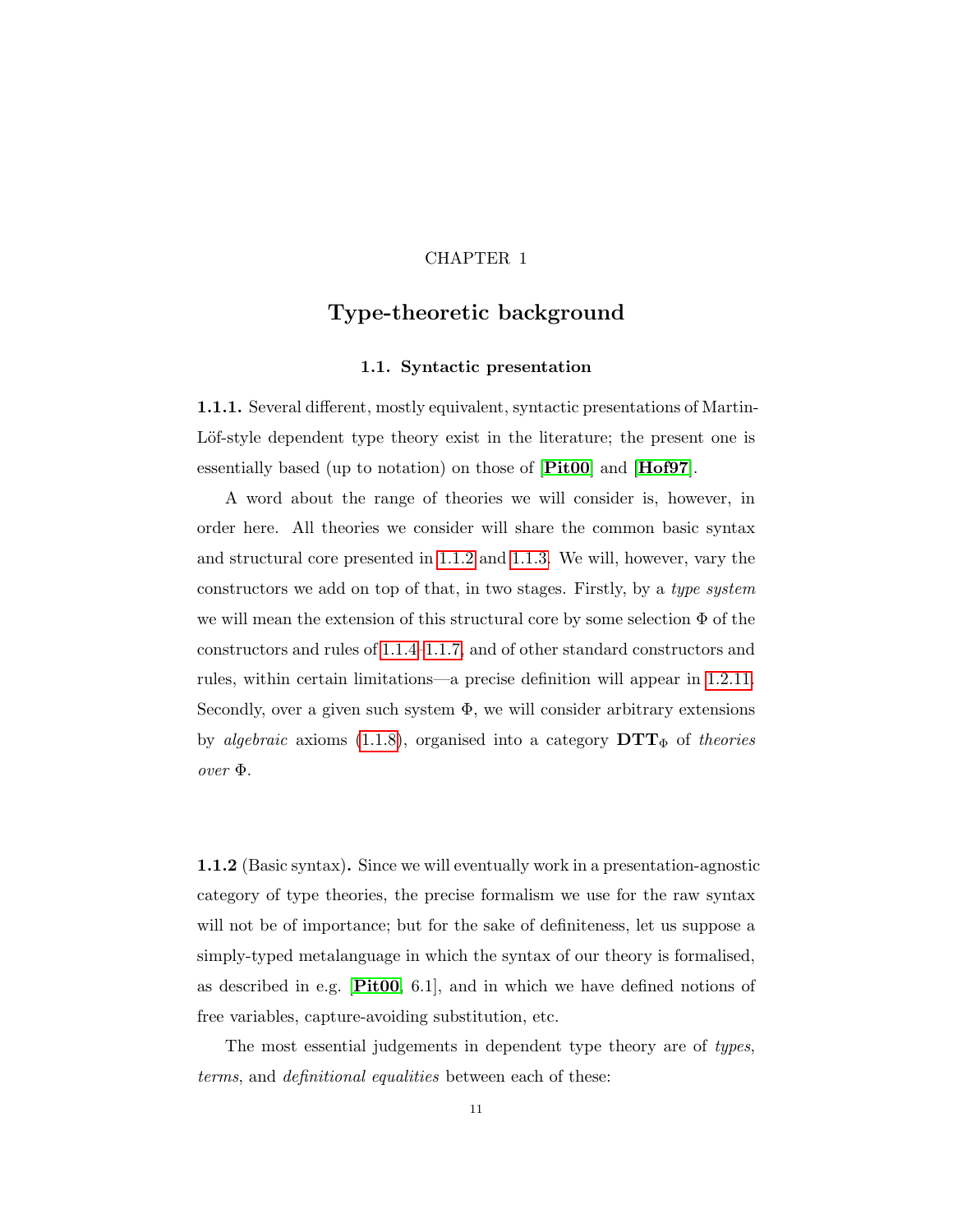| $\Gamma\vdash A$ type       | $\Gamma\vdash a:A$    |
|-----------------------------|-----------------------|
| $\Gamma \vdash A = A'$ type | $\Gamma\vdash a=a':A$ |

We will moreover take as basic<sup>[1](#page-19-1)</sup> contexts and context morphisms<sup>[2](#page-19-2)</sup> between them:

| $\vdash \Gamma$ cxt           | $\vdash f:\Gamma \Rightarrow \Gamma'$        |
|-------------------------------|----------------------------------------------|
| $\vdash \Gamma = \Gamma'$ cxt | $\vdash f = f' : \Gamma \Rightarrow \Gamma'$ |

(In all these judgements, we put the obvious restrictions on the free variables of the objects involved.)

We will also use derived judgements of *dependent contexts* and *dependent* elements of these:

$$
\Gamma \vdash \Delta \text{ ext} \qquad \qquad \Gamma \vdash \vec{d} : \Delta
$$

$$
\Gamma \vdash \Delta = \Delta' \text{ ext} \qquad \qquad \Gamma \vdash \vec{d} = \vec{d'} : \Delta
$$

which formally we will consider as syntactic sugar for  $\vdash \Gamma$ ,  $\Delta$  cxt and for  $(x_1, \ldots, x_k, \vec{d})$ :  $\Gamma \longrightarrow \Gamma$ ,  $\Delta$  respectively (where  $x_1, \ldots, x_k$  are the variables of  $\Gamma$ ).

In all the judgements above, in slight abuse of notation, we will often explicitly display free variables for emphasis or readability, writing for instance  $\vec{x}$ : Γ  $\vdash A(\vec{x})$  type interchangeably with  $\Gamma \vdash A$  type.

Also, we will often abbreviate multiple judgements of the same form by writing e.g.  $\Gamma \vdash a, a' : A$ .

Finally, beyond the initial presentation of the theory, context morphisms will usually be written not  $\vdash f : \Gamma \Rightarrow \Gamma'$  as above, but  $f : \Gamma \longrightarrow \Gamma'$ , reflecting the view of them as maps of the syntactic category of a theory.

<span id="page-19-0"></span>1.1.3 (Structural core). Rules for contexts:

 $\vdash \diamond$  cxt - cxt-empty<br>.  $\vdash \diamond = \diamond$  cxt cxt=-empty

<span id="page-19-2"></span><span id="page-19-1"></span><sup>&</sup>lt;sup>1</sup>in some presentations, these are considered as derived judgements

<sup>&</sup>lt;sup>2</sup>also sometimes known as *substitutions*, or as closed *telescopes*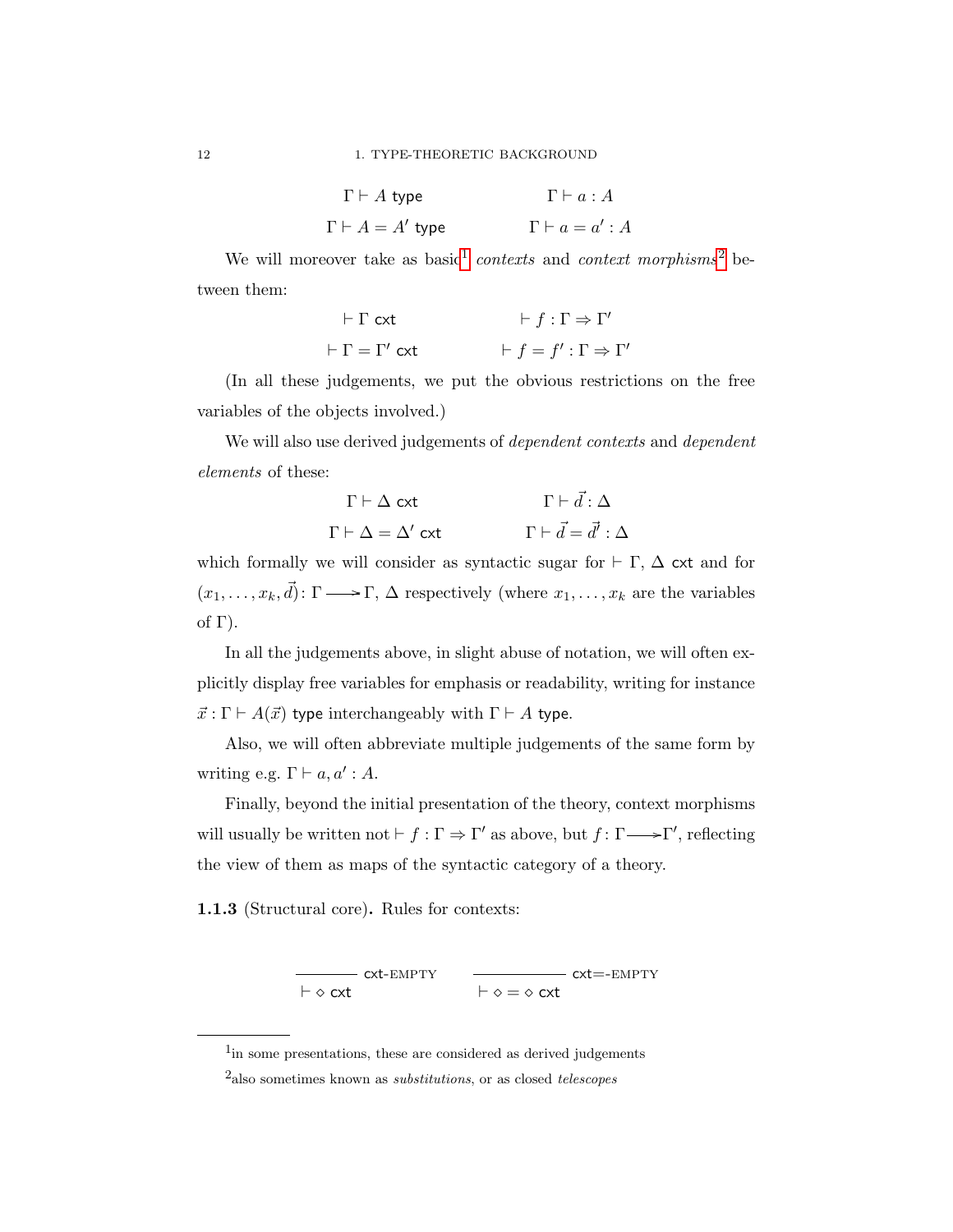$$
\vdash \Gamma \text{ ext} \qquad \qquad \vdash \Gamma = \Gamma' \text{ ext}
$$
\n
$$
\Gamma \vdash A \text{ type} \qquad \qquad \Gamma \vdash A = A'[\vec{x}/\vec{x}'] \text{ type} \qquad \qquad \vdash \Gamma, y : A \text{ ext} \qquad \qquad \vdash \Gamma, y : A = \Gamma', y' : A' \text{ ext} \qquad \qquad \text{ ext} = \text{cons}
$$

Rules for types:

$$
\Gamma \vdash A \text{ type}
$$
\n
$$
\vdash f : \Gamma' \Rightarrow \Gamma
$$
\n
$$
\vdash f : \Gamma' \Rightarrow \Gamma
$$
\n
$$
\vdash f \circ \Gamma'
$$
\n
$$
\vdash f \circ f' : \Delta \Rightarrow \Gamma
$$
\n
$$
\vdash f \circ f' : \Delta \Rightarrow \Gamma
$$
\n
$$
\Delta \vdash A[f/\vec{x}] = A'[f'/\vec{x}] \text{ type}
$$

$$
\cfrac{\Gamma \vdash A \text{ type}}{\Gamma \vdash A = A \text{ type}} \text{ type} = \text{REFL} \qquad \cfrac{\Gamma \vdash A = B \text{ type}}{\Gamma \vdash B = A \text{ type}} \text{ type} = \text{-SYM}
$$

$$
\Gamma \vdash A = B \text{ type}
$$
  
\n
$$
\Gamma \vdash B = C \text{ type}
$$
  
\n
$$
\Gamma \vdash A = C \text{ type}
$$

Rules for terms:

$$
\frac{\Gamma \vdash A \text{ type } \Gamma, A \vdash \Delta \text{ ext}}{\Gamma, x : A, \Delta \vdash x : A}
$$
   
 
$$
\Gamma
$$

$$
\Gamma \vdash a : A
$$
\n
$$
\Gamma \vdash a = a' : A
$$
\n
$$
\Gamma \vdash A = A' \text{ type}
$$
\n
$$
\Gamma \vdash a : A'
$$
\n
$$
\Gamma \vdash a = a' : A'
$$
\n
$$
\Gamma \vdash a = a' : A'
$$
\n
$$
\Gamma \vdash a = a' : A'
$$

$$
\Gamma \vdash a : A
$$
\n
$$
\vdash f : \Gamma' \Rightarrow \Gamma
$$
\n
$$
\frac{\Gamma' \vdash a[f/\vec{x}] : A[f/\vec{x}]}{\Gamma' \vdash a[f/\vec{x}] : A[f/\vec{x}]}
$$
\n
$$
\Gamma' \vdash
$$

$$
\frac{\Gamma \vdash a : A}{\Gamma \vdash a = a : A} \; \mathsf{term} = \textsf{REFL}
$$

$$
\Gamma \vdash a = a' : A
$$
\n
$$
\vdash f = f' : \Gamma' \Rightarrow \Gamma
$$
\n
$$
\Gamma' \vdash a[f/\vec{x}] = a'[f'/\vec{x}] : A[f/\vec{x}] \text{ term} = \text{SUBST}
$$

$$
\frac{\Gamma \vdash a = b : A}{\Gamma \vdash b = a : A} \; \mathrm{term} = \mathrm{sYM}
$$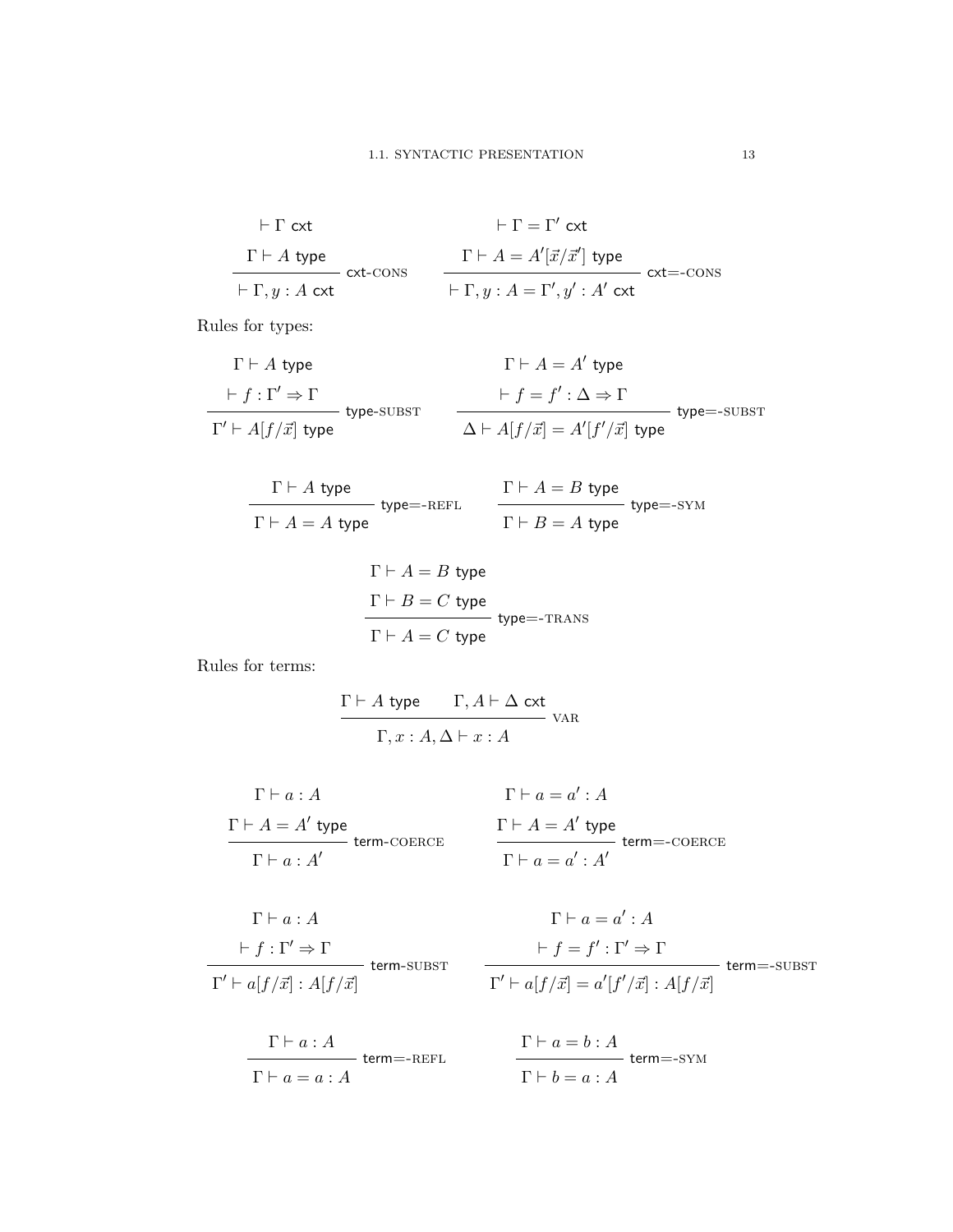$$
\frac{\Gamma \vdash a = b : A \qquad \Gamma \vdash b = c : A}{\Gamma \vdash a = c : A} \text{ term} = \text{-trans}
$$

Rules for context maps:

$$
\frac{\vdash \Gamma \text{ ext}}{\vdash \diamond : \Gamma \Rightarrow \diamond} \text{ extmap-EMPTY}
$$
\n
$$
\frac{\vdash \Gamma \text{ ext}}{\vdash \diamond = \diamond : \Gamma \Rightarrow \diamond} \text{ extmap--EMPTY}
$$
\n
$$
\vdash f : \Gamma' \Rightarrow \Gamma
$$
\n
$$
\Gamma \vdash A \text{ type}
$$
\n
$$
\frac{\Gamma' \vdash a : A[f/\vec{x}]}{\vdash f, a : \Gamma' \Rightarrow \Gamma, y : A} \text{ extmap-cons}
$$
\n
$$
\frac{\Gamma' \vdash a = a' : A[f/\vec{x}]}{\Gamma \vdash (f, a) = (f', a') : \Delta' \Rightarrow (\Delta, A)} \text{ extmap--cons}
$$

From these we can derive other structural rules sometimes taken as basic: exchange (exch), weakening (wkg), and so on.

<span id="page-21-0"></span>1.1.4 (Type constructors). Core rules for Id-types:

$$
\Gamma \vdash A \text{ type}
$$
\n
$$
\Gamma \vdash a, b : A
$$
\n
$$
\Gamma \vdash \text{Id}_{A}(a, b) \text{ type}
$$
\n
$$
\Gamma \vdash \text{Id}_{A}(a, a) \text{ type}
$$
\n
$$
\Gamma \vdash r(a) : \text{Id}_{A}(a, a)
$$

$$
\Gamma, x, y : A, u : \mathsf{Id}_A(x, y), \vec{w} : \Delta(x, y, u) \vdash C(x, y, u, \vec{w}) \text{ type}
$$
\n
$$
\Gamma, z : A, \vec{v} : \Delta(z, z, r(z)) \vdash d(z, \vec{v}) : C(z, z, r(z), \vec{v})
$$
\n
$$
\Gamma \vdash a, b : A \qquad \Gamma \vdash p : \mathsf{Id}_A(a, b) \qquad \Gamma \vdash \vec{c} : \Delta(a, b, p)
$$
\n
$$
\mathsf{Id}\text{-ELIM}
$$

 $\Gamma ~\vdash~ \mathsf{J}_{(A;~x,y,u.~\Delta(x,y,u);~x,y,u, \vec{w}.\ C(x,y,u, \vec{w}))} \left(z, \vec{v}.~d(z, \vec{v}); ~a,b,p, \vec{c}\right) : C(a,b,p, \vec{c})$ Here all free variables are displayed, to emphasise the full formal binding that occurs in terms involving J; we will usually abbreviate the concluding term above to e.g.  $\mathsf{J}_C(d;~a,b,p,\vec{c}),$  as for instance:

$$
\Gamma, x, y : A, u : \mathsf{Id}_A(x, y), \vec{w} : \Delta(x, y, u) \vdash C(x, y, u, \vec{w}) \text{ type}
$$
\n
$$
\Gamma, z : A, \vec{v} : \Delta(z, z, r(z)) \vdash d(z, \vec{v}) : C(z, z, r(z), \vec{v})
$$
\n
$$
\Gamma \vdash a : A \qquad \Gamma \vdash \vec{c} : \Delta(a, a, r(a))
$$
\n
$$
\Gamma \vdash J_C(d; a, a, r(a), \vec{c}) = d(a, \vec{c}) : C(a, a, r(a), \vec{c})
$$
\nId-COMP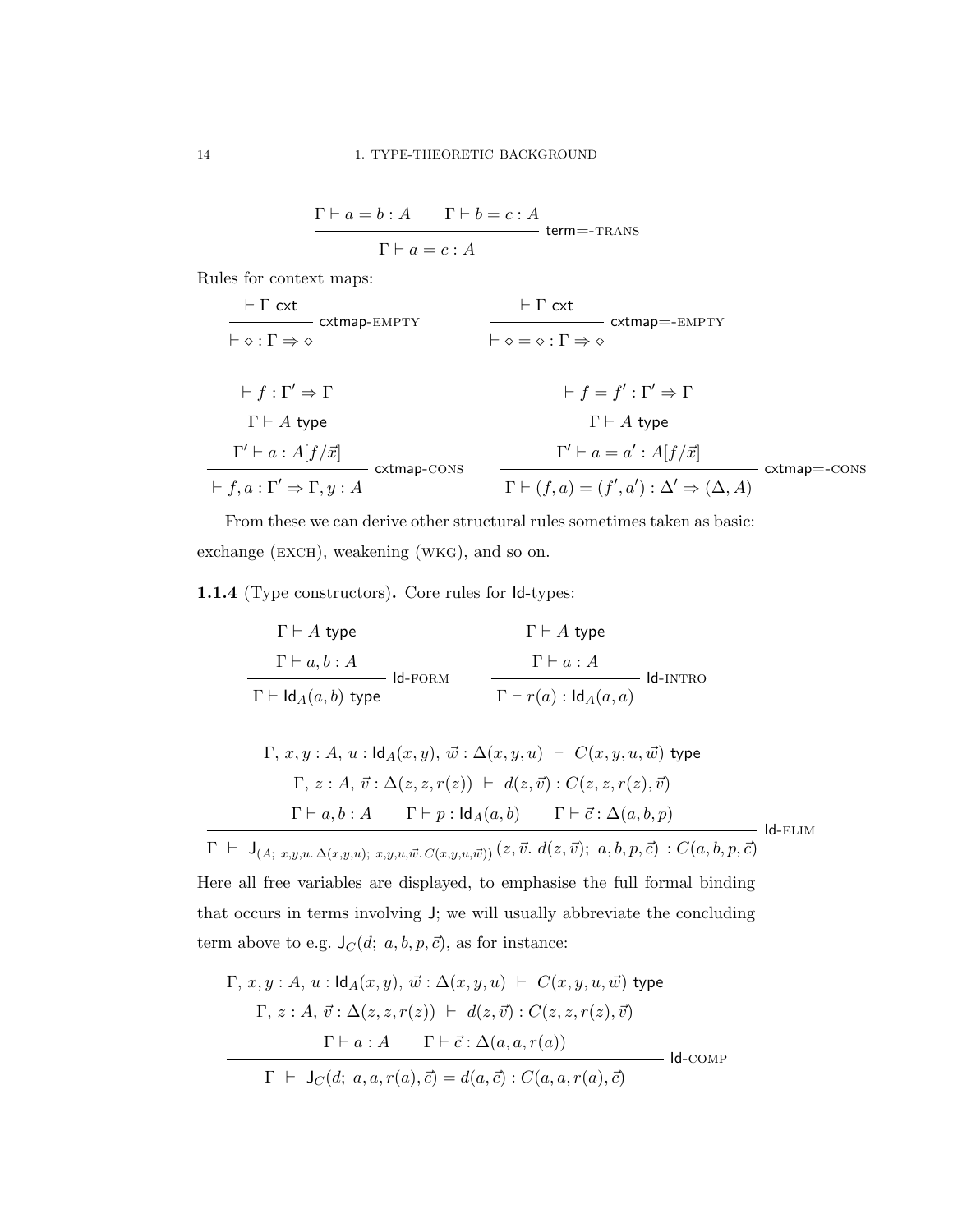Finally, two more rules are needed, asserting that the constructors Id and J respect definitional equality in all their arguments. (In the interests of economy, it is enough to specify this just for type arguments and for those term arguments in J binds variables; stability in the unbound term arguments follows from the  $=$ -SUBST rules.)

1.1.5. Core rules for  $\Pi$ -types:

$$
\cfrac{\Gamma \vdash A\;\mathsf{type}\quad \Gamma,\,x:A\vdash B\;\mathsf{type}}{\Gamma \;\vdash\; \Pi_{x:A}B\;\mathsf{type}}\;\; \Pi\text{-}\mathrm{FORM}\;\;\; \cfrac{\Gamma,\,x:A\vdash b:B}{\Gamma \;\vdash\; \lambda x:A.\; b:\Pi_{x:A}B}\;\Pi\text{-}\mathrm{INTRO}
$$

$$
\frac{\Gamma\vdash t:\Pi_{x:A}B\quad \Gamma\vdash a:A}{\Gamma\vdash t\cdot a:B[a/x]}\ \Pi\text{-APP}\frac{\Gamma,\,x:A\vdash b:B\quad \Gamma\vdash a:A}{\Gamma\vdash (\lambda x:A.\ b)\cdot a=b[a/x]:B[a/x]}\ \Pi\text{-}\beta
$$

As with Id-types, rules are also required specifying that all the constructors respect definitional equality. Similar such rules are required for the constructors in the following section; we omit further mention of them since their statements are completely routine.

<span id="page-22-0"></span>1.1.6 (Variant rules for Id-types). Two rules which will not be part of our core concern but which are worth mentioning here are the stronger eliminators for identity types: the reflection principle of extensional type theory (which collapses propositional and definitional equality), and Thomas Streicher's eliminator K (introduced in [[Str93](#page-111-2)]):

$$
\frac{\Gamma \vdash e : \mathsf{Id}_A(a, b)}{\Gamma \vdash a = b : A} \text{REFECTION}
$$

$$
\Gamma, x : A, u : \mathrm{Id}_{A}(x, x), \vec{w} : \Delta(x, u) \vdash C(x, u, \vec{w}) \text{ type}
$$
\n
$$
\Gamma, z : A, \vec{v} : \Delta(z, r(z)) \vdash d(z, \vec{v}) : C(z, r(z), \vec{v})
$$
\n
$$
\frac{\Gamma \vdash a : A \qquad \Gamma \vdash p : \mathrm{Id}_{A}(a, a) \qquad \Gamma \vdash \vec{c} : \Delta(a, p)}{\Gamma \vdash \mathsf{K}_{A; x, u} \Delta; x, u, \vec{w} \ldots \Gamma(z, \vec{v} \ldotp d(z, \vec{v}); a, p, \vec{c}) : C(a, p, \vec{c})} \mathsf{K}
$$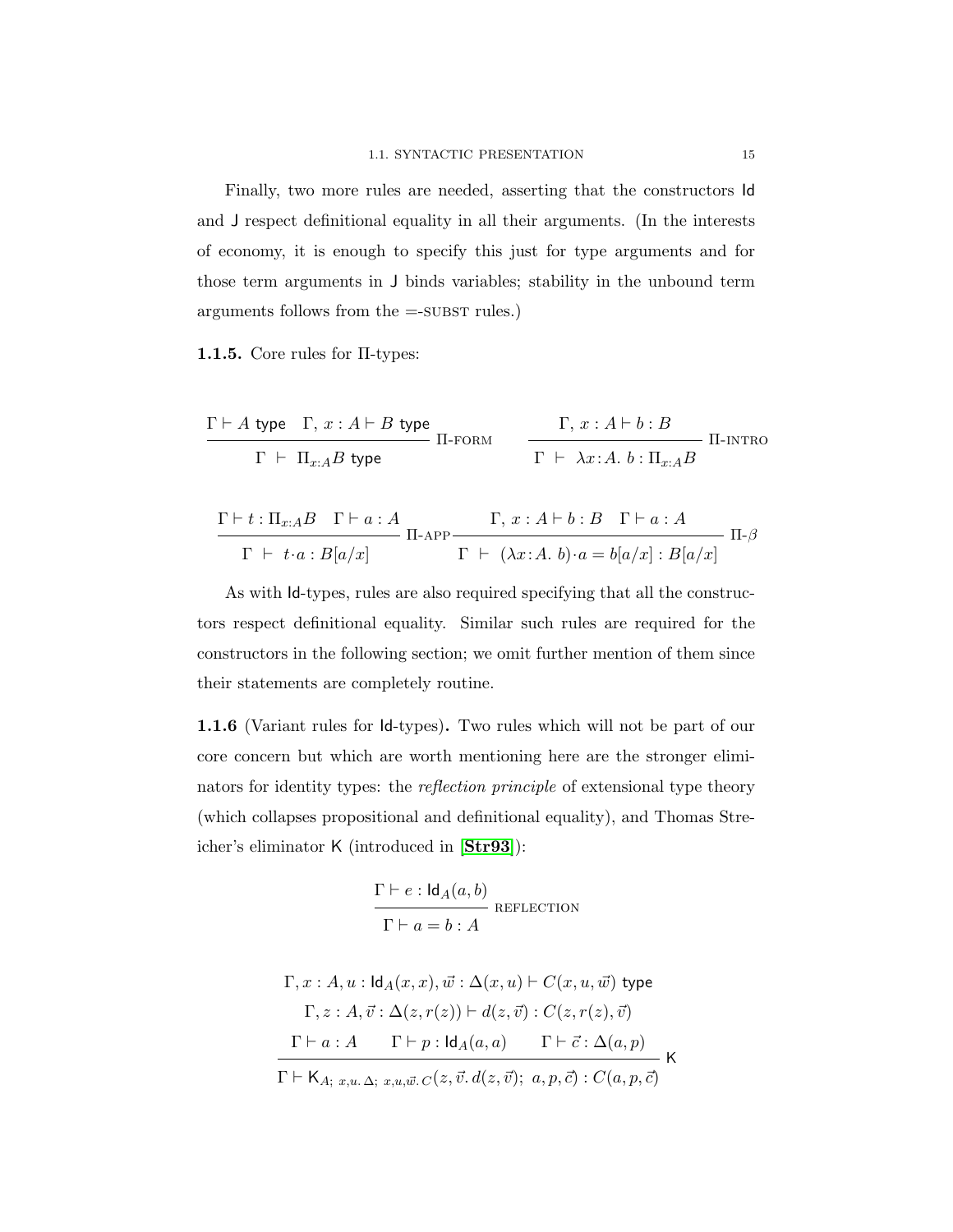$$
\Gamma, x : A, u : \mathsf{Id}_A(x, x), \vec{w} : \Delta(x, u) \vdash C(x, u, \vec{w}) \text{ type}
$$
\n
$$
\Gamma, z : A, \vec{v} : \Delta(z, r(z)) \vdash d(z, \vec{v}) : C(z, r(z), \vec{v})
$$
\n
$$
\Gamma \vdash a : A \qquad \Gamma \vdash \vec{c} : \Delta(a, r(a))
$$
\n
$$
\Gamma \vdash \mathsf{K}_C(d; a, r(a), \vec{c}) = d(a) : C(a, r(a), \vec{c}) \qquad \mathsf{K}\text{-comp}
$$

Both these eliminators essentially trivialise the higher-categorical structure with which we are principally concerned, so we will mainly consider theories without them; however, they will provide interesting comparisons at times. In the case of the reflection rule, this trivialisation is immediate. In the case of K, it is slightly less obvious; but it turns out that from K we can derive the "(propositional) uniqueness of identity proofs" principle, asserting that all elements of any identity type are equal  $(Str93]$  $(Str93]$  $(Str93]$ , [[War08](#page-111-0)]). See [4.2.20](#page-97-0) for a "topological" point of view on the relationship between J and K.

Two less destructive variations on the  $Id$ -ELIM rule are also worth mentioning; we will not use these as rules per se, but in Section [4.2](#page-83-0) will discuss analogous variations on the principle  $\overline{J}$ .

Firstly, the dependent context  $\Delta(x, y, u)$  which we have included in the premises is often omitted. (Its inclusion is, in categorical terms, a Frobenius condition.) In the presence of Π-types, this is interderivable with our version  $(\Delta$  can simply be curried over to the right-hand side). In the absence of  $\Pi$ types, the non-Frobenius version of the rule is simply not strong enough to be of much use at all: one cannot even derive, for instance, the transitivity of propositional equality.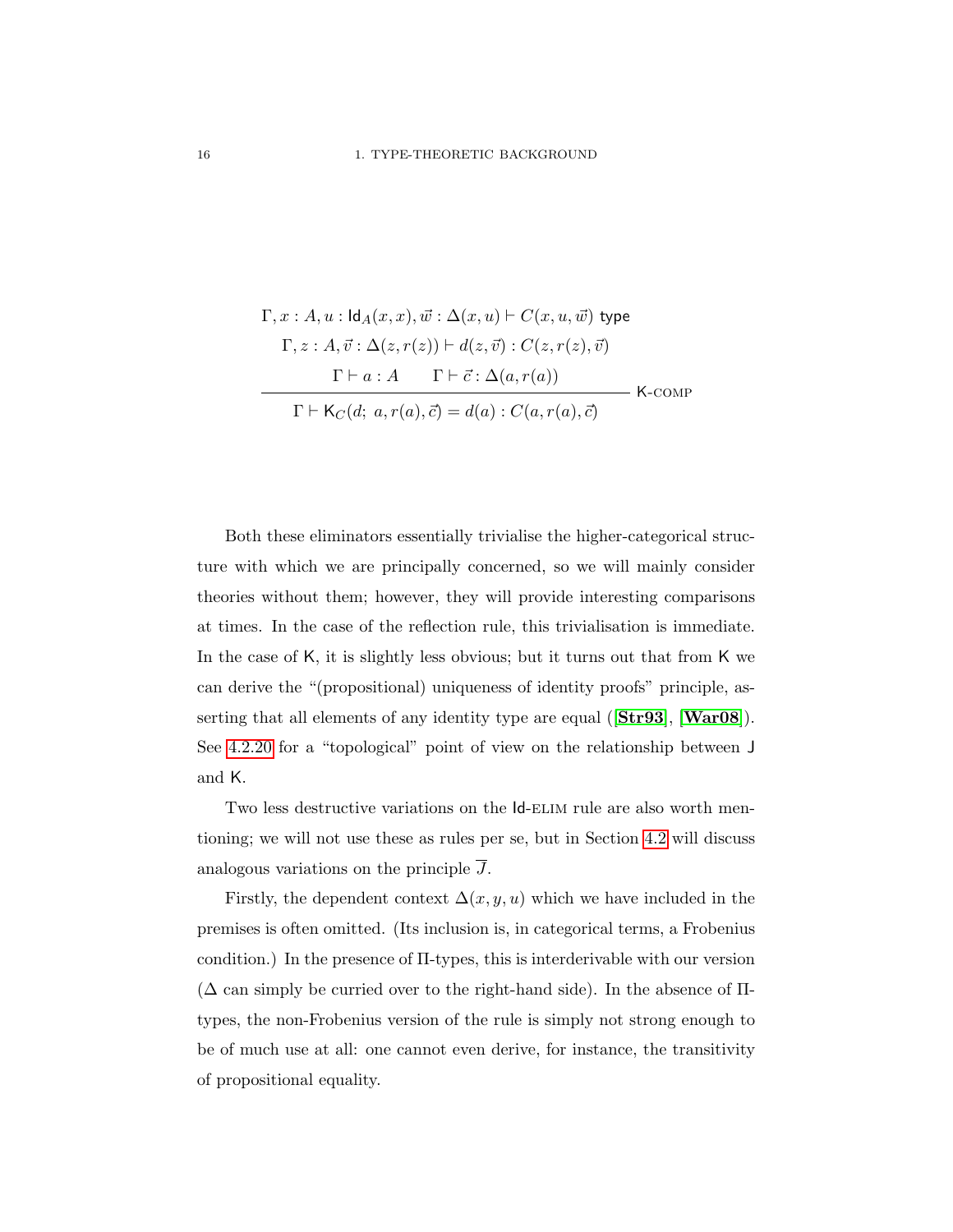Secondly, there is a "one-ended" form of  $Id$ -ELIM (in contrast to which the version above may be seen as "two-ended"):

$$
\Gamma \vdash a : A \qquad \Gamma, y : A, u : \mathrm{Id}_{A}(a, y), \vec{w} : \Delta(y, u) \vdash C(y, u, \vec{w}) \text{ type}
$$
\n
$$
\Gamma, \vec{v} : \Delta(a, r(a)) \vdash d(\vec{v}) : C(a, r(a), \vec{v})
$$
\n
$$
\Gamma \vdash b : A \qquad \Gamma \vdash p : \mathrm{Id}_{A}(a, b) \qquad \Gamma \vdash \vec{c} : \Delta(b, p)
$$
\n
$$
\Gamma \vdash J_{C}^{\mathbf{1}}(d; b, p, \vec{c}) : C(b, p, \vec{c}) \qquad \text{Id-ELIM}^{\mathbf{1}}
$$

and with computation rule concluding  $J_C^1(d; a, r(a), \vec{c}) = d(\vec{c}).$ 

This easily implies the original form; and with a little more effort (using the identity contexts of [1.3.1](#page-33-1) below), they are in fact inter-derivable. This is originally due to Christine Paulin-Mohring, as discussed in [[Str93](#page-111-2)].

<span id="page-24-0"></span>**1.1.7** (Functional extensionality and  $\eta$ -rules). It turns out that with just the core rules of [1.1.4,](#page-21-0) propositional equality on Π-types is a rather more exclusive relation than one might desire. Various different rules have been considered relaxing it, and in particular relating to the principle of "functional extensionality": that two functions are equal if they are equal on values. A systematic comparison is given in [[Gar09b](#page-109-6)], the terminology of which we follow here. Several rules asserting equalities may be given in both propositional and definitional flavours.

$$
\frac{\Gamma \vdash f : \Pi_{x:A}B}{\Gamma \vdash f = (\lambda x.\ f \cdot x) : \Pi_{x:A}B} \quad \frac{\Gamma \vdash f : \Pi_{x:A}B}{\Gamma \vdash \eta(f) : \text{Id}_{\Pi_{x:A}B}(f, (\lambda x.\ f \cdot x))} \quad \text{II-PROP-}\eta
$$

$$
\frac{\Gamma, x : A \vdash b(x) : B(x)}{\Gamma \vdash \eta(\lambda x. b(x)) = r(\lambda x. b(x)) : \mathrm{Id}_{\Pi_{x:A}B}(\lambda x. b(x), \lambda x. b(x))} \Pi\text{-prop-}\eta\text{-comp}
$$

$$
\frac{\Gamma \vdash f, g: \Pi_{x:A}B \qquad \Gamma \vdash k: \Pi_{x:A} \mathsf{Id}_B(f \cdot x, g \cdot x)}{\Gamma \vdash \mathsf{ext}(f, g, k): \mathsf{Id}_{\Pi_A B}(f, g)} \Pi\text{-EXT}
$$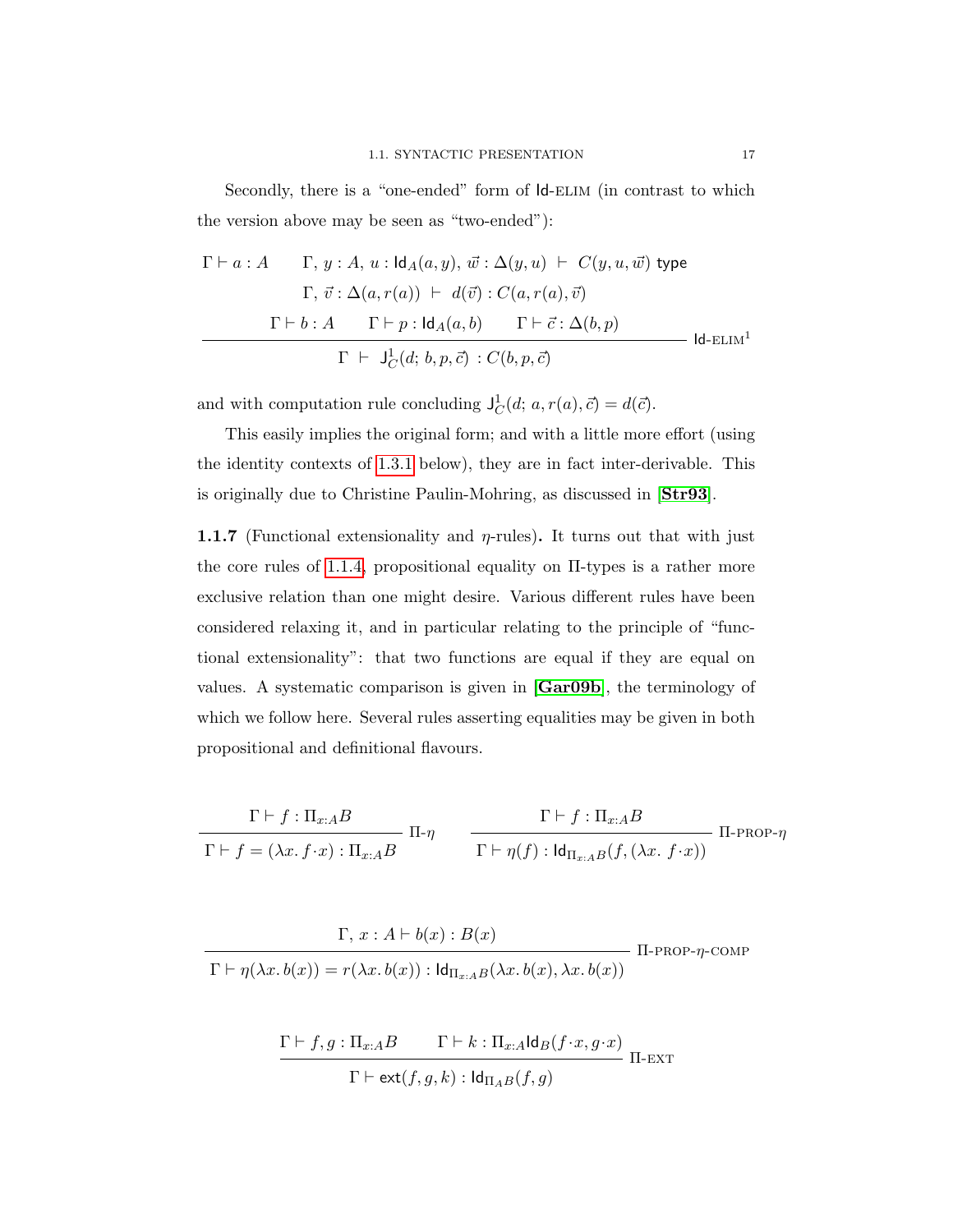$$
\frac{\Gamma, x : A \vdash b : B}{\Gamma \vdash \text{ext}(\lambda x. b, \lambda x. b, \lambda x. r(b)) = r(\lambda x. b) : \text{Id}(\lambda x. b, \lambda x. b)} \text{ II-EXT-COMP}
$$

$$
\frac{\Gamma \vdash f, g: \Pi_{x:A}B \qquad \Gamma \vdash k: \Pi_{x:A} \mathsf{Id}_B(f \cdot x, g \cdot x) \qquad \Gamma \vdash a:A}{\Gamma \vdash \mu(f, g, k, a): \mathsf{Id}(\mathsf{ext}(f, g, k) \star a, k \cdot a)} \quad \Pi\text{-EXT-APP}
$$

$$
\Gamma, x : A \vdash b(x) : B(x) \qquad \Gamma \vdash a : A
$$
\n
$$
\Gamma \vdash \mu(\lambda x.b(x), \lambda x.b(x), \lambda x.rb(x), a) = r(r(b(a))) : \text{Id}(r(b(a)), r(b(a))) \qquad \Pi\text{-EXT-APP-COMP}
$$

$$
\Gamma \vdash f, g : \Pi_{x:A}B
$$
\n
$$
\frac{\Gamma \vdash k : \Pi_{x:A} \mathsf{Id}_B(f \cdot x, g \cdot x) \qquad \Gamma \vdash a : A}{\Gamma \vdash \mathsf{ext}(f, g, k) \star a = k \cdot a : \mathsf{Id}_B(f \cdot a, g \cdot a)} \Pi\text{-EXT-APP-DEF}
$$

When we consider theories with any of these propositional rules, the corresponding comp rule will always be included, even if not explicitly mentioned.

<span id="page-25-0"></span>1.1.8 (Algebraic rules). Beyond these specific constructors, we also consider extensions by arbitrary rules of a simpler form: algebraic axioms of each of the basic judgements.

An *algebraic type-forming axiom* is specified by a basic type-former  $\mathsf{T}$ , unique to the axiom, together with a pre-context  $\Gamma$ <sub>T</sub>; it then has introductory rule

> $\vdash \Gamma_{\mathsf{T}}$  cxt  $\vec{x} : \Gamma_{\mathsf{T}} \vdash \mathsf{T}(\vec{x})$  type

.

An algebraic term-forming axiom is similarly given by a basic termformer t, and pre-context  $\Gamma_t$  and pre-type  $A_t$ ; its rule is then

$$
\frac{\vec{x}:\Gamma_{\mathsf{T}} \vdash A_{\mathsf{t}}(\vec{x}) \text{ type}}{\vec{x}:\Gamma_{\mathsf{T}} \vdash \mathsf{t}(\vec{x}): A_{\mathsf{t}}(\vec{x})}.
$$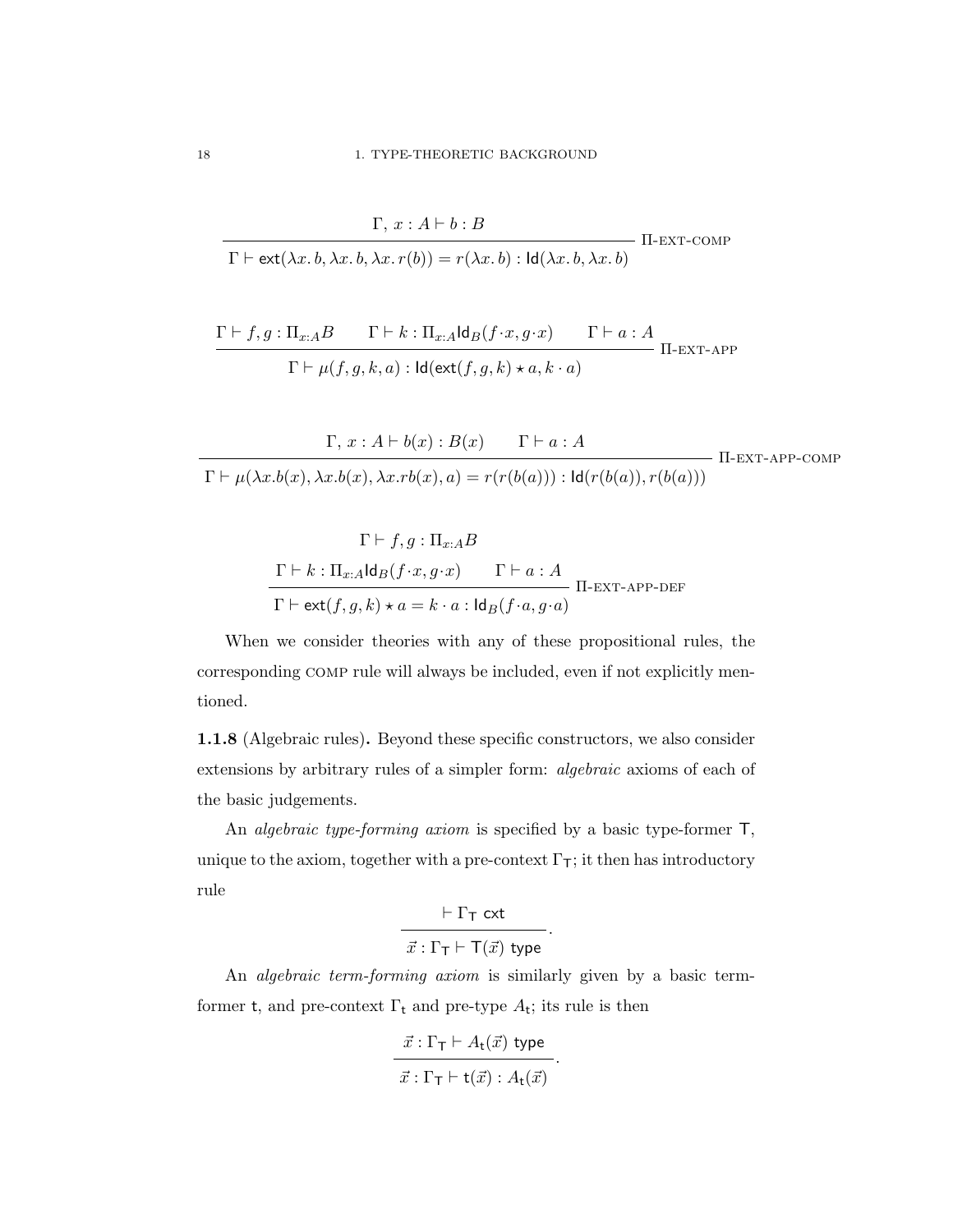And *algebraic type-* and *term-equality axioms*, similarly, are of the form:

| $\Gamma\vdash A, A'$ type        | $\Gamma\vdash a,a':A$ |
|----------------------------------|-----------------------|
| $\vec{x}:\Gamma\vdash A=A'$ type | $\Gamma\vdash a=a':A$ |

for some given  $\Gamma$ , A, A' or  $\Gamma$ , A, a, a'.

1.1.9 (Logical frameworks). An alternate presentation of the syntax is via a logical framework: rather than starting with raw syntax and then defining the judgements of well-formedness on top of that, we define well-formed types, terms etc. directly from the start; the logistical cost of this is using a dependently-typed metalanguage, the logical framework, assumed to have  $\Pi$ -types and their  $\eta$ -rule, plus one "universe" in which we encode our object language. [[Hof97](#page-109-5)] gives a useful overview of the two presentations, together with a crucial comparison of their formal strengths, which we recall in Example [4.2.10;](#page-88-0) see also [[NPS90](#page-110-4)] for further discussion.

We will briefly have cause to work in the logical framework presentation, and in particular to discuss Garner's rule Π-Id-elim (and its associated computation rule Π-Id-comp), from [[Gar09b](#page-109-6)], which involves second-order quantification in its premises and so cannot be directly expressed in the earlier presentation. This rule is a strong extensionality principle, asserting that the type  $u, v : \Pi_{x:A} B(x) \leftarrow \Pi_{x:A} \mathsf{Id}_{B(x)}(u \cdot x, v \cdot x)$  is generated by canonical elements of the form  $\lambda x.r(b(x))$ :

$$
\Gamma, u, v: \Pi_{x:A} B(x), w: \Pi_{x:A} \operatorname{Id}_{B(x)} (u \cdot x, v \cdot x) \vdash C(u, v, w) \text{ type}
$$
\n
$$
\Gamma, f: (x:A)B(x) \vdash d(f): C(\lambda f, \lambda f, \lambda (r \circ f))
$$
\n
$$
\Gamma \vdash k, k': \Pi_{x:A} B(x) \qquad \Gamma \vdash l: \Pi_{x:A} \operatorname{Id}_{B(x)} (k \cdot x, k' \cdot x)
$$
\n
$$
\Gamma \vdash \mathsf{L}(C, d, k, k', l): C(k, k', l)
$$
\n
$$
\Pi\text{-Id-ELIM}
$$

Its computation rule concludes from appropriate premises that

$$
L(C, d, \lambda h, \lambda h, \lambda(r \circ h)) = d(h) : C(\lambda h, \lambda h, \lambda(r \circ h)). \quad \text{II-Id-ELIM-COMP}
$$

(Here and in the sequel,  $(x : A)B(x)$  and  $[x : A]b(x)$  respectively denote type and term abstraction in the metalanguage.)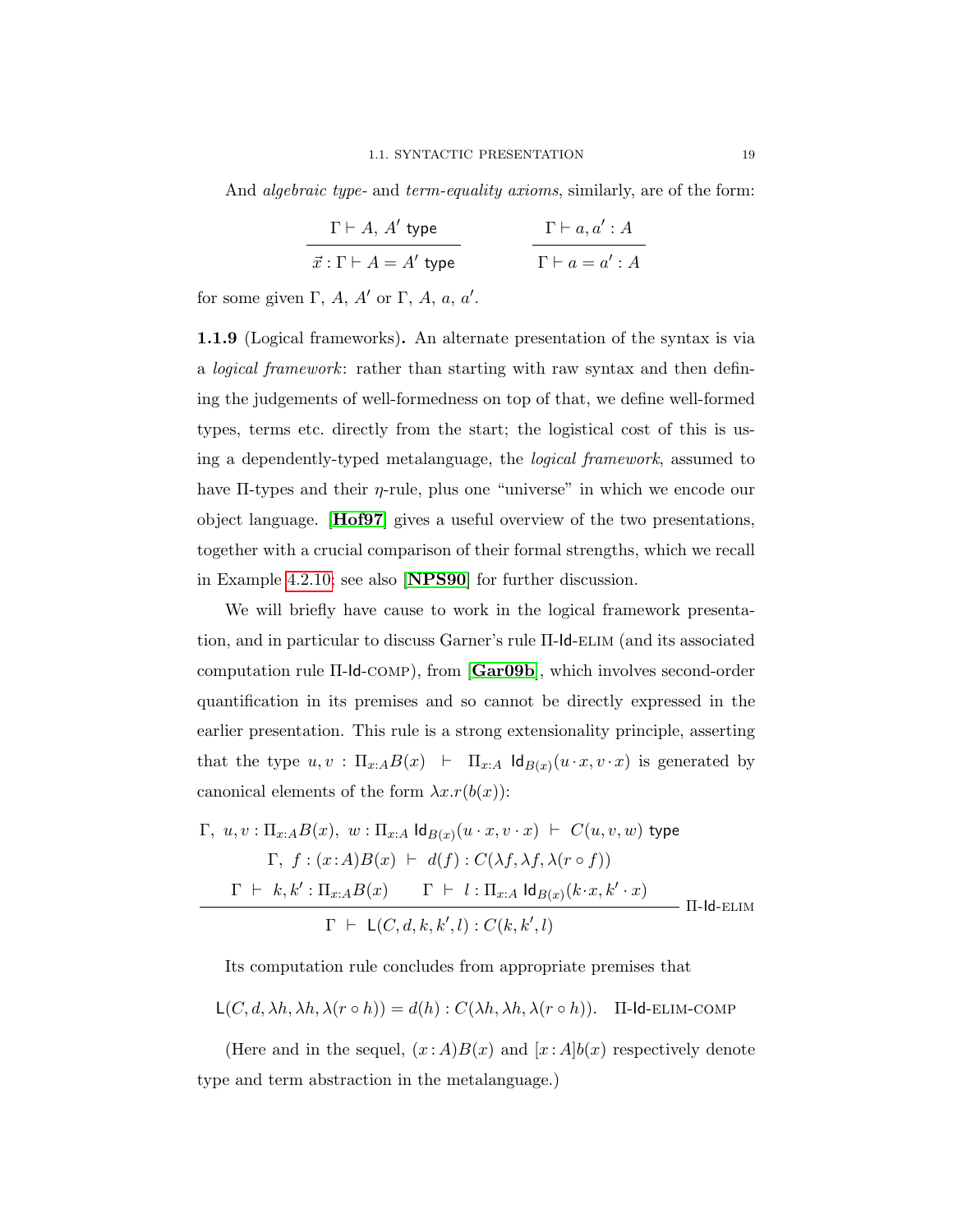[[Gar09b](#page-109-6), 5.11] shows that (over the core Π-type rules) the rule Π-Id-elim is inter-derivable with the conjunction of the first-order rules  $\Pi$ -EXT and Π-ext-app.

#### 1.2. Categorical representation

<span id="page-27-0"></span>1.2.1. The syntax as given so far is an excellent tool for intuitive and computationally tractable presentations of theories; however, for semantic/categorical purposes its formal complexity can be a hindrance. To this end, various categorical structures have been introduced which correspond, more or less closely, to dependent type theories as presented above<sup>[3](#page-27-1)</sup>.

Of these, the most categorically flexible are probably Jacobs' comprehension categories, which admit many useful variations, and connect well with other categorical structures; since in the present work we will stick closely to the type theory, however, we will use Cartmell's categories with attributes as our main model, as these are very elementarily presented.

Definition 1.2.2. A *category with attributes* consists of:

- a category  $\mathcal{C}$ , with a distinguished terminal object  $\diamond$ ;
- a functor Ty:  $\mathcal{C}^{op} \longrightarrow$  Sets; that is, for each object  $\Gamma$ , a set Ty( $\Gamma$ ), and for  $f: \Delta \longrightarrow \Gamma$ , actions  $f^*: Ty(\Gamma) \longrightarrow Ty(\Delta)$ , functorial in  $\Gamma$ ;
- for each  $A \in Ty(\Gamma)$ , an object  $\Gamma.A$  and map  $\pi_{\Gamma,A} : \Gamma.A \longrightarrow \Gamma$ ;
- for each  $A \in Ty(\Gamma)$  and  $f: \Delta \longrightarrow \Gamma$ , a pullback square

$$
\Delta .f^* A \xrightarrow{q(f,A)} \Gamma . A
$$
  

$$
\pi_{\Delta;f^* A} \downarrow \qquad \qquad \downarrow \pi_{\Gamma; A}
$$
  

$$
\Delta \xrightarrow{f} \Gamma
$$

again functorial in f, in that  $q(1_\Gamma, A) = 1_{\Gamma, A}$ ,  $q(f \circ g, A) = q(f, A) \circ$  $q(g, f^*A)$ .

<span id="page-27-1"></span> $3$ Most relevantly for our purposes, *comprehension categories* ([[Jac93](#page-109-7)]), *categories* with attributes ([[Car78](#page-108-2)], [[Mog91](#page-110-5)], [[Pit00](#page-110-3)]), categories with families ([[Dyb96](#page-108-3)], [[Hof97](#page-109-5)]), contextual categories ([[Car86](#page-108-4)], [[Str91](#page-111-3)]); see [[Jac93](#page-109-7)], [[Hof97](#page-109-5)] for useful overviews.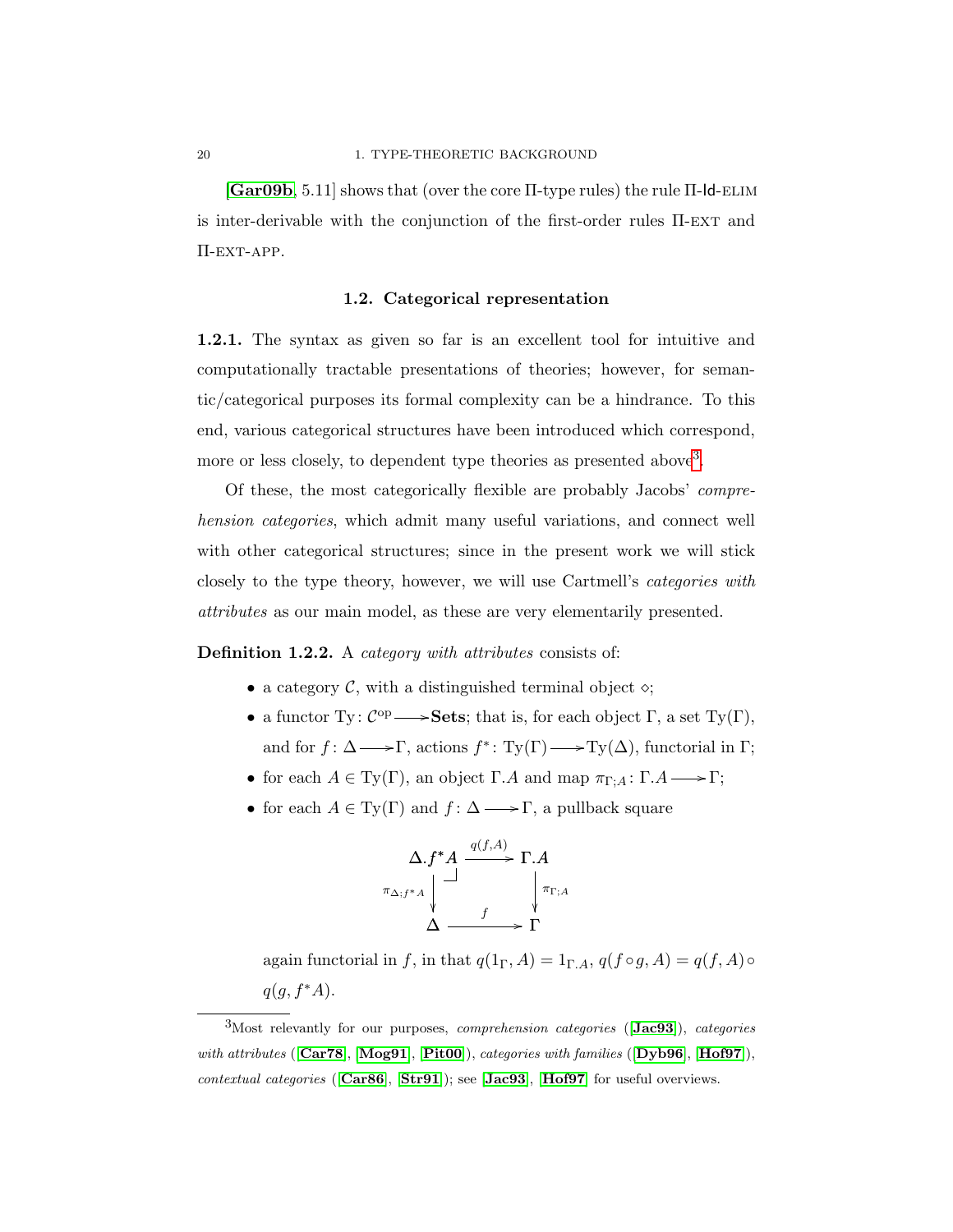<span id="page-28-1"></span>1.2.3. We will use a few pieces of obvious terminology for working in CwA's. Objects and maps of C we call *contexts*, and *context maps*. Elements of  $T(y|T)$ we call types over  $\Gamma$ .

For a type  $A \in Ty(\Gamma)$ , the map  $\pi_{\Gamma,A} : \Gamma.A \longrightarrow \Gamma$  is called a *basic de*pendent projection. Compositions of such maps are called a dependent pro*jections*, and are denoted in diagrams as  $\Gamma' \longrightarrow \Gamma$ . A term of type A in context Γ is a section  $a : \Gamma \longrightarrow \Gamma \Delta$  of the dependent projection  $\pi_{\Gamma; \Delta}$ ; we write  $\text{Tm}_{\Gamma}(A)$  for the set of these.

For an object  $\Gamma \in \mathcal{C}$ , a dependent context over  $\Gamma$  is a sequence  $A_1 \in$ Ty(Γ),  $A_2 \in \mathrm{Ty}(\Gamma.A_1), \ldots A_l \in \mathrm{Ty}(\Gamma.A_1, \ldots A_{l-1}),$  for some  $l \geq 0$ ; we write  $\text{Cxt}(\Gamma)$  for the set of these. For any  $\Delta \in \text{Cxt}(\Gamma)$ , there is an evident context extension  $\Gamma.\Delta$ , and dependent projection  $\pi_{\Gamma,\Delta} : \Gamma.\Delta \longrightarrow \Gamma$ .

**Definition 1.2.4.** A category with attributes  $\mathcal{C}$  is *contextual* if the natural map  $\text{Cxt}(\diamond) \longrightarrow \text{ob } \mathcal{C}$  is a bijection, and *accessible* [**[Pit00](#page-110-3)**] when this map is a surjection.

Equivalently, C is contextual if there is a *length* function  $l:$  ob  $C \longrightarrow \mathbb{N}$ , such that

- $\diamond$  is the unique context of length 0;
- for any context  $\Gamma$  and type  $A, l(\Gamma, A) = l(\Gamma) + 1$ ; and
- for any context  $\Delta$  of length  $n > 0$ , there are unique  $\Gamma$ , A such that  $\Delta = \Gamma.A.$

Our contextual CwA's correspond precisely to the contextual categories of Cartmell [[Car86](#page-108-4)] and Streicher [[Str91](#page-111-3)], and hence, crucially, to dependent type theories without constructors:

<span id="page-28-0"></span>**Proposition 1.2.5** ( $[Car78]$  $[Car78]$  $[Car78]$ ,  $[Car86]$  $[Car86]$  $[Car86]$ ). The category of small CwA's is equivalent to the category of type theories presented syntactically by (a set of) purely algebraic axioms (i.e. dependent terms and types, and equality axioms between them) and interpretations between such theories.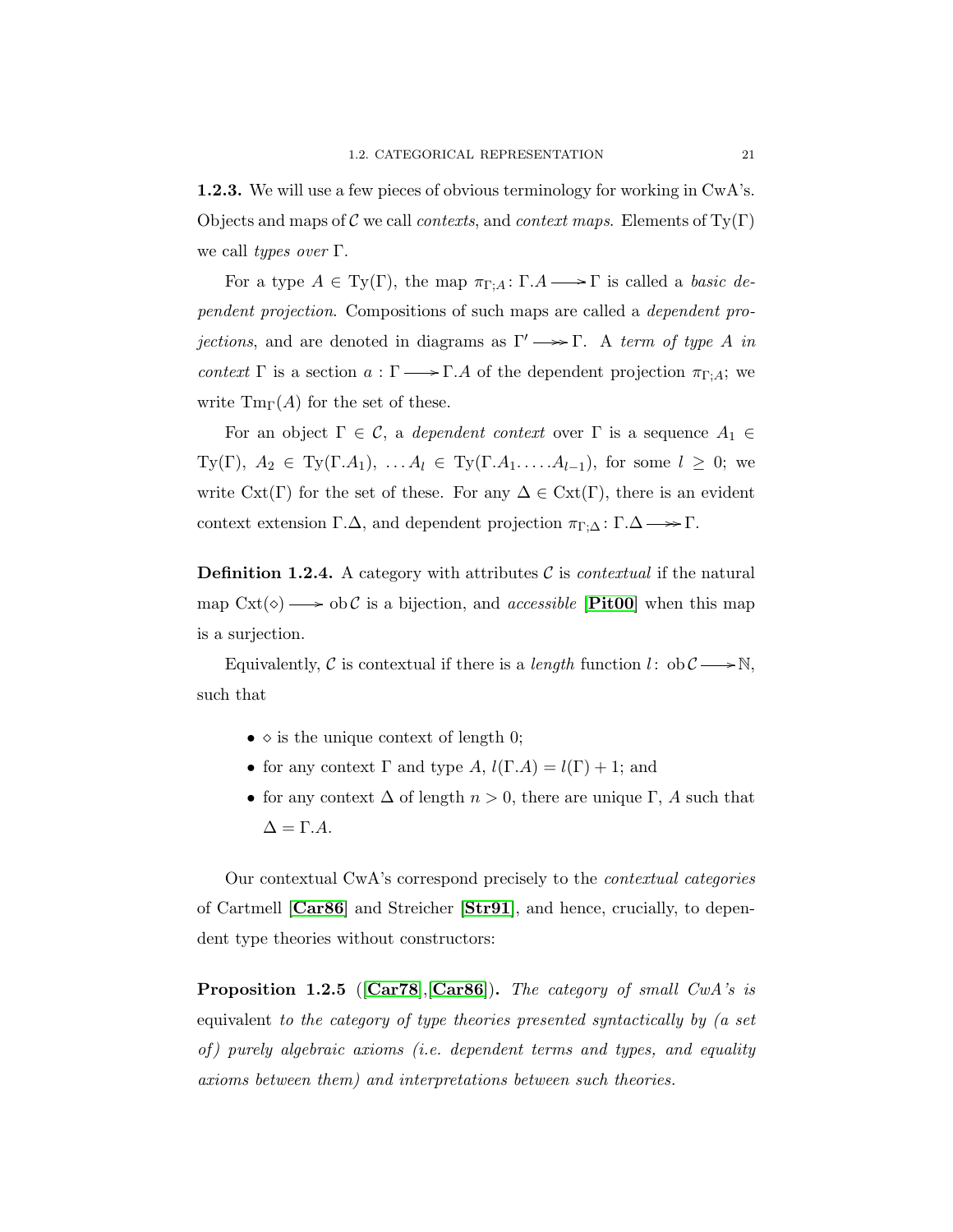Specifically, there is an adjoint equivalence

$$
\text{SynThy} \xrightarrow[\text{Lang}]{\mathcal{C}} \text{CwA}_{\text{czl}}
$$

taking a syntactically presented type theory  $\mathsf{T}$  to its classifying category  $\mathcal{C}(\mathsf{T})$ , and a CwA C to its internal language Lang(C).

(Note that this really is an honest equivalence of categories, not just a 2-equivalence or anything similarly weak;  $\mathbf{CwA}_{\textit{cxl}}$  and  $\mathbf{SynThy}$  do carry natural 2-category structures, but for the present we study them purely 1-categorically. This is our main reason for working specifically with contextual CwA's, rather than just e.g. accessible)

1.2.6. This equivalence justifies working with a presentation-agnostic category of type theories, which we denote  $\text{DTT}$ , defined up to equivalence as either **SynThy** or  $CwA_{\text{c}xl}$ : we will construct and work with objects of DTT (*theories*) sometimes as syntactic presentations, sometimes as categories with attributes. By abuse of notation we will use  $\mathcal C\ell$  when we wish to emphasise the forgetful functor  $DTT \longrightarrow Cat$ .

Given any construction either on syntactically presented theories or on contextual CwA's, we will transfer it without comment to DTT, and so forth. In subsequent chapters, we will work more often with syntactic presentations, but for the constructions of this section it will be convenient to work primarily via  $\text{CwA}_{\text{c}xl}$ , for the sake of its connections to other categories of CwA's.

The major power of the  $\text{CwA}_{\text{c}x\text{l}}$  presentation, however, is that it displays DTT as the category of models of a (small) essentially algebraic the- $\sigma r$  [[Joh02](#page-110-6), D1.3.4(a)]; this implies many useful categorical properties, including in particular that it is complete, cocomplete, and moreover locally presentable—in fact, finitely presentable, since contextual CwA's are a finitary theory.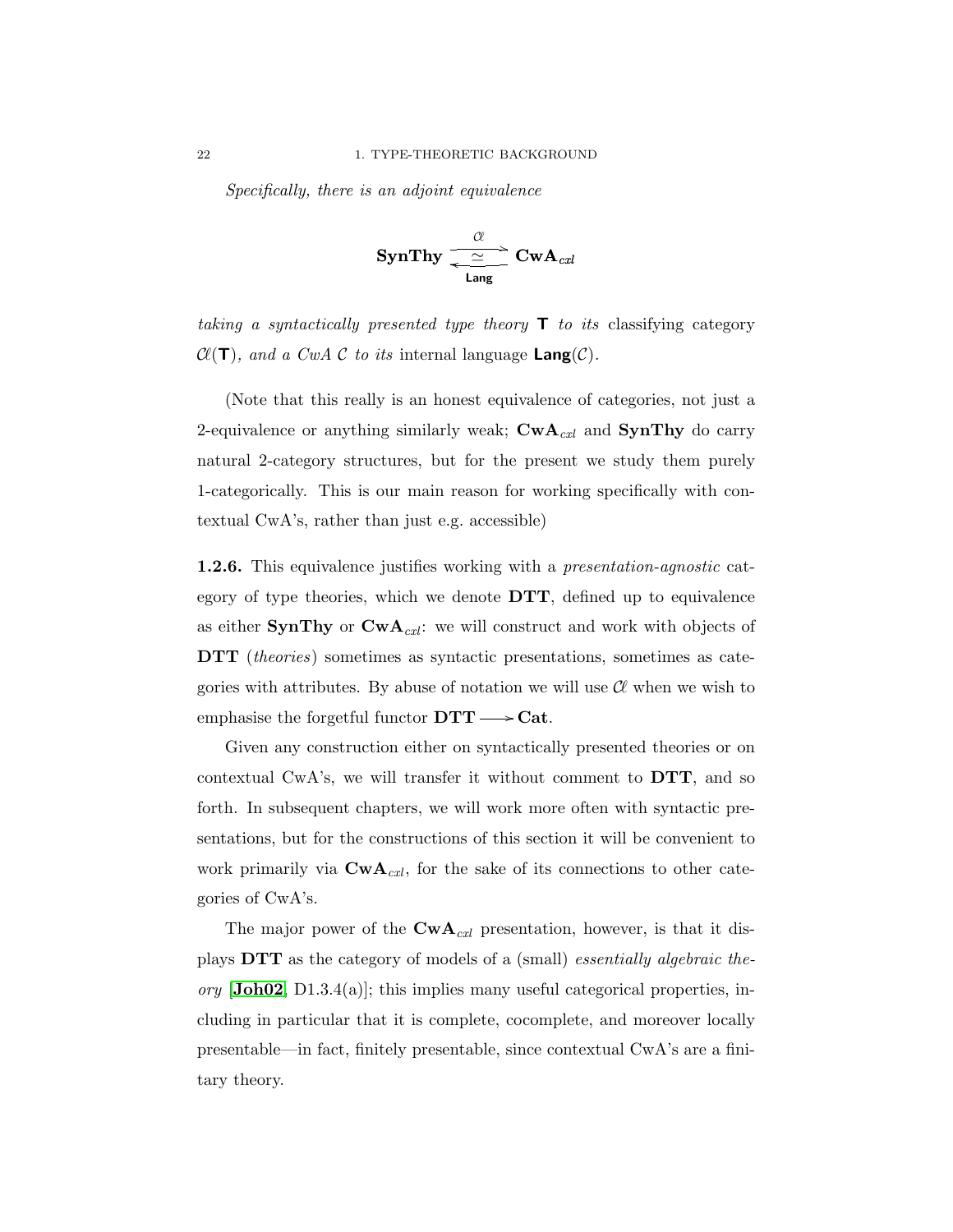(It is clear from our definition that CwA's admit an essentially algebraic presentation; to give such a presentation of contextual CwA's, we must break down the "objects" sort into  $N$ -many sorts, one for objects of each length  $l$ , and split up the other sorts and operations similarly.)

The construction of the equivalence also gives us a useful universal property for theories presented syntactically: a map out of such a theory is just an interpretation, and hence is determined precisely by the interpretations of the axioms.

1.2.7. Of course, we want categories not just of purely algebraic dependent type theories, but of type theories with constructors; in particular, Id- and Π-types. These too can be succinctly and profitably defined in terms of CwA's:

**Definition 1.2.8.** An elim-structure e on a map  $i: \Gamma \longrightarrow \Theta$  is a function assigning, to every type  $C \in Ty(\Theta)$  and every term  $d: \Gamma \longrightarrow \Gamma.i^*C$  of type  $i^*C$  (equivalently, every map  $\hat{d}: \Gamma \longrightarrow \Theta.C$  over  $\Theta$ ) a term  $e_{C,d}$  of type C such that  $e_{C,d} \cdot i = \hat{d}$ . Diagramatically, we indicate elim-structures as  $i\colon \Gamma \rightarrowtail \Theta.$ 



A Frobenius elim-structure on  $i\colon \Gamma {\longrightarrow} \Theta$  is an elim-structure  $e_\Delta$  on  $i.\Delta$ for each dependent context  $\Delta$  over  $\Theta$ .

This axiomatises the structure provided by the elimination/computation rules for an inductive type with just a single introduction form i. (It can be nicely generalised to deal with multiple introduction forms, but we will not need that.) In particular:

**Definition 1.2.9.** A CwA with  $\mathsf{Id}\text{-}t$  types is a CwA C, together with: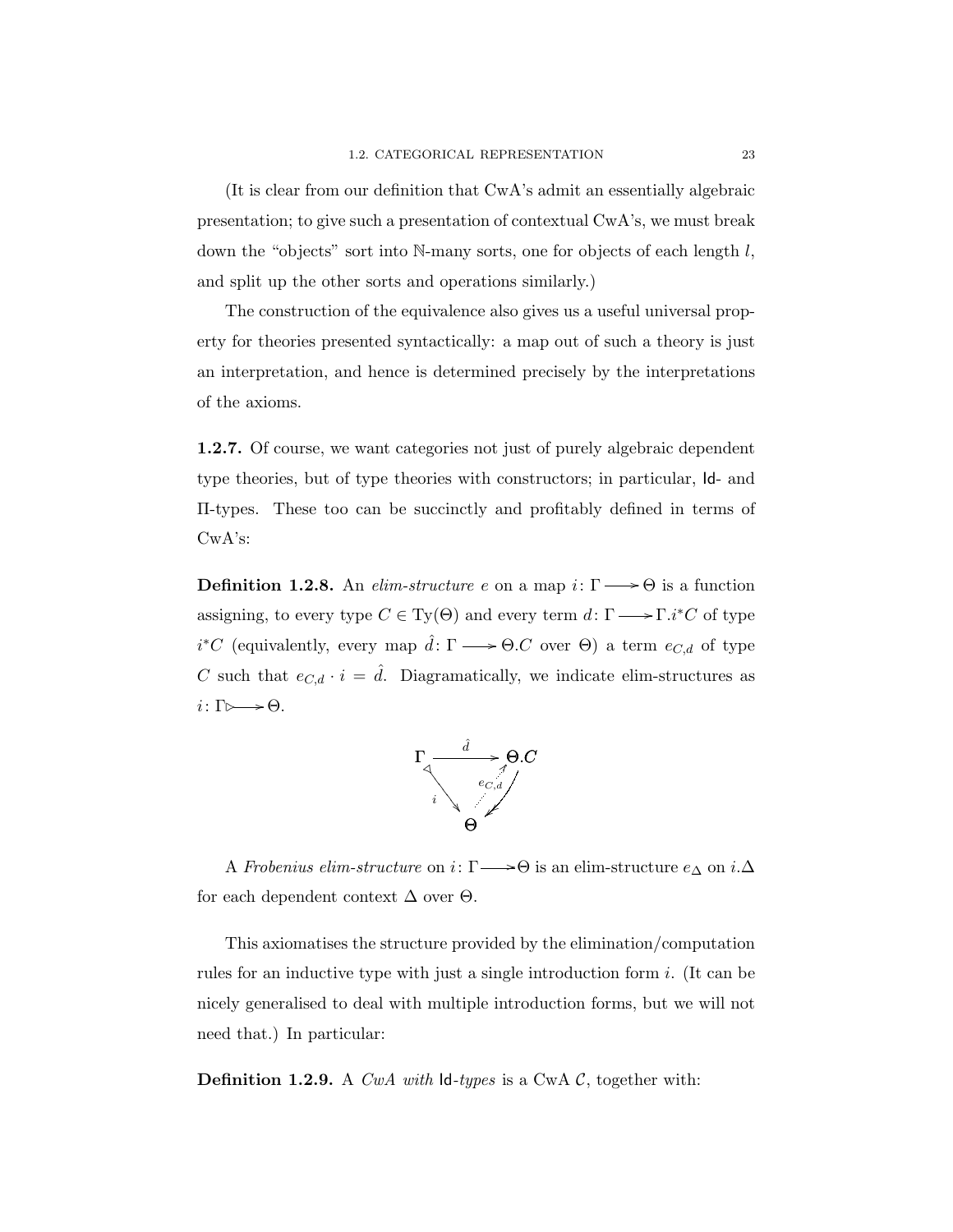- for each context  $\Gamma \in \mathcal{C}$  and type  $A \in \mathrm{Ty}(\Gamma)$ , a type  $\mathsf{Id}_A \in \mathrm{Ty}(\Gamma, A, A)$ , and a morphism  $r_A: \Gamma.A \longrightarrow \Gamma.A.A.\mathsf{Id}_A$  over  $\Delta_A: \Gamma.A \longrightarrow \Gamma.A.A$ with a Frobenius elim-structure  $J_A$ ,
- all stable in Γ, in that for  $f: \Gamma' \longrightarrow \Gamma$  and  $A \in Ty(\Gamma)$ , we have  $(f.A.A)^*$ ld $_A = \mathsf{Id}_{f^*A} \in \mathrm{Ty}(\Gamma'.f^*A.f^*A)$ , and so on.

(Note that  $\Gamma.A.A$  and so on are a slight abuse of notation: formally we should write  $\Gamma.A.\pi_{\Gamma,A}^*A$  and the like.)

Write  $\mathbf{CwA}^{\mathsf{Id}}$ ,  $\mathbf{CwA}^{\mathsf{Id}}_{\text{c}xl}$ , etc. for the various categories of  $CwA$ 's with Id-types.

Proposition 1.2.10 ([[Hof97](#page-109-5)], [[Pit00](#page-110-3)]). This structure really does correspond precisely to the Id-type rules: the equivalence of Proposition [1.2.5](#page-28-0) lifts to an equivalence between  $\mathbf{CwA}^{\mathsf{Id}}_{ext}$  and a category  $\mathbf{SynThy}^{\mathsf{Id}}$ , of theories presented syntactically by the core Id-type rules plus algebraic axioms.

<span id="page-31-0"></span>1.2.11. Similarly, we may define structure on the categorical side corresponding to the core Π-type rules, or any of the other rules of [1.1.6,](#page-22-0) [1.1.7](#page-24-0) above (with obvious dependencies: the structure for ext rules refers to the Π- and Id-types structure, and so on).

In particular, if  $\Phi$  is any appropriate collection of the above rules, then we can obtain a category  $\bm{\mathrm{Cw}}\bm{\mathrm{A}}_{cxl}^{\Phi}$  and an equivalence  $\bm{\mathrm{Cw}}\bm{\mathrm{A}}_{cxl}^{\Phi} \simeq \bm{\mathrm{SynThy}}^{\Phi}$ as before, and justified by this we introduce a presentation-agnostic category  $\mathbf{DTT}_{\Phi}$  of theories over  $\Phi$ .

In the case of all the rules above, theories over  $\Phi$  are again models of an essentially algebraic theory extending the base theory of contextual CwA's. This motivates the level of generality we work at: when we speak informally of a *collection of rules/constructors*  $\Phi$ , what we mean formally is an algebraic theory extending the theory of contextual CwA's, with the same sorts.

(This is not a terribly natural definition. It allows type-theoretically unnatural constructions, e.g. rules which hold only over contexts of length 17, and the like; and, worse, important constructions such as the logical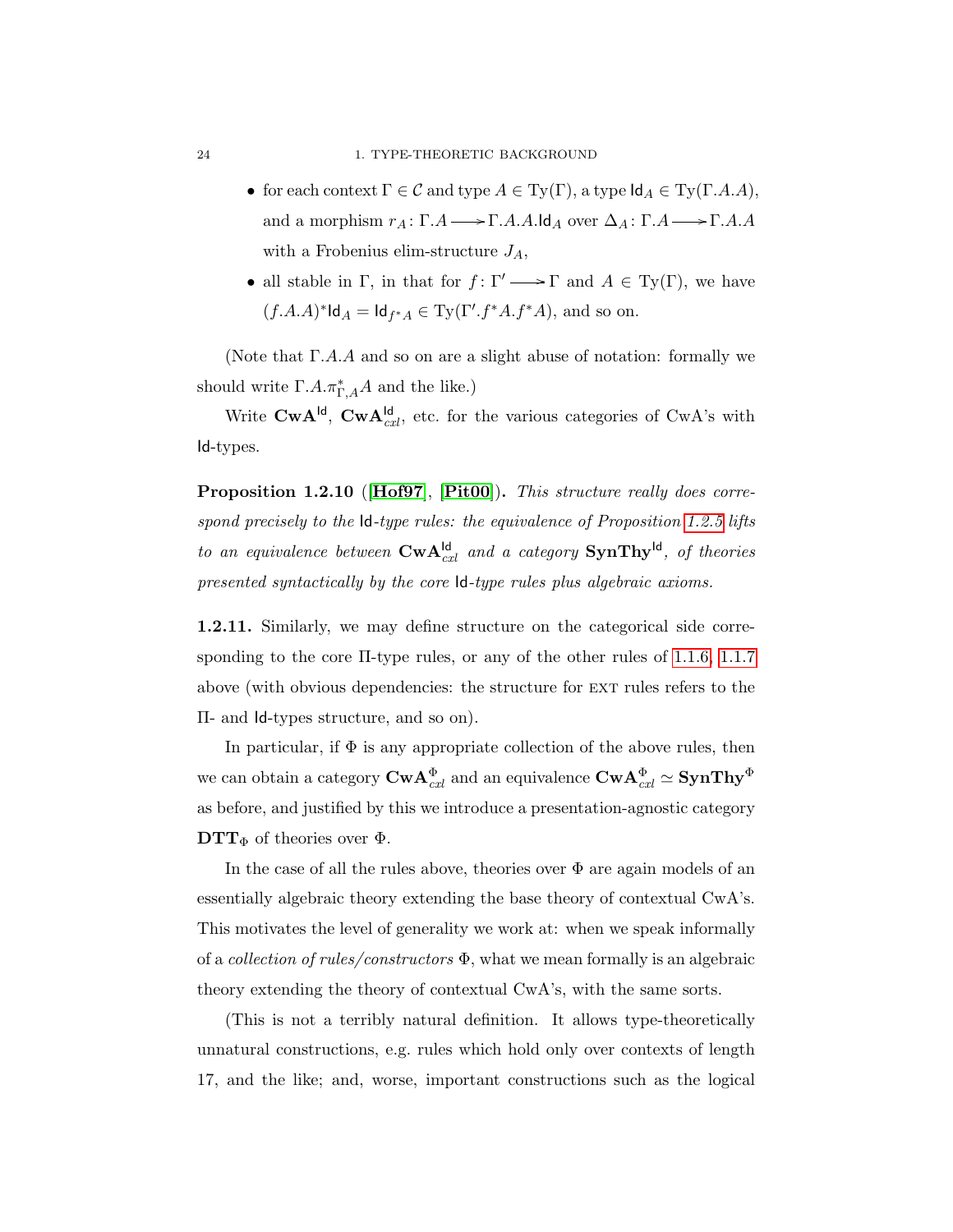framework embedding cannot defined in this generality. However, as a crude demarcation, it will suffice for the scope of the present work.)

This immediately gives us comparison functors between different categories of theories. If  $\Phi'$  is any collection of rules/constructors extending  $\Phi$ , then we have a map of algebraic theories, and hence an adjunction:

$$
\mathbf{DTT}_{\Phi} \xleftarrow{\begin{array}{c}\nF \\
\downarrow \\
U\n\end{array}} \mathbf{DTT}_{\Phi'}
$$

where, in syntactic terms,  $F$  adds to a theory the extra rules/constructors of  $\Phi$ , while U forgets this structure. In particular, if **T** is a theory over  $\Phi$ presented by some collection of axioms, then  $F(T)$  is the theory presented by the same axioms over  $\Phi'$ .

This is the main reason why we consider second-order rules such as Π-Id-elim separately. They do not (at least a priori) correspond to extra essentially algebraic structure over contextual CwA's; in the present categorical setup, they can be discussed only within their logical framework embeddings.

1.2.12 (Left and right maps in a CwA). The above presentation of Id-types via elim-structures is based on ideas of Gambino and Garner ([[GG08](#page-109-3)]) which are implicit in much of the present work: that any CwA has important classes of left and right maps, which in the presence of Id-types is moreover a weak factorisation system. (These notions are recalled and discussed in Section [2.1](#page-38-1) below).

The right maps are just retracts of (compositions of basic) dependent projections. The left maps are maps admitting an (or algebraically: with a chosen) elim-structure.

Note that categorically, an elim-structure on  $i\colon \Gamma {\:\longrightarrow\:} \Theta$  just provides fillers for all triangles from  $i$  to a basic dependent projection; or equivalently, fillers for all squares from  $i$  to basic dependent projections, commuting with the canonical pullback squares between dependent projections. In other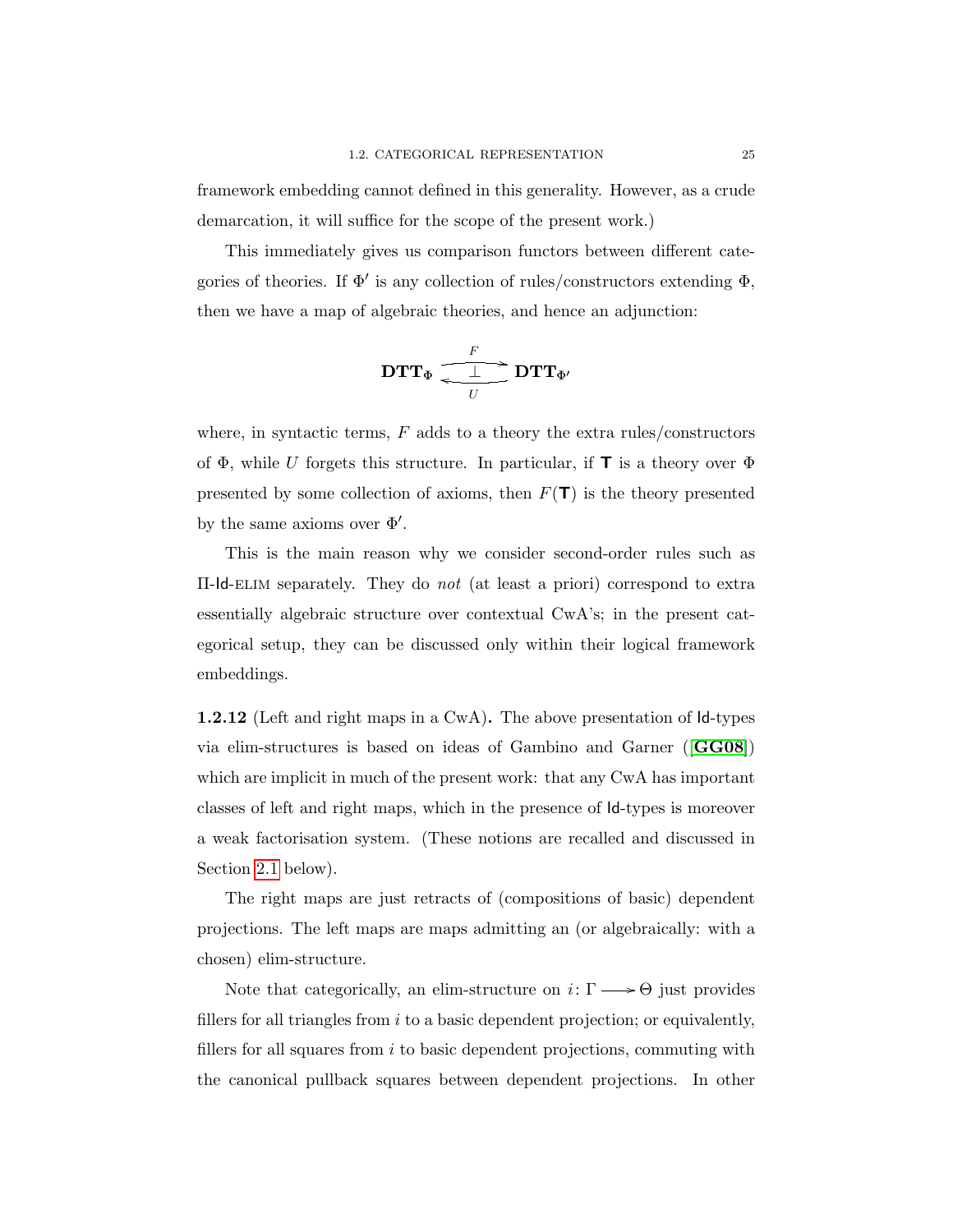words, an elim-structure is exactly a  $\mathcal{J}^{\boxtimes}$ -structure as defined in [2.1.3,](#page-40-0) where  $\mathcal{J}^{\mathbb{Z}}$  is the category of basic dependent projections and canonical pullback squares between them.



([[GG08](#page-109-3)] moreover gives an alternative type-theoretic characterisation of each class of maps, and uses  $Id$ -types to construct  $\mathcal{L}, \mathcal{R}$  factorisations, but we will not need these.)

#### 1.3. Constructions on dependent type theories

<span id="page-33-0"></span>There are several interesting and important ways to construct new type theories from old:

<span id="page-33-1"></span>1.3.1. First, the *dependent contexts monad* on CwA over Cat, sending  $\mathcal{C} = (\mathcal{C}, \mathrm{Ty})$  to  $\mathcal{C}^{\mathrm{Cxt}} := (\mathcal{C}, \mathrm{Cxt})$  as defined in [1.2.3.](#page-28-1) So the base category is unchanged; but types of the new theory are dependent contexts of the old, and context extension is just by concatenation.[4](#page-33-2)

Moreover, given  $Id$ -types structure on  $C$ , we can extend this to an  $Id$ -types structure on  $\mathcal{C}^{\text{Cxt}}$ : this is the "identity contexts" of  $[\text{Str93}]$  $[\text{Str93}]$  $[\text{Str93}]$  or  $[\text{GG08}]$  $[\text{GG08}]$  $[\text{GG08}]$ . So we have an endofunctor  $(-)^{\text{Cxt}}$  on  $\text{CwA}^{\text{Id}}$ . However, the monad structure does not lift to  $CwA^{d}$ : the unit is fine, but the multiplication turns out not to preserve the Id-structure strictly. (One might hope that this could be accommodated by a theory of pseudo-maps of  $CwA^{Id}$ 's.)

Similar techniques let us lift  $\Pi$ -types from C to  $\mathcal{C}^{\text{Cxt}}$ , and hence to lift  $(-)^{\text{Cxt}}$  to an endofunctor of **CwA**Π; likewise for Σ-types, the Π-η rules, and most other standard type-constructors.

<span id="page-33-2"></span><sup>&</sup>lt;sup>4</sup>This can also be seen as a monad for "very strong, strictly associative  $\Sigma$ -types".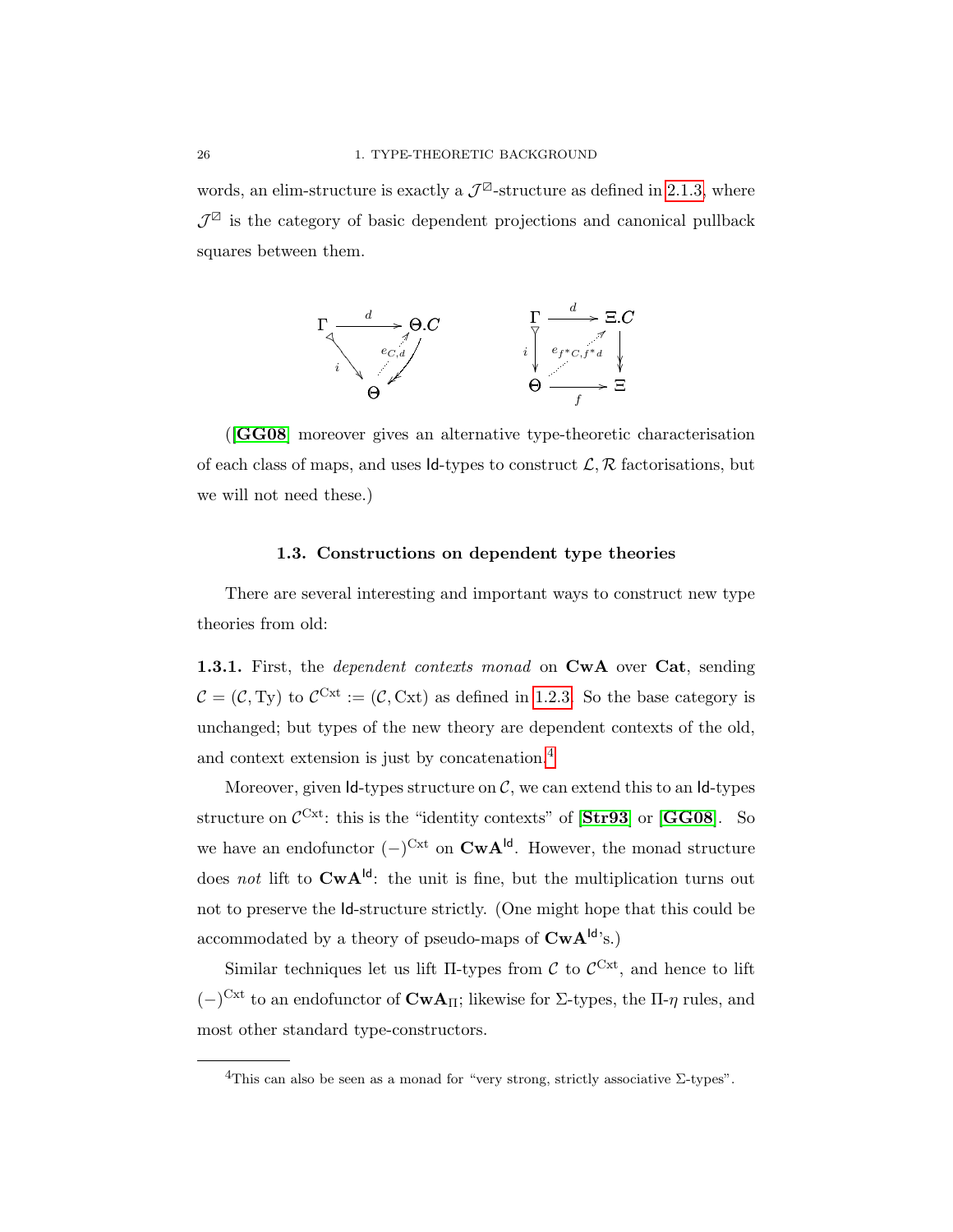Matters are slightly subtler for the functional extensionality rules. Π-EXT alone does not seem to lift from  $\mathcal{C}$  to  $\mathcal{C}^{\text{Cxt}}$ ; however,  $\Pi$ -EXT combined with either  $\Pi$ -EXT-APP or  $\Pi$ -EXT-APP-DEF does lift.

So for various sets of rules  $\Phi$ , we have an endofunctor  $(-)^{\text{Cxt}}$  on  $\text{CwA}^{\Phi}$ . However, this does not restrict to one on  $\mathbf{CwA}_{\mathit{cxl}}$ : its result is almost never contextual, since adjoining two types  $A$  and  $B$  to a context in succession has the same result as adjoining  $(A, B)$  in one step, so (as long as the original theory had any types at all) there can be no well-defined notion of length.

1.3.2. The *slice* construction is one of the fundamental tools of the category– type theory correspondence; however, in terms of CwA's, it is not exactly the ordinary categorical slice.

For C any CwA, and  $\Gamma$  any object of C, the (type-theoretic) slice  $\mathcal{C}/\Gamma$ has as objects dependent contexts over  $\Gamma$ , and morphisms and attributes structure induced by pullback along the map  $ob(\mathcal{C}/\Gamma) \longrightarrow ob\mathcal{C}$  sending  $\Delta \in \text{Cxt}_{\mathcal{C}}(\Gamma)$  to  $\Gamma, \Delta$ .

In syntactic terms, slicing corresponds to taking variables into the context: judgements  $\Delta \vdash \mathcal{J}$  in  $\mathbf{T}/\!/\Gamma$  correspond exactly to judgements  $\Gamma, \Delta \vdash \mathcal{J}$ in T.

Slices are always contextual. In particular, by slicing any  $\mathcal{C} \in \mathbf{Cw}\mathbf{A}$  over its "empty context"  $\diamond$ , we obtain the *contextual core* of  $C$ : this gives a right adjoint  $-/\!\!/\diamond$ : CwA  $\longrightarrow$  CwA<sub>cxl</sub> to the inclusion CwA<sub>cxl</sub>  $\longrightarrow$  CwA.

The slice construction also extends to *all* rules and constructors we have considered.

(There is also a natural CwA structure on the *categorical slice*  $\mathcal{C}/\Gamma$ , but this will not be of importance to us; it is rarely contextual or even accessible, and its contextual core is just  $\mathcal{C}/\Gamma$ .)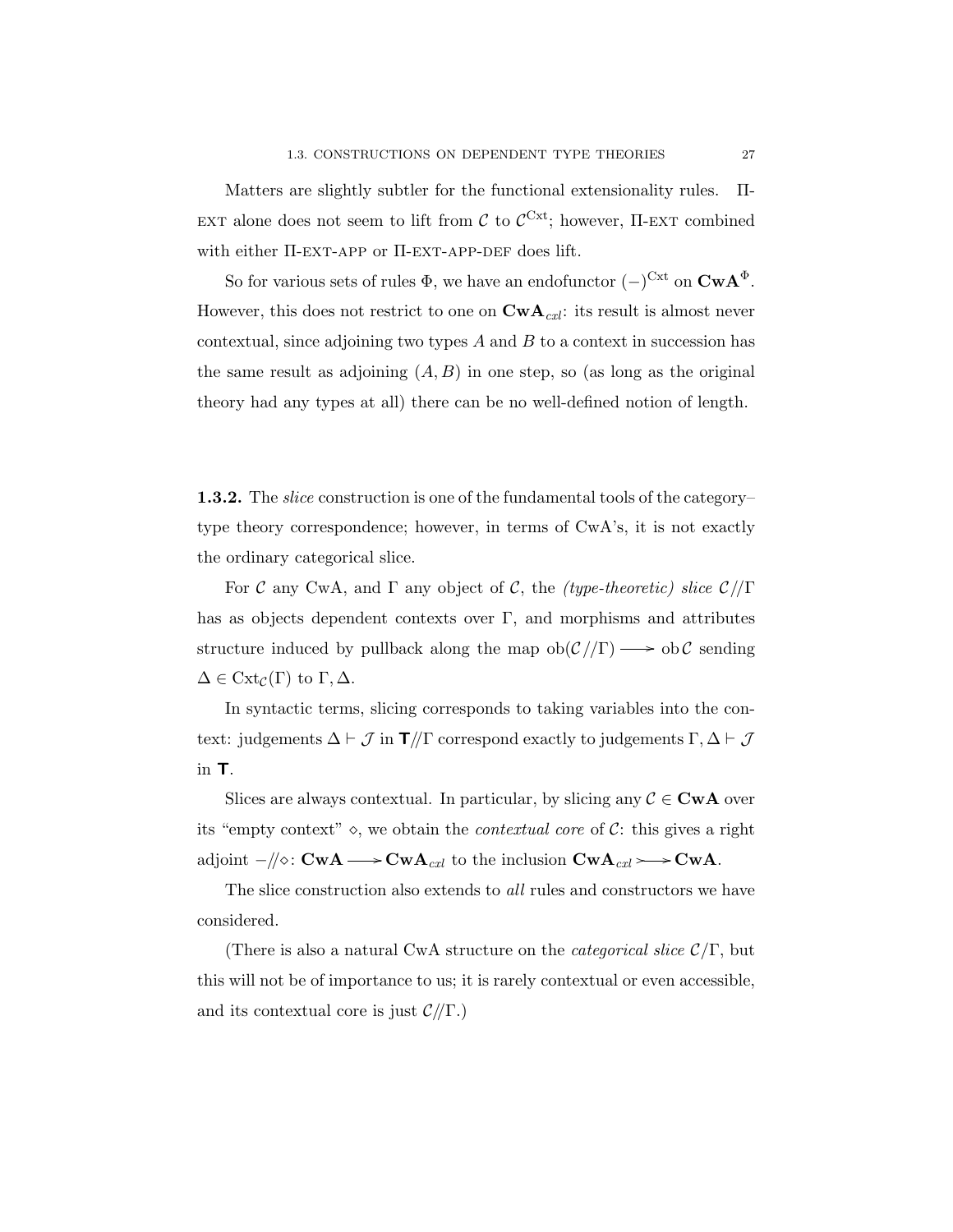1.3.3. Combining the type-theoretic slice with the dependent contexts construction gives us an endofunctor  $(-)^{\text{Cxt}}/\!/\diamond$  of  $\text{CwA}_{\text{c}xt}$ , the "types to contexts" construction:

$$
\mathbf{CwA}_{\mathit{cxl}} \!\!\! \longrightarrow \!\! \mathbf{CwA} \xrightarrow{(-)^{\mathbf{Cxt}}} \!\!\! \mathbf{CwA} \xrightarrow{-/\!/ \diamond} \!\!\! \mathbf{CwA}_{\mathit{cxl}}
$$

This composite endofunctor is essentially just a "contextualised" version of  $(-)^{\text{Cxt}}$ : the base category of contexts is left unchanged, the types of the new theory are the dependent contexts of the old, and context extension is by concatenation.

Like  $(-)^{\text{Cxt}}$ , this endofunctor lifts to  $\mathbf{DTT}^{\Phi}$  for various important sets of rules  $\Phi$ ; again like  $(-)^{\text{Cxt}}$ , it is a monad in the constructor-free case (since it is just a monad wrapped in an adjunction), but fails to be one in the presence of Id-types.

This construction will be briefly but crucially useful to us, in [3.4.3](#page-72-0) and [4.1.7](#page-79-0) below.

**1.3.4.** With some of our constructors, we can also construct *co-slice theories*. In a co-slice  $\Theta \backslash \mathcal{C}$ , an object is a map  $g : \Theta \longrightarrow \Gamma$  of  $\mathcal{C}$  (a  $\Theta$ -pointed object of C); a map  $(g, \Gamma) \longrightarrow (d, \Delta)$  is a map  $f \colon \Gamma \longrightarrow \Delta$  of C with  $fg = d$  (i.e. preserving the "point"); and a type over  $(g, \Gamma)$  is a type  $A \in Ty(\Gamma)$  together with a term a of  $g^*A$ , or equivalently a point  $(g, a)$ :  $\Theta \longrightarrow \Gamma$ , A for which  $\pi_{\Gamma;A}(g,a) = g.$ 

There is an obvious functor  $\Theta \backslash \mathcal{C} \longrightarrow \mathcal{C}$ , forgetting the points.

This construction preserves contextuality; it also extends to act on theories with Id-types,  $\Sigma$ -types, 1, and more generally inductive types with a single unary constructor; but it does not extend to Π-types, nor to Bool, 0, or most other type-formers. This is familiar categorically: co-slices retain e.g. binary products and terminal objects, but not coproducts or exponentials.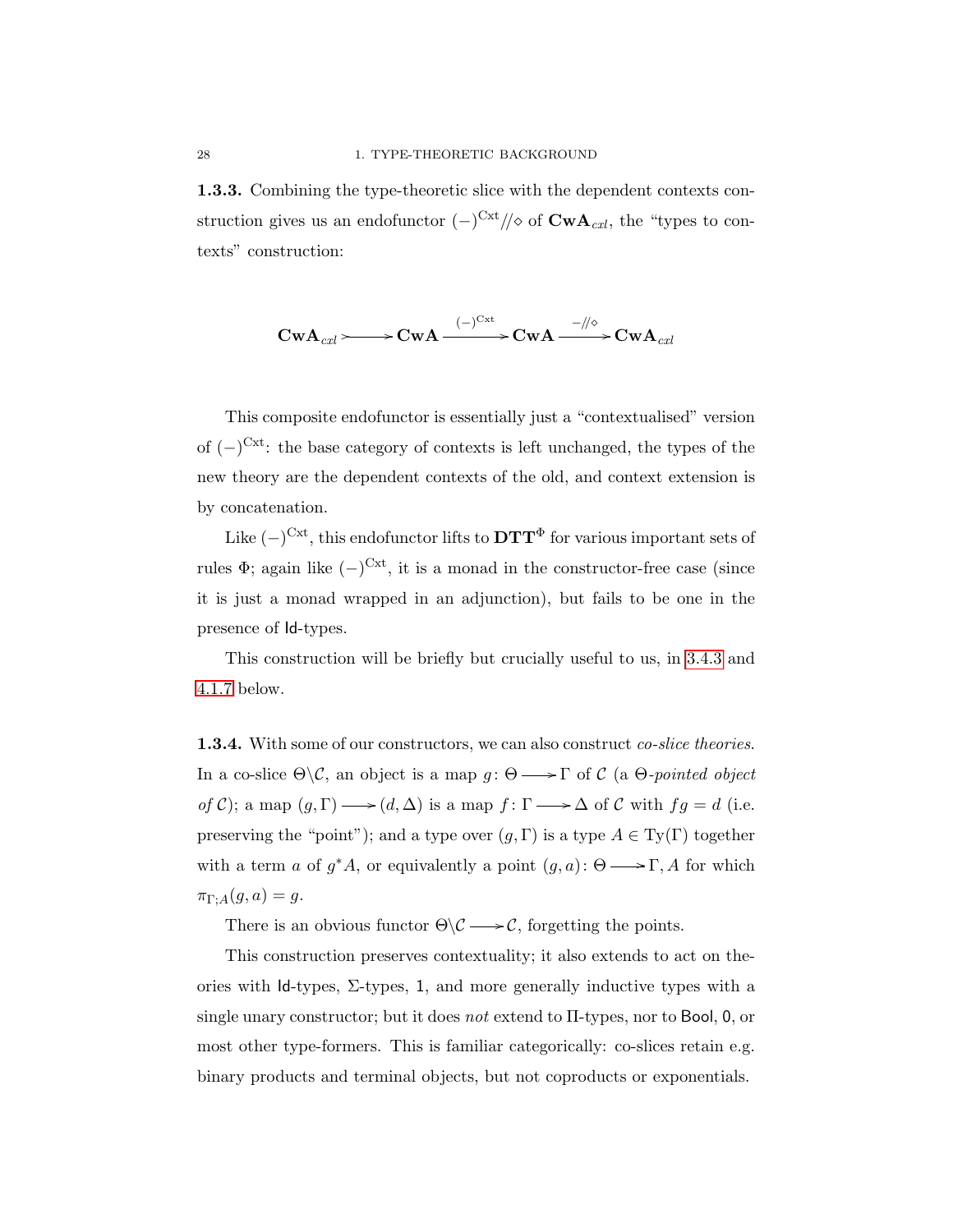#### 1.4. MISCELLANEOUS FACTS 29

#### 1.4. Miscellaneous facts

1.4.1 (Normalisation results). It is a fundamental fact, going back to [[ML75](#page-110-0)], that the basic structural theory together with any subset of the standard constructors (Id-,  $\Sigma$ -,  $\Pi$ -types, and also Nat and Bool) is strongly normalising.

Moreover, it is clear from most proofs that this result extends to theories including algebraic type- and term-forming axioms. (It can fail, however, under the addition of algebraic definitional equality axioms.)

Normalisation is especially informative for theories also possessing the canonicity property, that all normal forms are "canonical", i.e. are terms formed from the INTRO-rule constructors. Unfortunately, this will fail in many theories of interest to us—in particular, to theories with terms of identity types adjoined. We will discuss canonicity of particular theories as and when we require it.

It is currently somewhat unclear to what extent one can retain strong normalisation in conjunction with the functional extensionality rules; in any account, the forms considered here certainly break canonicity.

The Observational Type Theory of Altenkirch and collaborators ([[AM06](#page-108-0)] ,  $[AMSO7]$  reconciles these, but has *defined* rather than axiomatic identity types (and therefore does automatically permit extension by further type axioms), and moreover forces these to be trivial: any two terms of an identity type are equal (the axiom of Uniqueness of Identity Proofs). However, the OTT system is an encouraging step towards the development of a fully intensional system with both functional extensionality and normalisation/canonicity. (The difficulty lies essentially in defining the computational behaviour of the extensionality combinator; this seems to be related to the admissibility of the principle  $\overline{J}$  of Section [4.2,](#page-83-0) and is of course intimately connected with the investigations of [[Gar09b](#page-109-0)].)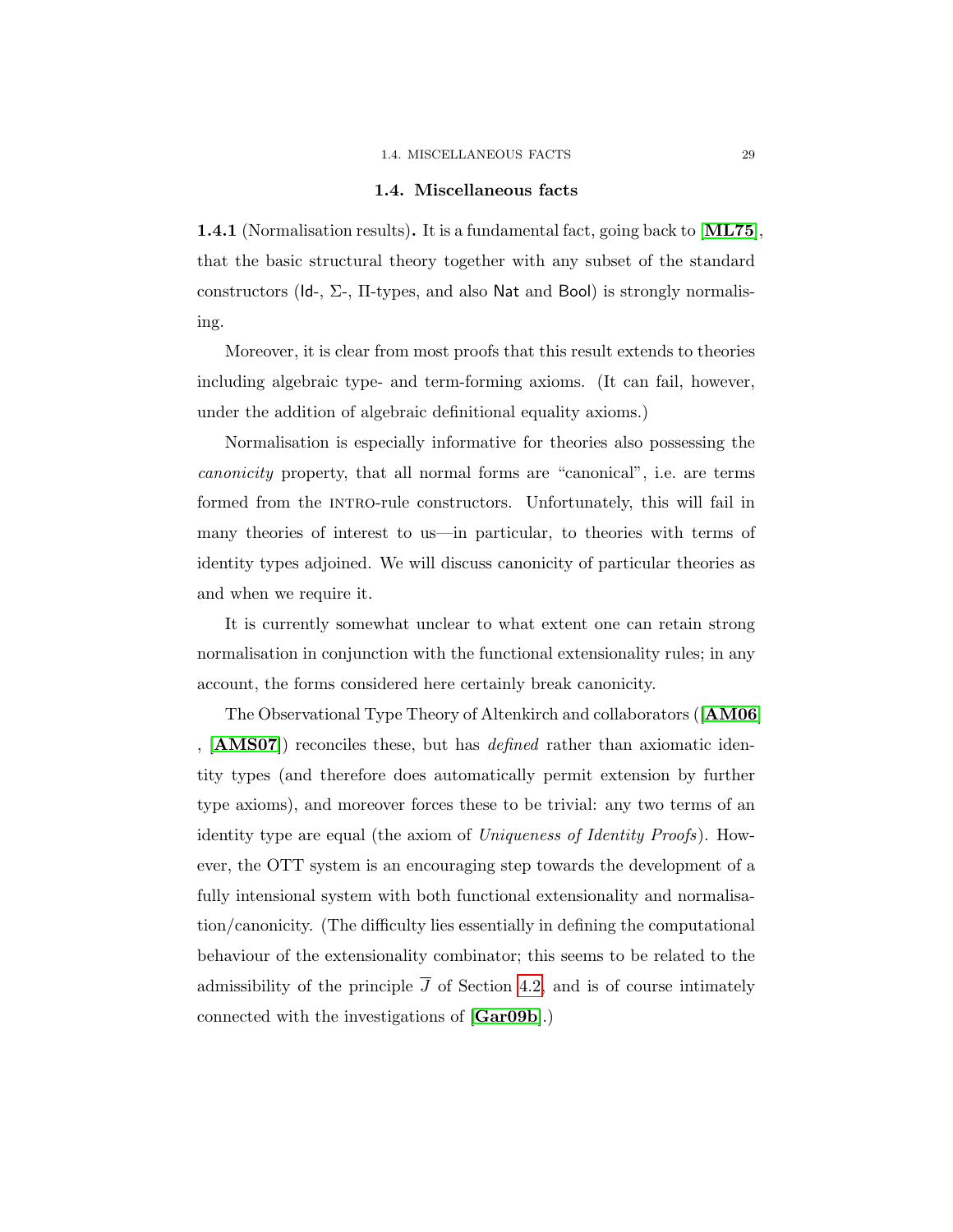We will also need in Chapter [3](#page-60-0) a small proposition on limits in syntactic categories:

<span id="page-37-0"></span>**Proposition 1.4.2.** Suppose  $\Gamma = \bigwedge_{i \in I} x_i : A_i$  is a context in  $\mathsf{T}$ , and  $\mathcal{F} \subseteq$  $\mathcal{P}(I)$  a set of subsets of I, closed under binary intersection and with  $\bigcup \mathcal{F} = I$ , such that for each  $J \in \mathcal{F}$ ,  $\Gamma_J = \bigwedge_{i \in J} x_i : A_i$  is also a well-formed context.

(Here  $\bigwedge_{i\in P} x_i : A_i$  denotes the context  $x_{i_1} : A_{i_1}, \ldots x_{i_k} : A_{i_k}$ , for any finite linear order  $P = \{i_1 < \ldots < i_k\}$ .)

Then the contexts  $\Gamma_J$  and the dependent projections between them give a diagram

$$
\Gamma_- \colon (\mathcal{F}, \subseteq)^{op} \longrightarrow \mathcal{C}\!\ell(T),
$$

and the dependent projections  $\Gamma \longrightarrow \Gamma_J$  express  $\Gamma$  as its limit:

$$
\Gamma = \underleftarrow{\lim} J \in \mathcal{F} \Gamma J.
$$

Moreover, for a translation  $F: T \longrightarrow T'$ , the functor  $Cl(F)$  preserves such limits.  $\Box$ 

A familiar special case asserts that if  $\Gamma \vdash A$  type and  $\Gamma \vdash B$  type, then the following square of projections is a pullback:

$$
\Gamma, x:A, y:B \longrightarrow \Gamma, y:B
$$
\n
$$
\downarrow \qquad \qquad \downarrow
$$
\n
$$
\Gamma, x:A \longrightarrow \Gamma
$$

The proof of the general proposition is essentially the same.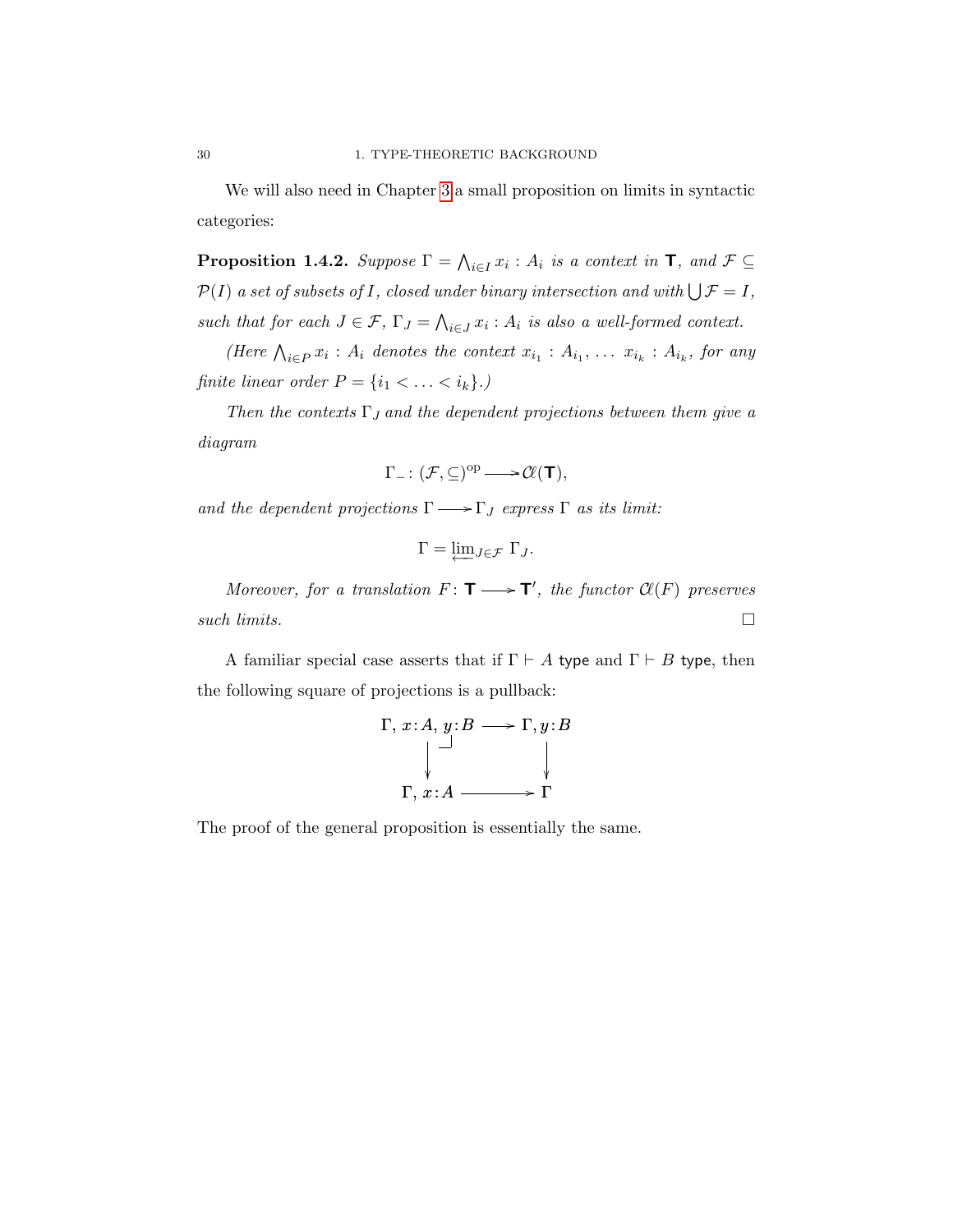## CHAPTER 2

# Higher-categorical background

### 2.1. Weak factorisation systems

The study of *weak factorisation systems* originated in homotopy theory, and has since become important in higher category theory, especially with recent developments in algebraic<sup>[1](#page-38-0)</sup> weak factorisation systems. We will not require any of the more sophisticated results of this theory; but there are a couple of basic constructions from it which we will meet repeatedly, so which we now recall here. See [[Hov99](#page-109-1), Ch. 1] for further background on the classical theory, and [[Gar09d](#page-109-2)] for the algebraic case.

**Definition [2](#page-38-1).1.1.** For maps  $f, g$  in a category C, we say f is (weakly)<sup>2</sup> (left) orthogonal to g, written  $f \boxtimes g$ , if every commutative square from f to g has a filler:



There are several synonyms: " $f$  has the (weak) left lifting property against g", and corresponding right-handed versions phrasing it as a property of of g.

If  $\mathcal{L}, \mathcal{R}$  are classes of maps in  $\mathcal{C}$ , we say  $\mathcal{L} \boxtimes \mathcal{R}$  if  $f \boxtimes g$  for every  $f \in \mathcal{L}$ ,  $g \in \mathcal{R}$ .

Simple examples of such classes are given in Sets by  $\mathcal{L} =$  surjections,  $\mathcal{R}$  = injections; or  $\mathcal{L}$  = injections,  $\mathcal{R}$  = surjections. (In a constructive

<span id="page-38-1"></span><span id="page-38-0"></span><sup>&</sup>lt;sup>1</sup>often (and originally) called *natural* 

<sup>&</sup>lt;sup>2</sup>We will never require the strong counterparts of these properties, so will assume weak by default.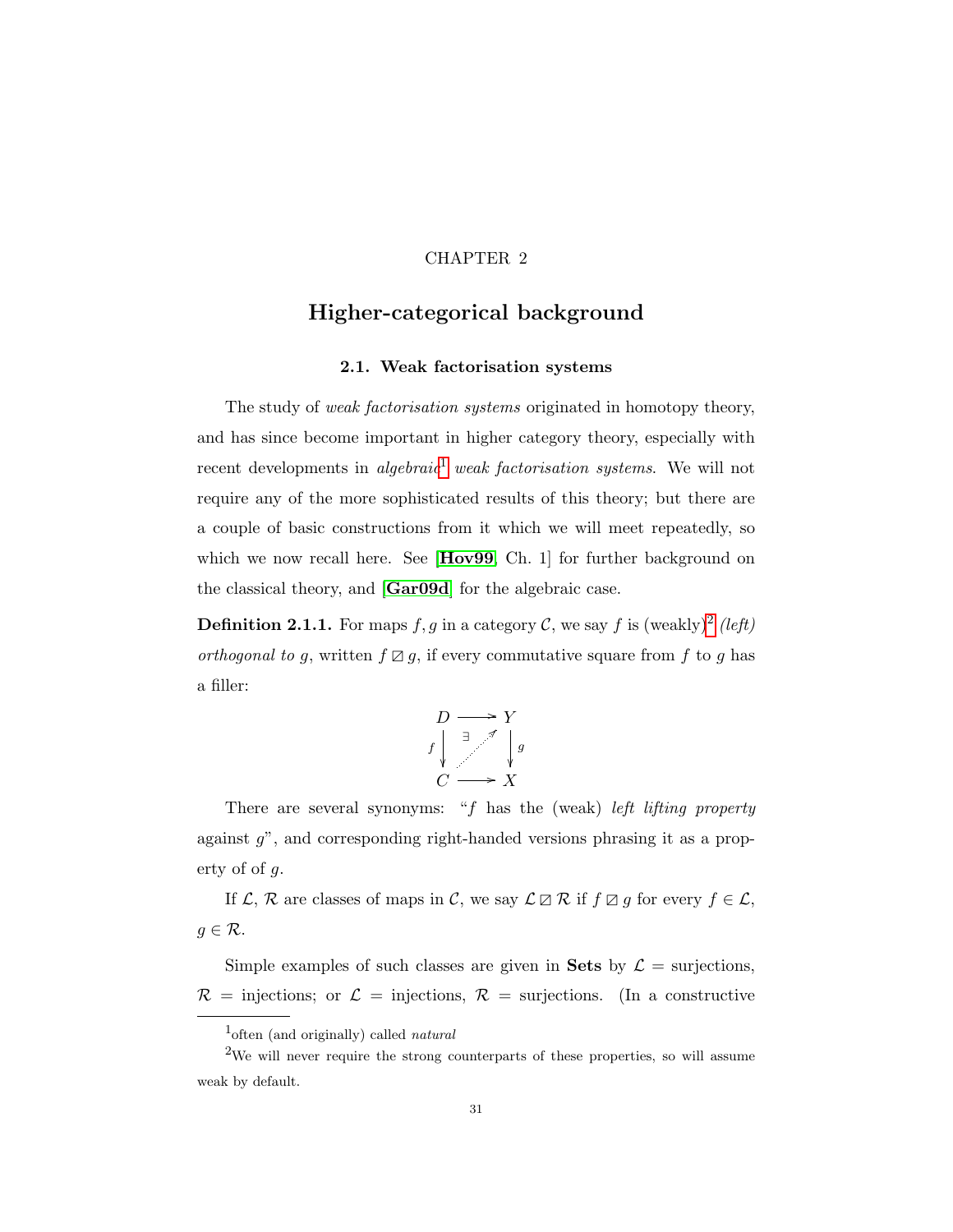foundation, the latter system has to be restricted to (decidable injections; split surjections).)

<span id="page-39-0"></span>**2.1.2.** A more powerful example, in Top, takes  $\mathcal{L}$  to be retracts of relative cell complexes, and  $R$  to be trivial fibrations in the Quillen model structure, sometimes called weakly contractible maps.

The definition of these is most clearly given as an example of a very general construction: if  $\mathcal J$  is any class of maps, we define  $\mathcal J^{\boxtimes}$  to be the class of maps weakly right orthogonal to all maps in  $\mathcal{J}$ ; and dually we define  $\mathbb{Z} \mathcal{J}$ .

It is easy to check that a class  $\mathcal{J}^{\boxtimes}$  must contain all identities, and be closed under composition, retracts, and pullback along arbitrary maps. Dually,  $\mathbb{Z} \mathcal{J}$  is closed under identities, composition, retracts, and pushouts. A little more thought shows that the classes are closed under (co-)transfinite composition (i.e. under colimits of colimit-preserving diagrams indexed by ordinals, or under dually defined limits).

Most typically we start with a set of maps  $\mathcal J$  in a category  $\mathcal C$ , then form  $\mathcal{R} = \mathcal{J}^{\boxtimes}$  (" $\mathcal{J}\text{-fibrations}$ "),  $\mathcal{L} = {}^{\boxtimes}(\mathcal{J}^{\boxtimes})$  (" $\mathcal{J}\text{-cofibrations}$ ").

For the case of Serre trivial fibrations, we start with the inclusions of spheres into discs (*cells*), as their boundaries:

$$
\mathcal{J} = \{ S^{i-1} \rightarrowtail D^i \mid i \in \mathbb{N} \}.
$$

Then a map  $p: Y \longrightarrow X$  is in  $\mathcal{J}^{\mathbb{Z}}$  just if whenever we are given a cell in  $X$  and a lift of its boundary to  $Y$ , we can lift the whole cell to  $Y$ , with the given boundary. So any loop in  $Y$  that is null-homotopic in  $X$  must be null-homotopic in  $Y$ , and so on:  $p$  is forced in particular to be a weak homotopy equivalence.

But now by the closure properties of  $\mathbb{Z}(\mathcal{J}^{\mathbb{Z}})$ , the generating boundary inclusions are not the only maps we can lift against trivial fibrations. We can lift any relative cell complex, i.e. any transfinite composite of pushouts of the boundary inclusions, essentially by lifting it one cell at a time; and indeed we can also lift retracts of these.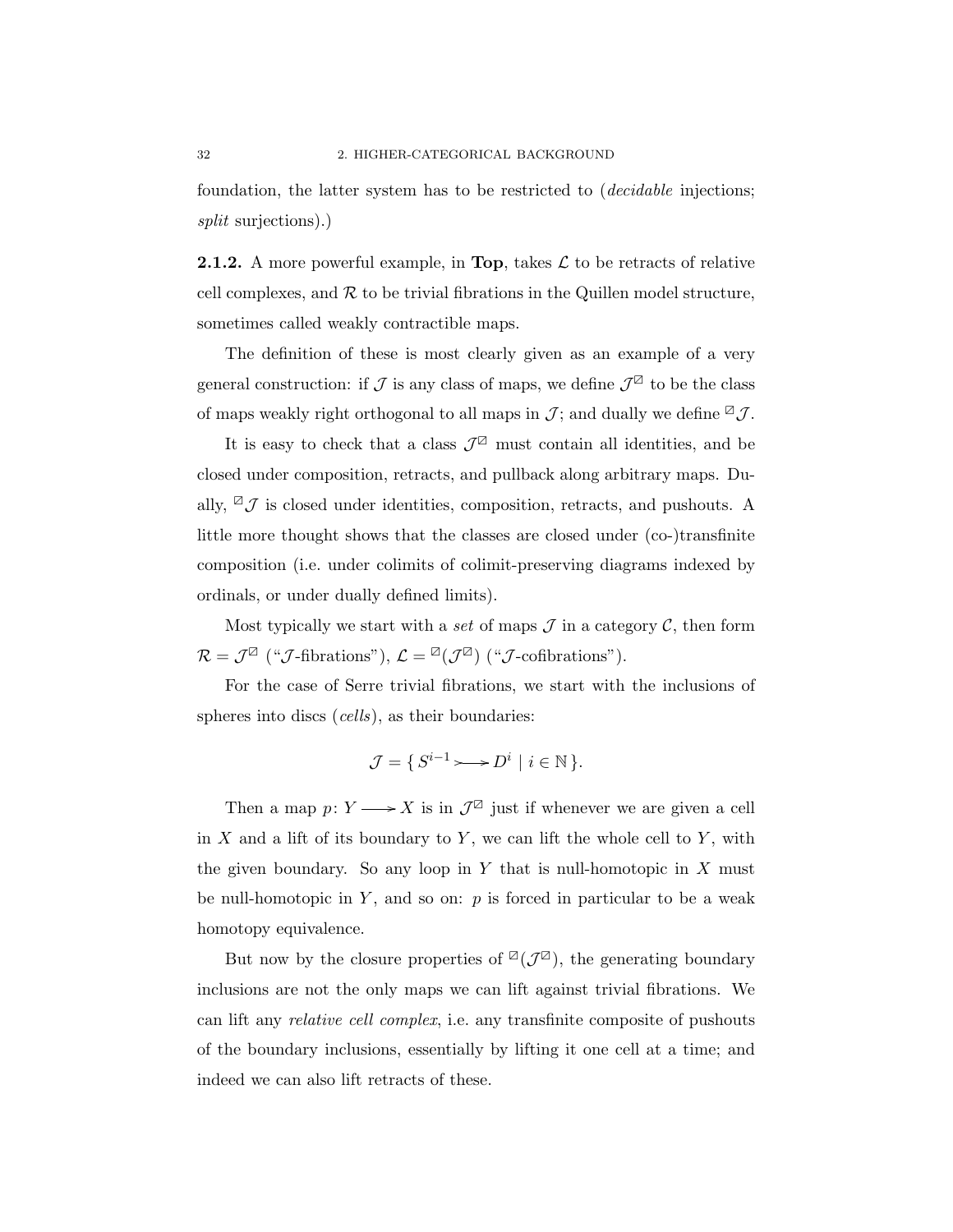This exemplifies one of the two main flavours of classes of orthogonal maps: the left maps are *cofibrations* of some sort, the right maps are *trivial* fibrations. The other flavour is dual: *trivial cofibrations* vs. *fibrations*.

Things work similarly from any basic set  $\mathcal J$  in a co-complete category C; J-cell complexes (transfinite compositions of pushouts of maps in  $\mathcal{J}$ ) will always be  $J$ -cofibrations. Under good circumstances (co-completeness and smallness conditions), all  $\mathcal{J}$ -cofibrations will be retracts of these, and every map of  $\mathcal C$  will have a factorisation into a J-cell complex followed by a  $J$ -fibration, giving a *weak factorisation system*; but this is beyond what we will require.

<span id="page-40-0"></span>2.1.3. The above theory can be improved and refined by changing the objects of study from mere properties of maps to structures on maps. This both strengthens the resulting theory—constructions become more natural, functorial, etc.—and more naturally describes mathematical practice: demonstrating "fibrationhood" of a map typically involves giving some kind of structure on it. This is also a more naturally constructive approach—an existence property should always be given by exhibiting witnesses—and, as such, turns out to develop much better in a constructive setting than the classical theory does.

We recall only the barest rudiments of this theory. Given a category  $\mathcal J$ with a functor  $U: \mathcal{J} \longrightarrow \text{Arr}(\mathcal{C}),$  a  $\mathcal{J}^{\boxtimes}$ -structure on a map p is a function *choosing*, for each  $j \in \mathcal{J}$  and commutative square from  $U(j)$  to p, a diagonal filler, such that these fillers commute with squares coming from the maps of  $\mathcal{J}.$ 



If  $\mathcal J$  is just a discrete set, then assuming choice, the maps admitting a  $\mathcal J^{\boxtimes}$ structure are exactly the fibrations (in the sense of [2.1.2\)](#page-39-0) with respect to the image of U.  $\mathcal{J}^{\boxtimes}$ -structured maps, together with commutative squares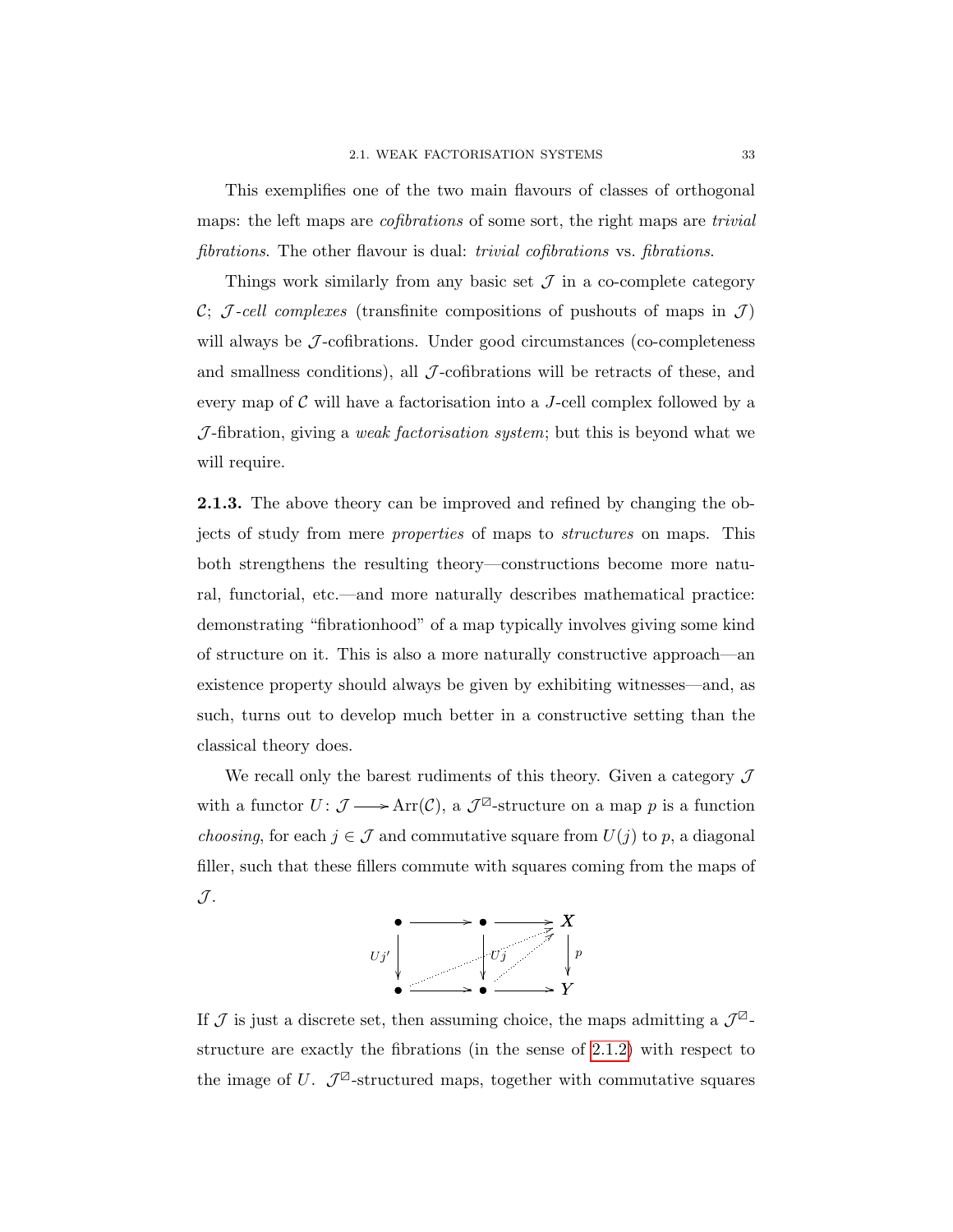between them preserving the structure (in a suitable sense), form a category themselves, again with a forgetful functor to  $Arr(\mathcal{C})$ .

Structured versions of the closure properties above can be formulated: any identity carries a natural  $\mathcal{J}^{\boxtimes}$ -structure, as does any (finite or transfinite) composite of maps with  $\mathcal{J}^{\boxtimes}$ -structures; any pullback of a map with  $\mathcal{J}^{\boxtimes}$ structure again carries a natural such structure, as does any retract of such a map. When we speak of some category of structured maps being closed under composition, and similar, we will mean statements of this form.

Again analogously to the classical theory, any map exhibited as (a retract of) a *formal* J-cell complex lifts against any map with  $\mathcal{J}^{\boxtimes}$ -structure; these liftings are now moreover natural in the appropriate structure preserving maps. Again, under good circumstances, we have factorisations of every map into (the realisation of) a formal  $\mathcal{J}\text{-cell complex}$ , followed by (the underlying map of) a  $\mathcal{J}^{\boxtimes}$ -structured map, and this is now moreover functorial [[Gar09d](#page-109-2)].

The constructions of  $\mathcal{J}^{\boxtimes}$  and  $\mathcal{J}\text{-cell}$  complexes are the ones which will recur in the present work: for elim-structures on context maps [\(1.2.8\)](#page-30-0), for contractions on maps of globular sets and operads [\(2.3.6\)](#page-49-0), and for contractions on maps of theories [\(4.2.5\)](#page-85-0).

#### 2.2. Strict higher categories

2.2.1. There are various approaches to higher category theory, and in particular many definitions of weak higher categories [[Lei02](#page-110-1)], [[CL04](#page-108-2)]. We will use the globular operadic approach, as set out originally by Michael Batanin in [[Bat98](#page-108-3)], and later re-presented and slightly modified by Tom Leinster in [[Lei04](#page-110-2)]. These two sources are the authoritative references for most of this material; [[Lei02](#page-110-1)] also provides an excellent, rather more streamlined, introduction.

In the globular approach, the underlying substance of an  $\omega$ -category  $\mathcal C$ consists of a set  $C_n$  of "*n*-cells" for each  $n > 0$ . The 0- and 1-cells correspond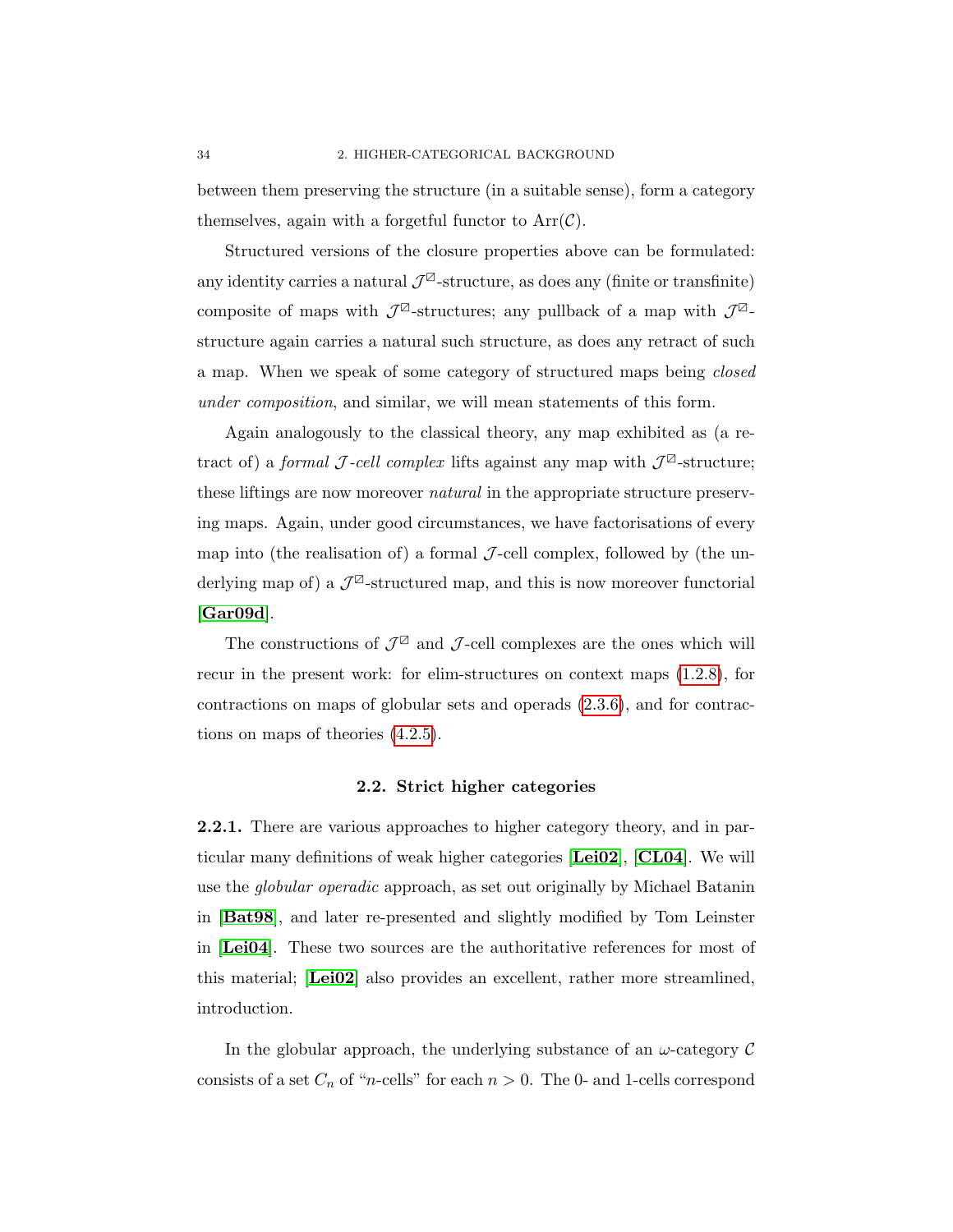

<span id="page-42-0"></span>Figure 2.2.A. Some cells, composites, and associativities in a strict higher category

to the objects and arrows of an ordinary category: each arrow  $f$  has source and target objects  $a = s(f)$ ,  $b = t(f)$ . Similarly, the source and target of a 2-cell  $\alpha$  are a parallel pair of 1-cells  $f, g : a \longrightarrow b$ , and generally the source and target of an  $(n + 1)$ -cell are a parallel pair of *n*-cells. Summing this up we arrive at:

**Definition 2.2.2.** A globular set  $A_{\bullet}$  is a diagram of sets and functions

$$
A_0 \leqslant \frac{s_0}{t_0} A_1 \leqslant \frac{s_1}{t_1} A_2 \leqslant \frac{s_2}{t_2} A_3 \leqslant \dots
$$

such that  $s_i \cdot s_{i+1} = s_i \cdot t_{i+1}$  and  $t_i \cdot s_{i+1} = t_i \cdot t_{i+1}$ —the globularity conditions, asserting that the source and target of any cell are parallel.

Some notation we will use throughout the sequel: we will often drop the subscripts on arrows as far as possible, writing just s and t;  $s^i$ ,  $t^i$  will denote *i*-fold iterations of these operations, as usual; and for  $c \in A_n$  and  $k \leq n$ , we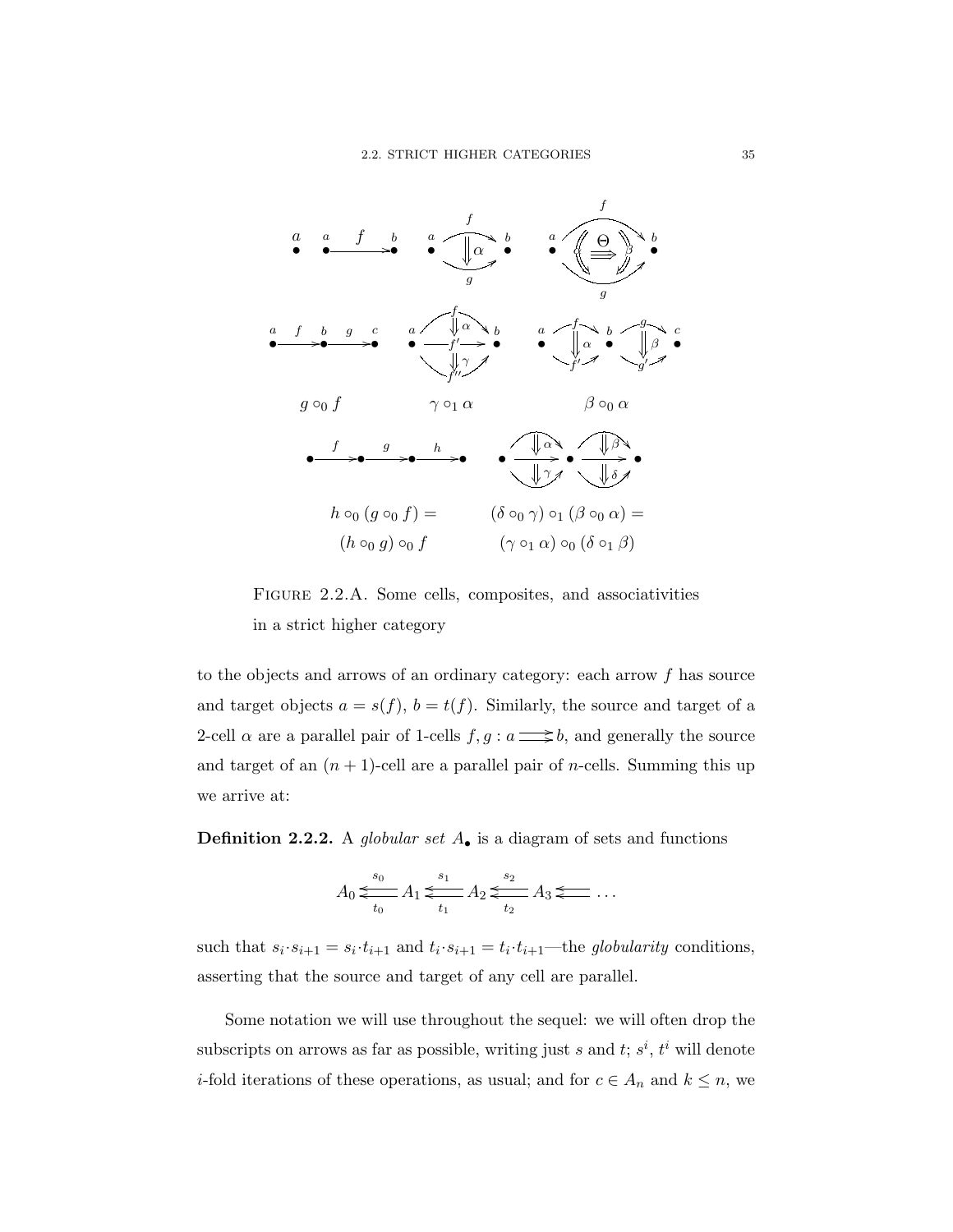take  $s_k(c) := s^{n-k}(c)$ ,  $t_k(c) := t^{n-k}(c)$ , the k-dimensional source and target of c. (Of course when  $n = k+1$ , this agrees with the original usage of  $s_k, t_k$ .)

A map of globular sets  $f_{\bullet} : A_{\bullet} \longrightarrow B_{\bullet}$  consists of a sequence of functions  $f_n: A_n \longrightarrow B_n$ , preserving the globular structure, in that  $s_i \cdot f_{i+1} = f_i \cdot s_i$ and  $t_i \cdot f_{i+1} = f_i \cdot t_i$ , or more compactly,  $sf = fs$ ,  $tf = ft$ .

**2.2.3.** More generally, let  $\mathbb{G}$  be the category with objects  $\mathbb{N}$  and arrows generated by

$$
0 \xrightarrow[t_0]{s_0} 1 \xrightarrow[t_1]{s_1} 2 \xrightarrow[t_2]{s_2} 3 \xrightarrow[t_2]{\cdots}
$$

subject to the equations  $ss = ts, st = tt$ . Then a globular object in a category  $\mathcal E$  is a functor  $A_{\bullet} : \mathbb G^{\text{op}} \longrightarrow \mathcal E$ , and a map of these is a natural transformation between such functors.

Now the category of globular sets is just the category  $\widehat{\mathbb{G}}$  of presheaves on G. The Yoneda embedding  $\mathbf{y}: \mathbb{G} \longrightarrow \widehat{\mathbb{G}}$  yields some specific globular sets which will be of particular use and importance to us: the *basic n-cells* or *n-globes*  $y(n)$ , and their boundaries  $\partial(n) \subseteq y(n)$ , the maximal proper subobject of  $y(n)$ , consisting of all *non-identity* maps into *n*. Note that for  $n > 0$ , we have  $\partial(n) \cong y(n-1) +_{\partial(n-1)} y(n-1)$ , a parallel pair of  $(n-1)$ -cells.

(For the finite-dimensional versions of all the above, and all that follows,  $\mathbb G$  is replaced by the category  $\mathbb G_n$ , defined just as  $\mathbb G$  except with no objects or arrows above *n*; an *n*-globular set is a presheaf  $A_{\bullet} : \mathbb{G}_n^{\text{op}} \longrightarrow$  **Sets**, and so on.)

To complete the definition of strict  $\omega$ -categories, we simply add the structure of composition on top of this basic data. As illustrated in Figure [2.2.A,](#page-42-0) we want to compose cells whenever the target of one is the source of another in any lower dimension. Specifically, for any  $k < n$ , the set of k-composable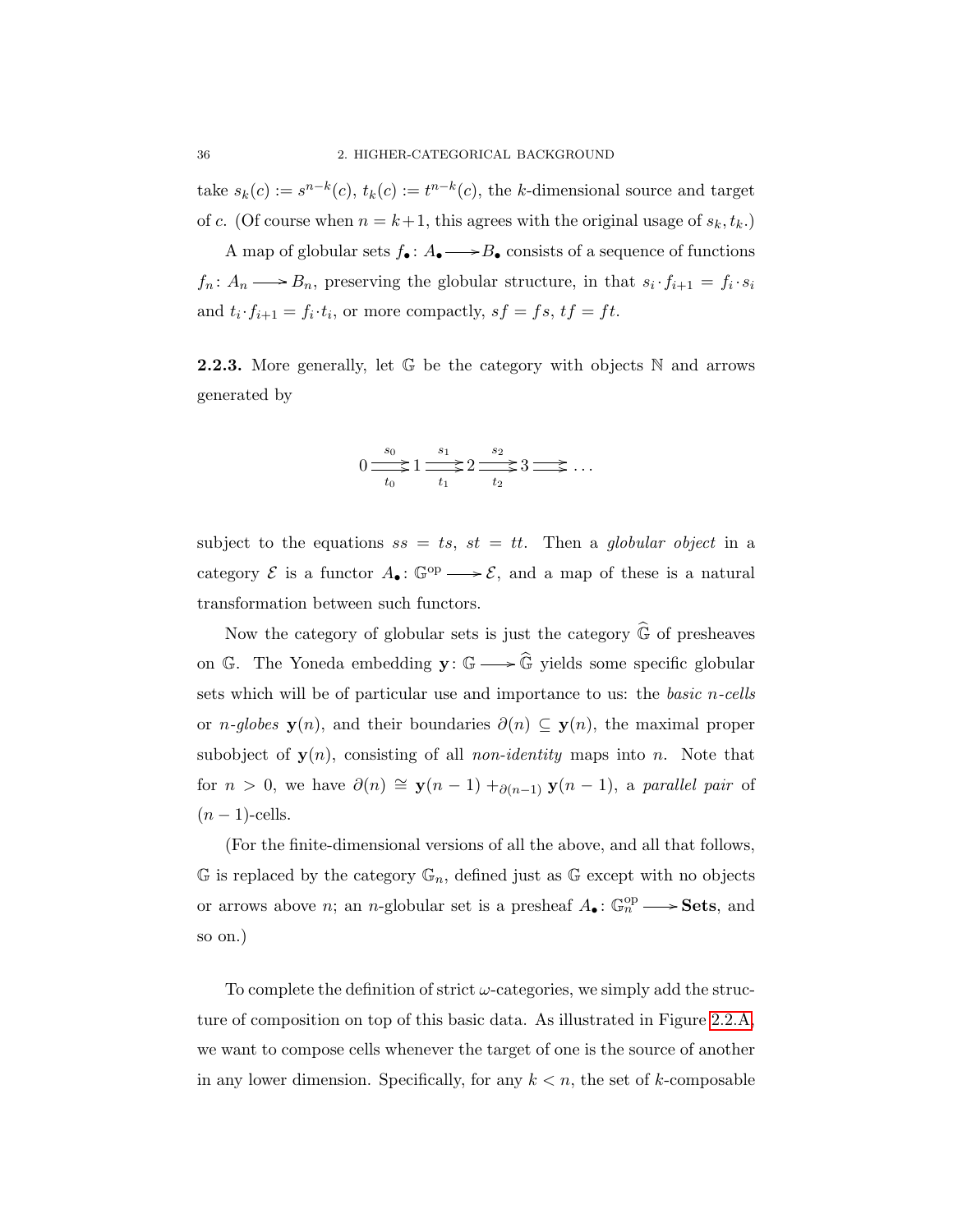n-cells is the pullback



**Definition 2.2.4.** <sup>[3](#page-44-0)</sup> A *strict*  $\omega$ -category  $\mathcal C$  is a globular set  $C_{\bullet}$  together with composition operations for each  $k < n$ 

$$
\circ_k \colon C_n \times_k C_n \longrightarrow C_n
$$

and unit maps

$$
r_n\colon C_{n-1}\longrightarrow C_n
$$

(for which we use index conventions analogous to those for  $s, t$ ), such that for each  $j < k < l$ ,  $(C_j, C_k, C_l, \circ_j, r_k, \circ_k, r_l)$  forms a strict 2-category. Unwinding a bit further, this says that:

• for each  $k < n$ ,  $(C_k, C_n, \circ_k, r_n)$  forms a category, i.e. the source and target of composites and units are "what one would expect", and the associativity and unit laws

$$
c \circ_k (b \circ_k a) = (c \circ_k b) \circ_k a
$$

$$
a \circ_k (r_n s_k a) = a = (r_n t_k a) \circ_k a
$$

hold (for appropriately composable  $a, b, c \in C_n$ ); and additionally,

• for each  $j < k < n$ , and suitable  $a, b, c, d \in C_n$ , we have  $s_k(b \circ_j a) =$  $s_k(b) \circ_j s_k(a)$ , and similarly for  $t_k$ ; and the *interchange law* holds:

$$
(d \circ_j c) \circ_k (b \circ_j a) = (d \circ_k b) \circ_j (c \circ_k a)
$$

(also as illustrated in Figure [2.2.A\)](#page-42-0).

<span id="page-44-0"></span> ${}^{3}$ Strict  $\omega$ -categories may alternatively, and completely equivalently, be defined via iterated enrichment.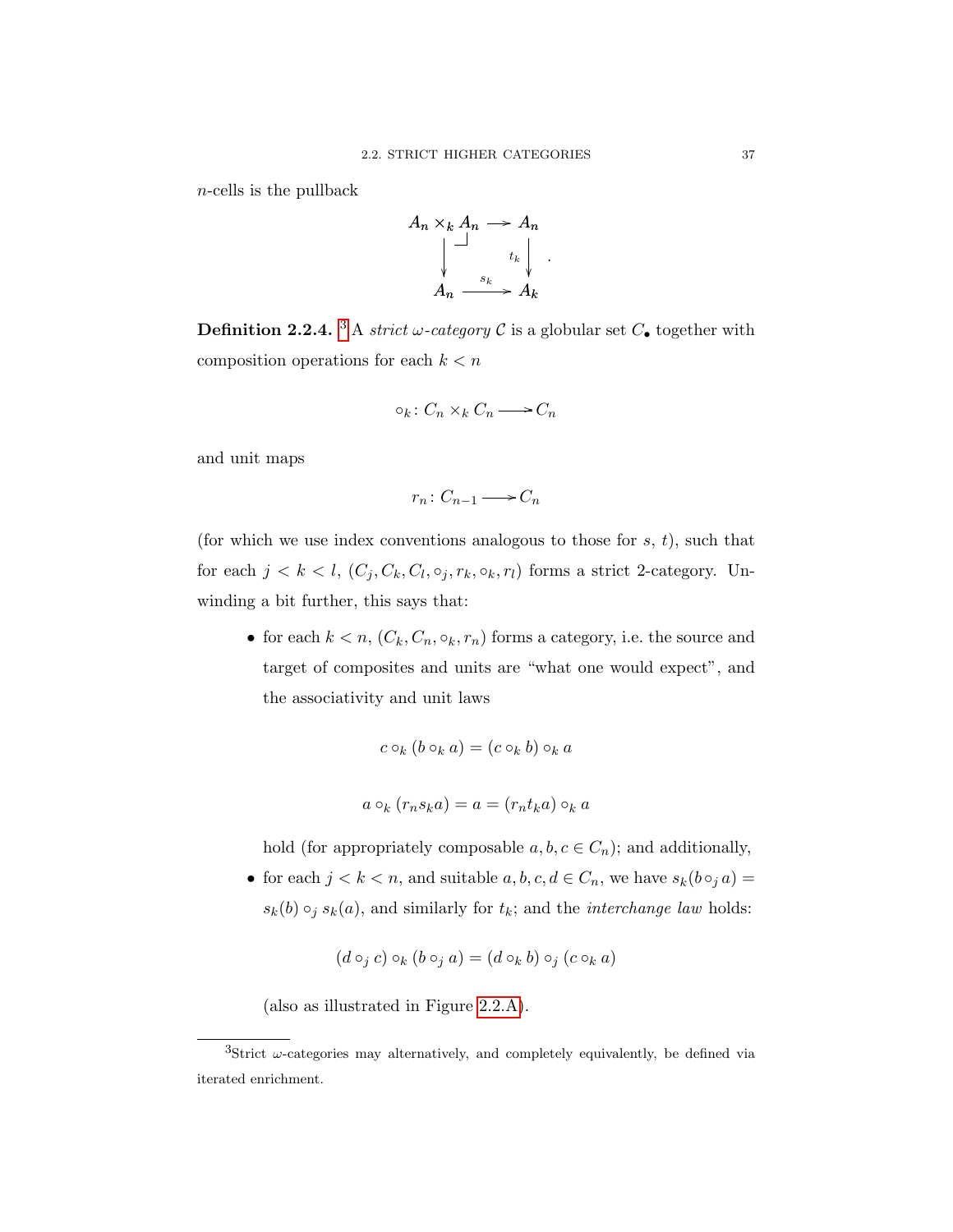**2.2.5.** This presentation exhibits strict  $\omega$ -categories explicitly as models of an essentially algebraic theory, monadic over  $\widehat{\mathbb{G}}$ :

$$
\widehat{\mathbb{G}} \xrightarrow[\qquad U]{F} \textbf{str}\text{-}\omega\text{-}\textbf{Cat}
$$

and it is shown in [[Str00](#page-111-0)], [[Lei04](#page-110-2)] that the resulting monad  $T = FU$  in  $\widehat{\mathbb{G}}$ is familially representable (that is, naturally isomorphic to a coproduct of representable functors), and indeed cartesian—both its functor part, and its monad structure  $\eta$ ,  $\mu$ .

(Recall that a functor is cartesian if it preserves pullbacks, and a natural transformation is cartesian if all its naturality squares are pullbacks.)

The cells of  $TX$  may thus be seen as *formal composites*, or *labelled pasting*  $diagrams$ , of cells of  $X$ . In particular, taking 1 to be the terminal globular set, with a single cell of each dimension, we define:

<span id="page-45-0"></span>**Definition 2.2.6.** A pasting diagram is a cell of T1, the free strict  $\omega$ category on the terminal globular set. We will often write pd for T1. The source and target operations in pd coincide; we will often denote their common value by  $d$ .

There are several useful combinatorial representations for pasting diagrams. [[Lei04](#page-110-2), 8.1] provides an inductive description in terms of free monoids:

$$
\mathbf{pd}_0 := T_{\mathbf{Mon}}(\emptyset) = \{ () \}
$$
  

$$
\mathbf{pd}_{n+1} := T_{\mathbf{Mon}}(\mathbf{pd}_m) = \{ (\pi_1, \dots, \pi_l) \mid l \ge 0, \ \pi_i \in \mathbf{pd}_n \}
$$

Here, for instance, the element  $(((),)),((),(()) \in \mathbf{pd}_2$  represents the 2-cell  $(c_2 \circ_1 c_2 \circ_1 c_2) \circ_0 (r_2 c_1) \circ_0 (c_2)$  of T1 (where  $c_i$  is the unique *i*-cell of 1):

$$
\bullet \xrightarrow{\text{!}} \bullet \xrightarrow{\text{!}} \bullet \xrightarrow{\text{!}} \bullet
$$

This representation may be seen syntactically as a normal form theorem: every formal expression in the operations  $r_n$ ,  $\circ_k$  may be put into normal form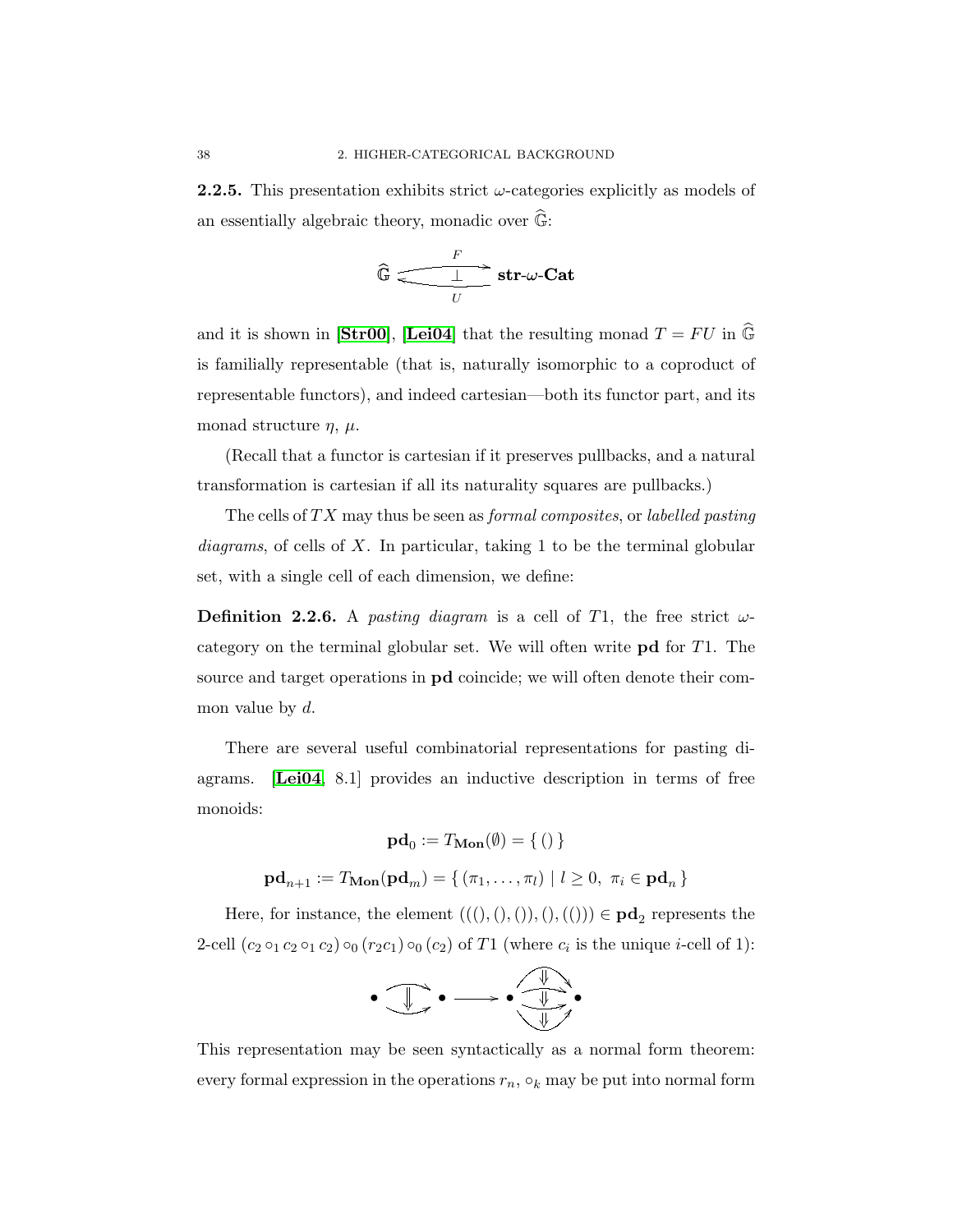by eliminating identities wherever possible and moving lowest-dimensional composition outermost.

The k-dimensional source or target of a pasting diagram is given (in this representation) by simply discarding everything nested more than  $k$  levels deep.

<span id="page-46-0"></span>**2.2.7.** With this representation, we can construct for each *n*-dimensional pasting diagram  $\pi$  an *n*-dimensional globular set  $\hat{\pi}$  (justifying the ubiquitous illustration of pasting diagrams):

$$
(\widehat{\pi_1,\ldots,\pi_l})_i \ := \ \left\{ \begin{array}{ll} \sum_{1\leq j\leq l}(\widehat{\pi_j})_{i-1} & i>1 \\ \{0,\ldots,l\} & i=0 \end{array} \right.
$$

These form a functor  $(\int_{\mathbb{G}^{op}} \mathbf{p} \mathbf{d})^{\text{op}} \longrightarrow \widehat{\mathbb{G}}$ ; that is, there are co-source and co-target embeddings  $s, t: \widehat{d\pi} \rightarrow \widehat{\pi}$ , satisfying the usual equations.

We will often write  $\widehat{s\pi}$ ,  $\widehat{t\pi}$  to distinguish which of these embeddings is implicitly assumed, as for instance in defining the boundaries  $del\pi$  of pasting diagrams: the unique 0-dimensional pasting diagram has empty boundary, and for  $n > 0$ ,  $\pi \in \mathbf{pd}_n$ ,

$$
\partial \widehat{\pi} \; := \; \widehat{s\pi} +_{\partial \widehat{d\pi}} \widehat{t\pi}
$$

There is an obvious natural map  $\partial \hat{\pi} \longrightarrow widehat{\pi}$ ; note that it may fail to be a monomorphism, if  $\pi$  is (wholly or partially) degenerate.

The realisations  $\hat{\pi}$  now provide the promised familial representation of T, decomposing TX into the fibers of the map  $T! : TX \longrightarrow T1$ :

$$
TX_n = \sum_{\pi \in T1_n} \widehat{\mathbb{G}}(\widehat{\pi}, X).
$$

Here and in the next few constructions, it is highly instructive to compare this with the analogous presentation of the "free monoid" monad on Sets:

$$
T_{\mathbf{Mon}} X = \sum_{n \in \mathbb{N}} \mathbf{Sets}([n], X).
$$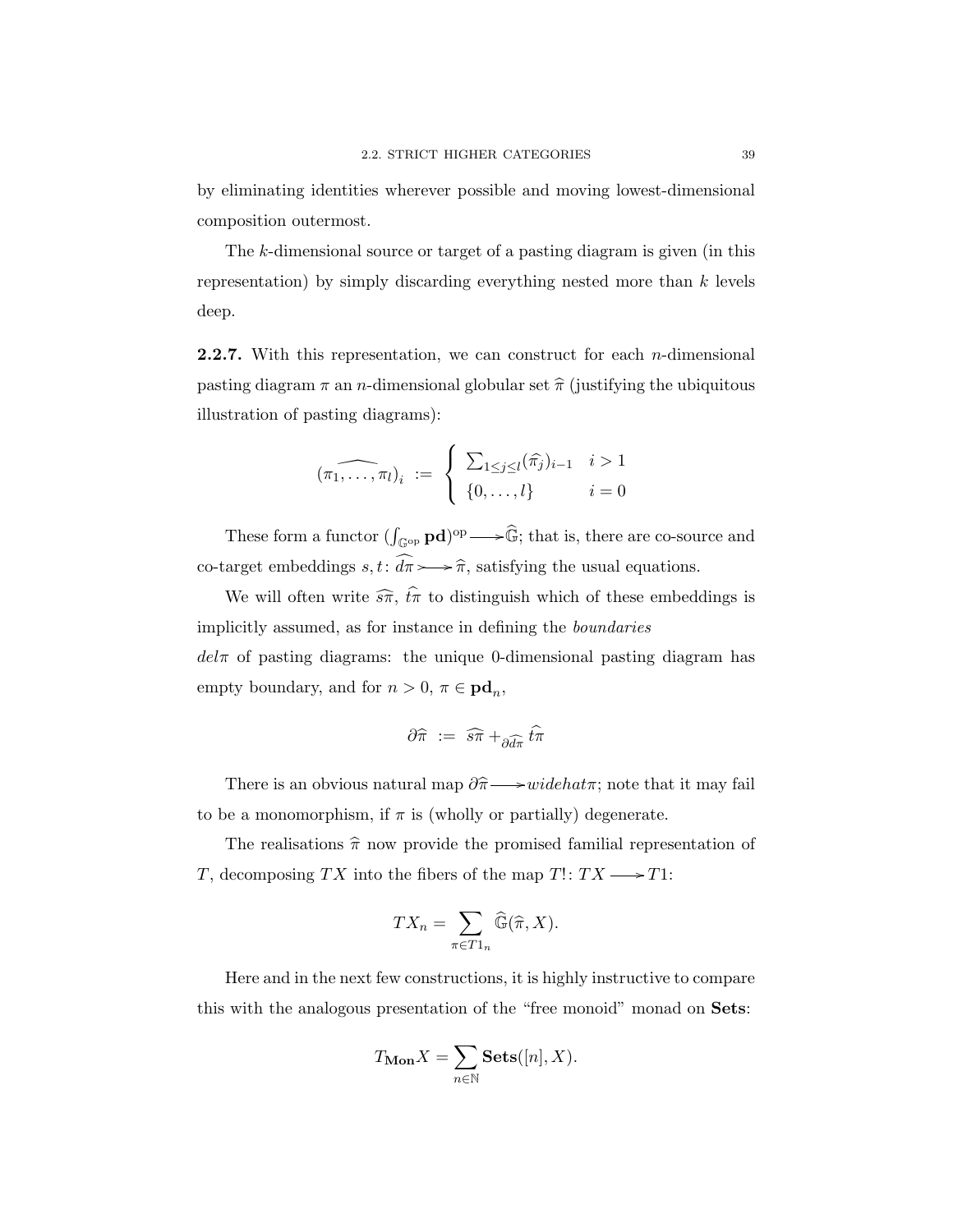### 2.3. Globular operads

... à la Leinster. A weak higher category, as outlined in the introduction, should again consist of a globular set together with some composition operations, similar to those in a strict higher category; but now there may be multiple composition operations for each shape of pasting diagram. To present appropriate algebraic theories of such structures, we introduce the definition:

**Definition 2.3.1** ("global version"). A globular operad P is a monad  $T_P$ on  $\widehat{\mathbb{G}}$ , together with a cartesian monad map  $\alpha \colon T_P \longrightarrow T$ . (This moreover implies that  $T_P$  is itself cartesian.)

Thus a globular operad yields again an algebraic theory over globular sets, via its monad part  $T_P$ ; the natural transformation  $\alpha: T_P A_{\bullet} \longrightarrow T A_{\bullet}$ ensures that all the operations of  $T_P$  can be viewed as composition operations for pasting diagrams, while the cartesianness of  $\alpha$  ensures that the set of such operations for any pasting diagram is uniform in  $X$ . Precisely,

**Definition 2.3.2** ("local version"). A *globular operad* may equivalently be specified by a globular set  $P$  with maps  $a\colon P {\:\longrightarrow\:} T1$  ("arity"),  $e\colon 1 {\:\longrightarrow\:} P$ ("units"),  $m\colon P\times_{T1} TP \longrightarrow P$  ("composition"), such that the diagrams



commute (i.e.  $e$  and  $m$  are maps over  $T1$ ), and satisfying the axioms

$$
m \cdot (1_P \times \eta \cdot e) = 1_P = m \cdot (e \times \eta) : P \longrightarrow P,
$$

$$
m \cdot (m \times \mu) = m \cdot (1_P \times Tm) : P \times_{T1} TP \times_{T21} T^2P \longrightarrow P.
$$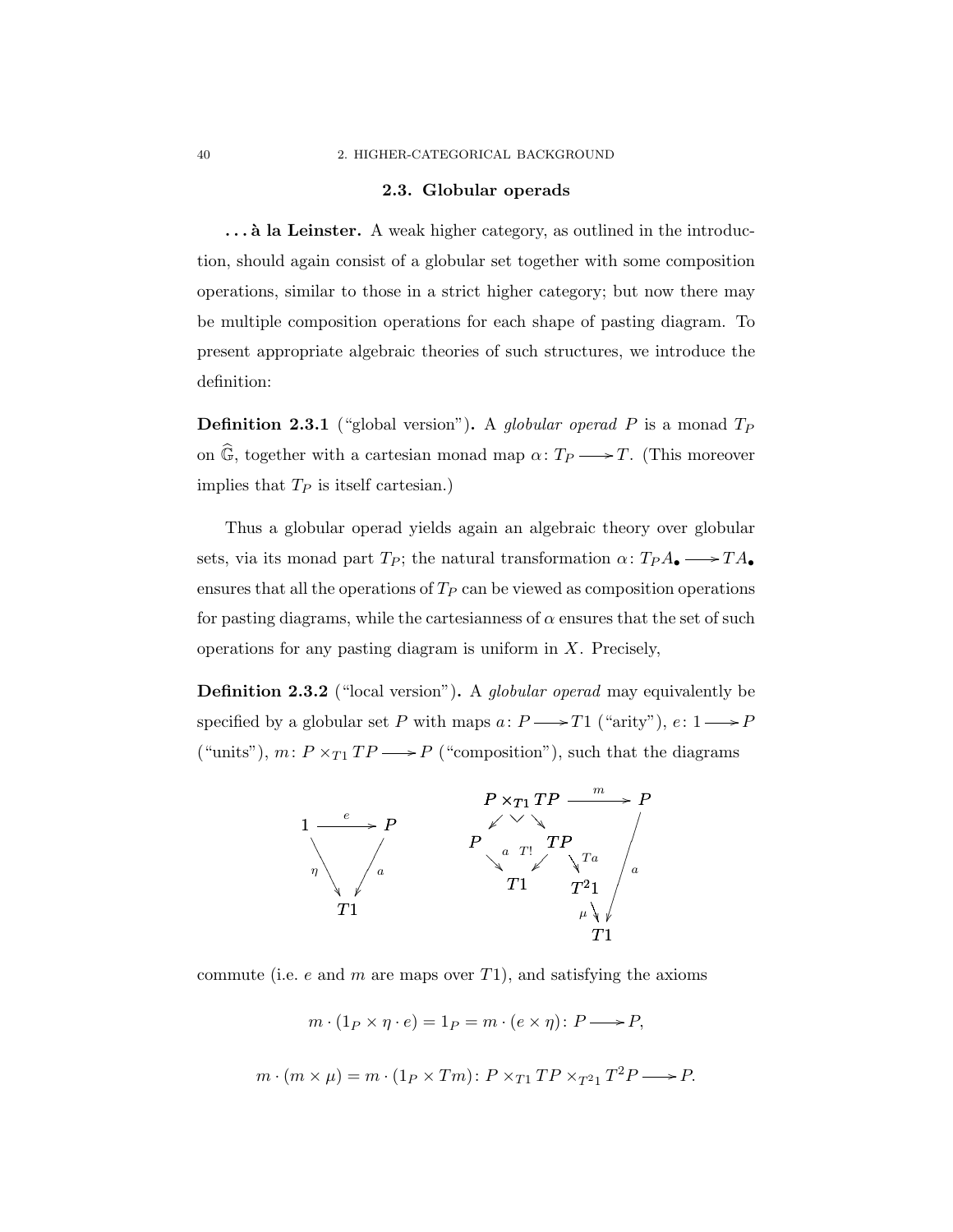Given an operad in the original form  $T_P$ ,  $\alpha$ , we take  $P := T_P 1$ ,  $a := \alpha_1$ ,  $m := \mu_1, e := \eta_1.$ 

Conversely given  $P, a, e, m$ , we recover the full monad as  $T_P X := TX \times_{T_1} X$ P (forced by the cartesianness of  $\alpha$ ), and likewise recover  $\eta$ ,  $\mu$ ,  $\alpha$  as appropriate pullbacks of  $e$ ,  $m$ ,  $a$ . In particular,  $T_P$  must again be familially representable:

$$
(T_P X)_n \cong \sum_{\pi \in T1_n} P(\pi) \times \widehat{\mathbb{G}}(\widehat{\pi}, X),
$$

where  $P(\pi)$  denotes the fiber of a over  $\pi \in T1_n$ , the set of " $\pi$ -ary operations" of  $P$ . The map  $e$  then gives us a unary *n*-cell "identity" operation for each  $n$ , while the map  $m$  allows us to compose these operations appropriately.

As groups have actions, rings have modules, theories have models, so operads have algebras:

**Definition 2.3.3.** An *algebra* for an operad  $P$  is an algebra for the monad  $T_P$ ; or equivalently, a globular set A together with a map  $c: P \times_{T_1} T A \longrightarrow A$ , such that

$$
c \cdot (e \times \eta) = 1_A \colon A \longrightarrow A,
$$
  

$$
c \cdot (m \times \mu) = c \cdot (1_P \times Tc) \colon P \times_{T1} TP \times_{T^2} T^2 A \longrightarrow A.
$$

This structure is also called an *action* of P on A.

Actions may also be reformulated in terms of endomorphism operads:

**Definition 2.3.4.** The endomorphism operad  $\text{End}_{\widehat{\mathbb{G}}}(A)$  of a globular set A has underlying globular set  $\sum_{\pi:T}[TX_{\pi},X]$  (interpreted in the internal language of  $\widehat{\mathbb{G}}$ , i.e. computed as the internal hom  $[T X, X \times T1]$  in the slice  $\widehat{\mathbb{G}}/T1$ , and structure maps constructed using the universal property of the internal hom, together with the monad structure of T.

Actions of an operad P on a globular set A then correspond to operad maps  $P \longrightarrow \text{End}_{\hat{G}}(A)$ . Via either definition, there is an evident category P-Alg of P-algebras.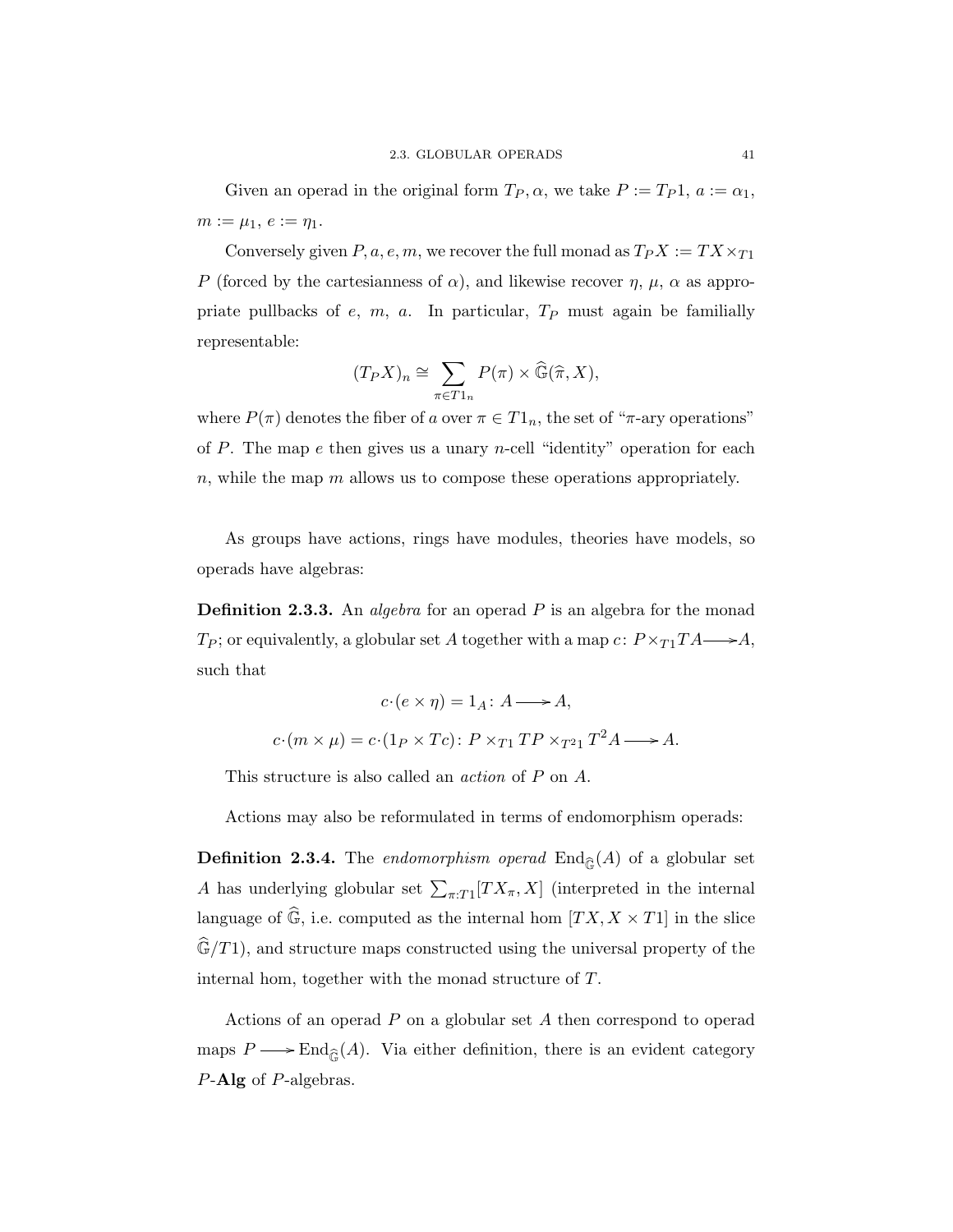Example 2.3.5. The object T1 itself carries a natural operad structure, making it the terminal operad; its associated monad is just  $T$ , and its algebras are strict  $\omega$ -categories.

We would like to define weak  $\omega$ -categories as algebras for some operad. However, to give a reasonable theory of some sort of  $\omega$ -categories, an operad needs to have enough operations to implement the usual compositions and identities; and given any two parallel operations of the same arity in  $P$ , they should be an operation of the next dimension connecting them, witnessing that they are "equal up to homotopy". In Leinster's definition, these two conditions are imposed by a single piece of structure:[4](#page-49-1)

<span id="page-49-0"></span>**Definition 2.3.6.** A *contraction* on a map of globular sets  $f: Y \longrightarrow X$  is a diagonal filler for every square



A map is contractible if it admits a contraction. Contractible maps are distinguished diagrammatically as  $f: Y \longrightarrow X$ .

So contractibility of  $f: Y \longrightarrow X$  asserts that given any cell in X and a lifting of its boundary to  $Y$ , we may lift the cell, with the given boundary. Or, seen slightly differently, given any boundary in  $Y$  and a cell filling its image in  $X$ , we may lift the filler to  $Y$ .

Recalling the results of [2.1.3,](#page-40-0) we see that maps-with-contraction are closed under identities, (transfinite) composition, pullback along arbitrary maps, and retraction.

**Definition 2.3.7.** A *contraction* on an operad  $P$  is a contraction on its arity map  $a: P \longrightarrow T1$ , or equivalently, a natural contraction on each component j of the natural transformation  $\alpha\colon T_P\longrightarrow T$ .

<span id="page-49-1"></span> ${}^{4}$ This is the sole point where Batanin's original definition differs in more than just presentation.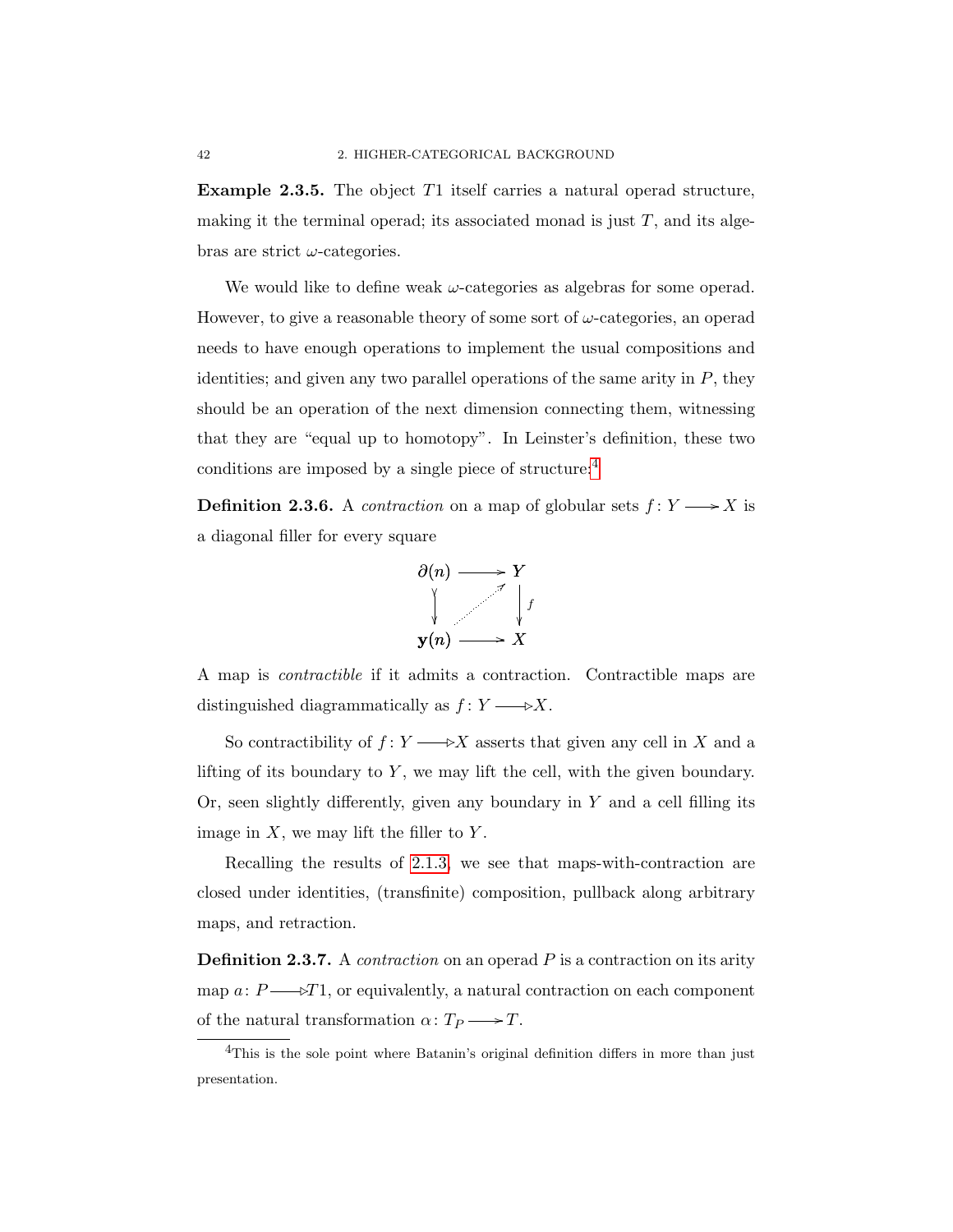An *operad-with-contraction* is an operad equipped with a contraction. An operad is contractible if it admits a contraction. The essential distinction between these notions is in their maps: a map of operads-with-contraction must commute with their specified contractions.

So roughly, this asserts that  $T_P$  is homotopically equivalent to  $T$  (see [[Gar09a](#page-109-3)] for a precise exploration of this idea). Concretely, contractibility provides us with composition operations of all arities in P, and also with witnesses that these are unique up to coherent higher cells. Any contractible operad may thus be taken as giving a reasonable theory of  $\omega$ -categories. In particular, for "maximal weakness", let  $L$  be the *initial* operad-withcontraction:

**Definition 2.3.8** ([[Lei04](#page-110-2)]). A weak  $\omega$ -category is an *L*-algebra:

$$
\mathbf{wk} \text{-} \omega\text{-}\mathbf{Cat} := L\text{-}\mathbf{Alg}.
$$

The universal property of  $L$  ensures that if  $P$  is any other contractible operad, choosing a contraction  $\chi$  on P determines a map  $f_{\chi} \colon L \longrightarrow P$ and hence a functor  $f_{\chi}^*$ :  $P\text{-}{\bf Alg} \longrightarrow$  wk- $\omega$ -Cat. However, the subtleties of contractible vs. -with-contraction confront us here: this functor will depend upon the choice of contraction (though it seems reasonable to expect that the functors induced by different contractions will differ only up to some notion of weak equivalence).

**2.3.9.** A further condition imposed by some authors ([[Bat98](#page-108-3)], [[GvdB10b](#page-109-4)]) is that there are no non-trivial 0-operations: we say an operad  $P$  is normalised if  $P_0 \cong 1$ . On the one hand, this assumption rarely seems to be required; contractibility already ensures that 0-operations are unique up to homotopy, which according to the usual philosophy of higher-categories is all one ought to need. On the other hand, imposing this condition is essentially harmless: every contractible operad has a canonical normalised contractible sub-operad, its normalised core, whose construction we recall now, as it will be of use to us in Ch. [4.](#page-74-0)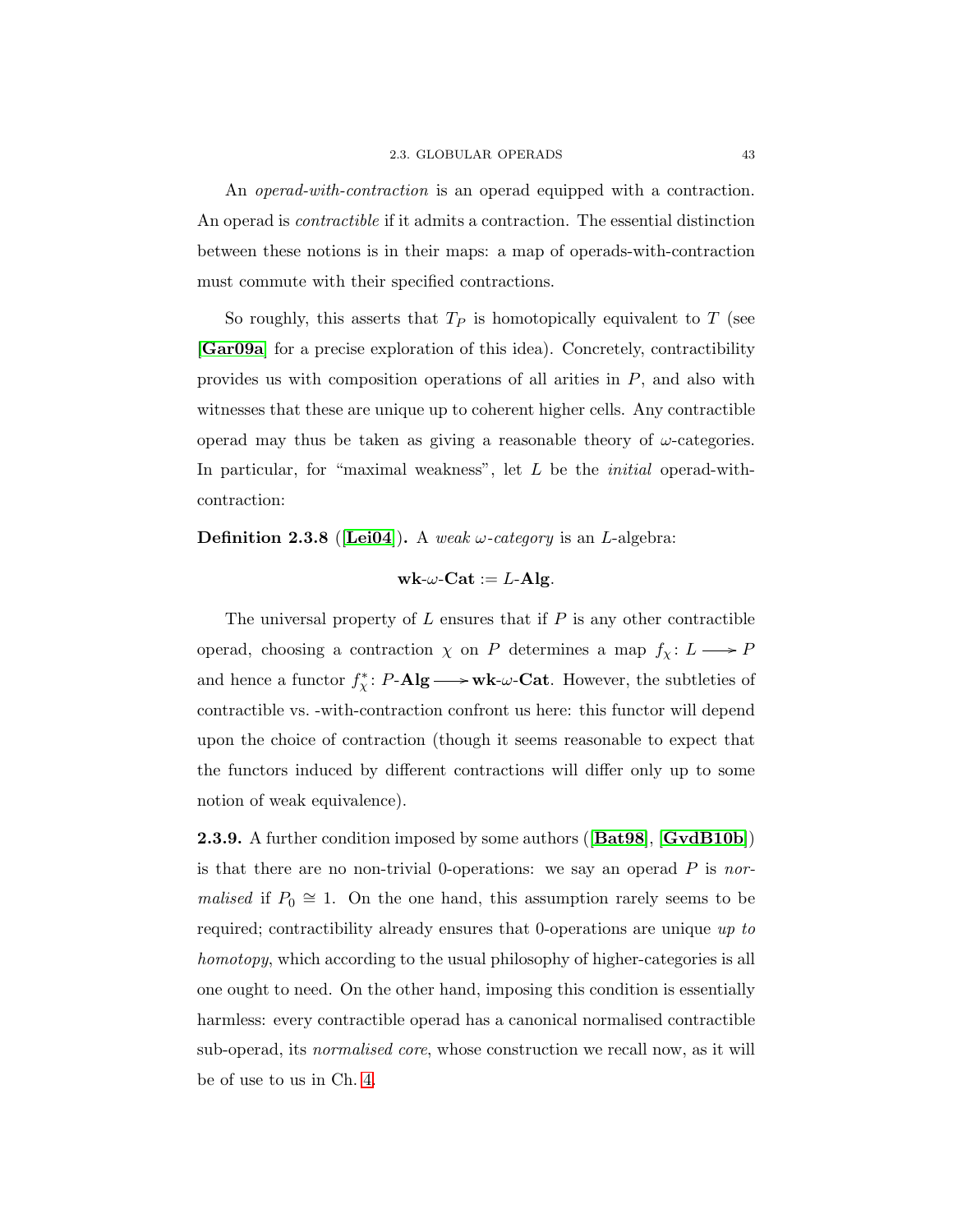For any  $0 \leq k \leq n \leq \omega$ , there is a double adjunction

$$
k\text{-}\mathbf{Opd} \xrightarrow[I_n]{D_n} n\text{-}\mathbf{Opd}
$$

where  $D_nP$  is the *discrete n*-operad on a *k*-operad *P*, with only unit cells (that is, units of the operad structure) in dimensions greater than  $k$ ;  $\text{tr}^kQ$ is the k-truncation of an n-operad Q, with  $tr^k(Q)_i = Q_i$  for  $i \leq k$ ; and  $I_nP$  is the indiscrete *n*-operad on P, with a unique operation of shape  $\pi$ for each pasting diagram  $\pi$  together with a choice of  $\leq n$ -dimensional source and target operations from P.

In particular, 0-**Opd**  $\simeq$  **Mon**; so for any n and  $Q \in n$ -**Opd** we have a unique map  $1 \longrightarrow \text{tr}^0 Q$  (where 1 is the trivial monoid, both initial and terminal), and hence can construct the *normalised core*  $Q^0$  of  $Q$ ,



consisting of just those operations in Q whose 0-dimensional source and target are the operad unit.

It is straightforward to see that  $Q^0$  is contractible if  $Q$  is, and so is in this case "weakly equivalent" to Q.

... **à la Batanin.** The preceding elegant presentation of globular operads in terms of cartesian monads is due to Leinster. However, for most of our purposes below it will be easier to construct the desired operads using the original machinery of  $[\text{Bat98}]$  $[\text{Bat98}]$  $[\text{Bat98}]$ .<sup>[5](#page-51-0)</sup> We thus take a brief detour to set up the machinery of monoidal globular categories, and to investigate pasting diagrams further, before returning to operads in this setting.

<span id="page-51-0"></span><sup>5</sup>Note howerver that we use Leinster's notion of contraction throughout, so the results are still equivalent to Leinster's definition as given above, rather than Batanin's original one.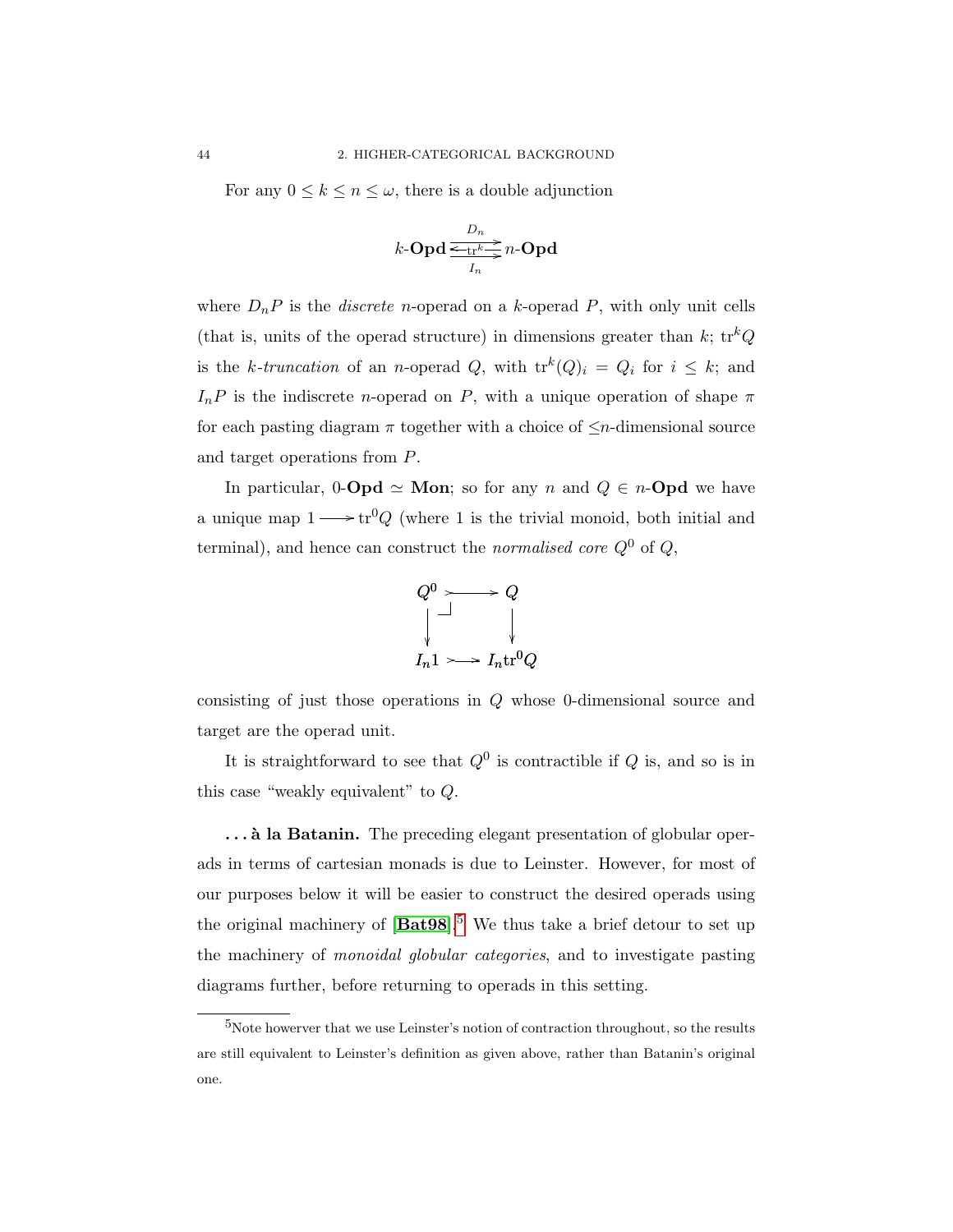**Definition 2.3.10.** (See [[Bat98](#page-108-3), 2.3] for the details here elided.) A monoidal globular category  $\mathcal E$  is a globular category  $\mathcal E_{\bullet}$ 

$$
\mathcal{E}_0 \leqslant \frac{S}{T} \mathcal{E}_1 \leqslant \frac{S}{T} \mathcal{E}_2 \leqslant \frac{S}{T} \mathcal{E}_3 \leqslant \ldots
$$

equipped with composition functors

$$
\otimes_k : \mathcal{E}_n \times_k \mathcal{E}_n \longrightarrow \mathcal{E}_n
$$

and unit maps

$$
Z\colon \mathcal{E}_n\longrightarrow \mathcal{E}_{n+1}
$$

satisfying the same source and target conditions as units and composition in a category, and also with natural transformations

$$
\alpha: C \otimes_k (B \otimes_k A) \cong (C \otimes_k B) \otimes_k A
$$
  

$$
\rho: A \otimes_k (Z_n S_k A) \cong A \qquad \lambda: (Z_n T_k A) \otimes_k A \cong A
$$
  

$$
\chi: (D \otimes_j C) \otimes_k (B \otimes_j A) \cong (D \otimes_k B) \otimes_j (C \otimes_k A)
$$

satisfying various coherence axioms.

A monoidal globular functor between monoidal globular categories  $\mathcal{E}, \mathcal{F}$ is a globular functor  $F_{\bullet}: \mathcal{E}_{\bullet} \longrightarrow \mathcal{F}_{\bullet}$ , commuting with the composition and units up to coherent isomorphism. Together with *monoidal globular trans*formations, these form a 2-category **MonGlobCat**.

So monoidal globular categories bear essentially the same relationship to strict  $\omega$ -categories as monoidal categories do to monoids: sets are replaced by categories, and axioms hold just up to coherent isomorphism.

This is made precise by Mark Weber in [[Web05](#page-111-1)]: MonGlobCat is (2 equivalent to) the 2-category of normalised pseudo-algebras for the "internal strict  $\omega$ -category in **Cat**" 2-monad  $\mathcal{T}$  on [ $\mathbb{G}^{op}$ , **Cat**].

**Example 2.3.11.** For any category  $\mathcal C$  with all pullbacks, the monoidal globular category  $\text{Spans}(\mathcal{C})$  of higher spans in  $\mathcal C$  has

$$
\mathbf{Spans}(\mathcal{C})_n = [(\mathbb{G}/n)^{\mathrm{op}}, \mathcal{C}]
$$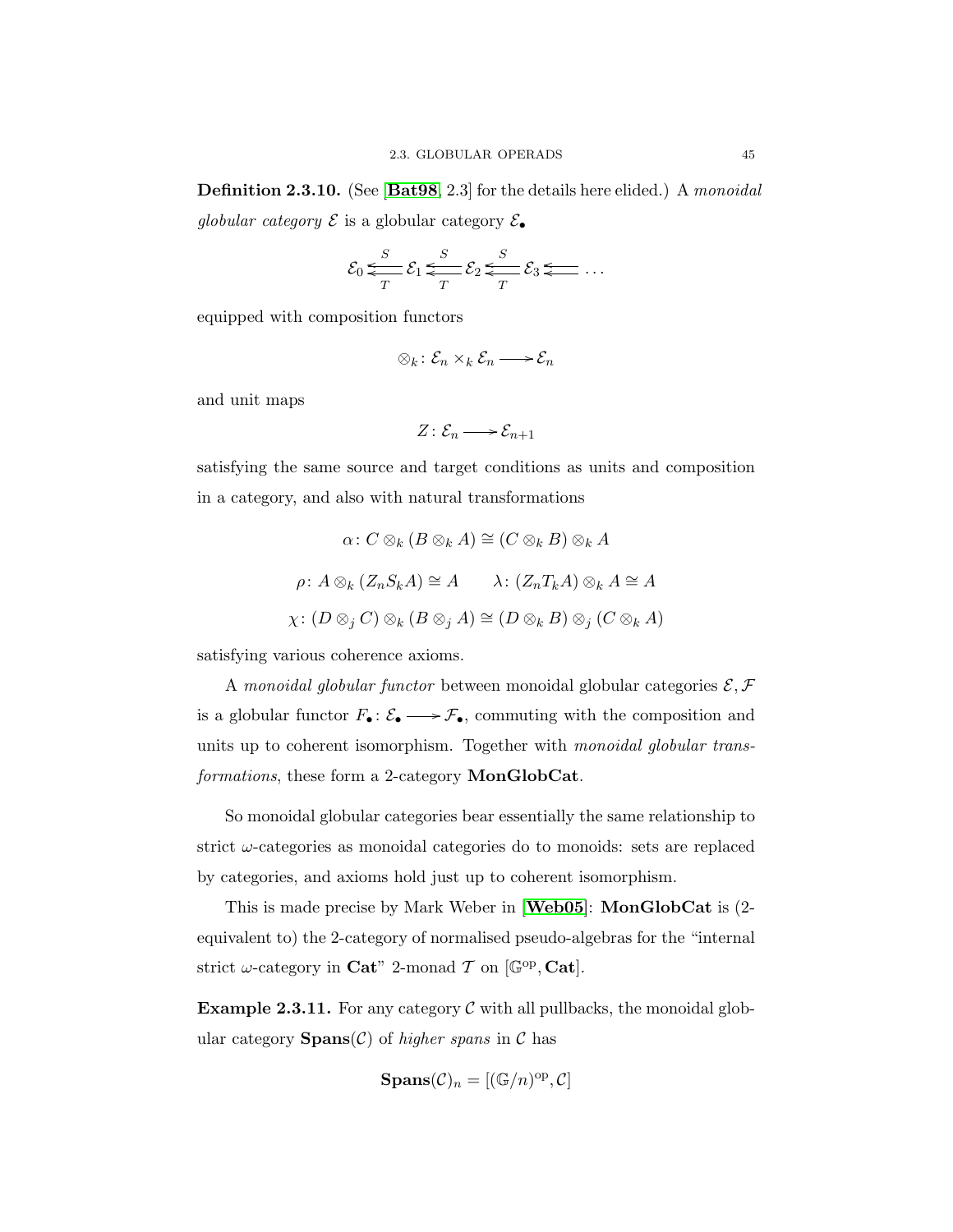

<span id="page-53-0"></span>FIGURE 2.3.B. A *n*-span; the identity 3-span on a 1-span.

So an object of  $\mathbf{Spans}(\mathcal{C})_n$ , an n-span in  $\mathcal{C}$ , is a diagram  $(A_i^s, A_{i(i$ as in Fig. [2.3.B,](#page-53-0) satisfying the equations  $ss = st$ ,  $ts = tt$  wherever appropriate; and a map of n-spans  $(f_i^s, f_i^t; f_n)$ :  $(A_i^s, A_i^t; A_n) \longrightarrow (B_i^s, B_i^t; B_n)$  is a sequence of maps between them, commuting with all the source and target maps.

The source of  $(A_i^s, A_i^t_{(i \leq n)}; A_n)$  is then  $(A_i^s, A_i^t_{(i \leq n-1)}; A_{n-1}^s)$ , and similarly its target is  $(A_i^s, A_{i(i(n-1)}^t; A_{n-1}^t)$ .

Identity spans are defined as in Fig. [2.3.B;](#page-53-0) composition  $\otimes_k$  of spans is defined by pullback, as in Fig. [2.3.C.](#page-54-0)

A pullback-preserving functor  $C \longrightarrow C'$  induces a monoidal globular functor  $\text{Spans}(\mathcal{C}) \longrightarrow \text{Spans}(\mathcal{C}')$ .

We will often apply this in the case where  $C = \mathcal{D}^{\text{op}}$ , for some familiar  $\mathcal{D}$ ; so then we will work with  $\cos\theta$  in  $\mathcal{D}$ , whose composites are computed by pushouts, and so on.

Although of course formally equivalent, there is an important difference in intuition between the two orientations. When working in  $\text{Spans}(\mathcal{C})$ , the objects of a span are typically objects containing cells, such as the sets of *n*-cells of a higher category. When working in **Spans** $(\mathcal{D}^{\text{op}})$ , we consider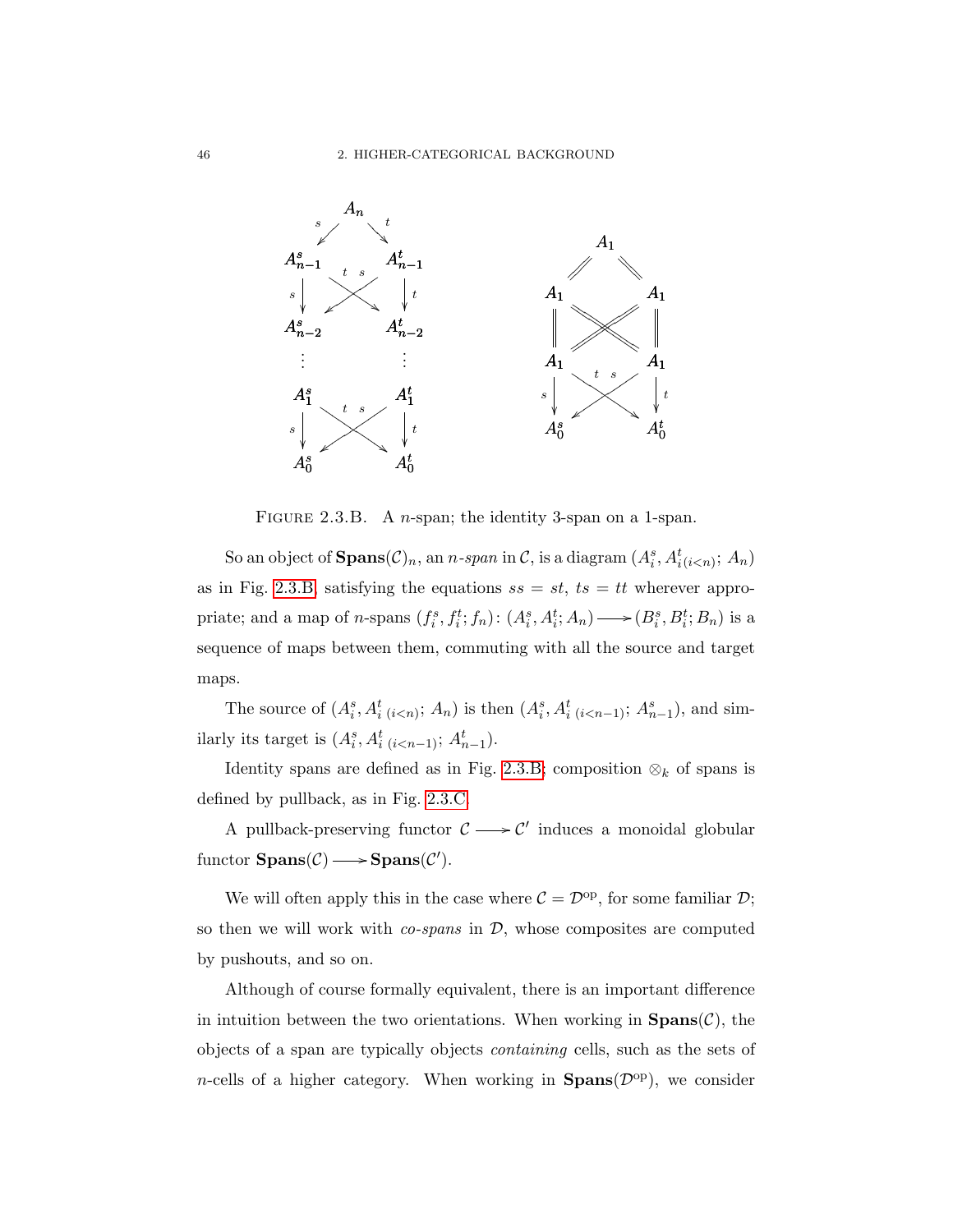

<span id="page-54-0"></span>FIGURE 2.3.C. A 2-composition of 4-spans  $B \otimes_2 A$ 

the objects of a span more often as objects representing cells, such as the topological globes  $D^n$  or the universal globes  $\mathbf{y}(n)$  in  $\widehat{\mathbb{G}}$ , with "co-source" and "co-target" maps  $s, t: A_i^{s,t}$  $i_i^{s,t} \longrightarrow A_{i+1}$  embedding the lower-dimensional globes as the sources or targets of higher ones.

The crucial function of monoidal globular categories is as the setting within which one can define globular operads and their algebras. We will not need the former in the present work, only the latter.

**Definition 2.3.12.** A globular object  $A_{\bullet}$  of a monoidal globular category  $\mathcal E$  is a globular functor  $1 \longrightarrow \mathcal E_{\bullet}$ , where 1 is the terminal globular category. Concretely, a globular object in  $\mathcal E$  is a sequence of objects  $A_i \in \mathcal E_i$ , with  $S(A_{i+1}) = T(A_{i+1}) = A_i.$ 

Globular objects in  $\text{Spans}(\mathcal{C})$  correspond precisely to globular objects in C. (We often abuse notation here by writing  $A_n$  both for a span and for the object at its apex.)

Given a globular object  $A_{\bullet}$  of a monoidal globular category  $\mathcal{E}$ , we may extend it to a monoidal globular functor  $\mathbf{pd}\longrightarrow \mathcal{E}$  (where the sets of  $\mathbf{pd}$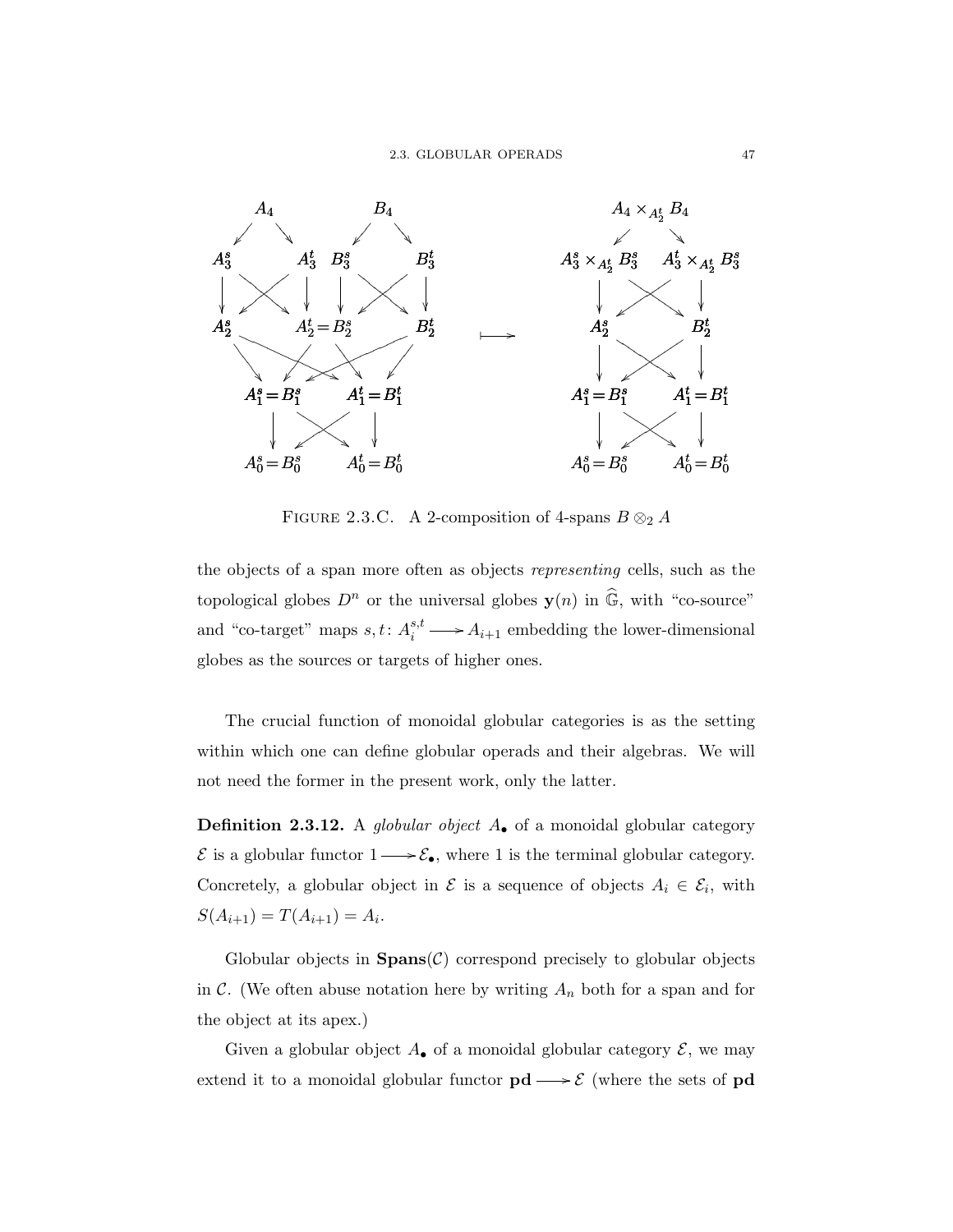are regarded here as discrete categories), the *diagram objects* of  $A_{\bullet}$ . This follows immediately from the universal property of T1 together with Weber's description of monoidal globular categories as certain pseudo-algebras for  $T$ :

$$
pd = T1 \xrightarrow{T A_{\bullet}} T \mathcal{E}_{\bullet}
$$
\n
$$
1 \xrightarrow{A_{\bullet}} \mathcal{E}_{\bullet}
$$

.

We denote objects in the image of this extended functor by  $A^{\pi}$ , for  $\pi \in \mathbf{pd}$ . Intuitively, if  $A_n$  is the object of n-cells of  $A_{\bullet}$ , then  $A^{\pi}$  is the object of diagrams of shape  $\pi$  in  $A_{\bullet}$ ; or in the dual case, if  $C_n$  is a representing object for *n*-cells, then  $C^{\pi}$  represents diagrams of shape  $\pi$ .

In particular,  $\mathbf{y} \colon \mathbb{G} \longrightarrow \widehat{\mathbb{G}}$  gives a globular object in  $\text{\bf Spans}(\widehat{\mathbb{G}}^{\text{op}})$ , whose diagram objects are exactly the realisations  $\hat{\pi}$  constructed in [2.2.7](#page-46-0) above.

**2.3.13.** Now if C is co-complete, and  $C_{\bullet} : \mathbb{G} \longrightarrow C$  is a co-globular object, we may form the left Kan extension ([[ML98](#page-110-3), X.3]) of  $C_{\bullet}$  along the Yoneda embedding  $\mathbf{y}: \mathbb{G} \rightarrow \widehat{\mathbb{G}}$ , analogous to the "geometric realisation" of globular or simplicial objects in Top. Lan<sub>y</sub> $C_{\bullet}$  realises any globular set as a colimit in  $\mathcal{C}$ , using the objects  $C_n$  as templates for the cells.



Since  $\text{Lan}_{\mathbf{y}}C_{\bullet}$  preserves colimits, it lifts to give a monoidal globular functor  $\text{Spans}((\text{Lan}_y C_{\bullet})^{\text{op}}): \text{Spans}(\widehat{\mathbb{G}}^{\text{op}}) \longrightarrow \text{Spans}(\mathcal{C}^{\text{op}})$ , and since it sends the basic globes  $y$  to  $C_{\bullet}$ , we have moreover a commutative (up to natural isomorphism) triangle:

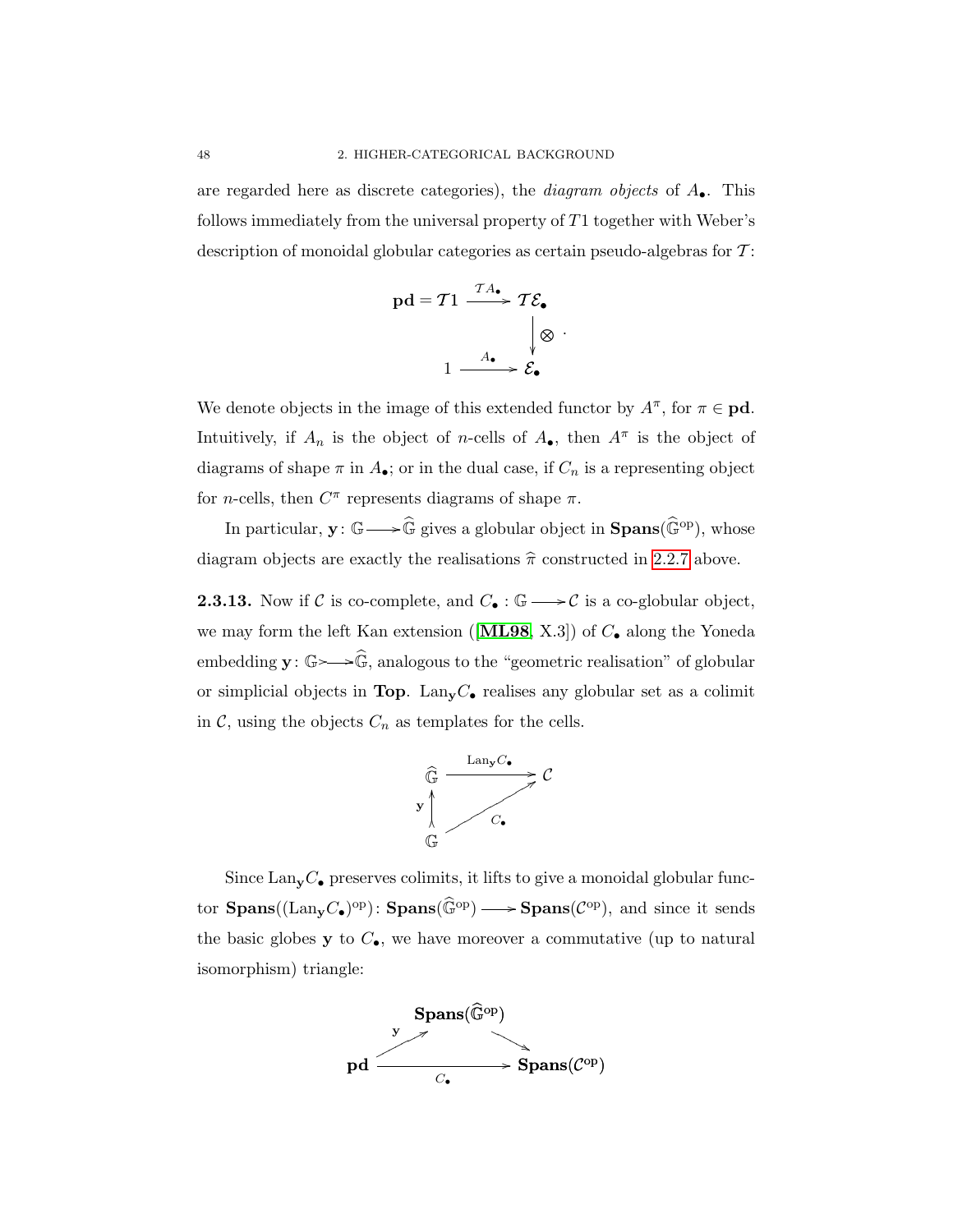Thus we may compute the diagram objects of  $C_{\bullet}$  as the image under Lan<sub>y</sub> $C_{\bullet}$  of those of y:

$$
C^{\pi} = \text{Lan}_{\mathbf{y}} C_{\bullet}(\widehat{\pi}) = \varinjlim_{c \in \int \widehat{\pi}} C_{\dim c}
$$

This formula is easiest explained by example: if  $\pi =$  $\sqrt{ }$  $\bullet$   $\widehat{\mathbb{F}}$  $\sum_{i=1}^{n} \bullet \underbrace{\text{diag}}_{i}$ ī  $\overline{\phantom{a}}$ l, •<br>A ī  $\overline{\phantom{a}}$  $\setminus$ ,

then

C<sup>π</sup> <sup>∼</sup><sup>=</sup> lim−→ C<sup>0</sup> C<sup>1</sup> s =zzzzz C<sup>0</sup> t aDDDDD C<sup>1</sup> s =zzzzz C<sup>0</sup> t aDDDDD C<sup>2</sup> s C<sup>2</sup> s C<sup>1</sup> t OO C<sup>1</sup> t OO s ! D D D D D t }z z z z z s ! D D D D D t }z z z z z <sup>∼</sup><sup>=</sup> <sup>C</sup><sup>2</sup> <sup>+</sup>C<sup>0</sup> <sup>C</sup>2,

or in the dual case,

$$
A_{\pi} \cong \lim_{h \to 0} \left( \begin{array}{cccc} A_1 & A_1 & A_1 \\ A_0 & A_2 & A_0 & A_2 \\ \vdots & \vdots & \vdots & \vdots \\ A_1 & A_1 & A_1 \end{array} \right)
$$

$$
\cong A_2 \times_{A_0} A_2,
$$

giving the object of 0-composable pairs of 2-cells in A.

A slightly more careful calculation shows that diagram objects are computed by this formula even when  $\mathcal C$  is not co-complete.

We can now use this to define internal algebras for globular operads, in monoidal globular categories:

<span id="page-56-0"></span>**Definition 2.3.14** ([[Bat98](#page-108-3), 7.2]). If  $A_{\bullet}$  is a globular object in a monoidal globular category  $\mathcal{E}$ , there is a globular operad  $\text{End}_{\mathcal{E}}(A_{\bullet})$ , the *endomorphism* operad of  $A_{\bullet}$ , given by  $\text{End}_{\mathcal{E}}(A_{\bullet})(\pi) = \mathcal{E}_n(A^{\pi}, A_n)$ , for each  $\pi \in \text{pd}_n$ .

A monoidal globular functor  $F\colon \mathcal{E}{\longrightarrow} \mathcal{F}$  induces a map of endomorphism operads  $\text{End}_{\mathcal{E}}(A_{\bullet}) \longrightarrow \text{End}_{\mathcal{F}}(FA_{\bullet}).$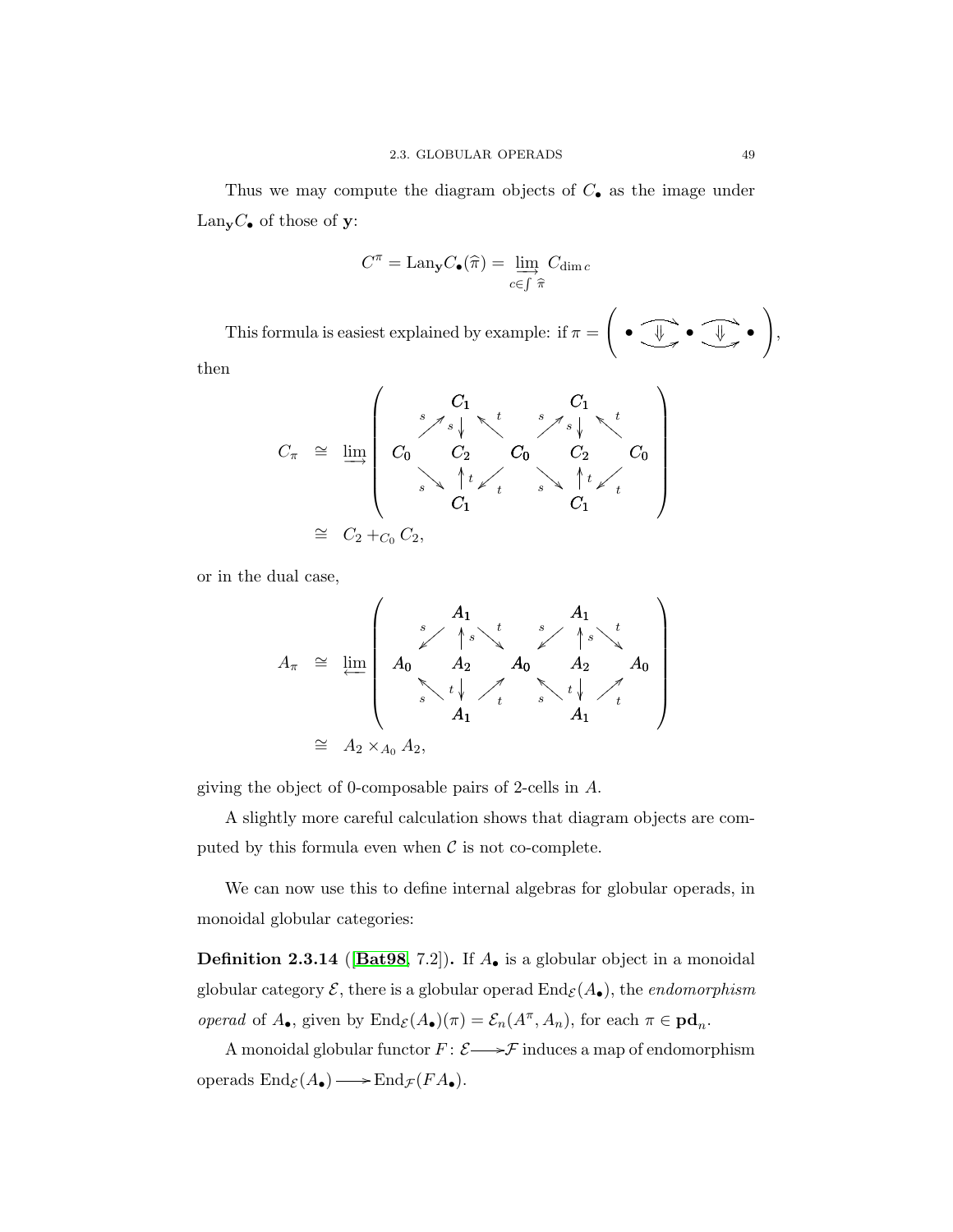In the case  $\mathcal{E} = \text{Spans}(\text{Sets})$ , this agrees with our earlier description of the endomorphism operad of a globular set.

**Definition 2.3.15.** For a globular operad  $P$ , a  $P$ -algebra structure on a globular object  $A_{\bullet}$  of  $\mathcal E$  is an operad map  $P \longrightarrow \text{End}_{\mathcal E}(A_{\bullet}).$ 

We then call  $A_{\bullet}$  an *(internal)* P-algebra in  $\mathcal{E}$ ; or when  $\mathcal{E} = \text{Spans}(\mathcal{C})$ , a P-algebra in C, or when  $\mathcal{E} = \text{Spans}(\mathcal{D}^{\text{op}})$ , a co-P-algebra in D.

<span id="page-57-1"></span>2.3.16. As usual with algebraic structures, homming into internal operad algebras yields external ones. If  $X$  is any object of a category  $C$ , then there is an obvious globular functor

 $Hom(X, -)$ :  $\text{Spans}(\mathcal{C}) \longrightarrow \text{Spans}(\text{Sets}),$ 

which is moreover monoidal globular; so if  $A_{\bullet}$  is an internal P-algebra in C, we have operad maps

$$
P \longrightarrow \text{End}_{\text{Spans}(\mathcal{C})}(A_{\bullet}) \longrightarrow \text{End}_{\text{Spans}(\text{Sets})}(\text{Hom}(X, A_{\bullet}))
$$

and hence a P-algebra structure on the globular set  $Hom(X, A_{\bullet})$ . Similarly, homming *out* of a co-algebra yields an algebra.

# 2.4. Contracting pasting diagrams

(Unlike the rest of this chapter, the material of this section is somewhat original; the basic concepts are not especially new, but the specific techniques used here do not seem to predate [[Lum10](#page-110-4)] and [[GvdB10b](#page-109-4)].)

<span id="page-57-0"></span>2.4.1. Some early presentations of pasting diagrams introduced them as isomorphism classes of *contractible globular sets*. Here, we describe a methodical procedure for contracting them. Specifically, we give a partial operation  $\pi \mapsto \pi^-$ , which under repeated application eventually reduces any pasting diagram  $\pi$  to the trivial pasting diagram  $\bullet$ .

Using the free monoid representation, () is the trivial pasting diagram  $\bullet$ ; it is already contracted, so  $($ )<sup>-</sup> is not defined. When  $\pi$  is the path of length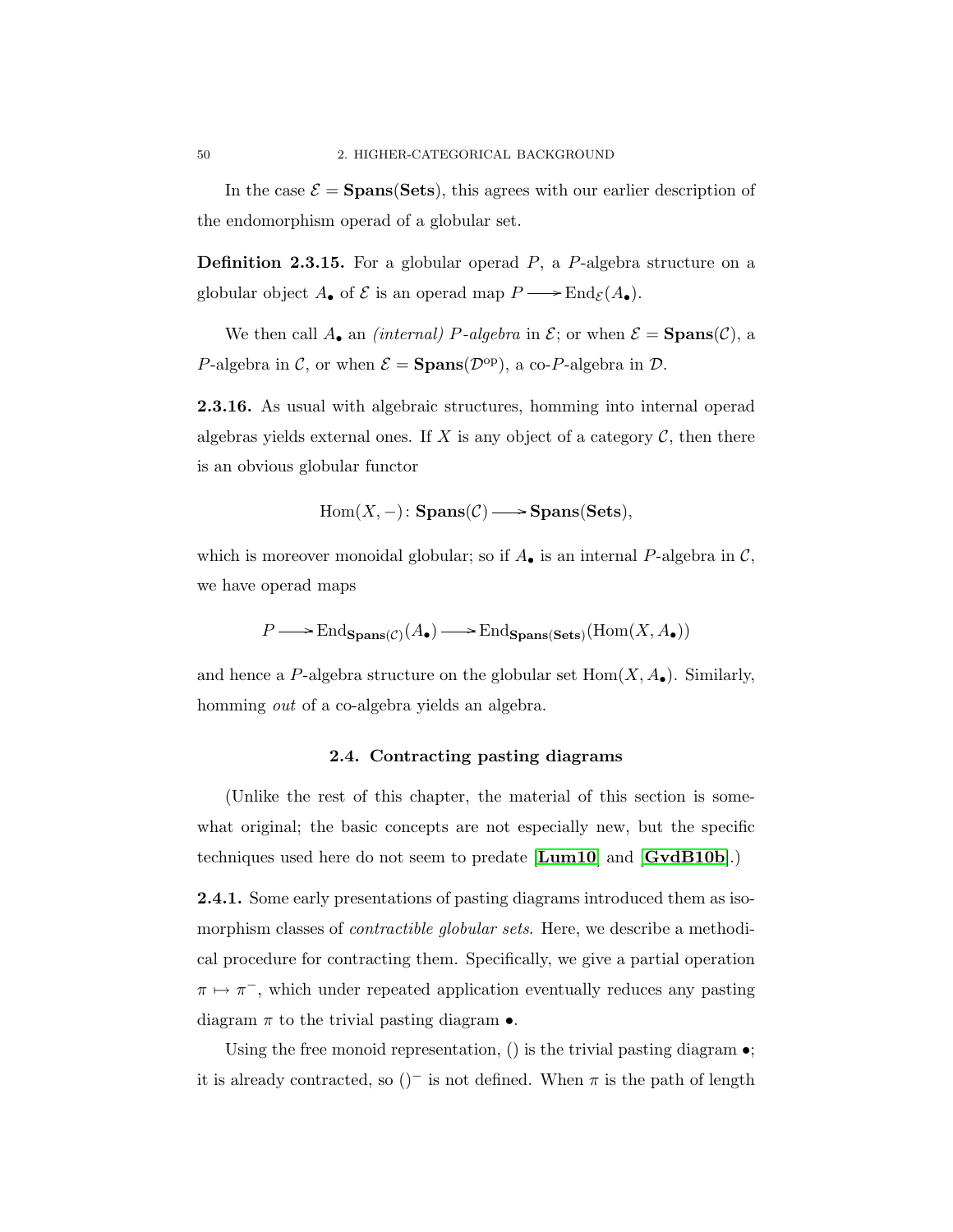$l > 1$ 

$$
(\underbrace{(0,\ldots,0)}_l)
$$

we take  $\pi^-$  to be the path of length  $l-1$ . For any other pasting diagram  $\pi = (\pi_1, \ldots, \pi_l)$ , with  $l \geq 1$  and  $\pi_i$  not all equal to (), we take  $\pi^- := (\pi_1, \ldots, \pi_i^-, \ldots, \pi_k)$ , where *i* is minimal such that  $\pi_i$  is not already contracted.

Roughly, this operation removes the leftmost cell (in algebraic order, or rightmost in diagrammatic order) of dimension  $> 1$  if there are any such, or of dimension 1 if there are none higher. It is clear by induction on e.g. dimension that under repeated application of  $(-)^{-}$ , any pasting diagram eventually reaches ().



<span id="page-58-0"></span>**2.4.2.** We will need to know a little about the realisations of these; in fact, some apparently very crude statements will be enough.

For any non-trivial pasting diagram  $\pi$ , there is an inclusion

$$
\widehat{\pi^-} \rightarrow \widehat{\pi}
$$

whose image consists of all of  $\pi$  except for two cells, one the target of the other. When  $\pi$  is just a path, this condition determines what the inclusion must be; otherwise it is constructed by recursion on  $\pi^-$ , using the recursive definition of  $\pi^-$  together with the explicit description of  $\hat{\pi}$  in [2.2.6.](#page-45-0)

It follows from this description of the image that we have a pushout square, attaching a k-cell along a  $(k-1)$ -cell:

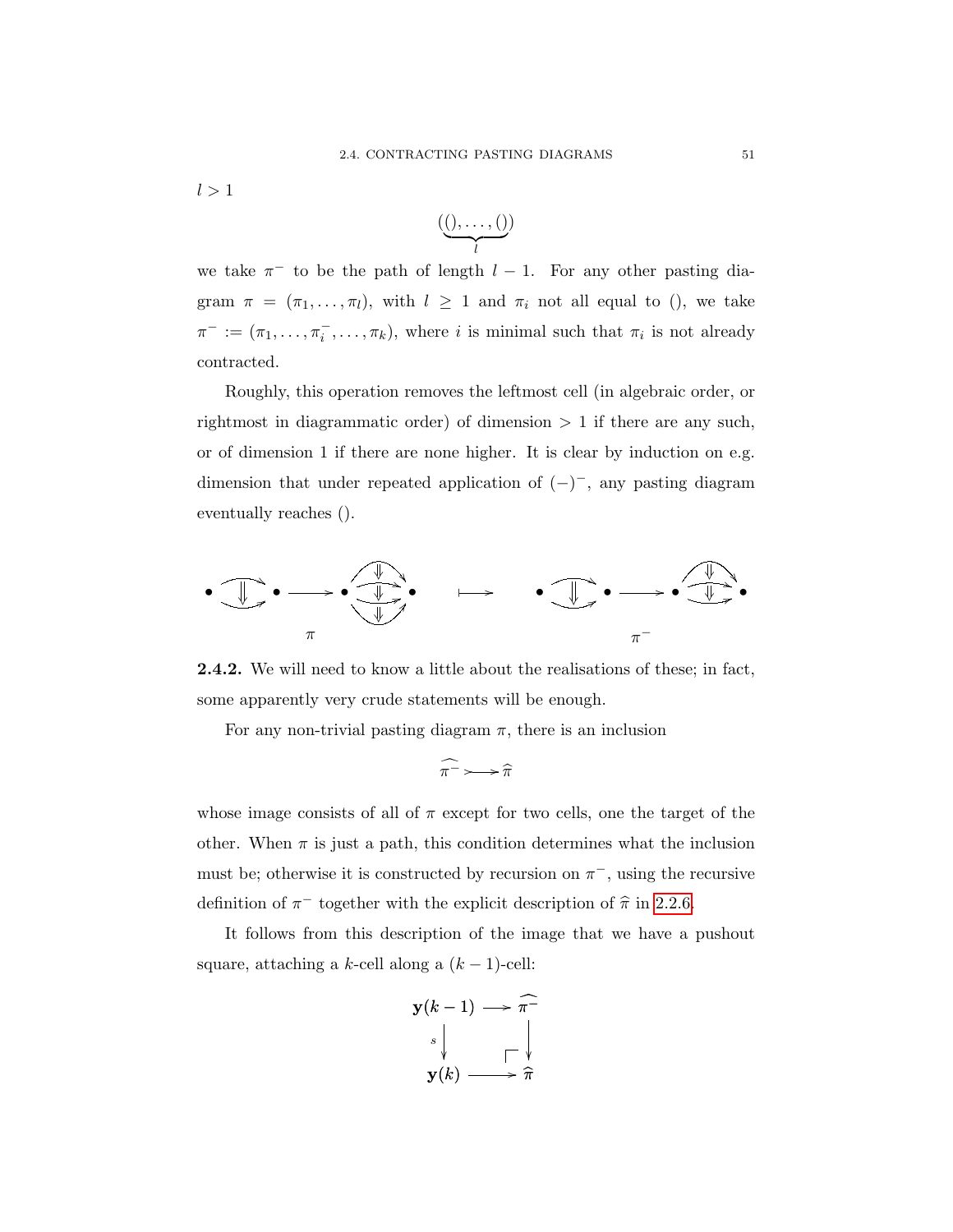Hence if  $A_{\bullet}$  (resp.  $C_{\bullet}$ ) is a globular (co-globular) object in any (co-) complete category, we obtain by applying the appropriate Kan extension a pullback (pushout) square:



(again, a slightly more careful calculation avoids the need for (co-)completeness, but for our purposes the (co-)complete case will suffice).

Finally, for any non-trivial  $\pi$ , we either have  $s(\pi^-) = s\pi$ , if the dimension of the cell removed is the dimension of  $\pi$ , or  $s(\pi^{-}) = (s\pi)^{-}$  otherwise; in either case, the resulting square

$$
\begin{array}{c}\n\widehat{s(\pi^-)} \xrightarrow{s} \widehat{\pi^-} \\
\downarrow \qquad \qquad \downarrow \qquad \qquad \downarrow \\
\widehat{s(\pi)} \xrightarrow{s} \widehat{\pi}\n\end{array}
$$

commutes, as does its realisation over any (co-)globular object; and similarly with  $t$  in place of  $s$ .

2.4.3. As presented here, this construction is rather ad hoc. A more satisfying analysis of this sort of step-by-step contraction can be given using the Batanin tree representation of pasting diagrams ([**[Bat98](#page-108-3)**, 3], [**[Lei04](#page-110-2)**, 8.1]): schemes for contracting a pasting diagram in this manner correspond precisely to ways of sequentially pruning leaves off its Batanin tree.

However, since we do not require the Batanin tree representation for any other purpose, for brevity we give just this formulaic procedure, which suffices for the applications in the present work.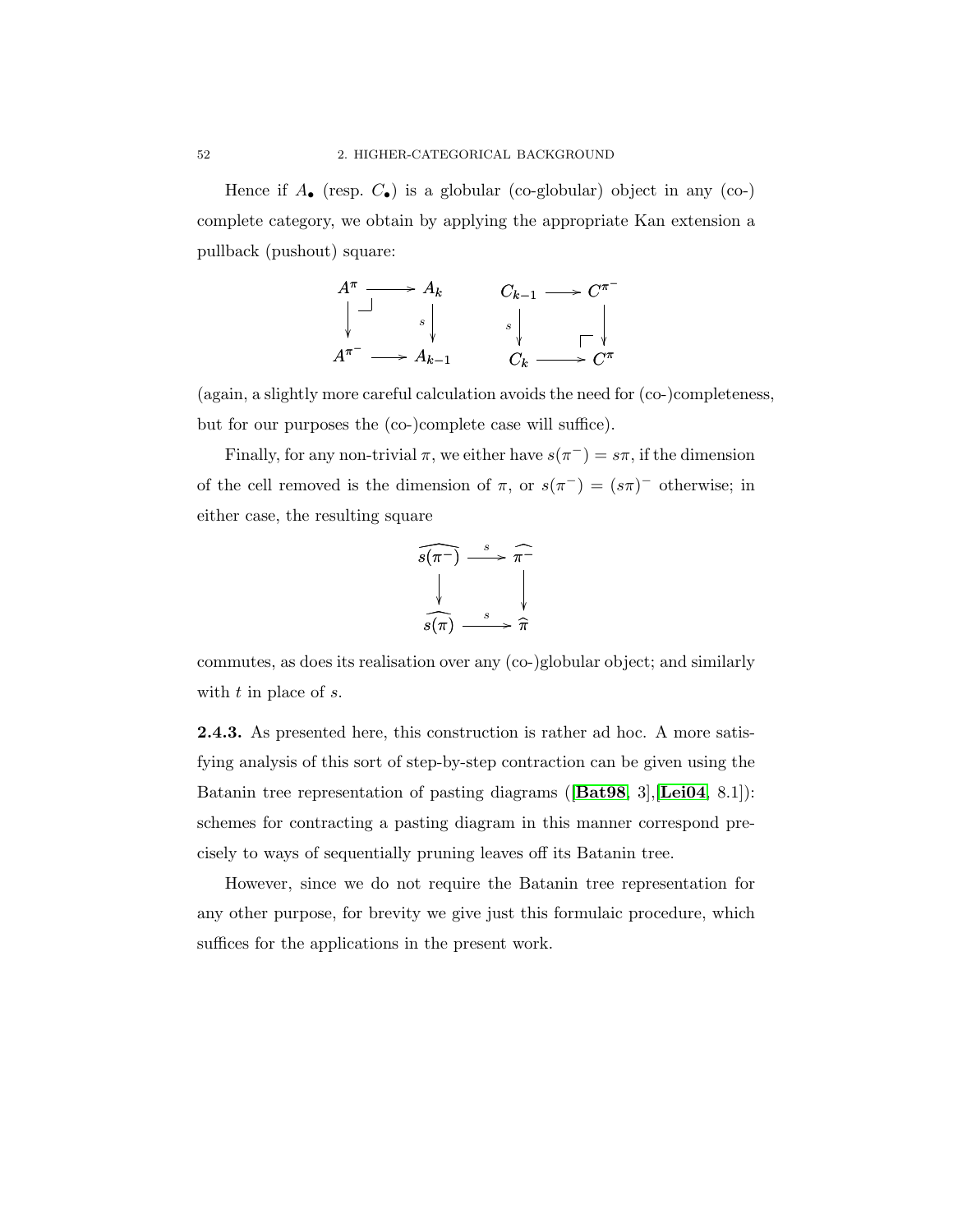## CHAPTER 3

# <span id="page-60-0"></span>The fundamental weak  $\omega$ -groupoid of a type

In this chapter, we will construct the fundamental weak  $\omega$ -category of a type, as sketched in the introduction [\(0.2.1\)](#page-12-0).

As explained there, the goal is to put a weak  $\omega$ -category structure on the sets of closed terms of type A,  $\mathsf{Id}_A$ ,  $\mathsf{Id}_{\mathsf{Id}_A}$ , ..., for any type A in any theory T. This is a categorically familiar scenario: these are sets of global elements, so to endow them with some algebraic structure, one need only put an internal such structure on the objects themselves. So, we proceed accordingly, putting an internal weak  $\omega$ -category structure on A,  $\mathsf{Id}_A$ , ... themselves in (the classifying category of) T.

To do this, of course, we need to find some contractible operad of composition laws which acts on these. In order to achieve this uniformly over all types in all theories, we consider the syntactic operad of generically definable composition operations, i.e. operations which can be derived over a type without any further rules or constructors assumed. Formally, we construct this as the endomorphism operad  $\text{End}_{\widehat{\mathsf{T}_{\mathsf{Id}}[X]}}(\underline{X}_{\bullet})$ , where  $\mathsf{T}_{\mathsf{Id}}[X]$  is the theory given just by the  $Id$ -type rules together with a single closed type X.

We then show directly that this operad is indeed contractible, using a little specific analysis of the theory  $T_{\text{Id}}[X]$ , and discuss extensions of this result to larger operads.

#### 3.1. Construction of  $P_{\text{Id}}$

<span id="page-60-1"></span>**3.1.1.** We saw above that for a type A in a theory  $\mathbf{T} \in \mathbf{DTT}_{\mathsf{Id}}$ , the contexts

$$
x_0, y_0 : A, x_1, y_1 : \mathsf{Id}(x_0, y_0) \ldots, z : \mathsf{Id}(x_{n-1}, y_{n-1}),
$$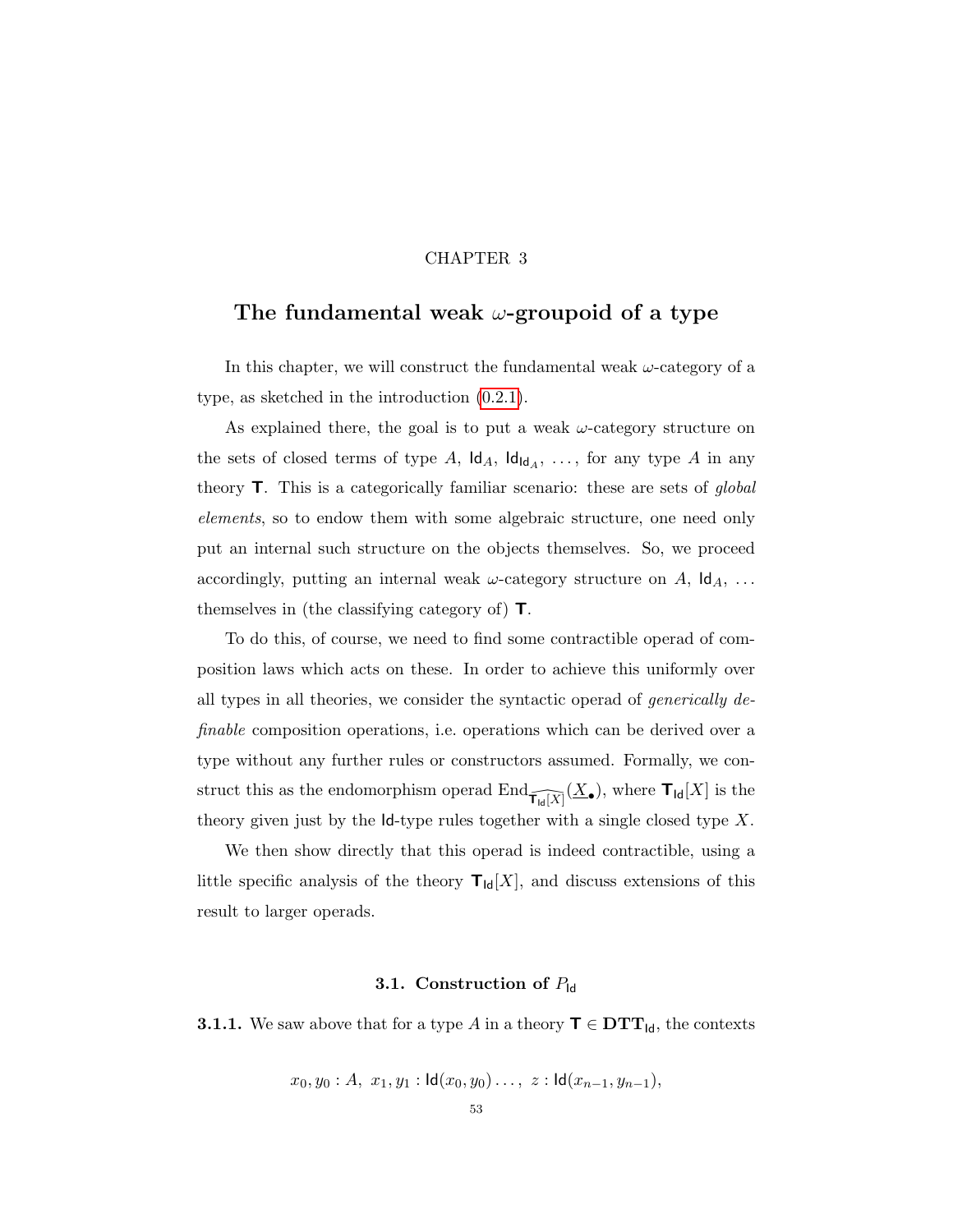and the dependent projections src, tgt between them form a globular context  $\underline{A}_{\bullet}$ :  $\mathbb{G}^{\text{op}} \longrightarrow$ T. (In denoting these contexts  $\underline{A}_n$ , we roughly follow [[War08](#page-111-2)].)

We would like to describe the endomorphism operad of this object; unfortunately, T does not have all finite limits in general, so we cannot immediately apply the Spans construction and the machinery of [2.3.14.](#page-56-0)

However, taking presheaves embeds  $\mathsf{T}$  into a category with the necessary limits, so we can certainly consider  $\text{End}_{\widehat{\mathsf{T}}}(\mathbf{y}\underline{A}_{\bullet})$ . Since the Yoneda embedding is full and faithful and preserves all existing limits, if we can show that all the limits  $\underline{A}_{\pi}$  exist in  $\mathsf{T}$ , then we know that the explicit description of  $\text{End}_{\widehat{\mathsf{T}}}(\mathbf{y}_{\mathbf{\underline{A}}_{\bullet}})$  may be computed directly in  $\mathsf{T}$ :

$$
\operatorname{End}_{\widehat{\mathbf{T}}}(y\underline{A}_{\bullet})(\pi)\cong\operatorname{Spans}(\widehat{\mathbf{T}})_{n}((y\underline{A}_{\bullet})^{\pi},y\underline{A}_{n})\cong\operatorname{Spans}(\mathbf{T})_{n}(A^{\pi},\underline{A}_{n})
$$

We thus use Proposition [1.4.2](#page-37-0) to construct contexts  $\Gamma_{\pi}$  exhibiting the limits  $\underline{A}_{\pi}$ .

Accordingly, suppose we are given  $\pi \in \mathbf{pd}_n$ , with associated globular set  $\hat{\pi}$ . There are various ways of putting a total order on the *i*-cells of  $\hat{\pi}$  for each  $i \leq n$ ; pick any such.

(Indeed, a canonical choice is given by the  $\triangleleft$  ordering of  $[\text{Str}00]$ , easily seen in terms of the description of  $\hat{\pi}$  via the Batanin tree of  $\pi$ . This choice has some good compatibility between the orderings on different pasting diagrams, which will later spare us some use of exch rules, so for simplicity we will assume it is the ordering chosen; however, this is purely cosmetic, and any other choice of orderings could also be used.)

Then take  $\Gamma_{\pi}$  to be the context

$$
\bigwedge_{c \in \hat{\pi}_0} x_c \colon A, \bigwedge_{c \in \hat{\pi}_1} x_c \colon \mathsf{Id}(x_{s(c)}, x_{t(c)}), \dots \bigwedge_{c \in \hat{\pi}_n} x_c \colon \mathsf{Id}(x_{s(c)}, x_{t(c)})
$$

For instance,  $\Gamma_{(\bullet \to \bullet \to \bullet)}$  is the context

$$
x, y, z : A, p : \mathsf{Id}_A(x, y), q : \mathsf{Id}_A(y, z)
$$

which we met back in [0.2.1.](#page-12-0)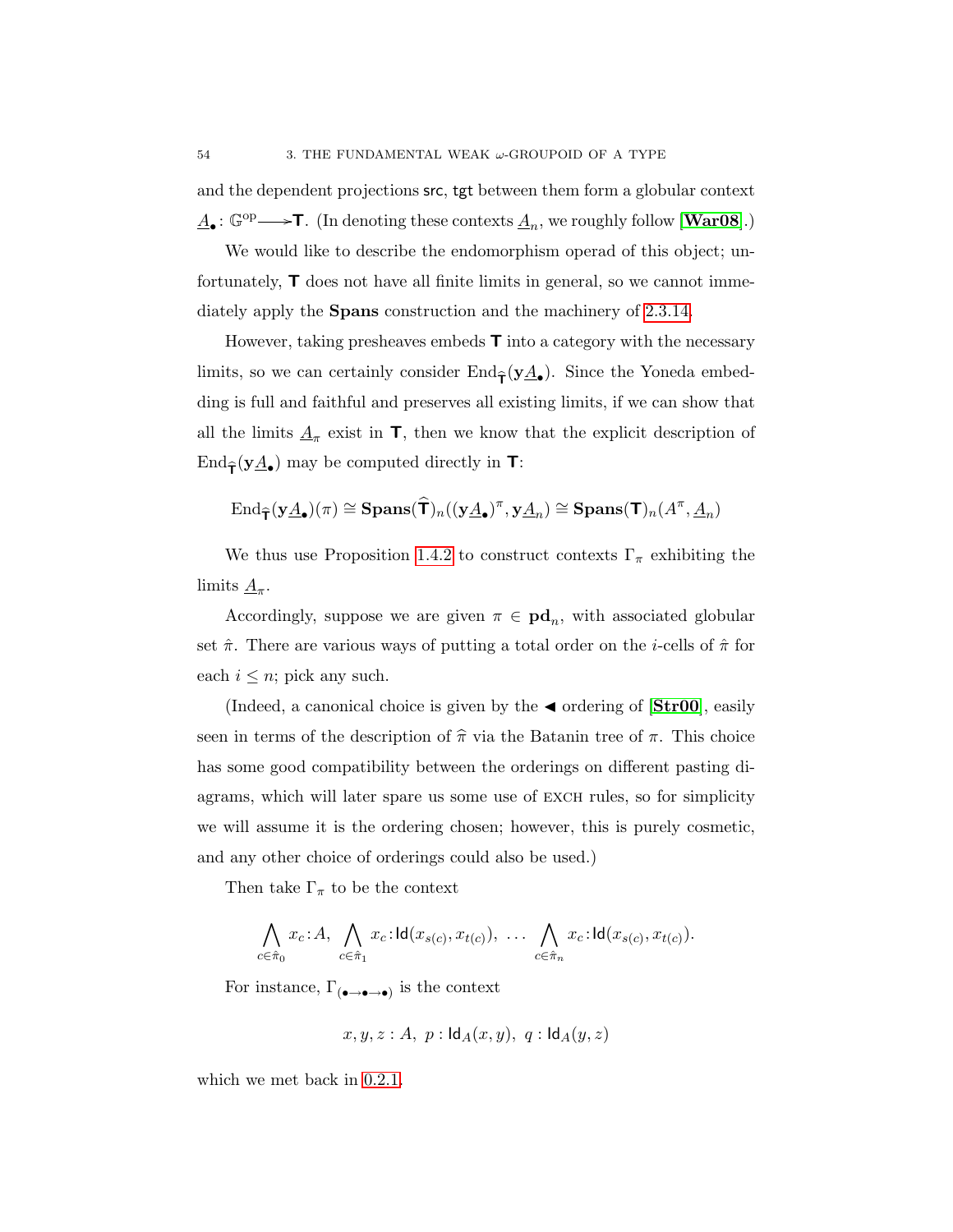Besides the contexts themselves, we of course also have source and target maps src, tgt:  $\Gamma_{\pi} \longrightarrow \Gamma_{d\pi}$ , and so on.

**Lemma 3.1.2.** The context  $\vec{x}$ : Γ<sub>π</sub>, together with the obvious dependent projections, computes the limit  $\Gamma_{\pi} = \varprojlim_{c \in \int \pi} \underline{A}_{\dim c}$ . Moreover, if  $F: \mathsf{T} \longrightarrow \mathsf{S}$ is a translation of type theories, then  $Cl(F): Cl(T) \longrightarrow Cl(S)$  preserves this limit.

*Proof.* Immediate by Proposition [1.4.2](#page-37-0)  $\Box$ 

write it simply as  $\text{End}_{\mathbf{T}}(\underline{A}_{\bullet}).$ 

Thus the description of  $\text{End}_{\widehat{\mathsf{T}}}(\mathbf{y}\underline{A}_{\bullet})$  in terms of maps of spans in  $\mathsf T$  may be applied directly in  $\mathsf{T}$ , using the contexts  $\Gamma_{\pi}$ ; with this justification, we

<span id="page-62-1"></span>**3.1.3.** Let us unfold what this looks like in syntactic terms. For  $\pi \in \text{pd}_n$ , an element of  $\text{End}_{\textsf{T}}(\underline{A}_{\bullet})(\pi)$  (a *composition law for*  $\pi$ ) consists of a map of spans as in Fig. [3.1.A;](#page-62-0) that is, a context map  $h: \Gamma_{\pi} \longrightarrow \underline{A}_n$  in **T**, and for  $0 \leq k < n$ , maps  $f_k: \Gamma_{d^{n-k}(\pi)} \longrightarrow \underline{A}_k$  and  $g_k: \Gamma_{d^{n-k}(\pi)} \longrightarrow \underline{A}_n$ , commuting appropriately with the dependent projections.



<span id="page-62-0"></span>FIGURE 3.1.A. An operation in  $\text{End}_{\mathbf{T}}(\underline{A}_{\bullet})(\pi)$ .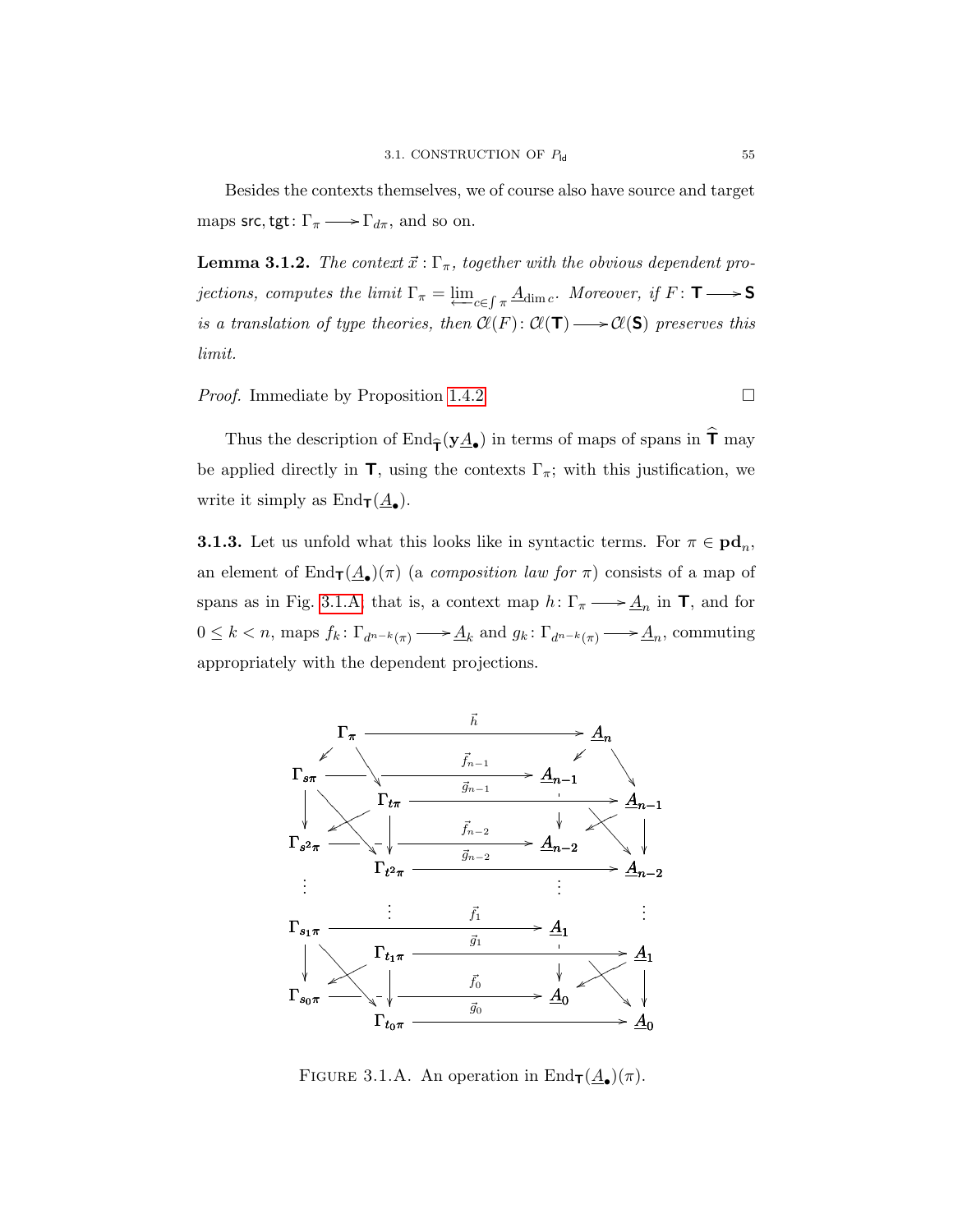So, concretely, it is a sequence of terms  $\vec{h} = ((f_i, g_i)_{0 \leq i < n}; h)$ , such that

$$
\vec{x} : \Gamma_{d^n(\pi)} \vdash f_0(\vec{x}) : A
$$
\n
$$
\vec{x} : \Gamma_{d^n(\pi)} \vdash g_0(\vec{x}) : A
$$
\n
$$
\vdots
$$
\n
$$
\vec{x} : \Gamma_{d^{n-k}(\pi)} \vdash f_k(\vec{x}) : \text{Id}(f_{k-1}(\text{src } \vec{x}), g_{k-1}(\text{tgt } \vec{x})),
$$
\n
$$
\vec{x} : \Gamma_{d^{n-k}(\pi)} \vdash g_k(\vec{x}) : \text{Id}(f_{k-1}(\text{src } \vec{x}), g_{k-1}(\text{tgt } \vec{x})),
$$
\n
$$
\vdots
$$
\n
$$
\vec{x} : \Gamma_{\pi} \vdash h(\vec{x}) : \text{Id}(f_{n-1}(\text{src } \vec{x}), g_{n-1}(\text{tgt } \vec{x})).
$$

The source of this is then the composition law  $(f_0, g_0, \ldots, f_{n-1}, g_{n-1}; f_n) \in$  $P(s(\pi))$ , and its target is  $(f_0, g_0, \ldots, f_{n-1}, g_{n-1}; g_n) \in P(t(\pi))$ .

We make no attempt here to formulate a syntactic description of the operad composition; to do so is straightforward, but notationally rather heavy going. In specific cases it is "exactly what you would expect": essentially just substitution, with modest assistance from the other structural rules.

3.1.4. Following the approach outlined in the introduction, we wish to isolate the operad of composition operations which are derivable for all types. Consequently, we consider the theory  $\mathbf{T}_{\mathsf{Id}}[X]$  of a generic type, given by the Id-type rules together with just a single extra axiom:

 $\diamond \vdash X$  type

The genericity of X becomes a universal mapping property of  $T_{\text{Id}}[X]$ : for any type theory  $S$  and closed type A of  $S$ , there is a unique translation  $F_A\colon \mathbf{T}_{\mathsf{Id}}[X] \longrightarrow \mathsf{S}$  sending X to A.

Definition 3.1.5. As as special case of the construction of [3.1.1,](#page-60-1) we take

$$
P_{\mathsf{Id}} := \mathrm{End}_{\mathsf{T}_{\mathsf{Id}}[X]}(\underline{X}_{\bullet}),
$$

the operad of all definable composition laws on the generic type.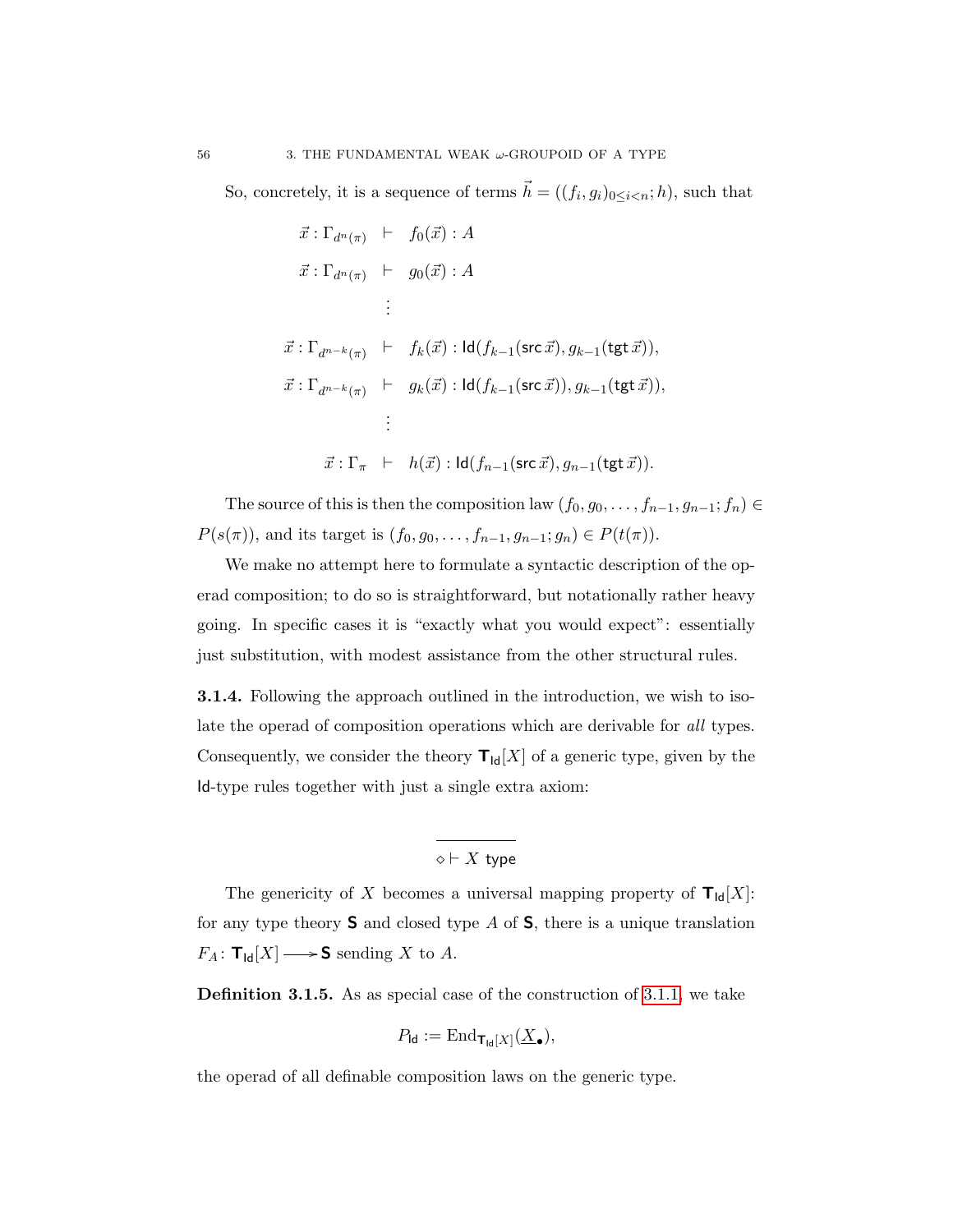<span id="page-64-0"></span>**3.1.6.** For general  $\mathbf{T}, A$ , we should not expect  $\text{End}_{\mathbf{T}}(\underline{A}_{\bullet})$  to be contractible: contractibility implies for instance that any two elements of  $\text{End}_{\textsf{T}}(\underline{A}_{\bullet})(\bullet)$  are connected by an element of  $\text{End}_{\mathbf{T}}(\underline{A}_{\bullet})(\bullet \longrightarrow \bullet)$ , or in other words that any two terms  $x : A \vdash f(x), f'(x) : A$  are propositionally equal, which clearly may fail.

However, in the specific case of  $P_{\text{Id}}$ , we do wish to show contractibility, since this is the operad which naturally acts on every type; and it seems plausible, since obvious failures of contractibility require assuming extra term-constructors for A or its identity types.

What precisely does contractibility mean, here? For every pasting diagram  $\pi$  and every parallel pair of composition laws  $\vec{f}, \vec{g} \in P_{\text{Id}}(d(\pi))$ , we need to find some filler  $\vec{h} \in P_{\mathsf{Id}}(\pi)$ , with  $s(\vec{h}) = \vec{f}, t(\vec{h}) = \vec{g}$ .

Given  $\pi$ , such a parallel pair amounts to terms  $(f_i, g_i)_{0 \leq i \leq n}$  as in the definition of a composition law for  $\pi$ , and a filler is a term h completing the definition; that is, we seek to derive a judgment

$$
\vec{x} : \Gamma_{\pi} \vdash h(\vec{x}) : \mathsf{Id}(f_{n-1}(\mathsf{src}\,\vec{x}), g_{n-1}(\mathsf{tgt}\,\vec{x})).
$$

Playing with small examples (the reader is strongly encouraged to try this—to derive, for instance, the composition and associativity terms mentioned in [0.2.3\)](#page-13-0) suggests that we should be able to do this by applying Id-elim (possibly repeatedly, working bottom-up as usual) to the variables of identity types in  $\Gamma_{\pi}$ . Id-ELIM says that to obtain h, it's enough to obtain it in the case where one of the variables is of the form  $r(-)$ , and its source and target variables are equal; and by repeated application, it's enough to obtain  $h$  in the case where multiple higher cells have had identities plugged in in this way.

Now, since the terms  $f_i, g_i$  have themselves been built up from just the Id-rules, as we plug  $r(-)$  terms into them and identify the lower variables, they should sooner or later compute down by  $\mathsf{Id}\text{-}\mathrm{COMP}$  to be of the form  $r^i(x)$ themselves. Eventually, after applying  $\mathsf{Id}\text{-}\mathrm{ELIM}$  as far as possible, plugging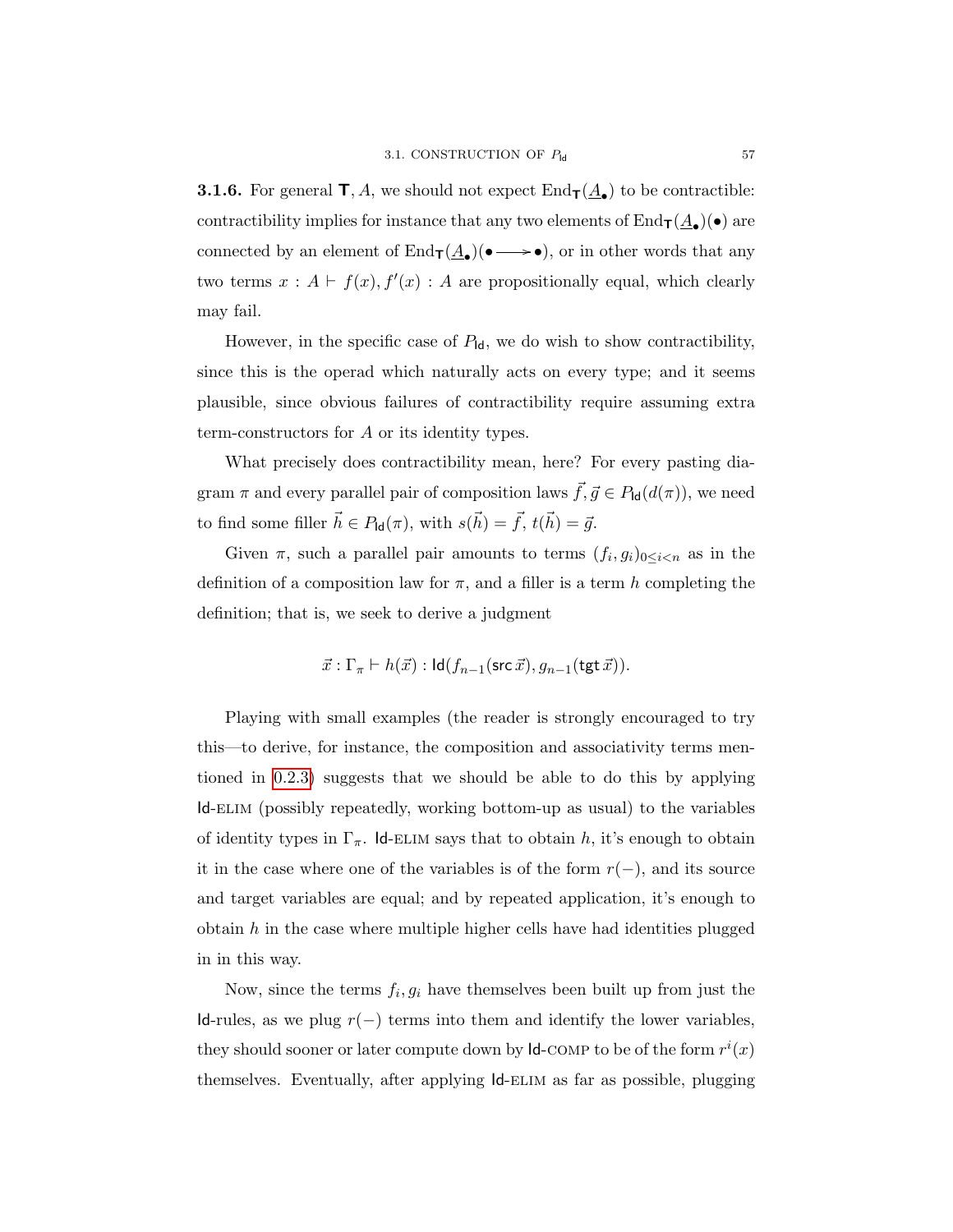in reflexivity terms for the higher variables and contracting all variables of type X to a single  $x: X$ , the  $f_i, g_i$  should all reduce to reflexivity terms; and in particular  $f_{n-1}$  and  $g_{n-1}$  should both reduce to the form  $r^{n-1}(x)$ , so we can take the desired filler to be

$$
x: X \vdash r^n(x) : \mathsf{Id}(r^{n-1}(x), r^{n-1}(x)).
$$

Below, we formalise this argument. The crucial lemma is that the context  $x : X$  is an initial object in  $\mathcal{C}(\mathsf{T}_{\mathsf{Id}}[X])$ : that is, since any context  $\Gamma$  in  $T_{\text{Id}}[X]$  is built up just from X and its higher identity types, there is always a unique way to substitute x and its reflexivity terms  $r^i(x)$  for all variables of  $\Gamma$ , and when we substitute these in to any context morphism  $f: \Gamma \longrightarrow \Gamma'$ , the result must again reduce to terms of this form.

# 3.2. A proof-theoretic lemma: X is initial in  $T_{\text{Id}}[X]$

<span id="page-65-0"></span>**Lemma 3.2.1.** The context  $x : X$  is an initial object in  $\mathcal{C}(\mathsf{T}_{\mathsf{Id}}[X])$ ; that is, for any closed context  $\Gamma$  there is a unique context map  $r^{\Gamma}$ :  $(x:X) \longrightarrow \Gamma$ .

Note that this lemma does not generally hold for more powerful type systems; e.g. in  $\mathbf{T}_{\mathsf{Id},\Pi}[X]$ , it is easily seen to be false, since for instance there is no term  $x : X \vdash \tau : \Pi_{y:X}$ Id $(x, y)$ .

We give here two proofs of this lemma; or rather, the same proof in two forms. The first, much shorter, is in categorical terms, using the coslice construction and the universal property of  $T_{\text{Id}}[X]$ . The second is a direct syntactic proof, as given in  $[\mathbf{Lum10}]$  $[\mathbf{Lum10}]$  $[\mathbf{Lum10}]$ . Essentially, this unwinds into a structural induction the construction of the CwA-with-Id-types structure on the co-slice, and hence shows concretely how the maps  $r^{\Gamma}$  are constructed.

*Proof 1.* By the universal property of  $T_{\text{Id}}[X]$ , the object  $1_X: X \longrightarrow X$  of the coslice CwA  $X\setminus \mathbf{T}_{\mathsf{Id}}[X]$  induces a translation  $F_{1X}: \mathbf{T}_{\mathsf{Id}}[X] \longrightarrow X\setminus \mathbf{T}_{\mathsf{Id}}[X]$ sending X to  $1_X$ . The composition of this with the forgetful functor from the co-slice  $U: X\backslash \mathbf{T}_{\mathsf{Id}}[X] \longrightarrow \mathbf{T}_{\mathsf{Id}}[X]$  is an endofunctor of  $\mathbf{T}_{\mathsf{Id}}[X]$  which fixes  $X$ , and hence (by the universal property again) is the identity.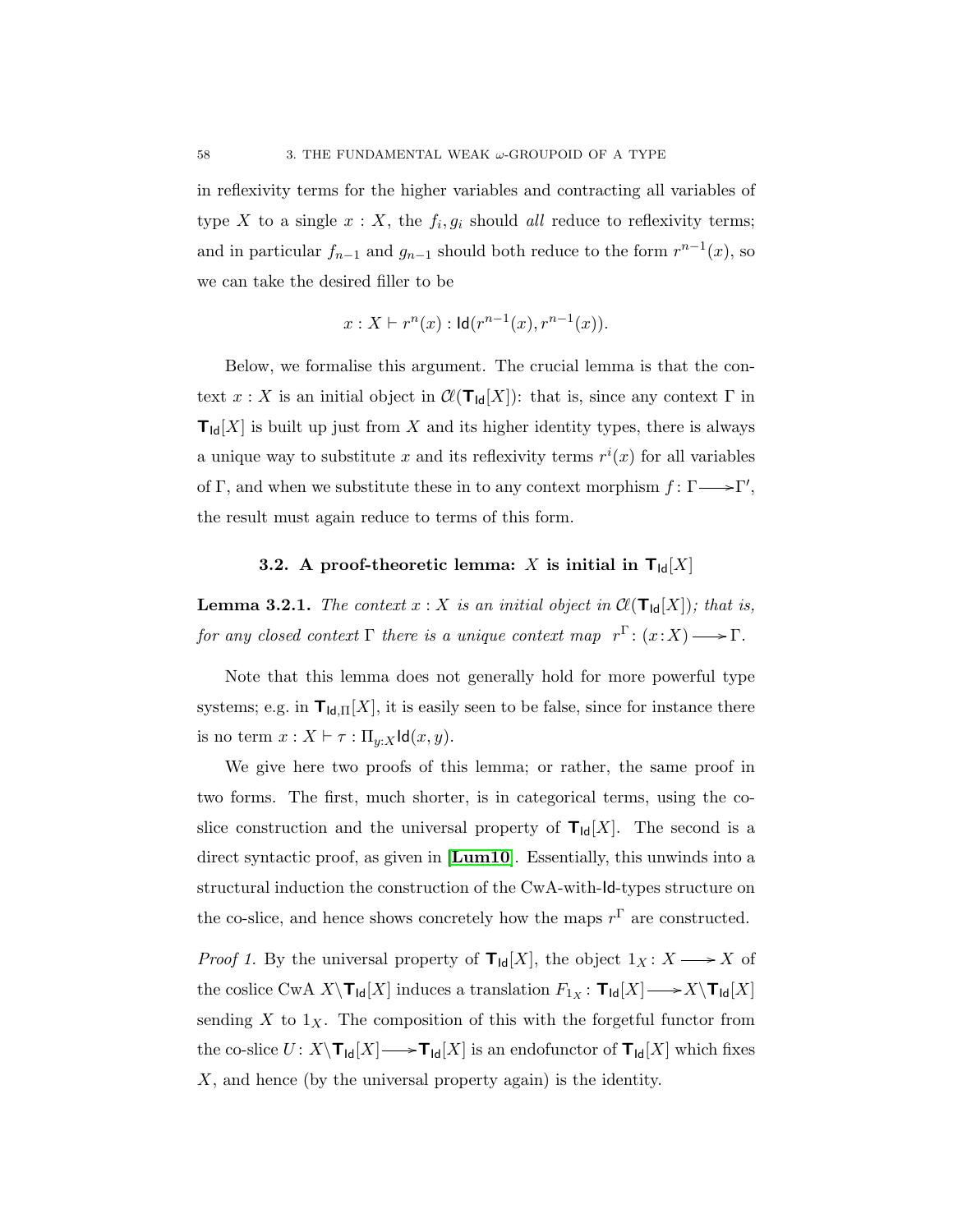Thus for any context  $\Gamma$  of  $\mathbf{T}_{\mathsf{Id}}$ ,  $F_{1_X}(\Gamma)$  is some context map  $r^{\Gamma}$ :  $X \longrightarrow \Gamma$ , and for any context map  $f: \Delta \longrightarrow \Gamma$ ,  $F_{1_X}(f)$  must be just f itself viewed as a map of  $X\setminus\mathbf{T}_{\mathsf{Id}}[X]$ , so every triangle



must commute. In particular, with  $\Delta = X$ , this tells us (since  $r^X$  =  $F_{1_X}(X) = 1_X$ ) that  $f = r^{\Gamma}$  for any context morphism  $f: X \longrightarrow \Gamma$ , so X is initial as desired.

(This last step is just an instance of the general categorical fact that given an object X in a category C and natural maps  $!_Y : X \longrightarrow Y$  to every other object, such that  $!_X = 1_X$ , it follows that X is initial.)

Proof 2. For the syntactic proof, we work by structural induction—as, essentially, we must, since this is a property of the theory  $T_{\text{Id}}[X]$  which can fail in extensions.

So, given any derivation  $\delta$  of a judgement J in  $T_{\text{Id}}[X]$ , we recursively derive various terms and/or judgments, depending on the form of  $J$ , assuming that we have already done so for all sub-derivations of  $\delta$ . The form of the terms and judgements we derive will depend on the form of J as follows:

|                                                                       | term                     | judgement                                                                               |               |
|-----------------------------------------------------------------------|--------------------------|-----------------------------------------------------------------------------------------|---------------|
| $\vec{y}$ : $\Gamma \vdash A(\vec{y})$ type                           | $r^{\Gamma \vdash A}(x)$ | $x: X \vdash r^{\Gamma \vdash A}(x) : A(\vec{r}^{\Gamma}(x))$                           |               |
| $\vec{y} : \Gamma \vdash A(\vec{y}) = A'(\vec{y})$ type               |                          | $x: X \vdash r^{\Gamma \vdash A}(x) = r^{\Gamma \vdash A'}(x) : A(\vec{r}^{\Gamma}(x))$ | $(*)$         |
| $\vec{y}$ : $\Gamma \vdash \tau(\vec{y})$ : $A(\vec{y})$              |                          | $x: X \vdash \tau(r^{\Gamma}(x)) = r^{\Gamma \vdash A}(x) : A(r^{\Gamma}(x))$           | $(\ast \ast)$ |
| $\vec{y} : \Gamma \vdash \tau(\vec{y}) = \tau'(\vec{y}) : A(\vec{y})$ |                          |                                                                                         |               |

Here, for a context  $\Gamma = y_0 : A_0, \ldots, y_n : A_n(\vec{y}_{n})$ , the context map  $\vec{r}^{\Gamma}$ :  $(x:X) \longrightarrow \Gamma$  consists of the terms

$$
r^{A_0}(x): A_0, r^{A_0+A_1}(x): A_1(r^{A_0}(x)), r^{A_0,A_1+A_2}(x) \ldots
$$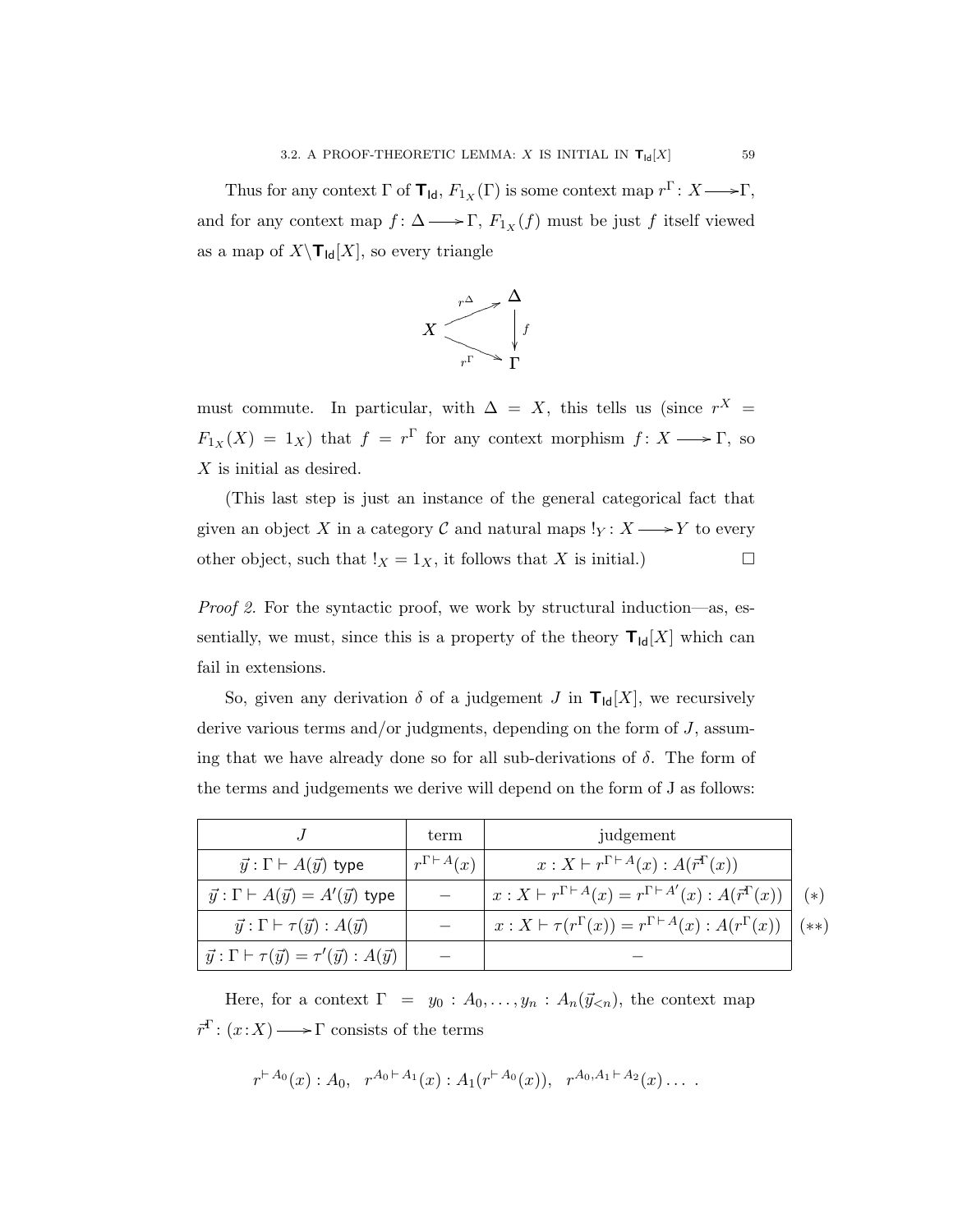Moreover, applying  $(*)$  and  $(**)$  above to this definition shows that the maps  $\vec{r}^{\Gamma}$  respect definitional equality in Γ, and are preserved by context maps in that for any  $f: \Delta \longrightarrow \Gamma$ , we have  $f(\vec{r}^{\Delta}(x)) = \vec{r}^{\Gamma}(x)$ .

Finally, once the induction is complete, applying this last fact together with the fact that  $r^{(xx)}(x) := x$  will show that for any other context map  $f: (x:X) \longrightarrow \Gamma$ , we have  $f(x) = f(r^{(xX)}) = \vec{r}^T(x)$ , and so  $\vec{r}^T$  is the unique such map, as originally desired.

(This is of course the same concluding step we used in the first proof.)

As usual, the induction proceeds by cases on the last rule used in the derivation of J. Care must be taken to ensure that the definition of  $r^{\Gamma \vdash A}$  is appropriately stable under substitution, but this aside, all cases are essentially routine; details may be found in  $[\mathbf{Lum10}]$  $[\mathbf{Lum10}]$  $[\mathbf{Lum10}]$ .

### 3.3. Contractibility of  $P_{\text{Id}}$

We are now ready to show that  $P_{\text{Id}}$  is contractible, arguing along the lines sketched in [3.1.6.](#page-64-0)

# <span id="page-67-0"></span>**Theorem 3.3.1.** The operad  $P_{\text{Id}}$  is contractible.

Once again, we offer both an elementary syntactic argument and a categorical gloss of the same proof.

*Proof 1.* As described above, this amounts to the statement: for every  $n \in \mathbb{N}$ and pasting diagram  $\pi \in \mathbf{pd}_n$ , and every sequence  $(f_i, g_i)_{i \leq n}$  of terms such that

$$
\vec{x} : \Gamma_{d^n(\pi)} \vdash f_0(\vec{x}), g_0(\vec{x}) : X
$$

$$
\vec{x}:\Gamma_{d^{n-i}(\pi)}\vdash f_i(\vec{x}),\,g_i(\vec{x}):\mathsf{Id}(f_{i-1}(\mathsf{src}\,\vec{x}),g_{i-1}(\mathsf{tgt}\,\vec{x}))
$$

 $(i < n)$  are derivable in  $\mathbf{T}_{\mathsf{Id}}[X],$  we can find a "filler", i.e. a term  $h$  with

$$
\vec{x} : \Gamma_{\pi} \vdash h(\vec{x}) : \mathsf{Id}(f_{n-1}(\mathsf{src}\,\vec{x}), g_{n-1}(\mathsf{tgt}\,\vec{x}))
$$

We show this by induction on the number of cells in  $\pi$ , reducing cells by the "pruning" process of [2.4.1.](#page-57-0)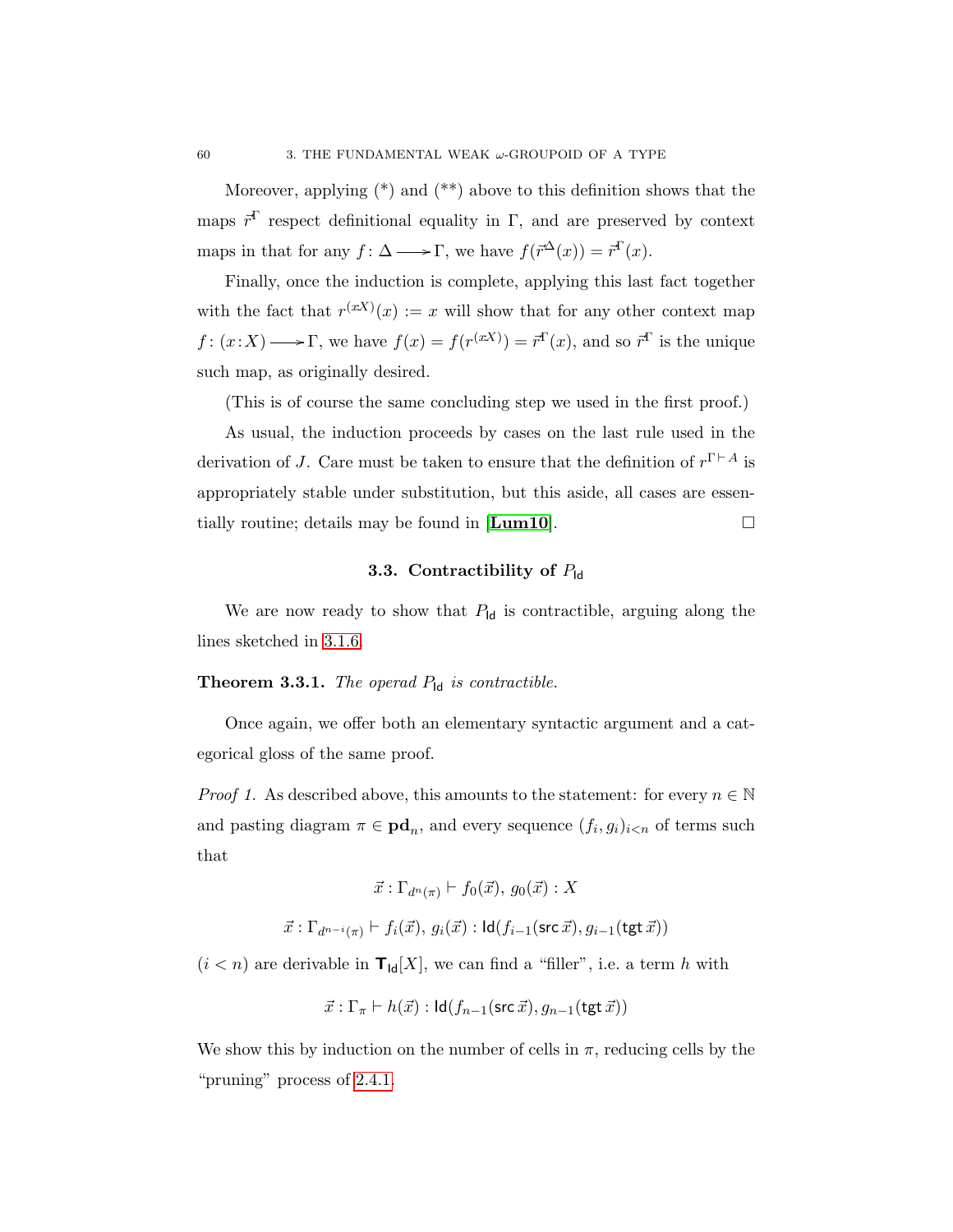Suppose  $\pi$  has cells in some dimension greater 0. Then as in [2.4.1,](#page-57-0) consider the pasting diagram  $\pi^-$ , obtained (up to isomorphism) from that of  $\pi$  by removing some cell c and identifying  $s(c)$  and  $t(c)$ .

Then by our explicit description of the cells of  $\pi^-$ , the context  $\Gamma_{\pi^-}$  is exactly (up to renaming of variables, and possibly re-ordering if we do not assume that we chose compatible orderings of the cells of pasting diagrams) the context obtained from  $\Gamma_{\pi}$  by removing the variables  $x_c^k$  and  $x_{t(c)}^{k-1}$  $_{t(c)}^{k-1}$ , and substituting  $x_{s(c)}^{k-1}$  $s(c)$  for any occurrences of the latter in subsequent types; and we have a natural context map  $\vec{r}_{\pi} : \Gamma_{\pi^-} \longrightarrow \Gamma_{\pi}$  given by plugging in  $x_{s(c)}^{k-1}$  $s(c)$ for  $x_{t(c)}^{k-1}$  $_{t(c)}^{k-1}$  and  $r(x_{s(c)}^{k-1})$  $s(c)$  for  $x_c^k$ ; and these are exactly right for

$$
\frac{\vec x:\Gamma_{\pi^-}\vdash h^-(\vec x):\operatorname{Id}(f_{n-1}(\operatorname{src}\vec r(\vec x)),g_{n-1}(\operatorname{tgt}\vec r(\vec x)))}{\vec x:\Gamma_{\pi}\vdash \operatorname{J}(h^-;\,x_{s(c)}^{k-1},x_{t(c)}^{k-1},x_c^k):\operatorname{Id}(f_{n-1}(\operatorname{src}\vec x),g_{n-1}(\operatorname{tgt}\vec x))}
$$

to be, up to reordering, the main hypothesis of an instance of  $Id$ -ELIM. So to derive the desired filler  $h$ , it is enough to derive  $h^-$  with

$$
\vec{x}:\Gamma_{\pi^-}\vdash h^-(\vec{x}):\mathsf{Id}(f_{n-1}(\mathsf{src}\,\vec{r}(\vec{x})),g_{n-1}(\mathsf{tgt}\,\vec{r}(\vec{x}))).
$$

But now note that

$$
d^{n-i}(\pi^-) = \begin{cases} d^{n-i}(\pi) & \text{for } n-i < k \\ (d^{n-i}(\pi))^- & \text{for } n-i \ge k \end{cases};
$$

moreover, we can construct context maps

$$
\vec{r}_i^s, \vec{r}_i^t \colon \Gamma_{d^{n-i}(\pi^-)} \longrightarrow \Gamma_{d^{n-i}(\pi)}
$$

(analogous to  $\vec{r}$  if  $i \geq k$ , and just the identity otherwise), and these commute with the maps src and tgt. So for each  $i < n$ , we have

$$
\vec{x}: \Gamma_{d^{n-i}(\pi^-)} \vdash f_i(\vec{r}(\vec{x})) : \mathsf{Id}(f_{n-1}(\vec{r}(\mathsf{src}\,\vec{x})), g_{i-1}(\vec{r}(\mathsf{tgt}\,\vec{x}))),
$$
  

$$
\vec{x}: \Gamma_{d^{n-i}(\pi^-)} \vdash g_i(\vec{r}(\vec{x})) : \mathsf{Id}(f_{n-1}(\vec{r}(\mathsf{src}\,\vec{x})), g_{i-1}(\vec{r}(\mathsf{tgt}\,\vec{x}))),
$$

i.e. the sequence of terms  $(\vec{r}^*(f_i), \vec{r}^*(g_i))_{i \le n}$  are a parallel pair for  $\pi^-$ . So by induction (since  $\pi^-$  has fewer cells than  $\pi$ ), these terms have a filler; but this filler is exactly the desired term  $h^-$ .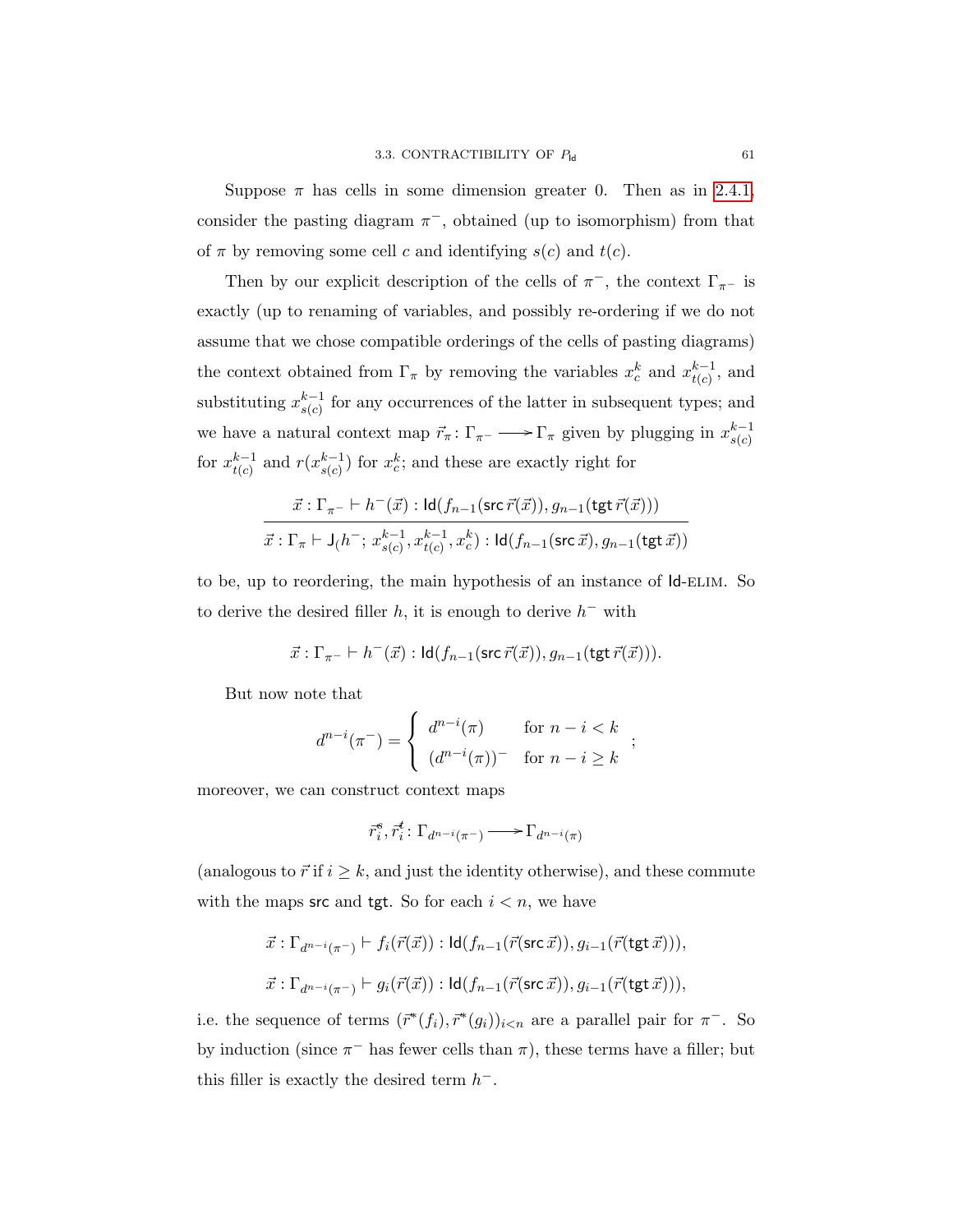Thus it is enough to show the existence of fillers in the case where  $\pi$ consists of just a single 0-cell, i.e.  $\pi = \bullet$ . But in this case,  $\Gamma_{\pi} = \Gamma_{d^i(\pi)} =$  $\Gamma_{d^i(\pi)} = (x : X)$  for each  $i < n$ , and so by the initiality of  $(x : X)$  we must have  $f_i(x) = g_i(x) = r^i(x)$  for each i; so now  $h := r^n(x)$  gives the filler, and we are done.  $\Box$ 

Unwinding this induction, we can see that it exactly formalises the process described in [3.1.6,](#page-64-0) of repeatedly plugging in higher reflexivity terms for all variables, knowing that the given composites will themselves eventually compute down to higher reflexivity terms.

Proof 2. According to the categorical description of an endomorphism operad, we need to show that for any pasting diagram  $\pi$ , given all components  $(\vec{f}_i, \vec{g}_i)_{i \le n}$  of a map of spans (as in Fig. [3.1.A](#page-62-0) of [3.1.3\)](#page-62-1) apart from the apex, we can find some map  $\vec{h}$  to complete it.

For this it is enough to show that we can find a top edge for the square



or, more generally, that we can complete any triangle of the form



This we show by induction on  $\pi$ . In the case that  $\pi$  is the trivial diagram, then, we are done by the initiality of  $\Gamma_{\pi} = (x : X)$ .

Otherwise, consider  $\Gamma_{\pi} \longrightarrow \Gamma_{\pi^{-}}$ . By the descriptions of [2.4.2,](#page-58-0) this is a dependent projection, projecting away a term of identity type and its target, so by the one-ended form of  $\mathsf{Id}\text{-}\mathrm{ELIM}^1$  $\mathsf{Id}\text{-}\mathrm{ELIM}^1$ , it has a retraction r with an

<span id="page-69-0"></span><sup>&</sup>lt;sup>1</sup>A slightly more careful argument would of course show, as we saw in the syntactic version, that in fact the two-ended form also applies.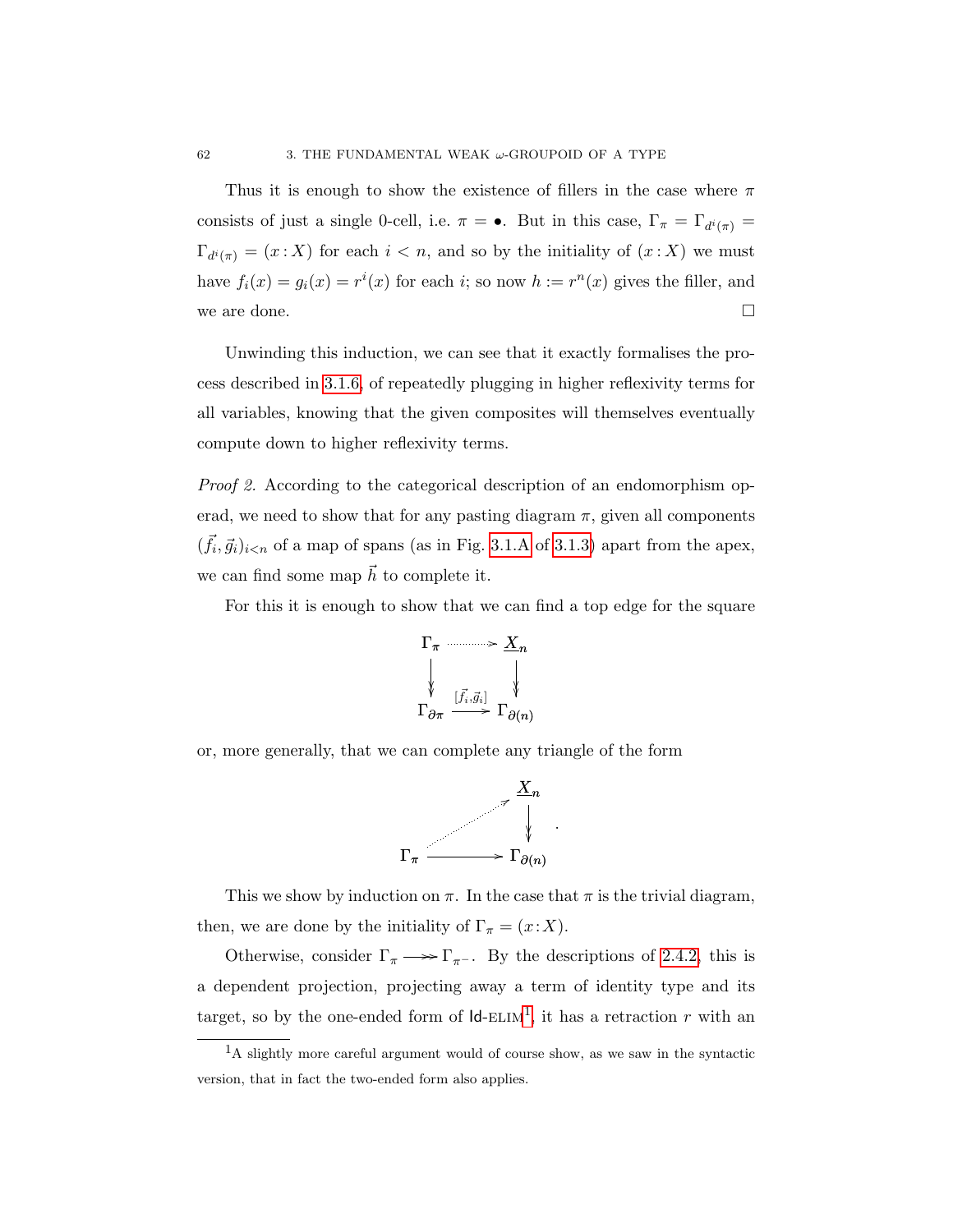elim-structure. So now by induction, we can complete the triangle



and then, seeing the result as a square



the elim-structure on  $r$  gives us a filler, completing the original triangle as desired.

Remarks 3.3.2. In each proof, Lemma [3.2.1](#page-65-0) was applied only at the base case of the induction, and only to show that terms  $x : X \vdash f_i(\vec{r}(x)), g_i(\vec{r}(x))$ :  $\mathsf{Id}(r^n(x), r^n(x))$  must be equal to  $r^{n+1}(x)$ . Two alternative approaches could have been taken at this point. Firstly, we could have instead applied a normalisation/canonicity result for the theory to deduce that  $f_i(x) = g_i(x) =$  $r^{i}(x)$ . This approach is taken in the proof of [4.3.1.](#page-98-0) Secondly, in theories for which normalisation/canonicity and the co-slice construction fail, or alternatively working directly over an arbitrary type (rather than the generic one) the full endomorphism operad may no longer be contractible; but we may still find a contractible sub-operad, by restricting to just those operations for which the required commutativity condition holds. This is the approach taken in [[GvdB10b](#page-109-4)]; we use a variation of it for [4.3.5](#page-102-0) below.

Also, besides just pulling back  $\Gamma_{\pi}$  to  $\Gamma_{\pi^-}$  in the categorical proof, we could have kept track of the boundaries as well

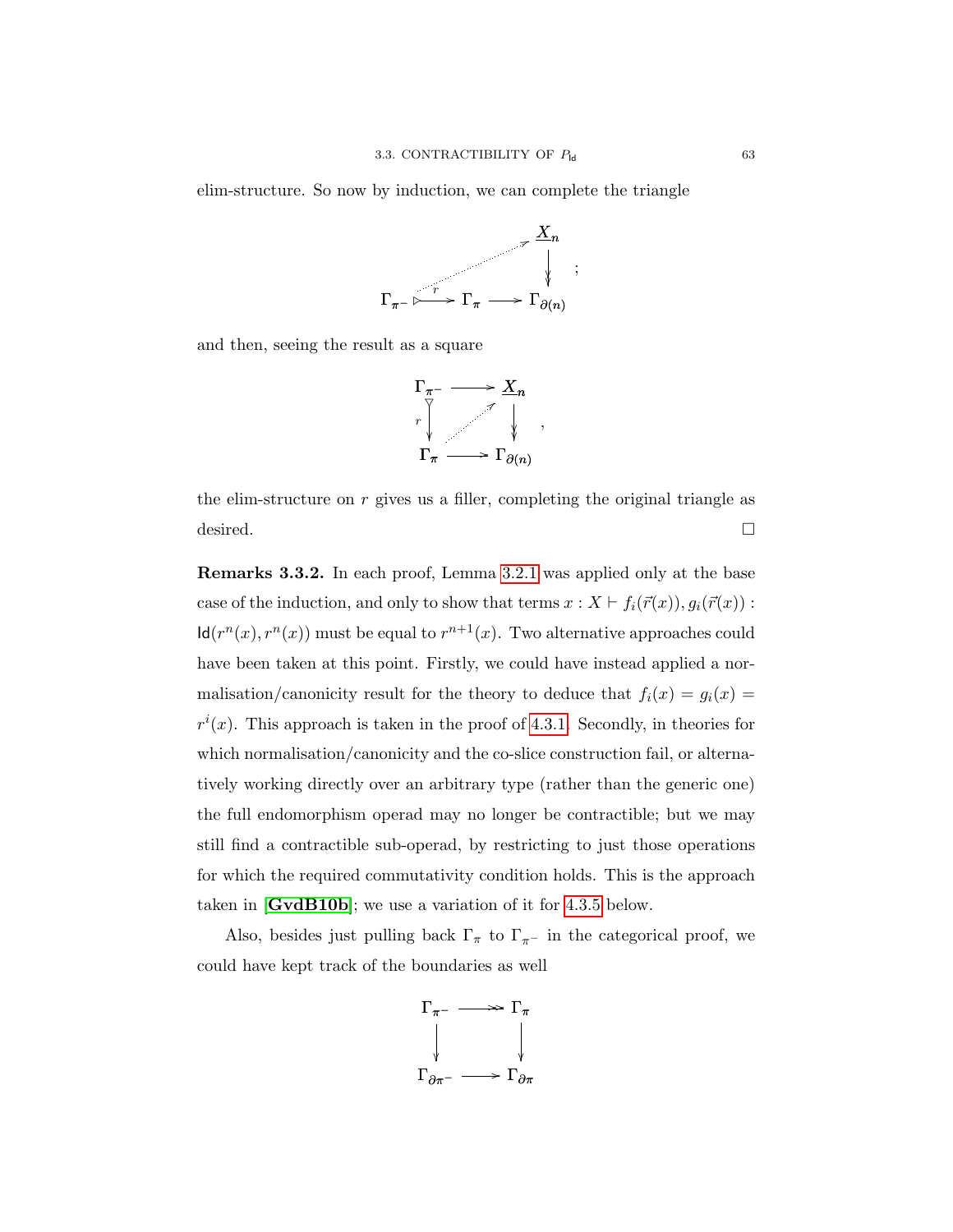or even of the whole spans, as we did in the syntactic version. While we have seen that these are not necessary here, this sort of thing can become useful in cases where we do not have enough left maps to continue until  $\pi$ is fully contracted; again, cf. the proof of [4.3.5](#page-102-0) below.

An alternative point gloss on the categorical proof is given by the approach of [[GvdB10b](#page-109-4)]: we are constructing by induction an elim-structure on the maps  $(x:X) \longrightarrow \Gamma_{\pi}$ .

#### 3.4. Types as weak  $\omega$ -categories

Putting the above results together, we obtain our main goal:

**Theorem 3.4.1.** Let  $\mathbf{T} \in \mathbf{DTT}_{\mathsf{Id}}$  be any type theory with identity types, A a closed type of  $\mathsf{T}$ . Then the globular context  $\underline{A}_{\bullet}$  carries the structure of an internal  $P_{\mathsf{Id}}$ -algebra in  $\mathsf{T}$ , and hence of an internal weak  $\omega$ -category.

*Proof.* By the universal property of  $T_{\text{Id}}[X]$ , there is a unique translation  $F_A: \mathsf{T}_{\mathsf{Id}}[X] \longrightarrow \mathsf{T}$  taking X to A, and hence taking  $\underline{X}_{\bullet}$  to  $\underline{A}_{\bullet}$ . Now by the functoriality of End [\(2.3.14\)](#page-56-0), this induces an action of  $P_{\text{Id}}$  on  $\underline{A}_{\bullet}$ , and so, since by Theorem [3.3.1](#page-67-0)  $P_{\text{Id}}$  admits a contraction, an action of L (the initial operad-with-contraction) on  $\underline{A}_{\bullet}$ , as desired.

Corollary 3.4.2. Let  $\mathsf{T}$ , A be as above,  $\Delta$  some (closed) context of  $\mathsf{T}$ . Then the globular set of terms of types A,  $\mathsf{Id}_A$ ,  $\mathsf{Id}_{\mathsf{Id}_A}$ , ... in context  $\Delta$  carries the structure of a  $P_{\mathsf{Id}}$ -algebra, and hence of a weak  $\omega$ -category.

When  $\Delta = \diamond$ , this gives the fundamental weak  $\omega$ -category of A as advertised in the introduction.

*Proof.* This is just the globular hom-set  $\mathsf{T}(\Delta, \underline{A}_{\bullet})$ , so by [2.3.16,](#page-57-1) it inherits a  $P_{\mathsf{Id}}$ -action, and hence an *L*-action, from the actions on  $\underline{A}_{\bullet}$ . . — П

Using the "types to contexts" endofunctor  $(-)^{\text{Cxt}}/\sqrt{\ }$  of [1.3.3,](#page-35-0) we can extend this: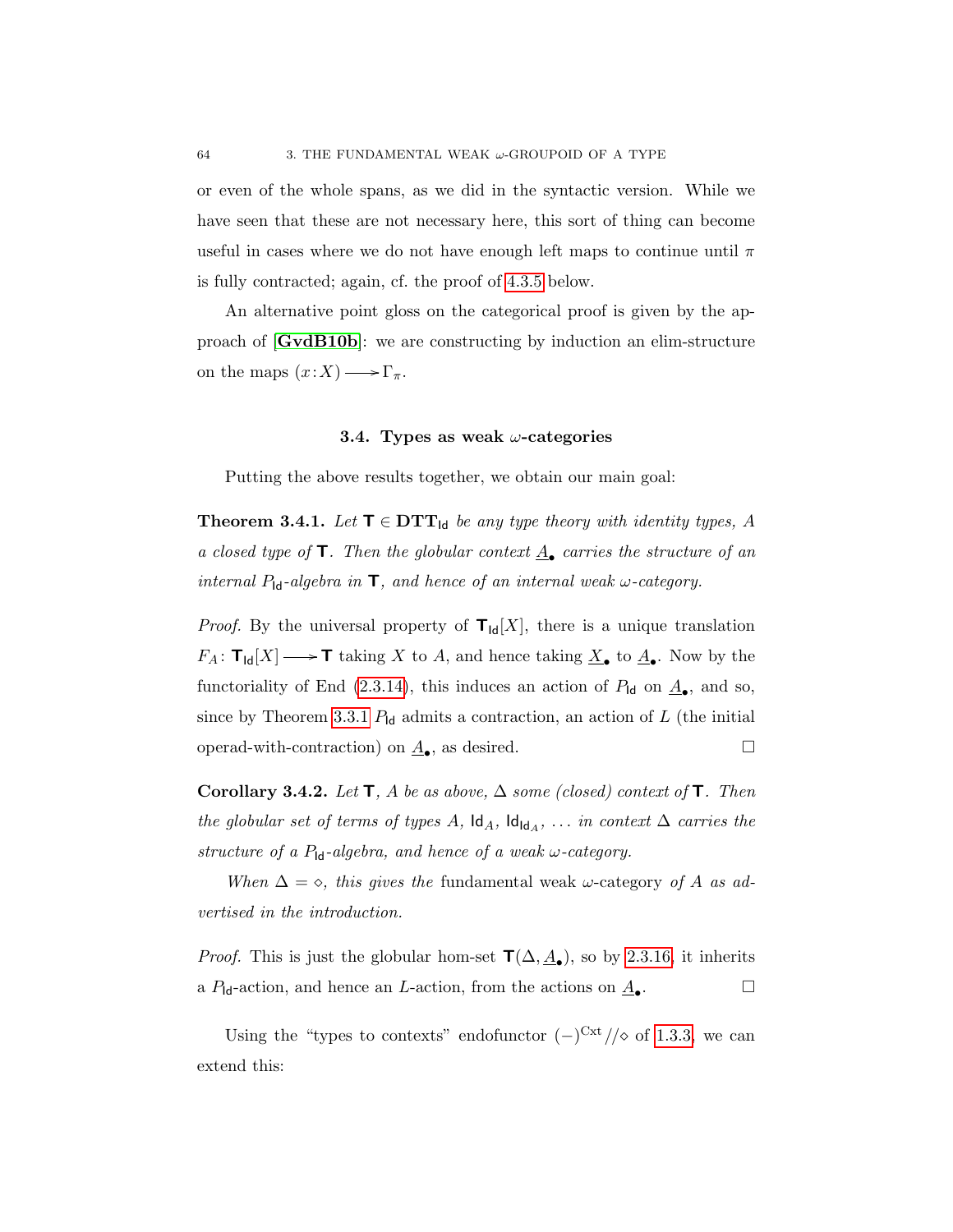Corollary 3.4.3. Let  $\Theta$ ,  $\Delta$  be contexts of some theory  $\mathbf{T} \in \mathbf{DTT}_{\mathsf{Id}}$ . Then the globular set of terms of context maps from  $\Delta$  into  $\Theta$  and its higher identity contexts carries a natural weak  $\omega$ -category structure.

*Proof.* By applying the previous corollary to  $\Theta$ , considered as a closed type of  $\mathsf{T}^{\mathrm{Cxt}}/\!\!/\diamond$ .  $\exp\left(\frac{\cosh\theta}{\cosh\theta}\right)$ 

Similarly, we may extend these to dependent types A or contexts  $\Theta$ over a base context  $\Gamma$ , by viewing them as closed types/contexts in the slice theory  $\mathbf{T}/\!/\Gamma$ .

**Remark 3.4.4** (Functoriality). The construction of the  $P_{\text{Id}}$ -algebra  $\mathsf{T}(\Delta, \underline{A}_{\bullet})$ is moreover covariantly functorial in  $\mathbf{T}$ , and contravariantly in  $\Delta$ . That is, translations  $\mathbf{T} \longrightarrow \mathbf{T}'$  and context maps  $\Delta' \longrightarrow \Delta$  each induce strict maps of  $P_{\text{Id}}$ -algebras, composing appropriately.<sup>[2](#page-72-0)</sup> However, both of these require somewhat more technical machinery to prove than we have developed here. The functoriality in  $\mathbf T$  is perhaps most clearly seen by considering the monoidal globular category  $\text{FibSpans}(\mathsf{T})$  introduced in  $[\text{GvdB10b}]$  $[\text{GvdB10b}]$  $[\text{GvdB10b}]$ , of spans in T consisting entirely of dependent projections; then the algebras we have considered live within these monoidal categories, and a translation of theories induces a monoidal globular functor between them. Both these functoriality results also require a treatment of maps of operad algebras in the endomorphism-operad presentation, and hence of some slightly more involved globular structures than the operads we have considered so far.

More subtly,  $\mathbf{T}(\Delta, \underline{A}_{\bullet})$  should be functorial in A, but only to weak maps: a map of types  $A \longrightarrow A'$  should induce weak maps of  $P_{\text{Id}}$ - or L-algebras—that is, weak  $\omega$ -functors. This seems an altogether trickier question, due partly but not only to the lack, until fairly recently  $(\lceil \text{Gar08} \rceil)$  $(\lceil \text{Gar08} \rceil)$  $(\lceil \text{Gar08} \rceil)$ , of a suitable definition of weak  $\omega$ -functor. However, as this theory becomes better developed,

<span id="page-72-0"></span> ${}^{2}$ For precise statements, one has to be slightly careful due to the dependence of typing of  $\Delta$  over **T**. Concisely, the  $P_{\mathsf{Id}}$  algebra  $\mathsf{T}(\Delta, \underline{A}_{\bullet})$  is functorial over the total category  $\int_{\mathbf{T} \in \mathbf{DTT}_{\mathsf{Id}}} \mathrm{Cxt}(\mathbf{T})$  of the fibration of contexts.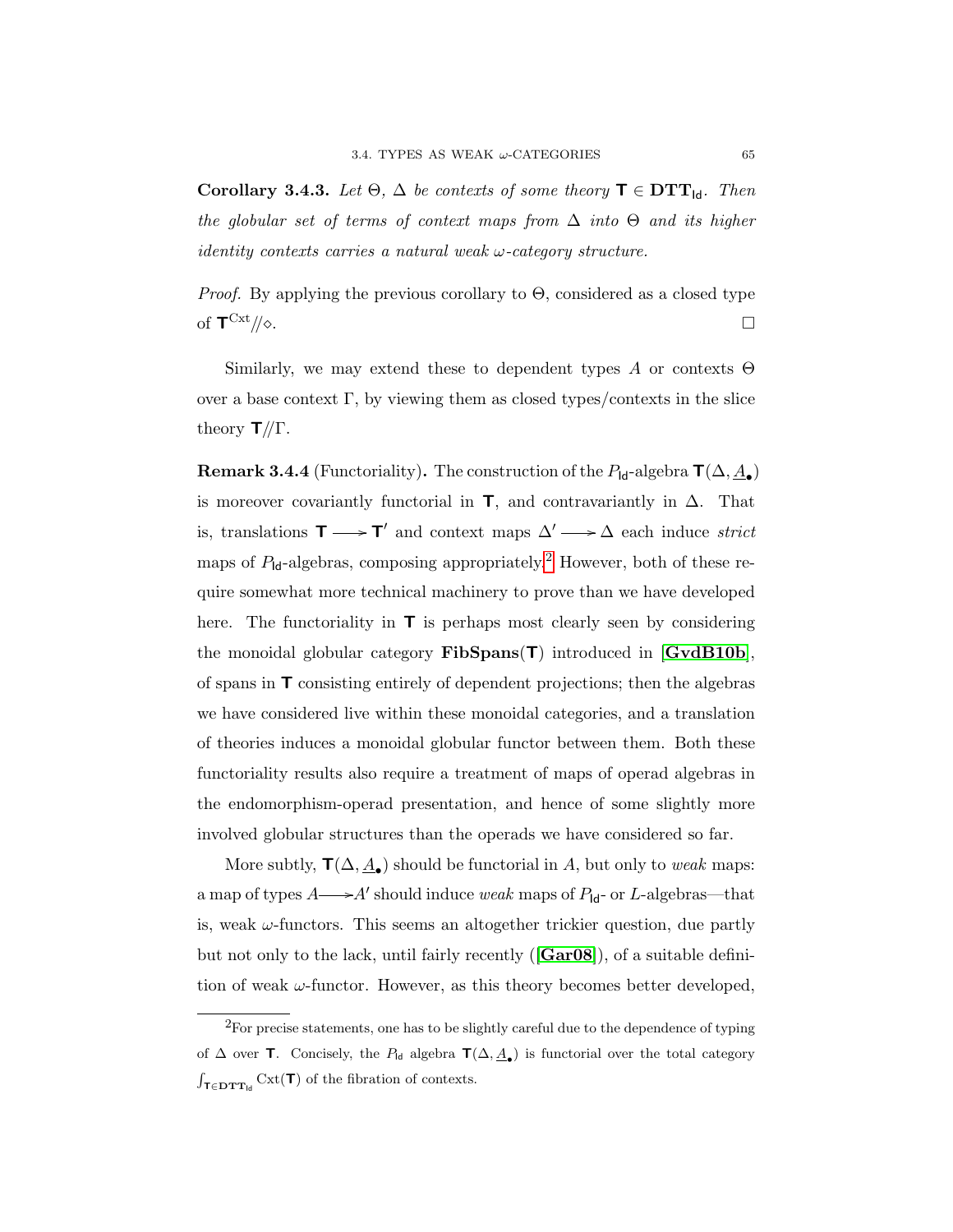the weak functoriality of  $\mathbf{T}(\Delta, \underline{A}_{\bullet})$  in maps  $f : A \longrightarrow A'$  should become a corollary of the results of the next chapter: within the classifying  $\omega$ -category of the theory, this is just a whiskering operation between hom- $\omega$ -categories and as such, should presumably be a weak functor. Unfortunately, to the author's present knowledge, this whiskering statement (and similar results) do not yet appear in the literature; the theory of weak maps of operadic  $\omega$ -categories is as yet at a very early stage of development.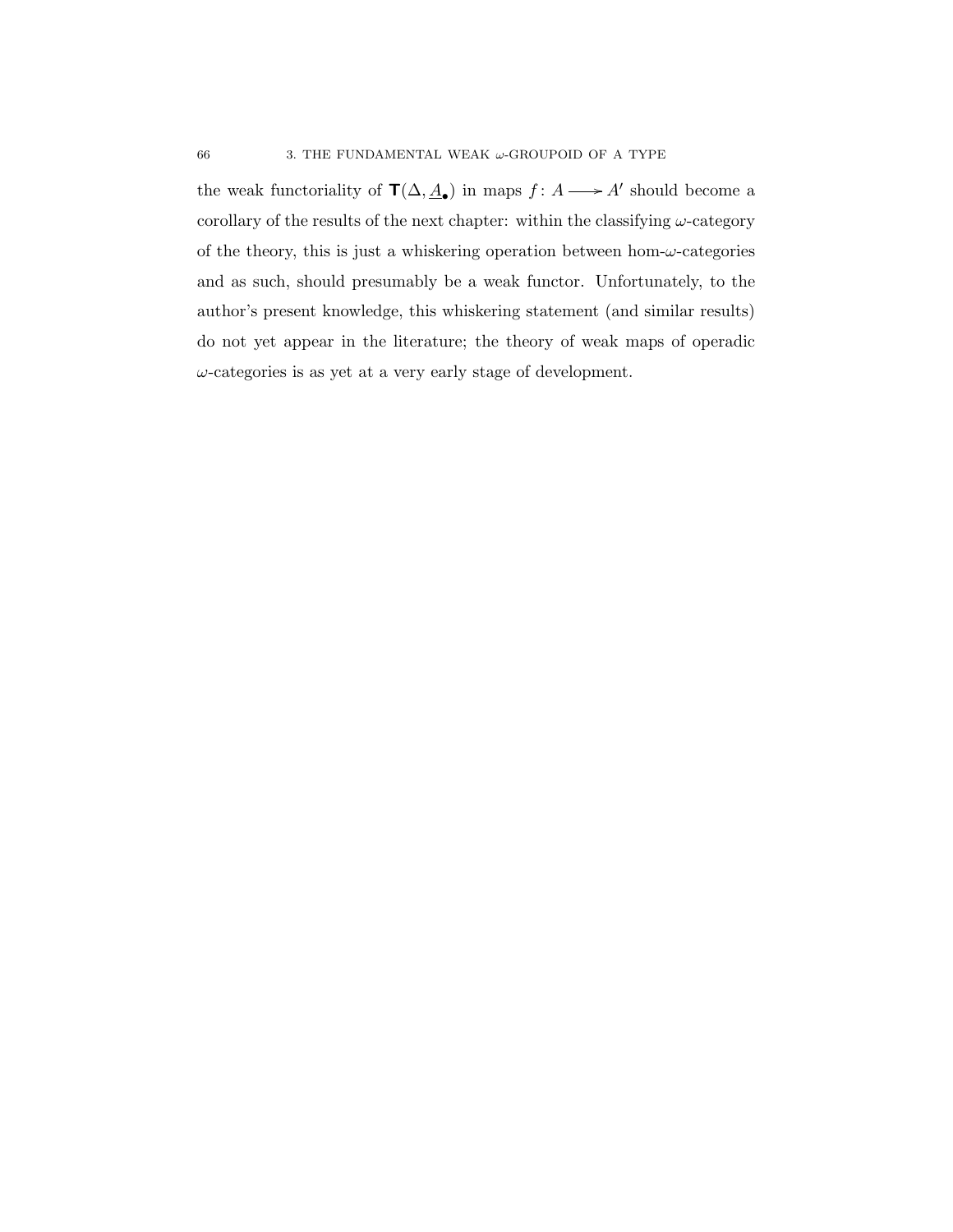### CHAPTER 4

# The classifying weak  $\omega$ -category of a theory

In this chapter we will construct classifying weak  $\omega$ -categories for theories with various extensionality rules, and discuss how it might be possible to extend this to require only the Id-types; we also give a variant which works for theories with just Id- and Π-types.

The construction of the classifying weak  $\omega$ -category is closely analogous to that of the fundamental weak  $\omega$ -groupoid of a space: it is obtained by homming out of a complex of representing objects ("globes"), and so it is enough to show that these representing objects form a co-(weak  $\omega$ -category), just as the topological globes  $D^0 \longrightarrow D^1 \longrightarrow D^2 \longrightarrow \cdots$  do in **Top**.

To this end, in Section [4.1](#page-74-0) we introduce our representing objects, the type-theoretic globes  $\mathbf{G}_{\bullet}$ . We then develop, in Section [4.2,](#page-83-0) classes of left and right maps on  $DTT$  (term extensions vs. term-contractible maps), and isolate a property  $\overline{J}$  (in syntactic terms, a conservativity principle), ensuring that the maps  $\mathbf{T}_{\Phi}[\hat{\pi}] \longrightarrow \mathbf{T}_{\Phi}[\hat{\pi}^{-}]$  are term-contractible. (This thus fulfils a function dual to that of the elim-structure on  $\Gamma_{\pi^-} \rightarrowtail \Gamma_{\pi}$  in the preceding section.) Finally, in Section [4.3,](#page-98-0) we put the pieces together, with arguments extending those of [3.3.1](#page-67-0) and its corollaries, to show that various operads are contractible, and deduce the desired weak  $\omega$ -category structures.

### 4.1. Globular structures from DTT

### <span id="page-74-0"></span>The type-theoretic globes.

4.1.1. Once again, let  $\Phi$  be some set of rules/constructors, including at least the Id-rules. The type-theoretic globes over  $\Phi$  are then a sequence of theories  $\mathbf{G}_n^{\Phi}$  which play a similar rôle in  $\mathbf{DTT}_{\Phi}$  to that which the discs  $D^n$  play in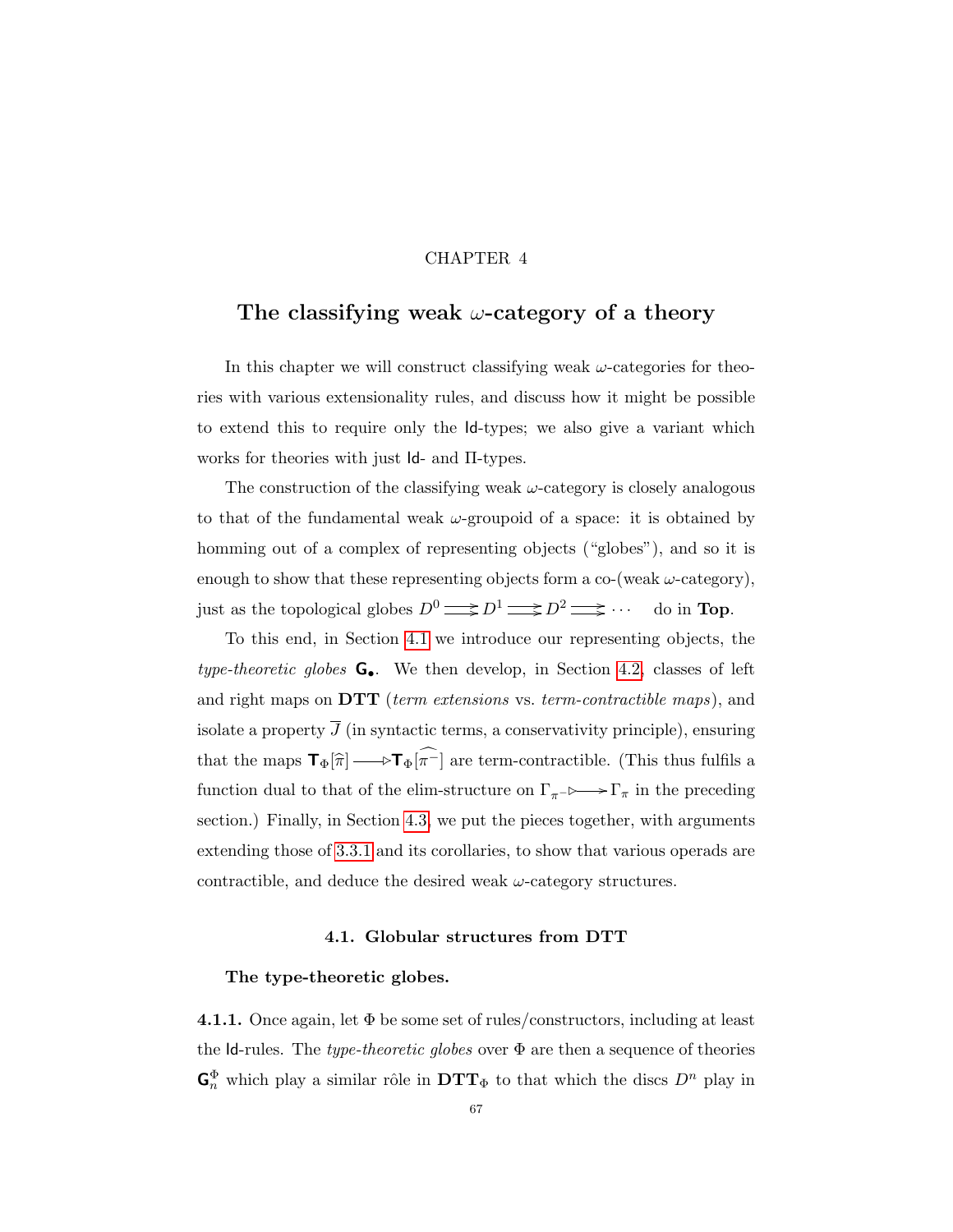**Top:** they are an internal weak- $\omega$ -cocategory, and as such will—almost—be representing objects for the classifying weak  $\omega$ -category functor.

The idea is that  $\mathsf{G}_{0}^{\Phi}$  should be the free theory on a singler closed type C; then  $\mathbf{G}_1^{\Phi}$ , the free theory on two types  $\mathsf{S}, \mathsf{T}$  and a map  $\mathsf{c}_1$  between them;  $\mathsf{G}_2^{\Phi}$ , free on two types  $\mathsf{S}, \mathsf{T}$ , two maps  $\mathsf{s}_1$ ,  $\mathsf{t}_1$  between them, and a term  $\mathsf{c}_2$  of propositional identity between these; and so on. Precisely:

**Definition 4.1.2.**  $\mathbf{G}_n^{\Phi}$  is the theory over  $\Phi$  generated by axioms *i*-src, *i*-tgt (for  $0 \leq i < n$ ), and *n*-cell, as follows:

$$
\frac{}{\diamond + S \text{ type}} \qquad \frac{}{\diamond + T \text{ type}} \qquad \frac{}{\diamond + C \text{ type}} \qquad \frac{}{\diamond - \text{cell}}
$$
\n
$$
\frac{}{\diamond + C \text{ type}} \qquad \frac{}{\diamond + C \text{ type}} \qquad \frac{}{\diamond + C \text{ type}} \qquad \frac{}{\diamond + C \text{ type}} \qquad \frac{}{\diamond + C \text{ type}} \qquad \frac{}{\diamond + C \text{ type}} \qquad \frac{}{\diamond + C \text{ type}} \qquad \frac{}{\diamond + C \text{ type}} \qquad \frac{}{\diamond + C \text{ type}} \qquad \frac{}{\diamond + C \text{ type}} \qquad \frac{}{\diamond + C \text{ type}} \qquad \frac{}{\diamond + C \text{ type}} \qquad \frac{}{\diamond + C \text{ type}} \qquad \frac{}{\diamond + C \text{ type}} \qquad \frac{}{\diamond + C \text{ type}} \qquad \frac{}{\diamond + C \text{ type}} \qquad \frac{}{\diamond + C \text{ type}} \qquad \frac{}{\diamond + C \text{ type}} \qquad \frac{}{\diamond + C \text{ type}} \qquad \frac{}{\diamond + C \text{ type}} \qquad \frac{}{\diamond + C \text{ type}} \qquad \frac{}{\diamond + C \text{ type}} \qquad \frac{}{\diamond + C \text{ type}} \qquad \frac{}{\diamond + C \text{ type}} \qquad \frac{}{\diamond + C \text{ type}} \qquad \frac{}{\diamond + C \text{ type}} \qquad \frac{}{\diamond + C \text{ type}} \qquad \frac{}{\diamond + C \text{ type}} \qquad \frac{}{\diamond + C \text{ type}} \qquad \frac{}{\diamond + C \text{ type}} \qquad \frac{}{\diamond + C \text{ type}} \qquad \frac{}{\diamond + C \text{ type}} \qquad \frac{}{\diamond + C \text{ type}} \qquad \frac{}{\diamond + C \text{ type}} \qquad \frac{}{\diamond + C \text{ type}} \qquad \frac{}{\diamond + C \text{ type}} \qquad \frac{}{\diamond + C \text{ type}} \qquad \frac{}{\diamond + C \text{ type}} \qquad \frac{}{\diamond + C \text{ type}} \qquad \frac{}{\diamond + C \text{ type}} \qquad \frac{}{\diamond + C \text{ type}} \qquad \frac{}{\diamond + C \text{ type}} \qquad \frac{}{\diamond + C \text{ type}} \qquad \frac{}{\diamond + C \text{ type}} \qquad \frac{}{\diamond + C \text{ type}} \qquad \frac{}{\diamond + C \text{ type}} \qquad \frac{}{\diamond +
$$

and *i*-tgt, *i*-cell exactly as *i*-src except defining term-formers  $t_i$ ,  $c_i$  in place of  $s_i$ .

 $(i \geq 2)$ 

 $\Gamma \vdash \mathsf{s}_i(x) : \mathsf{Id}(\mathsf{s}_{i-1}(x),\mathsf{t}_{i-1}(x))$ 



(Often, when working with some fixed  $\Phi$ , we write just  $\mathbf{G}_n$  for  $\mathbf{G}_n^{\Phi}$ .)

4.1.3. There are evident co-source and co-target interpretations between these theories (sending for instance  $c_i$  to  $s_i$  or  $t_i$ ), and moreover co-unit interpretations (sending  $c_{i+1}$  to  $r(c_i)$ ), forming a reflexive coglobular object  $G_{\bullet}$  in  $DTT_{\Phi}$ :

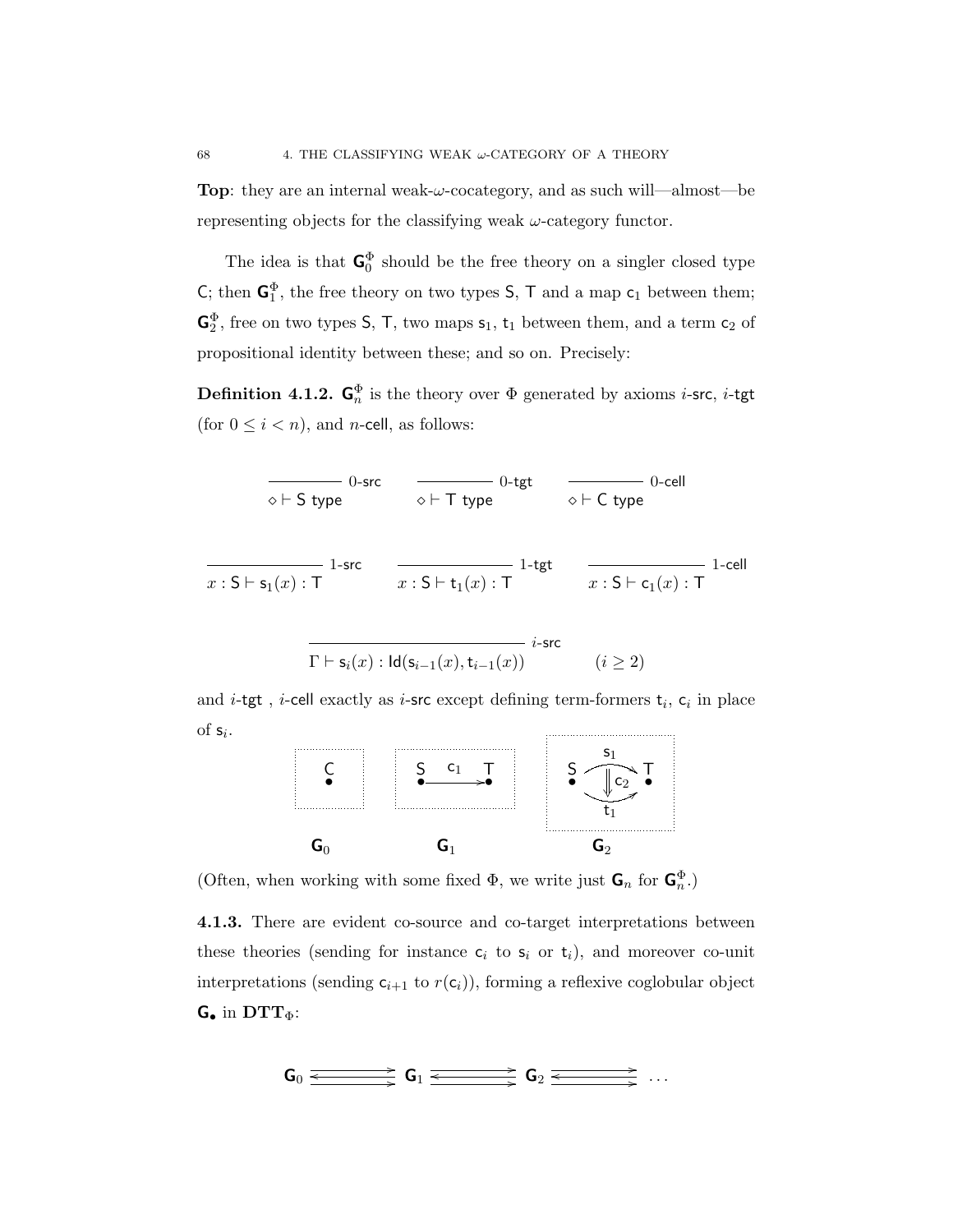Leaving aside the reflexivity for now, we can thus see the globes as a functor

$$
\textbf{G}_{\bullet} \colon \mathbb{G} \longrightarrow \mathbf{DTT}_{\Phi}.
$$

Since  $DTT_{\Phi}$  is co-complete, this induces by general nonsense ([[MLM94](#page-110-0), VII.2]) an adjoint pair of functors between  $\widehat{\mathbb{G}}$  and  $\mathbf{DTT}_{\Phi}$  (a "Kan situation"). Both these functors will be of central interest to us in the sequel:



The right adjoint,  $\mathcal{C}^-_{\omega} : \mathbf{DTT}_{\Phi} \longrightarrow \widehat{\mathbb{G}}$ , is defined by homming out of the globes, i.e. by setting  $\mathcal{C}\!C_{\omega}(\mathbf{T})_n = \mathbf{D}\mathbf{T}\mathbf{T}_{\Phi}(\mathbf{G}_n, \mathbf{T})$ . Thus, by the definitions of the globes, the 0-cells of  $\mathcal{C}\!\ell_{\omega}^-(\mathsf{T})$  correspond exactly to closed types in  $\mathsf{T}$ ; the 1-cells  $A \longrightarrow B$  to terms of A dependent on a single variable from B; the 2-cells to terms of type  $\mathsf{Id}_B$  between 1-cells; and so on.

This is very nearly, but not quite, what we wanted for the underlying globular set of  $\mathcal{C}\ell_{\omega}(\mathbf{T})$ . The difference is that it has only the types of **T** as 0-cells, not all the contexts; however, we will proceed for now with  $\mathcal{C}\!\ell_\omega^{\mathbb{Z}}$ , and remedy this deficiency later.

Meanwhile, the left adjoint  $\mathbf{T}_{\Phi}[-]: \widehat{\mathbb{G}} \longrightarrow \mathbf{DTT}_{\Phi}$  is constructed as the left Kan extension of  $G_{\bullet}$  along y, and may be seen as freely adjoining a globular set to  $\mathbf{T}_{\Phi}$ , using the globes as templates. Explicitly, for a globular set  $X_{\bullet}$ , the theory  $\mathbf{T}[X_{\bullet}]$  has an axiom for each cell of  $X_{\bullet}$ , realising the 0-cells as closed types, the 1-cells as terms between these types, and the higher-cells as terms of appropriate identity types.<sup>[1](#page-76-0)</sup>

<span id="page-76-0"></span><sup>&</sup>lt;sup>1</sup>A related construction is considered in [[AHW09](#page-108-1)] and [[WH10](#page-111-0)], corresponding to a slightly different co-globular theory: they omit our  $\mathbf{G}_0$ , giving instead just a single closed base type, and realise 0-cells as closed terms of this type, 1-cells as terms of identity type between these, and so forth. Their  $T_{ML}$  is then the monad induced by the Kan adjunction.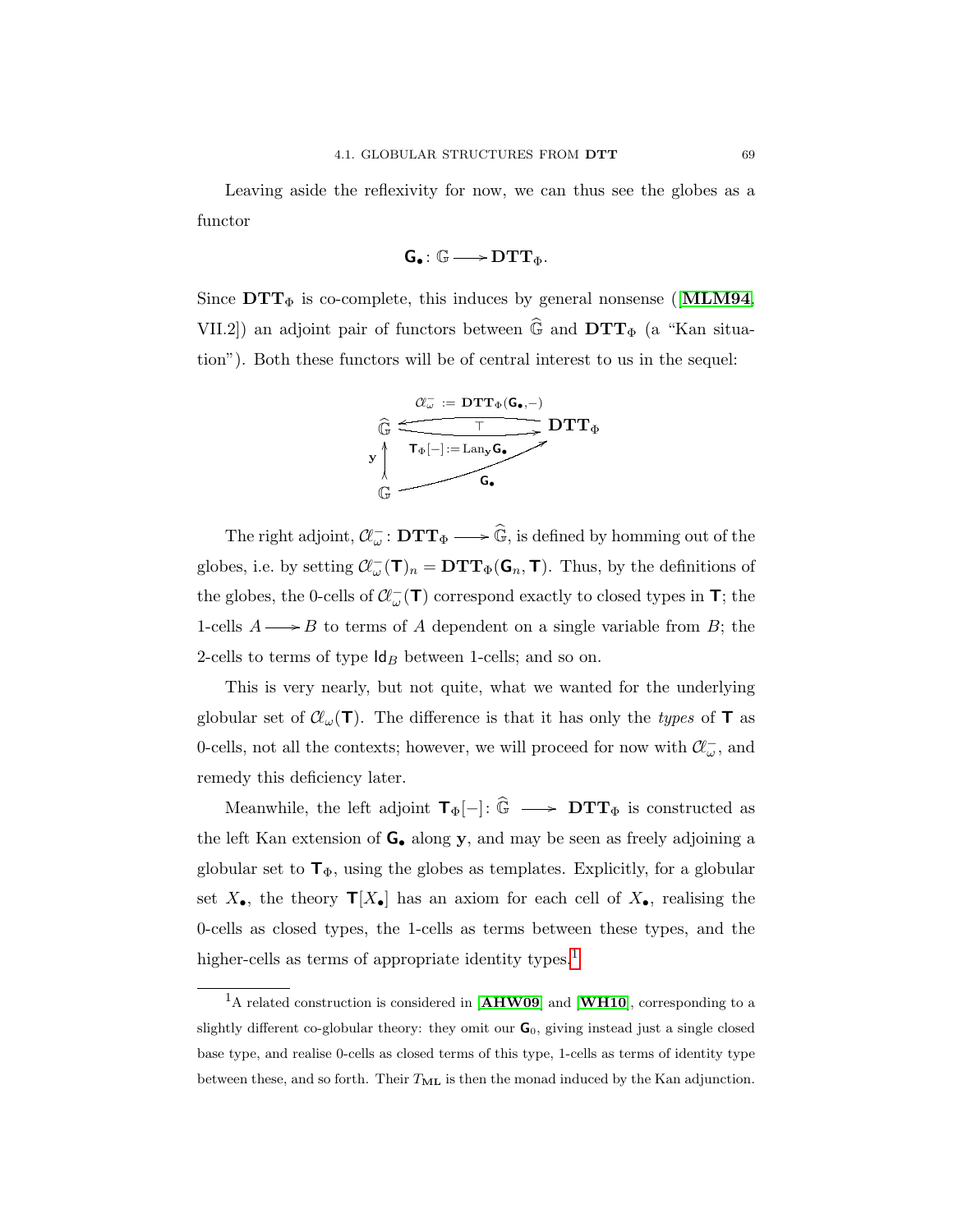In particular,  $\mathbf{T}_{\Phi}[\mathbf{y}(n)] = \mathbf{G}_n$ , and the theories  $\mathbf{T}_{\Phi}[\hat{\pi}]$  give the diagram objects of  $\mathsf{G}_{\bullet}$ . Also useful will be the boundary of the n-globe,  $\partial \mathsf{G}_n :=$  $\mathbf{T}_{\Phi}[\partial(n)]$ ; up to isomorphism, this is the theory given by *i*-src and *i*-tgt, for  $0 \leq i < n$ , i.e. all the axioms of  $\mathbf{G}_n$  except for *n*-cell itself.

4.1.4. Since  $DTT_{\Phi}$  is co-complete, we can consider (by [2.3.14\)](#page-56-0) the coendomorphism operad of the globes,  $\text{End}_{\text{Spans}(\text{DTT}_{\Phi}^{\text{op}})}(\mathsf{G}_{\bullet})$ , or briefly just End( $G_{\bullet}$ ). We know that its operations of some shape  $\pi$  are given by

$$
\mathrm{End}(\mathbf{G}_{\bullet})(\pi)\cong \mathbf{Spans}(\mathbf{DTT}_{\Phi}^{\mathrm{op}})_{n}(\mathbf{G}_{n},\mathbf{T}_{\Phi}[\hat{\pi}])
$$

and hence, unwinding this formula, consist of diagrams as in Fig. [4.1.A](#page-77-0) below.



<span id="page-77-0"></span>Figure 4.1.A. An operation in an endomorphism operad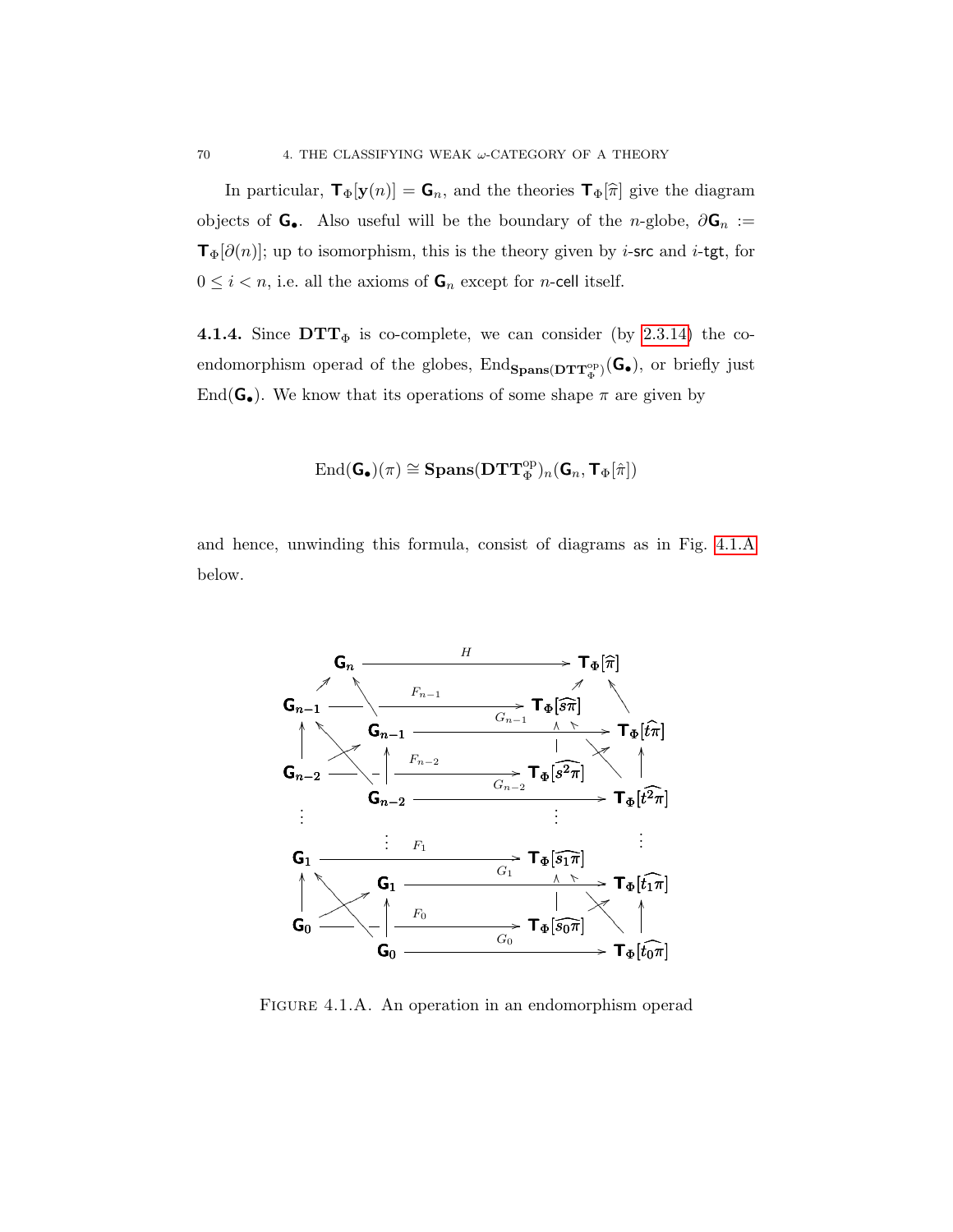**4.1.5.** For example, a composition law for  $\bullet$ 8 • ī  $\overline{\phantom{a}}$ & 8 ī  $\overline{\phantom{a}}$ is given by the map of spans



while the apex map interprets S as P, T as R,  $s_1(x)$  as  $f(g(x))$ ,  $t_1(x)$  as  $f'(g'(x))$  (all as forced by the lower dimensions of the span), and  $c_2(x)$  as the term

$$
\mathsf{J}_{y,y':Q,\,u:\mathrm{Id}_Q(y,y').}\,\mathrm{Id}(g(y),g'(y'))\big(\,y.\beta(y);\,\,f(x),\,f'(x),\,\alpha(x)\big)
$$

of type  $\mathsf{Id}_R(g(f(x)), g'(f'(x)))$ . (The reader tempted to try actually reading this term is encouraged to re-derive it herself instead: this will certainly be more enlightening, and probably also easier.)

**4.1.6.** Since the cells involved in  $\mathbf{T}[\pi]$  are generic, this operation can be implemented as a composition law in any type theory with Id-types. Generally, by [2.3.16,](#page-57-0) End( $\mathbf{G}_{\bullet}$ ) acts naturally on  $\mathcal{C}\!\ell_{\omega}^-$ , allowing us to lift  $\mathcal{C}\!\ell_{\omega}^-$  to a functor into End( $G_{\bullet}$ )-Alg which by abuse of notation we again denote  $\mathcal{C}\!\ell_{\omega}^{-}$ :



Moreover, since U reflects and the original  $\mathcal{C}\llcorner_{\omega}$  preserves all limits, so does the lifted  $\mathcal{C}\mathcal{C}_{\omega}$ , and it is easily seen to be finitary; so by the adjoint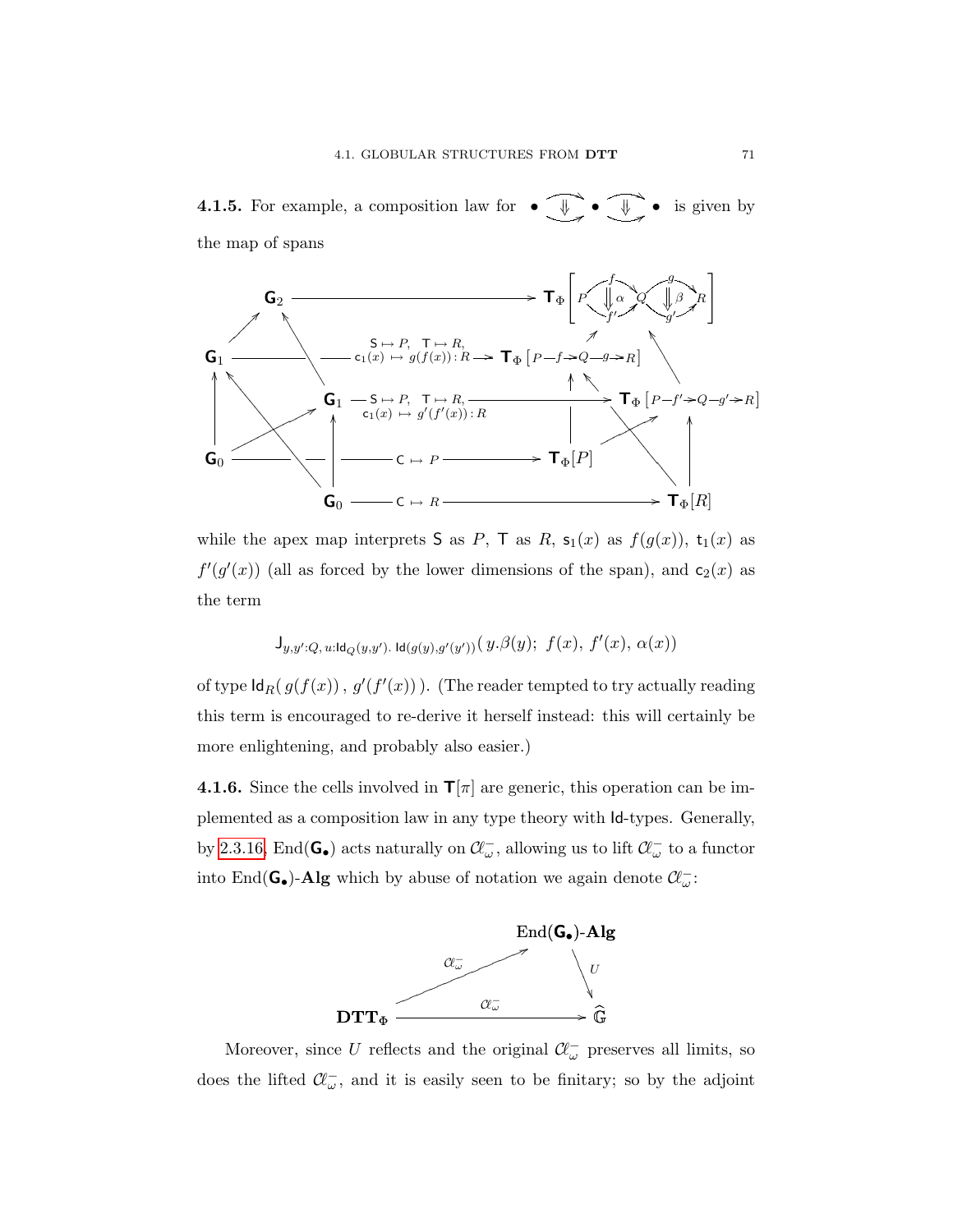functor theorem for locally presentable categories [[AR94](#page-108-2), 1.66],  $\mathcal{C}\!\ell_\omega^-$  has a left adjoint, realising any  $\text{End}(\mathbf{G}_{\bullet})$ -algebra as a theory. (Its cells are realised as types and terms as under  $\mathsf{T}_{\Phi}[-]$ , and the End( $\mathsf{G}_{\bullet}$ )-action specifies various definitional-equality axioms between them.)

**4.1.7.** As mentioned before, this is not quite what we want;  $\mathcal{C}\ell_{\omega}^{-}(\mathbf{T})$  has only types as objects, where we would like contexts. To remedy the situation, we can compose with the "types to contexts" endofunctor  $(-)^{\text{cxt}}/\!\!/\diamond$  on  $\text{DTT}_{\Phi}$ , and define  $\mathcal{C}\ell(\mathbf{T}):= \mathcal{C}\ell_{\omega}^{-}(\mathbf{T}^{\text{ext}}/\!/\diamond).$ 

Now the objects of  $Cl(T)$  are closed types of  $T^{\text{cxt}}/\!\!/ \diamond$ , i.e. closed contexts of **T**, just as we wanted; and the fullness of the functor  $T^{cxt}/\sim \rightarrow T$ ensures that higher cells also are as we intended.

This adjustment is not quite so ad hoc as it may appear: if  $(-)^{\text{cxt}} slice$ were indeed a monad (as it very nearly is), then  $\mathcal{C}\ell_{\omega}$  would itself be a representable functor, on the Kleisli category of  $(-)^{\text{cxt}}$ *slice*.

<span id="page-79-0"></span>**4.1.8.** In Section [4.3](#page-98-0) below, we will investigate the question of when  $\text{End}(\mathbf{G}_{\bullet})$ is contractible, or at least of finding a contractible suboperad. This will require, however, the development of some more type-theoretic machinery. For now, we may content ourselves with showing that at least in dimensions  $\leq 1$ , End( $\mathbf{G}_{\bullet}$ ) is very nice.

Specifically, recall from [2.3.9](#page-50-0) the discrete/truncation/indiscrete adjunctions

$$
1\text{-}\mathbf{Opd} \xrightarrow[\text{$I$}]{D} \omega\text{-}\mathbf{Opd}
$$

Now take  $P_{\text{Cat}} \in 1$ -**Opd** to be the operad for categories, i.e. the terminal 1-operad. Then there is a map  $\psi\colon P_{\mathbf{Cat}} \longrightarrow \mathrm{tr}^1\mathrm{End}(\mathbf{G}_{\bullet})$  (or equivalently  $D(P_{\text{Cat}}) \longrightarrow \text{End}(\mathbf{G}_{\bullet})$ , so that truncating algebras and pulling back along this map induces a map  $\text{End}(\mathsf{G}_{\bullet})$ -Alg  $\longrightarrow$  Cat, which when applied to

.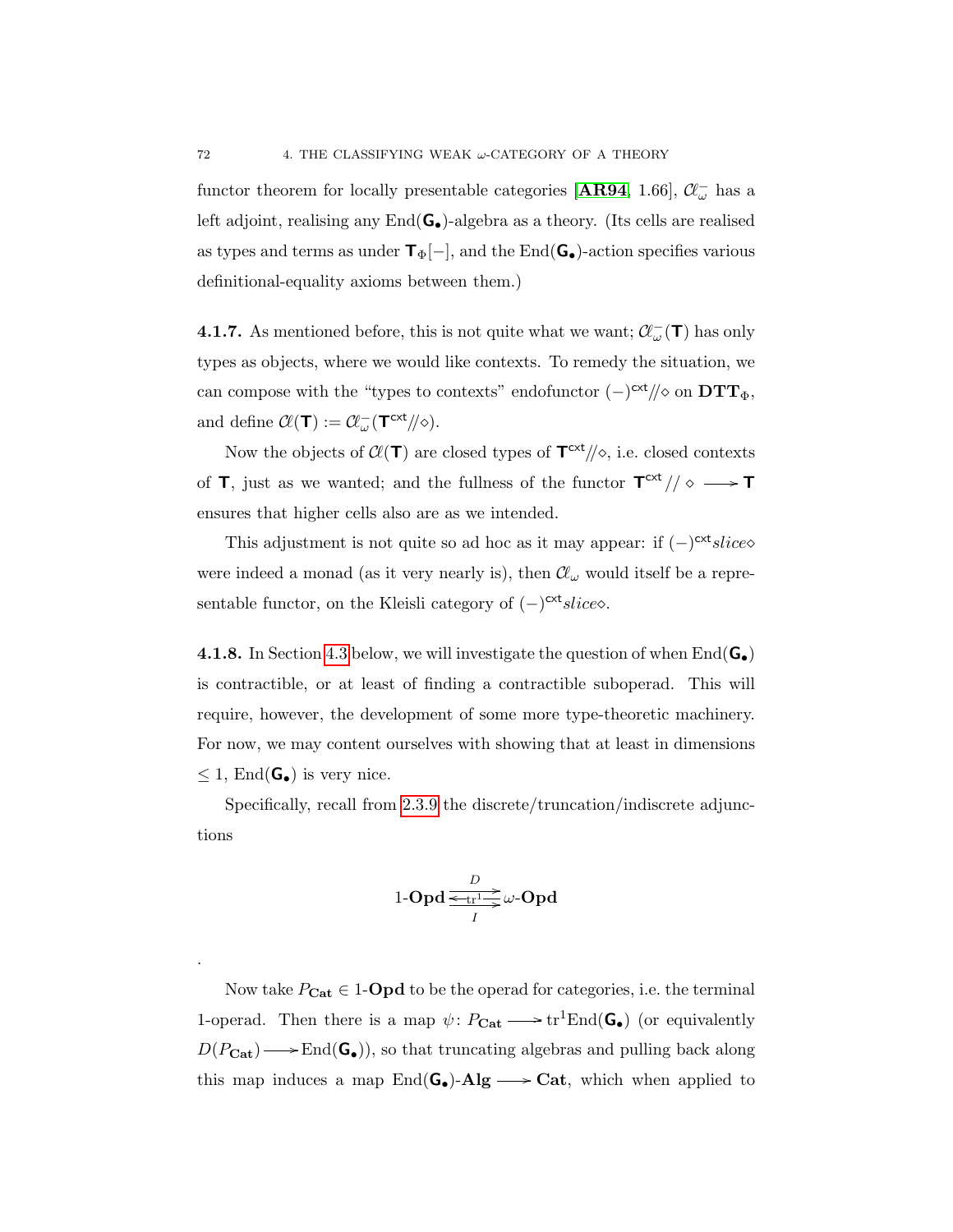$\mathcal{C}\ell_{\omega}(\mathbf{T})$  recovers the classifying category  $\mathcal{C}\ell(\mathbf{T})$ :



This points us towards an easy abstract construction of the map  $\psi$ . We know that the 1-globular object  $G_0 \leq -G_1$  represents the original classifying category functor  $\mathcal{C}$  :  $\mathbf{DTT}_{\Phi} \longrightarrow \mathbf{Cat}$ ; so by the Yoneda lemma,  $\mathbf{G}_0 \leq \mathbf{G}_1$ must carry some co-category structure; but such a structure corresponds exactly to an operad map of the form we want, since  $tr^1End(\mathbf{G}_\bullet) \cong End(tr^1\mathbf{G}_\bullet)$ .

<span id="page-80-0"></span>**4.1.9.** However, constructing  $\psi$  concretely gives us an excuse to analyse low dimensions of End( $G_{\bullet}$ ). A 0-dimensional operation in End( $G_{\bullet}$ ) is perforce just a unary map  $G_0 \longrightarrow G_0$  (there is only one 0-dimensional pasting diagram); so the single 0-dimensional operation in Cat (the identity on 0-cells) we send to the identity map  $1_{\mathsf{G}_0}$ . (There is no freedom here:  $\psi$  must preserve the operad structure, and  $1_{\mathsf{G}_0}$  is the 0-dimensional operad unit of  $\text{End}(\mathsf{G}_{\bullet}).$ 

A 1-dimensional pasting diagram is just a path  $path_l = (\rightarrow \rightarrow \rightarrow \rightarrow \rightarrow \rightarrow)$ of some length  $l \geq 0$ . An operation of shape path<sub>l</sub> in End( $\mathbf{G}_{\bullet}$ ) with source and target  $1_{\mathsf{G}_0}$  is a map of cospans



But  $\mathbf{T}_{\Phi}(\text{path}_l)$  admits a very simple axiomatisation

$$
\overline{\diamondsuit \vdash A_i \text{ type}} \quad (0 \leq i \leq l) \qquad \overline{\vec{x} : A_{j-1} \vdash f_j(a) : A_j} \quad (1 \leq j \leq l)
$$

simply adjoining basic types and type formers

$$
A_0 \xrightarrow{f_1} A_1 \xrightarrow{f_2} \qquad \qquad \xrightarrow{f_l} A_l \ .
$$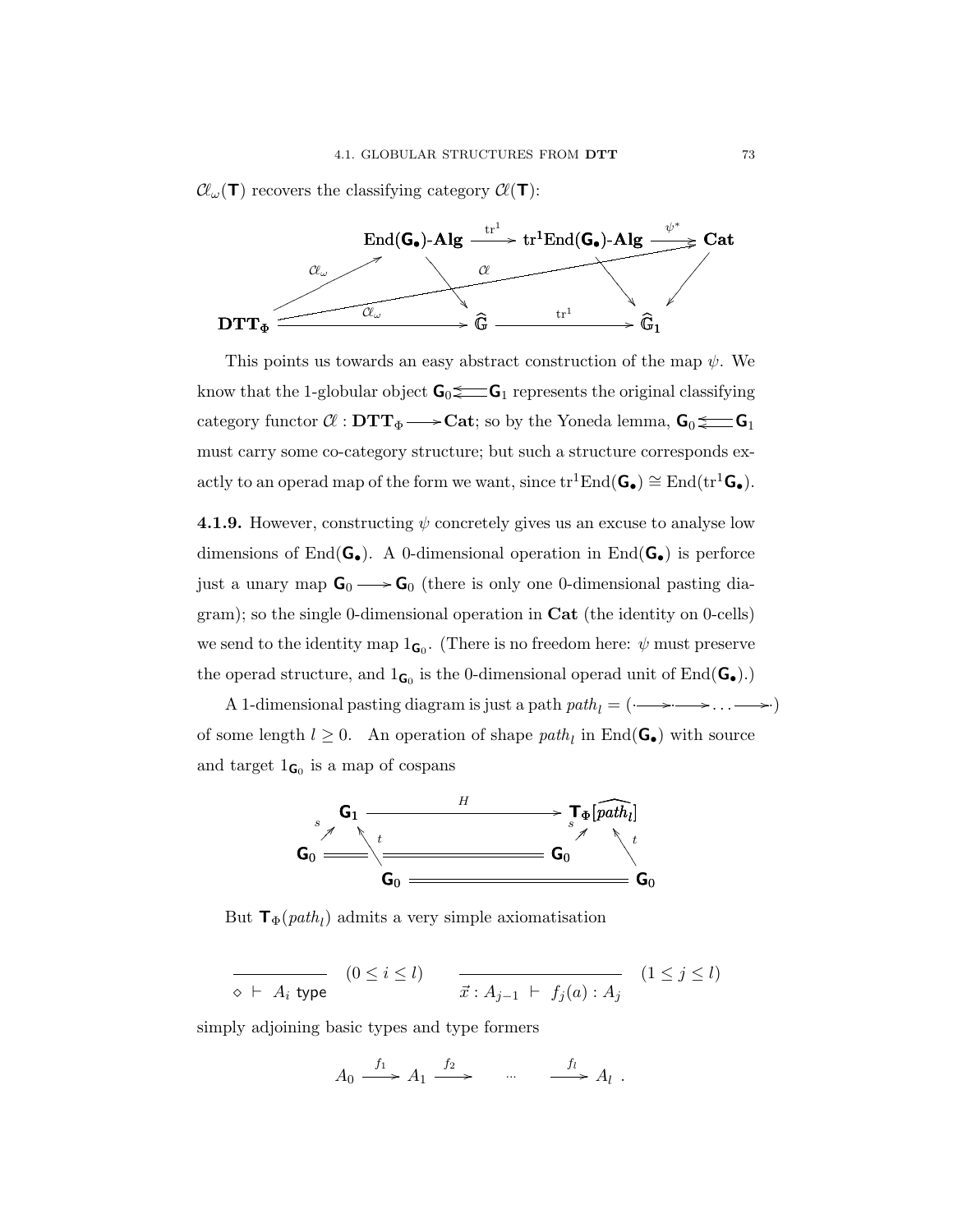The source and target maps of the right-hand cospan interpret the type of  $\mathbf{G}_0$  as  $A_0$  and  $A_l$  respectively; so suitable maps  $H : \mathbf{G}_1 \longrightarrow \mathbf{T}_{\Phi}[\widehat{path}_l]$ correspond to interpretations of the type-constructor of  $G_1$  as some term

$$
x:A_0 \;\vdash\; t(x):A_l
$$

For the unique *l*-ary operation of  $P_{\text{Cat}}$ , we thus use the obvious composite term  $f_l(f_{l-1}(\ldots(f_1(x))\ldots))$ . It is routine to check that this indeed gives an operad map.

<span id="page-81-1"></span>**4.1.10.** When  $\Phi$  gives a particularly well-behaved type system, we can say a little more.

In the case when  $\Phi$  consists of just the Id-rules, then firstly  $\mathsf{G}_0$  has no other closed types besides the basic C, so  $1_{\mathsf{G}_0}$  is its only endomorphism, and the only element of End( $\mathbf{G}_{\bullet}$ ) in dimension 0; and secondly,  $\mathbf{T}_{\Phi}[\widehat{path}_{l}]$ enjoys both normalisation and *canonicity*<sup>[2](#page-81-0)</sup>, so the "obvious term" we used was in fact the only possible such term: there is only one *l*-ary operation in End( $\mathbf{G}_{\bullet}$ ) with source and target  $1_{\mathbf{G}_{n}0}$ .

So in this case, the map  $P_{\text{Cat}} \longrightarrow \text{tr}^1\text{End}(\mathbf{G}_{\bullet})$  (always injective, since  $P_{\text{Cat}}$  is terminal) is moreover surjective, and gives an isomorphism tr<sup>1</sup>End( $\mathbf{G}_{\bullet}$ ) ≅  $P_{\text{Cat}}$ .

In richer type systems,  $G_0$  will typically have more closed types (e.g.  $C \to C$ , and hence End( $\mathbf{G}_0$ ) will have more 0-dimensional operations. But in important cases, such as when  $\Phi$  consists of just the Id- and II-rules, we retain normalisation and canonicity for  $\mathbf{T}_{\Phi}[\widehat{path}_{l}],$  so by the argument above our map is at least an isomorphism from  $P_{\text{Cat}}$  to the normalised core of  $\text{End}(\mathbf{G}_{\bullet}).$ 

### A variant for Π-types.

**4.1.11.** We can also consider a variant set of globes  ${}^{\Pi}G_{\bullet}^{\Phi}$ , for any set of constructors  $\Phi$  including  $\Pi$ -types. The axioms for each  $\Pi$ <sub> $\mathbf{G}_n$ </sub> are selected

<span id="page-81-0"></span><sup>2</sup> canonicity: the property that every closed normal form is an intro (aka canonical) form; there are no stuck (aka neutral) normal forms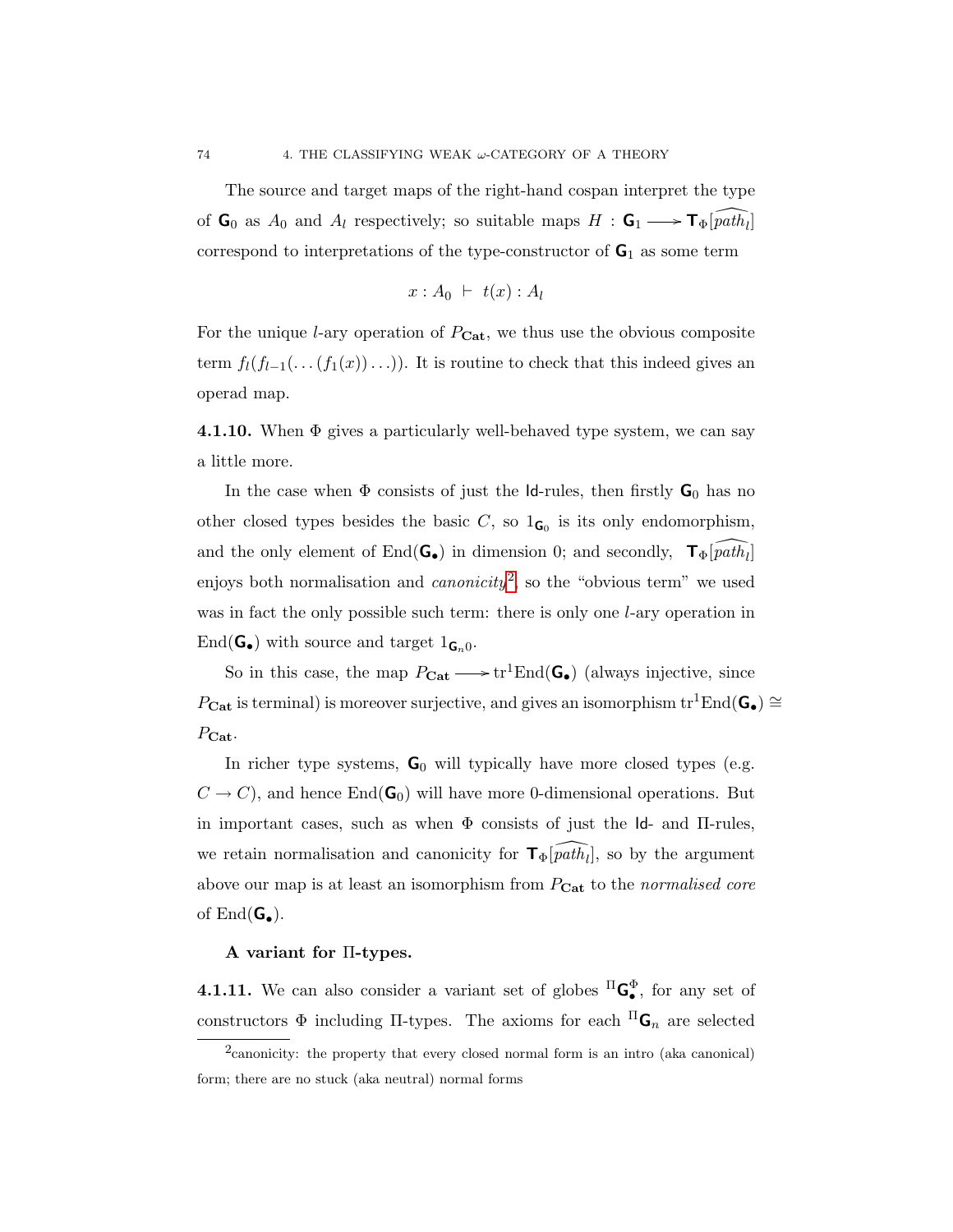from rules *i*-src-Π, *i*-tgt-Π, *i*-cell-Π, analogously to the axioms for  $\mathbf{G}_n$ . These axioms differ from before in dimensions  $\geq 1$ , by using closed rather than open terms:

$$
\overline{\diamond\vdash s_1:\Pi_{x:S_0}T_0}\quad\text{1-src-II}\qquad \overline{\diamond\vdash s_i:\text{Id}_{\Pi_{x:S_0}T_0}\text{Id}(s_{i-1},t_{i-1})}\quad\text{etc.}
$$

As before, we get a Kan adjunction

$$
\widehat{\mathbb{G}} \frac{\tau_{\Phi}[-]^{\Pi}}{\xrightarrow[\Pi_{\widetilde{\mathcal{C}}_{\omega}^-}]{} DTT_{\Phi}}
$$

and lift  $\Pi \mathcal{C} \ell_{\omega}^-$  to End( $\Pi$ **G**•)-Alg; also as before, we "correct" the functor  ${}^{\Pi} \mathcal{C}$ <sub>ω</sub> by precomposing with  $(-)^{\text{cxt}}/\!$ , to get an alternate candidate for the classifying weak  $\omega$ -category:

$$
{}^{\Pi}\mathcal{C}\!\ell_{\omega}\colon\mathbf{D}\mathbf{T}\mathbf{T}_{\Phi}\longrightarrow \mathrm{End}({}^{\Pi}\textbf{G}_{\bullet})\textbf{-Alg}
$$

The objects of  $^{\Pi} \mathcal{C}(\mu)$  are the same as those of  $\mathcal{C}(\mu)$ . The difference is in the higher cells: rather than open context maps, 1-cells are now context maps from the empty context  $\circ$  into "Π-contexts", and higher cells are context maps from  $\circ$  into the identity contexts over these.

Thus, while not exactly what we first thought of, this is a reasonable alternative candidate for the "classifying weak  $\omega$ -category".

**4.1.12.** There is an evident map of globular objects  $G_{\bullet} \longrightarrow^{\Pi} G_{\bullet}$ , interpreting the open term-constructors of  $\mathsf{G}_{\bullet}$  by applications of the closed terms of  $\Pi$ type in  ${}^{\Pi}$ **G**. This induces a natural map  $\mathcal{C}\!\ell_{\omega}^{\Pi}(\mathbf{T}) \longrightarrow \mathcal{C}\!\ell_{\omega}(\mathbf{T}).$ 

In theories with  $\Pi$ -EXT, there is also a map  ${}^{\Pi}$ **G** $\longrightarrow$ **G** $\bullet$  coming the other way. In the presence of  $\Pi$ -EXT-APP-DEF, these maps exhibit  ${}^{\Pi}$ **G**. as a retraction of  $\mathbf{G}_{\bullet}$ , and hence  ${}^{\Pi} \mathcal{C}\!\ell_{\omega}$  as a retract of  $\mathcal{C}\!\ell_{\omega}$ .

4.1.13. We would also like to repeat the construction of [4.1.8](#page-79-0) and construct a map

$$
{}^{\Pi}\psi\colon P_{\mathbf{Cat}}\longrightarrow \mathrm{tr}^1\mathrm{End}({}^{\Pi}\mathsf{G}_{\bullet}),
$$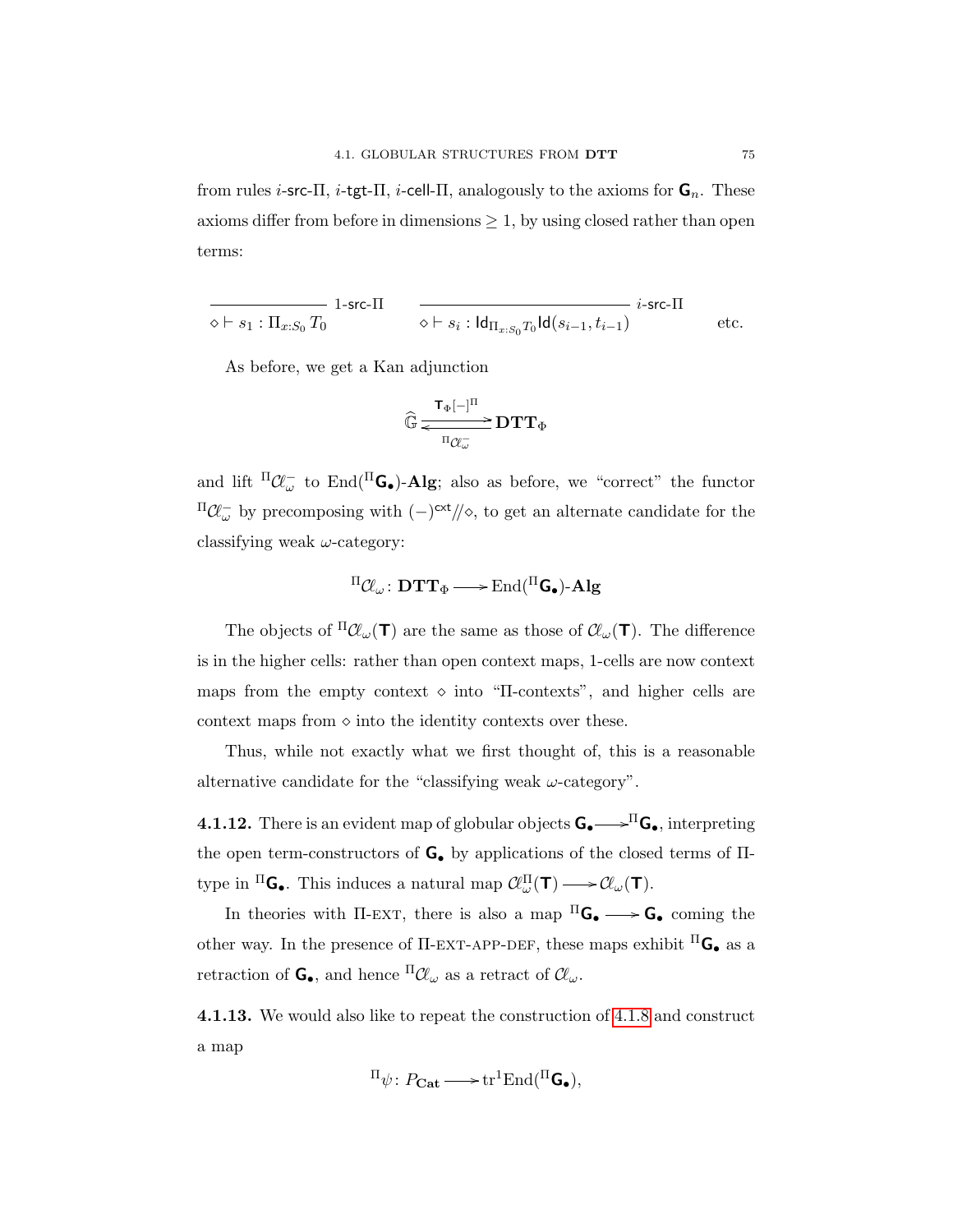and indeed we can do so, under the further assumption that  $\Phi$  also contains the (definitional)  $\eta$ -rule for II-types. In this case, we interpret the *l*-ary operation using the map  $\Pi$ **G**<sub>1</sub>  $\longrightarrow$  **T**<sub>Φ</sub>[*path*<sub>*l*</sub>] which interprets the basic term  $c_1: S_0 \to T_0$  as the composite term  $\lambda x: S_0$ .  $(c_l \cdot (c_{l-1} \cdot \ldots (c_1 \cdot x) \ldots))$ . This certainly preserves the operad composition; the  $\eta$ -rule required to ensure that it preserves the operad unit, i.e. that in the case  $l = 1$ , the resulting operation (sending  $c_1$  to  $\lambda x. c_1 \cdot x$ ) is just the identity on  ${}^{\Pi}$ **G**<sub>1</sub>.

In the case where  $\Phi$  is exactly  $(\mathsf{Id}, \Pi, \Pi - \eta)$ , then both normalisation and canonicity hold, but  $C_0$  is not the only closed type of  ${}^{\text{II}}\mathbf{G}_0$ . So  $\Pi \psi: P_{\text{Cat}} \longrightarrow \text{tr}^1\text{End}(\Pi\mathbf{G}_{\bullet})$  is not an isomorphism in this case, as it is not surjective on 0-cells; but it is at least full on 1-cells.

### 4.2. Homotopical structures on DTT

### <span id="page-83-0"></span>Left and right maps in DTT.

4.2.1. In this section, we will set up various classes of left and right maps on  $\mathbf{CwA}_{\diamond}^{\Phi}$ , with a view to applying the methods of [3.3.1](#page-67-0) to find a contractible operad acting on the globes.

As remarked in the introduction to this chapter, we will succeed only for theories with Π-types and some extensionality rules. However, only one step of the proof (showing that the reflexivity maps  $\mathbf{T}_{\Phi}[\hat{\pi}] \longrightarrow \mathbf{T}_{\Phi}[\pi^{-}]$  are right maps) uses these extra rules; and it seems hopeful that a similar approach could also apply for theories with only Id-types.

We therefore isolate and investigate a certain property of type systems,  $\overline{J}$ , which suffices for the proof of this step, and which seems to be of independent interest. We discuss equivalent statements of  $\overline{J}$  from several rather different points of view: as a conservativity statement for certain theory extensions; as a second-order form of the Id-elim rule; and as a form of observational equality for  $\Pi$ -types.  $\overline{J}$  turns out to be derivable in theories with the Π-ext-app rules; it seems plausible, but elusive, that it is admissible for theories with just Id-types; and it may fail over intermediate theories.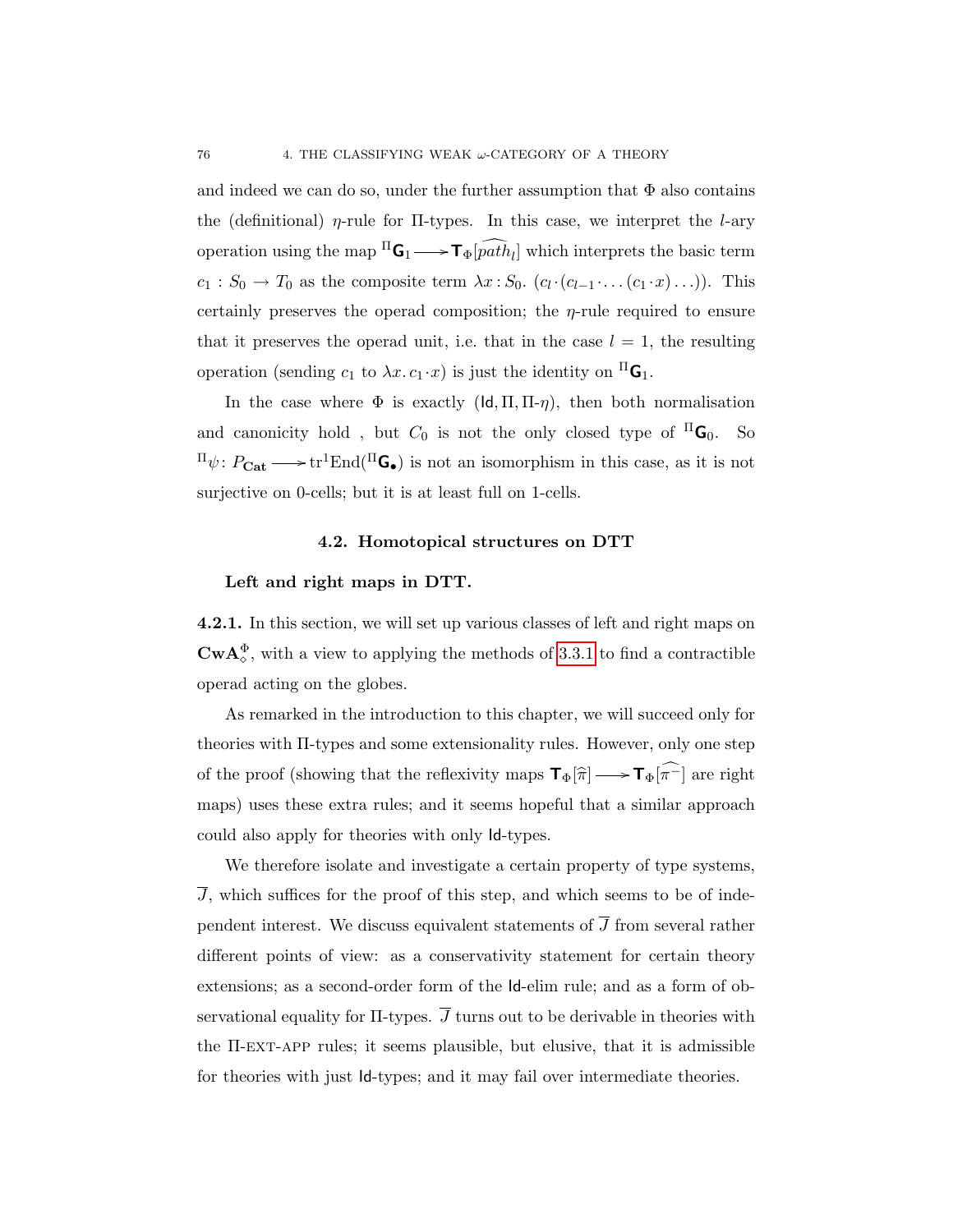4.2.2 (Type and term extensions). For the remainder of this section, fix some collection  $\Phi$  of the constructors and rules of [1.1.4,](#page-21-0) and work in  $\mathbf{DTT}_{\Phi}$ . (The main cases of interest in the sequel are where  $\Phi$  is either (Id), (Id,  $\Pi$ ,  $\eta$ ), or  $(\mathsf{Id}, \Pi, \Pi$ -EXT,  $\Pi$ -EXT-APP $).$ 

For  $n \geq 0$ , we define theories  $\mathbf{T}_{\Phi}[\Gamma_{(n)}], \mathbf{T}_{\Phi}[\Gamma_{(n)} \vdash A]$ , and  $\mathbf{T}_{\Phi}[\Gamma_{(n)} \vdash a$ :  $A$  to be the free theories on, respectively, a context of length n; a dependent type, in context of length  $n$ ; and a term in such a type. Axiomatically, each may be specified by some subset of the rules below:  $\mathbf{T}_{\Phi}[\Gamma_{(n)}]$  by the rules *i*-cxt, for  $0 \leq i < n$ ;  $\mathbf{T}_{\Phi}[\Gamma_{(n)} \vdash A]$ , by these rules together with *n*-TYPE; and  $\mathbf{T}_{\Phi}[\Gamma_{(n)} \vdash a : A]$  by all of the above, together with *n*-TERM:

$$
\frac{\Gamma \vdash a_0: A_0 \ldots \Gamma \vdash a_{i-1}: A_{i-1}}{\Gamma \vdash A_i(a_0, \ldots, a_{i-1}) \text{ type}} \quad \frac{\Gamma \vdash a_0: A_0 \ldots \Gamma \vdash a_{i-1}: A_{i-1}}{\Gamma \vdash A(a_0, \ldots, a_{i-1}) \text{ type}} \quad i\text{-type}
$$

$$
\frac{\Gamma \vdash a_0 : A_0 \ldots \Gamma \vdash a_{i-1} : A_{i-1}}{\Gamma \vdash a(a_0, \ldots, a_{i-1}) : A_i(a_0, \ldots, a_{i-1})} \ i\text{-term}
$$

(Of course, we have  $\mathbf{T}[\Gamma_{(n-1)} \vdash A] \cong \mathbf{T}[\Gamma_{(n)}];$  we retain the distinction just for notational clarity.)

4.2.3. The importance of these theories lies in their universal mapping properties. For any theory  $\mathbf{T}$ , maps  $\mathbf{T}_{\Phi}[\Gamma_{(l)}] \longrightarrow \mathbf{T}$  correspond precisely to contexts of length n in  $\mathbf{T}$ ; maps  $\mathbf{T}_{\Phi}[\Gamma_{(l)} \vdash A$  type]  $\longrightarrow$  T, to types over such a context; and maps  $\mathbf{T}_{\Phi}[\Gamma_{(l)} \vdash a : A] \longrightarrow \mathbf{T}$  to terms of such a type.

An analogy can profitably be drawn here between type theories and higher categories. Globular higher categories are made up of cells, which are represented by the free n-categories on individual cells. Similarly, type theories are made up of judgements—contexts, types, and terms—which are represented by the theories above.

But now, many important aspects of higher category theory—in particular, their homotopical structure—can be described in terms of the inclusions of boundaries into those basic cells. Much of this carries over substantially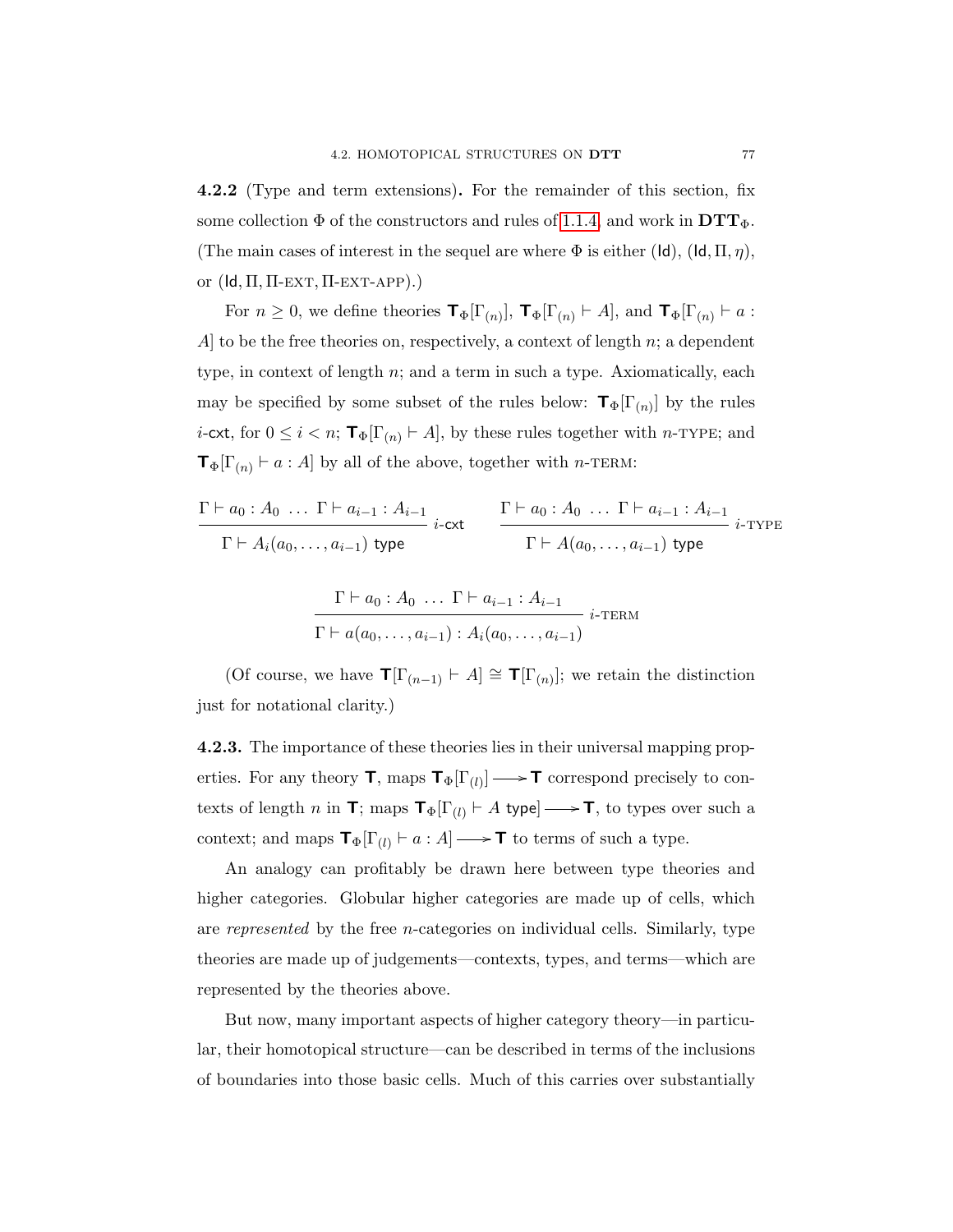to type theories once we observe that judgements have boundaries too indeed, this idea is already implicit in referring to e.g.  $\Gamma \vdash a : A$  as a term judgement: we are thinking of a as the essential substance of the judgement, and the function of  $\Gamma$  and A as just to situate a within its surroundings, as seen in the form of the algebraic rules of [1.1.8.](#page-25-0)

The "inclusions of boundaries into cells" are defined as follows:

**Definition 4.2.4.** The *universal type (resp. term) extensions* are the inclusion maps

$$
i_n^{\text{ty}} \colon \mathbf{T}_{\Phi}[\Gamma_{(n)}] \longrightarrow \mathbf{T}_{\Phi}[\Gamma_{(n)} \vdash A],
$$
  

$$
i_n^{\text{tm}} \colon \mathbf{T}_{\Phi}[\Gamma_{(n)} \vdash A] \longrightarrow \mathbf{T}_{\Phi}[\Gamma_{(n)} \vdash a : A].
$$

A basic term/type extension is a pushout of one of the universal extensions. A term/type/term-and-type extension is any composite (possibly transfinite) of basic extensions.

We indicate such extensions in diagrams by tailed arrows:  $T \rightarrow S$ .

So in syntactic terms, a basic term extension is just any extension of a theory  $\mathsf{T}$  by a new term-constructor

$$
x_1 : A_1, \ldots, x_{n-1} : A_{n-1}(\vec{x}^{
$$

where the  $A_i$  (for  $i = 1, \ldots n$ ) are existing types of the theory. Similarly, a basic type extension is an extension by a single algebraic type-forming axiom. A general term/ype/term-and-type extension is any extension of theories formed by iteratively adding (arbitrary sets of) axioms of these forms.

In the langage of Section [2.1,](#page-38-0) the classes of term, type, and term-andtype extensions are just classes of  $J$ -cell complexes for evident suitable choices of  $\mathcal J$ . As such, they are immediately closed under composition, identities, and pushouts.

Definition 4.2.5. A term-contraction (resp. type-contraction, contraction) on a map  $F: \mathsf{T} \longrightarrow S$  is a  $\mathcal{J}^{\boxtimes}$ -structure, where  $\mathcal J$  is the set of universal term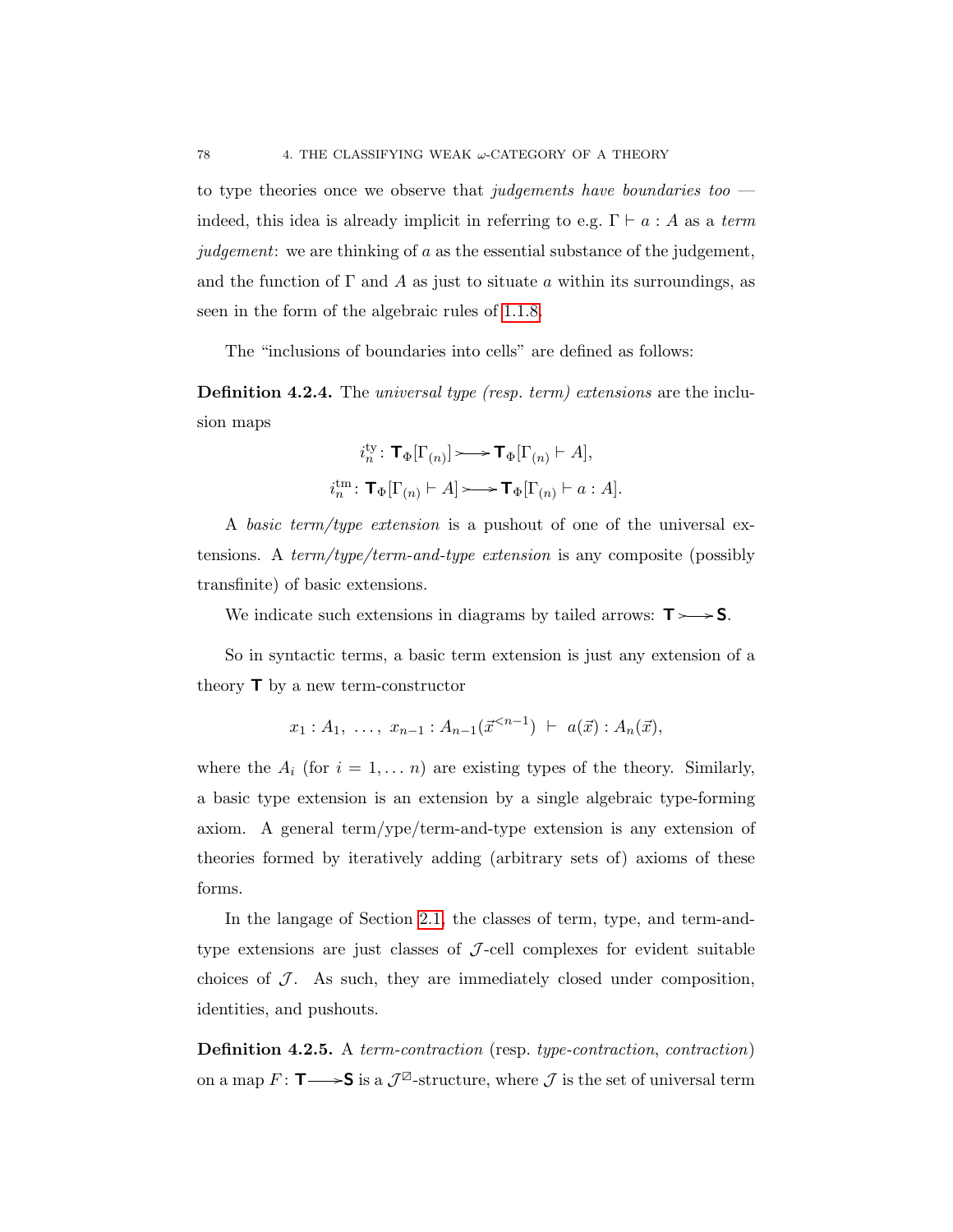(resp. type, term and type) extensions. Explicitly, it is a function assigning a diagonal filler to every square



with left-hand-side a universal type (term, term or type) extension.

A map admitting such structure is called *term-contractible* (*type-contractible*, contractible); assuming choice, this is equivalent to being weakly orthogonal to all universal term (type, term and type) extensions.

We will write  $\mathcal{R}_{\text{tm}}$ ,  $\mathcal{R}_{\text{ty}}$ ,  $R_{\text{tmty}}$  for the classes of contractible maps, and indicate them in diagrams by double-headed arrows:  $T \rightarrow S$ .

<span id="page-86-0"></span>4.2.6. By [2.1.3,](#page-40-0) a type-contractible (term-contractible, contractible) map in fact has canonical liftings against all type (term, term-and-type) extensions; and the classes  $\mathcal{R}_{tm}$ ,  $\mathcal{R}_{ty}$ ,  $\mathcal{R}_{ty}$  are closed under identities, transfinite composition, pullbacks, and retracts.

Also, the universal extensions were axiomatised purely algebraically over the structural core, with no specific constructors required. In other words, for any  $\Phi$ , the universal extensions in  $DTT_{\Phi}$  are the image under the left adjoint  $F: \mathbf{DTT} \longrightarrow \mathbf{DTT}_{\Phi}$  of the universal extensions in DTT.

It follows immediately that contractions and contractibility are preserved and reflected by the forgetful functor  $U: \mathbf{DTT}_{\Phi} \longrightarrow \mathbf{DTT}$ , right adjoint to F.

4.2.7. Contractibility is familiar in syntactic terms as a form of conservativity. Term-contractibility of a translation  $F: \mathbf{T} \longrightarrow S$ , for instance, states that whenever we have a type  $\Gamma \vdash_{\mathsf{T}} A$  type of  $\mathsf T$  whose interpretation in  $\mathsf S$ is inhabited by some term  $F(\Gamma) \vdash_S a : F(A)$ , it is already inhabited in  $\top$ by some term  $\Gamma \vdash_{\mathsf{T}} \overline{a} : A$ , which moreover is a *lifting* of a, in that we can prove  $F(\Gamma) \vdash_S F(\overline{a}) = a : F(A)$  in S. Type-contractibility asserts the same sort of lifting property for types derivable in S over a context from T.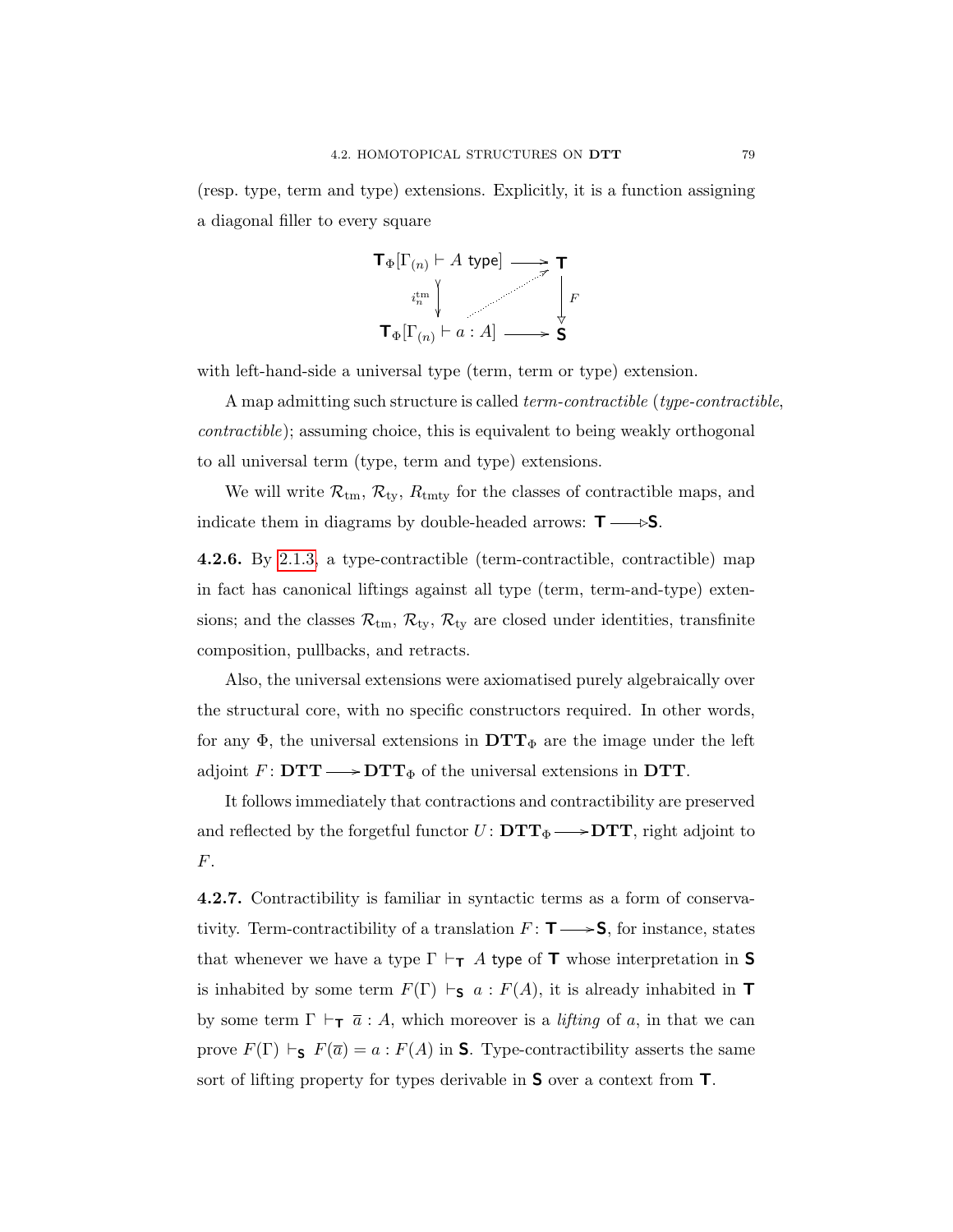This syntactic formulation of type-contractibility has been considered previously by Hofmann as a conservativity principle: see the discussion of logical frameworks in [[Hof97](#page-109-1), §4], and Example [4.2.10](#page-88-0) below.

4.2.8. Note that while neither form of contractibility directly provides any kind of lifting for definitional equality judgements, in the presence of identity types one can obtain weak forms of such liftings just from term-contractibility. If for instance  $\Gamma \vdash_{\mathsf{T}} a, a' : A \text{ and } F(\Gamma) \vdash_{\mathsf{S}} F(a) = F(a') : F(A)$ , then termcontractibility lets us lift  $r(F(a))$  to some term  $\Gamma \vdash_{\mathsf{T}} \overline{r(F(a))}$ :  $\mathsf{Id}_A(a, a')$ .

Essentially, definitional equality for terms implies propositional equality, and for types, isomorphism-up-to-propositional-equality ("homotopyequivalence"); and since these are matters of term-judgements, they can be lifted along a term-contractible map.

Often, term-contractibility implies type-contractibility. In particular, in many important theories, the type-forming axioms do not mention any of the specific term-constructors. From this it follows that if  $F: T \longrightarrow S$  is a morphism between two such theories, where S has the same type-forming rules as **, then if F is term-contractible, it is also type-contractible. How**ever, we will not need this fact in the sequel.

<span id="page-87-0"></span>**Example 4.2.9.** For any context morphism  $f : \Delta \longrightarrow \Theta$ , the induced map of slices  $f^*$ :  $\mathbf{T}/\Theta \longrightarrow \mathbf{T}/\Delta$  is orthogonal to  $i_0^{\text{tm}}$  just if f admits an elim-structure as defined in [1.2.8](#page-30-0) above—that is, if  $f$  is a left map in the sense of Gambino–Garner  $[GG08]$  $[GG08]$  $[GG08]$ —or syntactically, if f admits an "elimination rule" (and associated computation rule):

$$
\vec{y} : \Theta \vdash C(\vec{y}) \text{ type } \vec{z} : \Delta \vdash d(\vec{z}) : C(f(\vec{z}))
$$
\n
$$
\vec{x} : \Theta \vdash \text{ elim}_{f}(\vec{y}.C, \vec{z}.d; \vec{x}) : C(\vec{x})
$$
\n
$$
\mathsf{T}_{\Phi}[\diamond \vdash A \text{ type}] \xrightarrow{C} \mathsf{T}/\!/\Theta
$$
\n
$$
\begin{array}{c}\n\downarrow \text{tr} \\
\downarrow \text{tr} \\
\mathsf{T}_{\Phi}[\diamond \vdash a : A] \xrightarrow{d} \mathsf{T}/\!/\Delta\n\end{array}
$$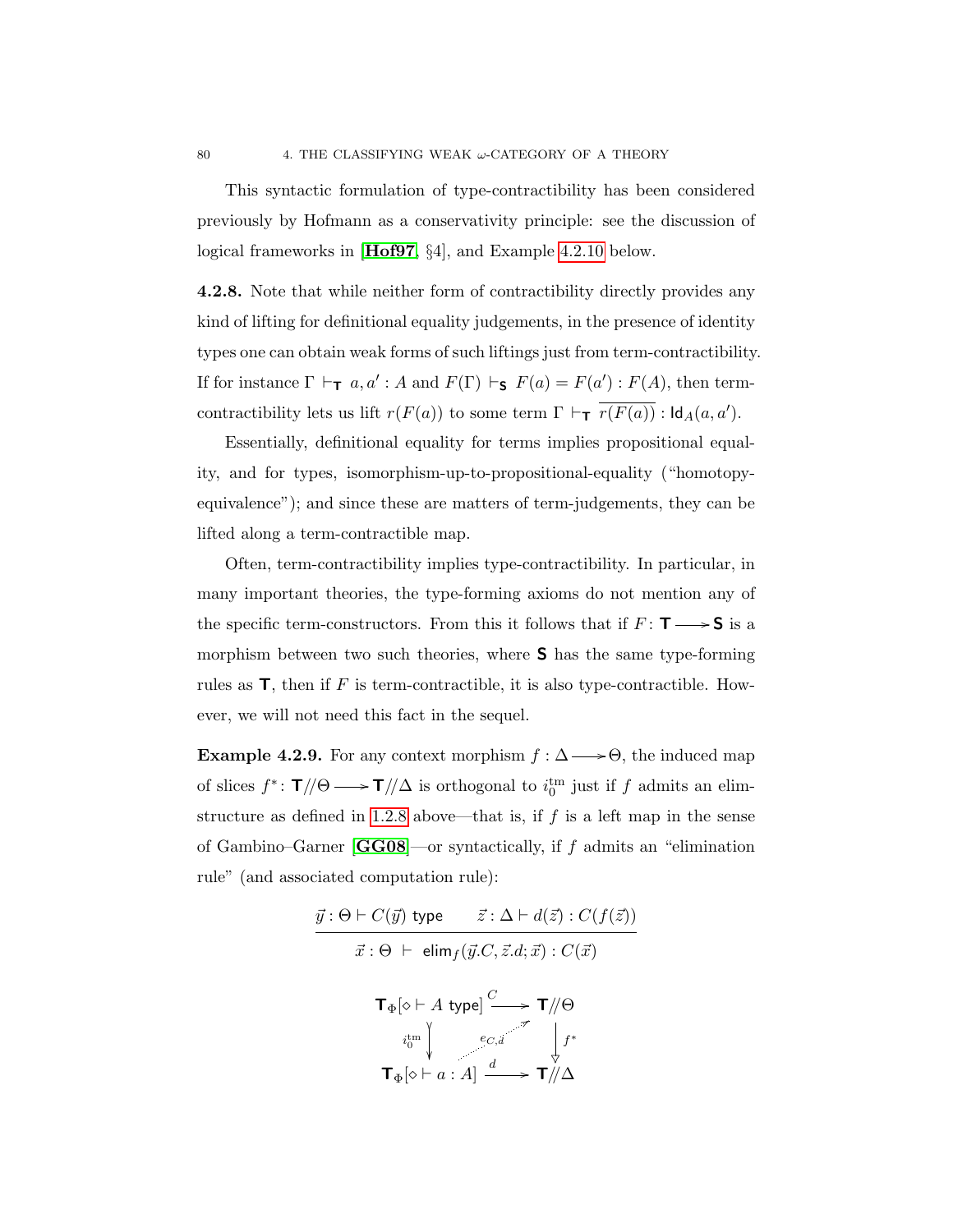It is fully term-contractible exactly if every pullback of  $f$  along a dependent projection is a Gambino–Garner left map, or equivalently if it supports the "Frobenius" form of this elimination rule, with extra dependent premises in the context, i.e.

$$
\vec{y}
$$
:  $\Theta$ ,  $w$ :  $\Xi(\vec{y}) \vdash C(\vec{y}, \vec{w})$  type...

This follows from f alone being a left map as long as  $\mathsf{T}$  has  $\Pi$ -types (by standard arguments), or identity types (by [[GG08](#page-109-2), 5.2.1]).

In particular, for every reflexivity map  $\vec{r}$ :  $\Delta.B \longrightarrow \Delta.B.B.ldB$ , the map r <sup>∗</sup> between slices is term-contractible; similarly for the one-ended variant of Id-elim.

Analogously to the above, "large elimination" rules give type-contractibility; but this will not concern us here.

<span id="page-88-0"></span>**Example 4.2.10.** As remarked above, if  $\mathbf{T}$  is any theory over some standard type system and  $\mathbf{T}^{\text{LF}}$  is its presentation in a logical framework, then according to [[Hof97](#page-109-1), §4], the interpretation of  $T$  in  $T^{\text{LF}}$  is type-contractible.

More precisely, many standard type systems  $\Phi$  (including all the combinations of rules and constructors we have considered) admit, in a uniform manner, a presentation by purely algebraic rules over the logical framework system LF (consisting, roughly, of strong Π-types and a single universe), and moreover (soundness of the presentation) each theory T has a natural interpretation into its LF presentation  $T_{LF}$ . In categorical terms, we have a functor  $DTT_{\Phi} \longrightarrow DTT_{LF}$ , and natural transformation



Then the results of [[Hof97](#page-109-1), §4] state that the components  $\textsf{T} \longrightarrow \textsf{T}_{\text{LF}}$  of this natural transformation are type-contractible. (Recall from [4.2.6](#page-86-0) that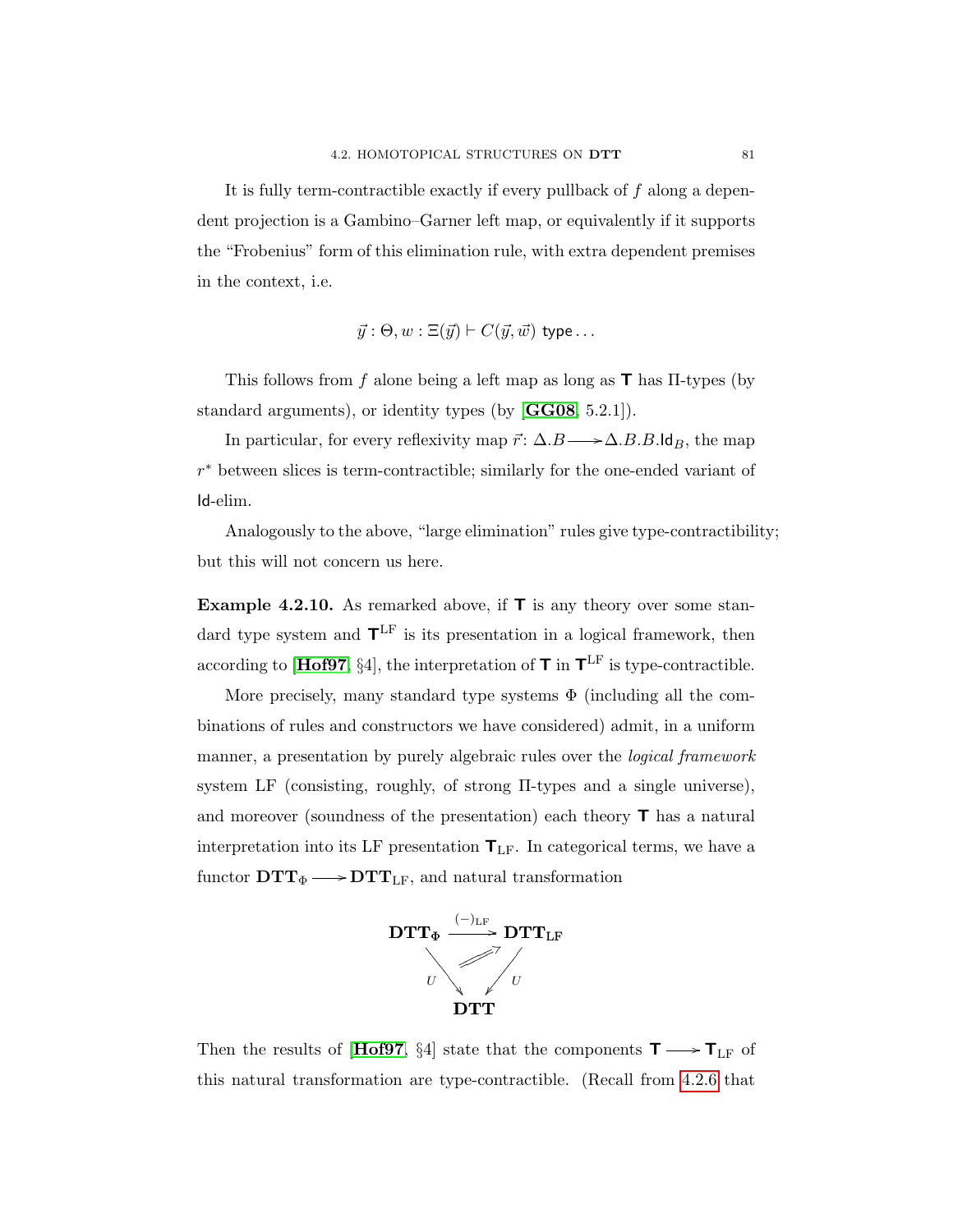contractibility of a map of theories is independent of what system it is considered over.)

In fact, although not explicitly stated there, the proof given also shows (since the presheaf model is full) that these translations are faithful: we can lift not only terms, but *definitional* equalities between them.

4.2.11. Since DTT is the category of models of an algebraic theory, and so is locally presentable, we can use the machinery of [[Gar09d](#page-109-3)] (the "algebraic small-object argument") to construct an algebraic weak factorisation system<sup>[3](#page-89-0)</sup> on  $DTT$ , using the universal extensions (term, type, or both) as the generating left maps. The algebraic right maps in the resulting system are then just maps equipped with (term-, type-) contractions; the algebraic left maps are maps presented as (term, type, term-and-type) extensions.

We can think of the maps  $i_n^{\text{ty}}, i_n^{\text{tm}}$  here as *generating cofibrations* in a putative model structure on  $DTT$ , and the contractible maps as the *trivial fibrations*; this idea will be powerful in our discussion of  $\overline{J}$  below.

Extensions by propositional copies: the conservativity principle  $\overline{J}$ .

4.2.12. One of the fundamental lemmas for many logical systems is that extension by definitions should be well behaved: that if we extend a theory **T** by adding a new term  $a'$ , and an axiom that  $a'$  is equal to some preexisting term  $\alpha$  of  $\mathsf{T}$ , then the resulting theory is in some sense equivalent to T.

For dependent type theories, this is clear when the new constructor is posited to be definitionally equal to an existing one: the resulting theory  $\mathbf{T}[a] := a$  is isomorphic to **T** itself.

However, one may also wish to understand a weaker situation, where the new term is only posited to be propositionally equal to the existing one;

<span id="page-89-0"></span><sup>3</sup> aka natural weak factorisation system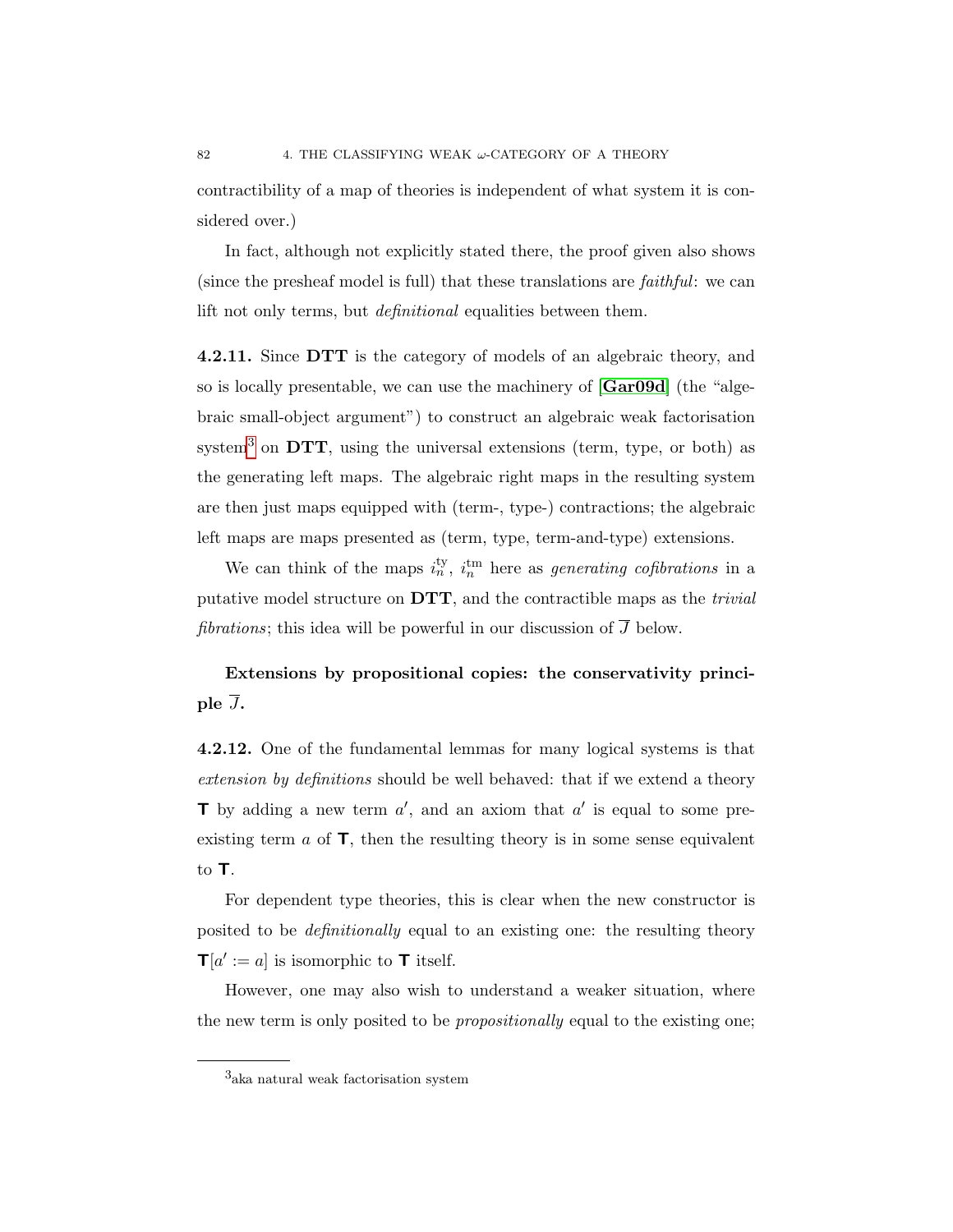that is, where we extend  $\mathsf{T}$  by axioms

$$
\vec{x} : \Gamma \vdash a'(\vec{x}) : A(\vec{x}) \qquad \Gamma \vdash l(\vec{x}) : \mathsf{Id}_A(a'(\vec{x}), a(\vec{x}))
$$

Briefly, denote the resulting theory by  $\mathbf{T}[a':\approx a]$ , or when more detail is needed, by  $\mathbf{T}[\vec{x} : \Gamma \vdash a'(\vec{x}) : \approx_{l(\vec{x})} a(\vec{x}) : A(\vec{x})]$  or similar.

Categorically, extensions of this form are precisely pushouts of the universal ones

$$
\mathbf{T}_{\Phi}[\Gamma_{(n)} \vdash a : A] \longrightarrow \mathbf{T}_{\Phi}[\Gamma_{(n)} \vdash a : A][a' : \approx a].
$$

We will call (possibly transfinite) compositions of such pushouts *extensions* by propositional copies, and write them as  $\mathbf{T}[a'_i(\vec{x}) : \approx a_i(\vec{x})]$ . We are once again dealing with a class of relative cell complexes, so it is, as ever, closed under pushouts and (transfinite) composition.

Note also that each of the source or target inclusions  $\mathbf{G}_n \rightarrow \mathbf{G}_{n+1}$ , for  $n \geq 1$ , is an extension by propositional copies.

What can we now say about the inclusion  $\mathbf{T} \rightarrow \mathbf{T} [a'(\vec{x}) : \approx a(\vec{x})]$ ? It is certainly not an isomorphism in general, nor indeed contractible, since  $a'$  will generally not be in its image. On the other hand, it is by definition a termextension. It is also certainly a monomorphism, since it has a retraction  $\mathbf{T}[a'(\vec{x}): \approx a(\vec{x})] \longrightarrow \mathbf{T}$ , given by interpreting a' as a and l as  $r(a)$ .

Our principle  $\overline{J}$  describes one sense in which  $\mathbf{T}[a'(\vec{x}) : \approx a(\vec{x})]$  may reasonably be equivalent to  $\mathsf{T}$ :

**Definition 4.2.13.** Say that  $\overline{J}$  holds for  $\Phi$  if for every extension by propositional copies, the retraction  $\mathbf{T}[a'(\vec{x}) : \approx a(\vec{x})] \longrightarrow \mathbf{T}$  is term-contractible.

(Actually, we will not need the full strength of the principle as stated here: for our purposes, it would be enough to show that this holds when **T** can be axiomatised over  $\Phi$  without any definitional equality axioms, i.e. when  $\mathsf{T}_{\Phi} \rightarrow \mathsf{T}$  is a term-extension, or in homotopy-theoretic language,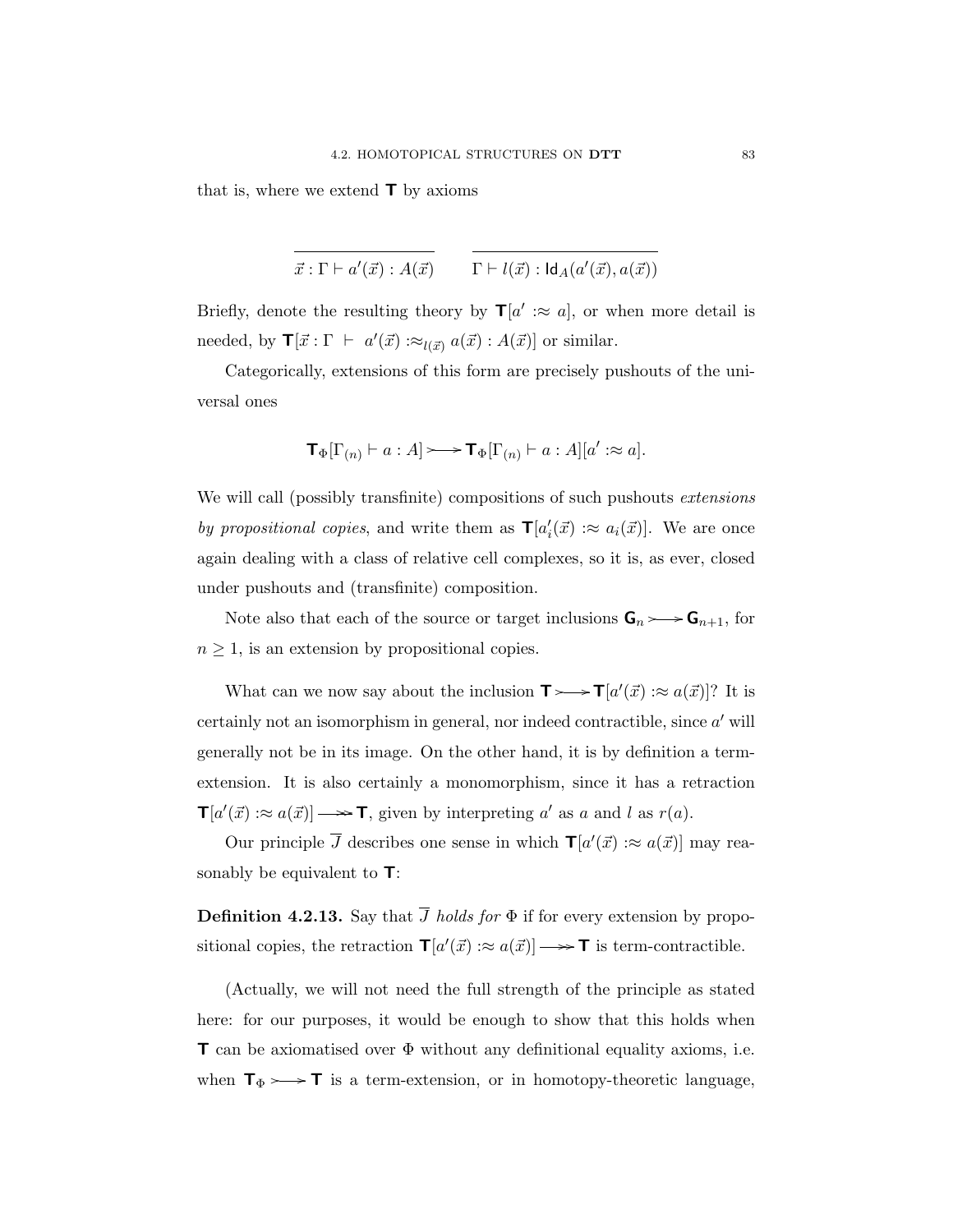when  $\mathbf{T}$  is a *cofibrant* theory; we will also only require the case where the term  $a(x)$  adjoined is dependent over just a single type.)

Why is this a plausible principle? If we restrict to the case of adjoining copies of *closed* terms, i.e. in the case where  $\Gamma = \diamond$ , then it is just (the one-ended form of) the Id-elim rule. Syntactically, this is the fact that working in an extension by closed terms is equivalent to working over an extended context, with the new variables. Categorically, the extension and its retraction in this case are isomorphic to the maps of slices



induced by the retraction of contexts

$$
\diamond \; \overrightarrow{\triangleright}_{\longleftarrow} \; (x : A, u : \mathsf{Id}(x,a)) \; .
$$

Then the map  $(a, r(a))$ :  $\diamond \longrightarrow x$ :  $A, i$ :  $\mathsf{Id}(x, a)$  is the introduction map for an instance of the one-ended form of Id-elim, so by Example [4.2.9,](#page-87-0) the retraction of slices  $(a, r(a))^*$  is term-contractible.

Thus  $\overline{J}$  asserts that something which holds *derivably* for closed terms also holds admissibly for open terms: in particular, that open terms of identity types satisfy the same rules as closed ones do.

Unlike most type-theoretic principles, is important to note, however, that  $\overline{J}$  is not a property of a theory in isolation, but of a *category* of theories, of what I have here called a type system.

Another heuristic motivation for  $\overline{J}$  is homotopy-theoretic. Above, we suggested that term-extensions and term-contractible maps could be the cofibrations and trivial fibrations of a model structure on  $DTT_{\Phi}$ ; now, the basic extensions by propositional copies may be taken as candidates for generating trivial cofibrations, so any composite of pushouts of these must again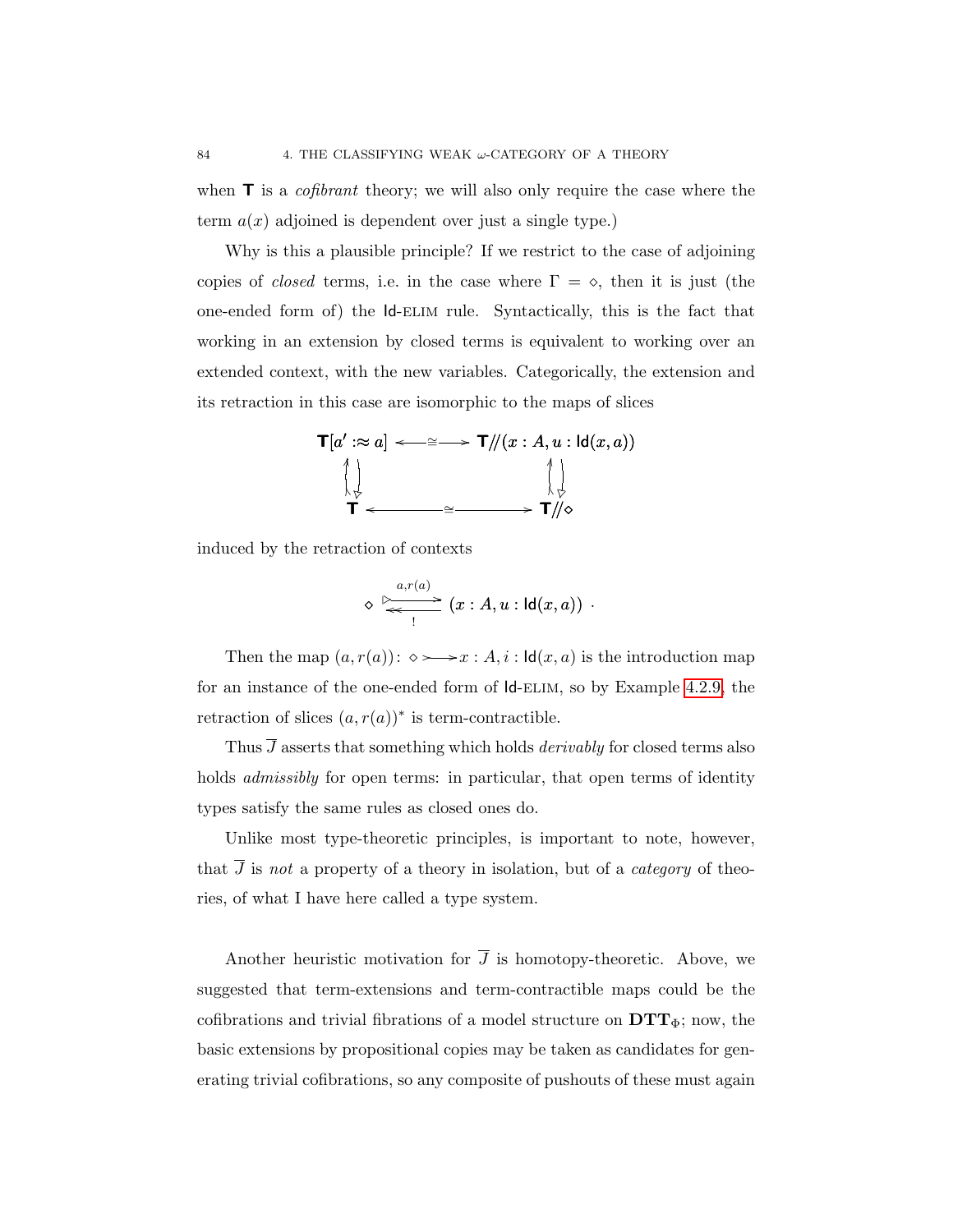be a trivial cofibration. it is certainly always a term-extension, so to show it trivial, it would suffice to show that its retration is a trivial fibration, which is exactly what  $\overline{J}$  asserts.

By the preceding remark, one way to prove  $\overline{J}$  is to reduce the general case to the closed case, via Π-types. This is possible, as long as we assume enough ext rules to make sure that identity types on Π-types are well-behaved:

**Proposition 4.2.14.**  $\overline{J}$  holds for (Id,  $\Pi$ ,  $\Pi$ -EXT,  $\Pi$ -EXT-APP-DEF) and any set of constructors extending this.

Proof. The diagram

$$
\mathsf{T}[a'(\vec{x}) : \approx a(\vec{x}) : A(\vec{x})] \xrightarrow{\longleftarrow} \mathsf{T}[f : \approx (\lambda \vec{x} \cdot a(\vec{x})) : \Pi_{\vec{x}} A(\vec{x})]
$$
\n
$$
\downarrow \qquad \qquad \downarrow \qquad \qquad \downarrow
$$
\n
$$
\mathsf{T} \xrightarrow{\longleftarrow} \mathsf{T}
$$

exhibits its left-hand side (the map we wish to show contractible) as a retract of its right-hand side. (The fact that the squares commute and are a retraction require the computation rules for ext.) But the right-hand side is just the closed case of  $\overline{J}$ , which we've seen is contractible.

However,  $\Pi$ -EXT-APP-DEF is a very *strict* rule: it holds in for instance the groupoid model, but one would not expect it to hold in most weak highercategorical models. Happily, though, with a little more work the hypotheses here can be weakened.

Another way to see  $\overline{J}$  is as a close cousin of Garner's rule  $\Pi$ -Id-ELIM. Recall that this latter asserts that a version of Id-elimination holds over products of identity types  $\Pi_x \operatorname{Id}(f \cdot x, g \cdot x)$ : that these types are inductively generated by the terms  $\lambda x.r(f \cdot x)$ . But terms of such types are very close to the open terms of  $l(\vec{x})$  of identity type that appear in  $\overline{J}$ —and the connection may be made clear by working in a second-order formulation, using a logical framework as metalanguage. In these terms, a second-order version of J can be seen as being a strong functional extensionality principle, similar to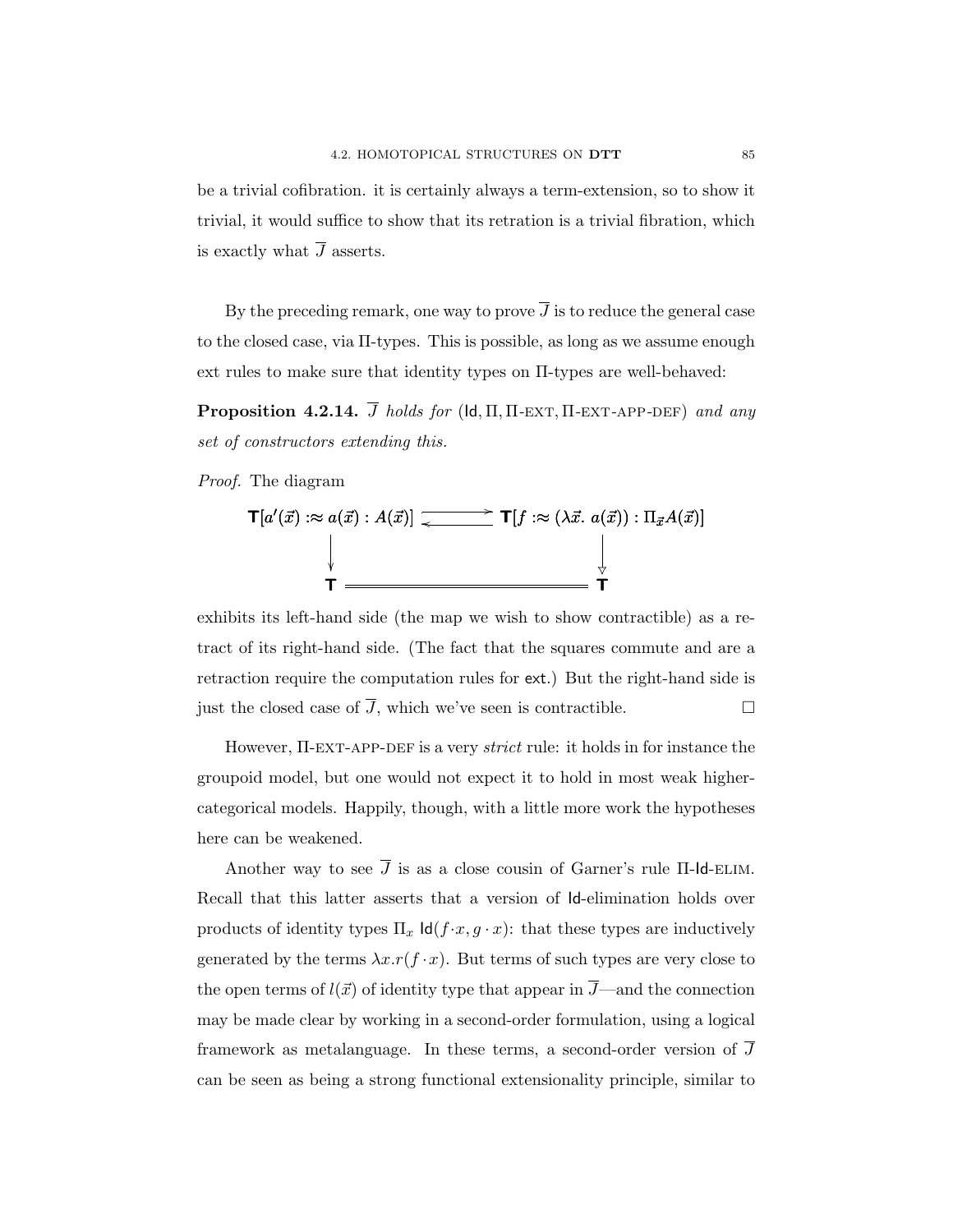Π-Id-elim, but stated without Π-types. It is then not hard to show that this form of  $\overline{J}$  is derivable from  $\Pi$ -Id-ELIM, and so:

**Proposition 4.2.15.**  $\overline{J}$  holds for (Id,  $\Pi$ ,  $\Pi$ -EXT,  $\Pi$ -EXT-APP), and more generally for any set of constructors which implies  $\Pi$ -Id-ELIM and satisfies Hof-mann's conservativity theorem [4.2.10](#page-88-0) for logical frameworks.

Proof. Recall the statement of the rule Π-Id-ELIM:

$$
\Gamma, u, v: \Pi_{x:A} B(x), w: \Pi_{x:A} \operatorname{Id}_{B(x)} (u \cdot x, v \cdot x) \vdash C(u, v, w) \text{ type}
$$
\n
$$
\Gamma, f: (x:A)B(x) \vdash d(f): C(\lambda f, \lambda f, \lambda (r \circ f))
$$
\n
$$
\Gamma \vdash k, k': \Pi_{x:A} B(x) \qquad \Gamma \vdash l: \Pi_{x:A} \operatorname{Id}_{B(x)} (k \cdot x, k' \cdot x)
$$
\n
$$
\Gamma \vdash \mathsf{L}(C, d, k, k', l): C(k, k', l)
$$
\n
$$
\Pi\text{-Id-ELIM}
$$

and its associated computation rule Π-Id-comp, concluding:

$$
L(C, d, \lambda h, \lambda h, \lambda(r \circ h)) = d(h) : C(\lambda h, \lambda h, \lambda(r \circ h)).
$$

(Recall that  $(x:A)B(x)$  and  $[x:A]b(x)$  denote type- and term-abstraction in the metalanguage, while  $u \cdot x$  denotes application.)

There are three essentially independent differences between Π-Id-elim and the most natural second-order form of  $\overline{J}$ : firstly, the essential difference, between open terms and terms of Π-type; secondly, the difference between one-ended and two-ended forms; and thirdly, the difference between a term dependent on one and on several variables. We tackle these one at a time, via several intermediate rules.

First, we consider a two-ended form of  $\overline{J}$ , with the term adjoined dependent on just one variable:

$$
\Gamma, \underline{k}, \underline{k}': (x:A)B(x), \underline{l}:(x:A)\mathrm{Id}_{B(x)}(\underline{k}x, \underline{k}'x) \vdash \underline{C}(\underline{k}, \underline{k}', \underline{l}) \text{ type}
$$
\n
$$
\Gamma, \underline{f}:(x:A)B(x) \vdash \underline{d}(\underline{f}):\underline{C}(\underline{f}, \underline{f}, r \circ \underline{f})
$$
\n
$$
\frac{\Gamma \vdash \underline{k}, \underline{k}': (x:A)B(x) \qquad \Gamma \vdash \underline{l}:(x:A)\mathrm{Id}_{B(x)}(\underline{k}x, \underline{k}'x)}{\Gamma \vdash \overline{J}^2(\underline{C}, \underline{d}, \underline{k}, \underline{k}', \underline{l}):\underline{C}(\underline{k}, \underline{k}', \underline{l})} \qquad \overline{J}\text{-}2\mathrm{O}\text{-}2\mathrm{E}}
$$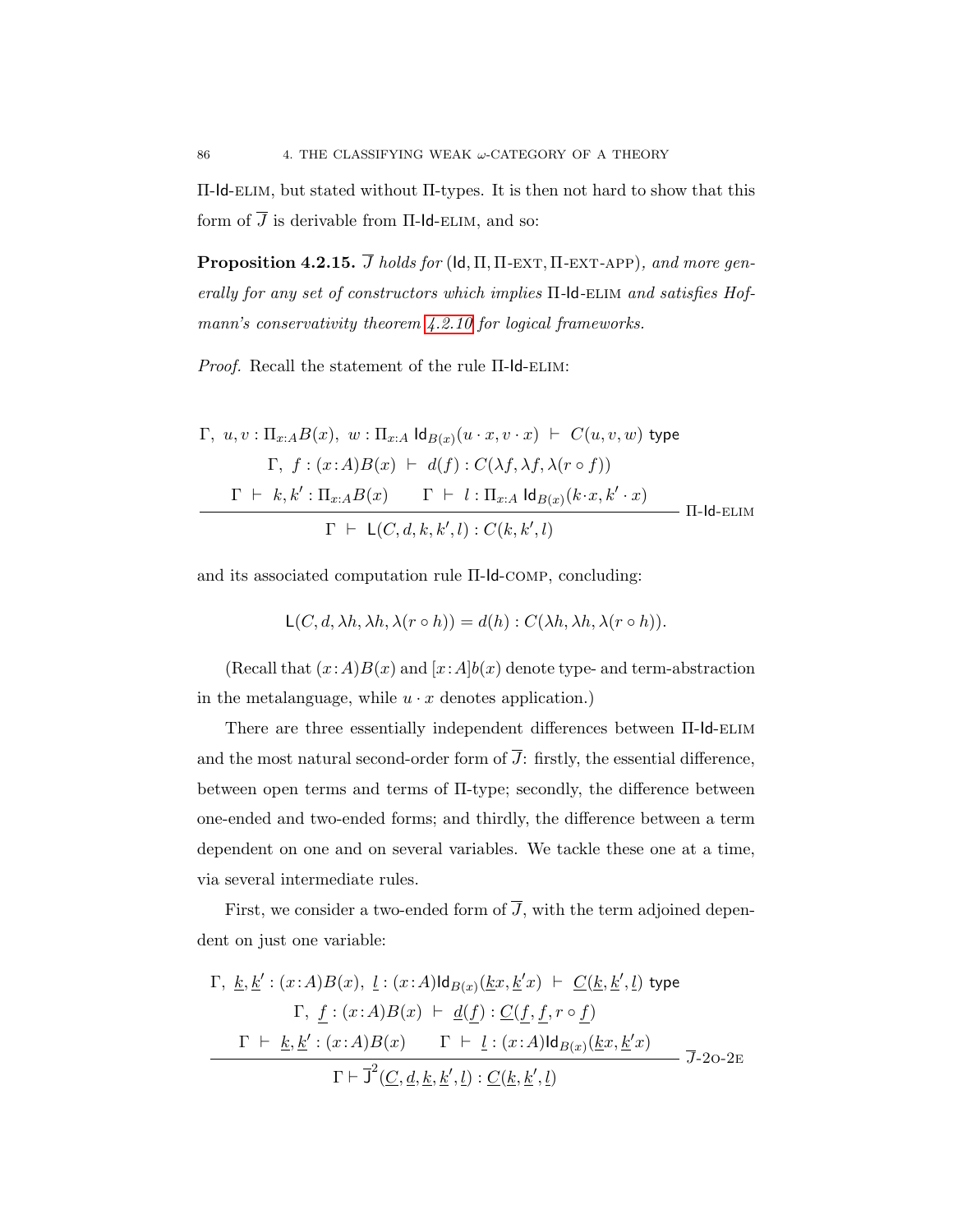with corresponding computation rule concluding that

$$
\overline{J}^2(\underline{C}, \underline{d}, \underline{k}, \underline{k}, r \circ \underline{k}) = \underline{d}(\underline{k}) : C(\underline{k}, \underline{k}, r \cdot \underline{k}).
$$

We can now define the eliminator  $\overline{J}$  in terms of L by:

$$
\overline{\mathsf{J}}(\underline{C},\underline{d},\underline{k},\underline{k}',\underline{l}) \ := \ \mathsf{L}(\ [k,k',l] \, \underline{C}([x]k\cdot x, \ [x]k'\cdot x, \ [x]l\cdot x), \ \underline{d}, \ \lambda \underline{k}, \ \lambda \underline{k}', \ \lambda \underline{l}).
$$

It is routine to verify that under the hypotheses of the  $\overline{J}$  rule, this typechecks, and satisfies the required computational behaviour.

Next we pass to a one-ended form:

$$
\Gamma \vdash \underline{k} : (x:A)B(x)
$$
\n
$$
\Gamma, \underline{k}': (x:A)B(x), \underline{l} : (x:A)\mathrm{Id}_{B(x)}(\underline{k}x, \underline{k}x) \vdash \underline{C}(\underline{k}', \underline{l}) \text{ type}
$$
\n
$$
\Gamma \vdash \underline{d} : \underline{C}(\underline{k}, r \circ \underline{k})
$$
\n
$$
\Gamma \vdash \underline{k}': (x:A)B(x) \qquad \Gamma \vdash \underline{l} : (x:A)\mathrm{Id}_{B(x)}(\underline{k}x, \underline{k}'x)
$$
\n
$$
\Gamma \vdash \overline{J}^1(\underline{k}, \underline{C}, \underline{d}, \underline{k}', \underline{l}) : \underline{C}(\underline{k}', \underline{l})
$$
\n
$$
\overline{J} \text{-} 2\mathrm{o} \text{-} 1\mathrm{E}
$$

with computation rule concluding  $\overline{J}^1(\underline{k}, \underline{C}, \underline{d}, \underline{k}, r \circ \underline{k}) = \underline{d}(\underline{k}) : C(\underline{k}, r \cdot \underline{k}).$ 

This can be derived from the previous form via a couple of auxiliary terms: under the hypotheses of  $\overline{J}$ -20-1E, we define

$$
J^{1}(\underline{k}, \underline{C}, \underline{d}, \underline{k}', \underline{l}) :=
$$
  
\n
$$
J^{2}(\n\qquad [k_{1}, k_{2} : (x : A)B(x), \, m : (x : A)Id(k_{1}x, k_{2}x)]
$$
  
\n
$$
(l_{1} : (x : A)Id(kx, k_{1}x), l_{2} : (x : A)Id(kx, k_{2}x),
$$
  
\n
$$
n : (x : A)Id((mx)^{*}(l_{1}x), l_{2}x), \, w : C(k_{2}, (x : A)(mx)^{*}(l_{2}x)))
$$
  
\n
$$
C(k_{1}, l_{1}),
$$
  
\n
$$
[f, l_{1}, l_{2}, n] J^{1} - aux(f, l_{1}, l_{2}, n),
$$
  
\n
$$
k, k', l
$$
  
\n
$$
)(r \circ k, l, \_, d)
$$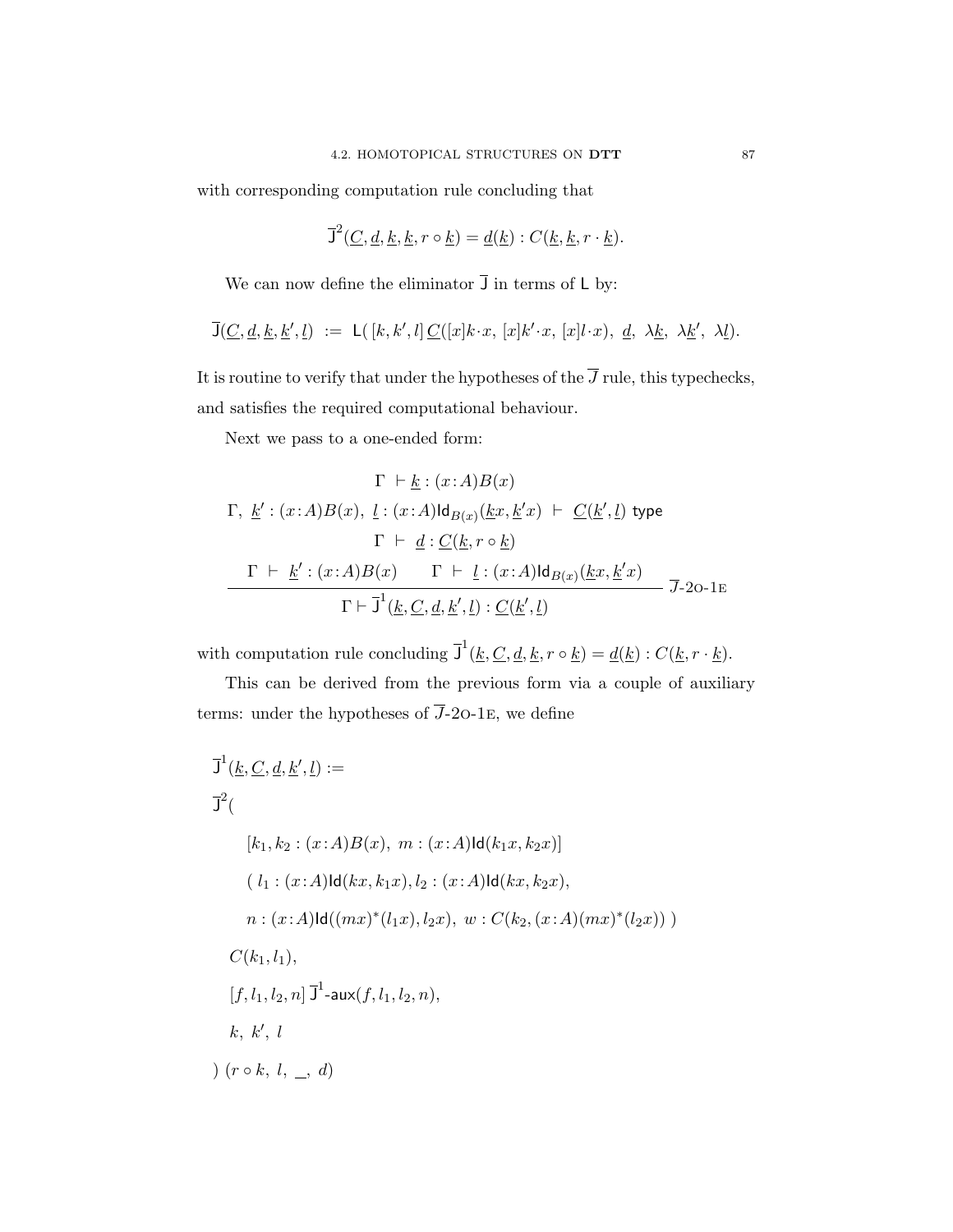where

$$
J^{1}\text{-}aux(f, l_{1}, l_{2}, n) :=
$$
  
\n
$$
J^{2}(
$$
  
\n
$$
[u_{1}, u_{2} : (x : A)Id(kx, fx), n : (x : A)Id(u_{1}x, u_{2}x)] (w : C(f, u_{2})) C(f, l_{1}),
$$
  
\n
$$
[h : (x : A)Id(kx, fx)] ([w : C(f, h)] w),
$$
  
\n
$$
l_{1}, l_{2}, n
$$

in which  $\Box$  and expressions of the form  $y^*z$  denote various terms which are easy to derive once their type is inferred.

(This is just analogous to the usual derivation of the one-ended form of Id-elim from the two-ended.)

Thirdly, to give a second-order version of the fully general form of  $\overline{J},$  we must replace the type A in the rules above by a context  $\Delta$ :

$$
\Gamma \vdash \underline{k} : (\vec{x} : \Delta)B(\vec{x})
$$
  
\n
$$
\Gamma, \underline{k}' : (\vec{x} : \Delta)B(\vec{x}), \underline{l} : (\vec{x} : A)\mathrm{Id}_{B(\vec{x})}(\underline{k}\vec{x}, \underline{k}'\vec{x}) \vdash \underline{C}(\underline{k}', \underline{l}) \text{ type}
$$
  
\n
$$
\Gamma \vdash \underline{d} : \underline{C}(\underline{k}, r \circ \underline{k})
$$
  
\n
$$
\Gamma \vdash \underline{k}' : (\vec{x} : \Delta)B(\vec{x}) \qquad \Gamma \vdash \underline{l} : (\vec{x} : \Delta)\mathrm{Id}_{B(\vec{x})}(\underline{k}\vec{x}, \underline{k}'\vec{x})
$$
  
\n
$$
\Gamma \vdash \overline{\mathrm{J}}(\underline{k}, \underline{C}, \underline{d}, \underline{k}', \underline{l}) : \underline{C}(\underline{k}', \underline{l})
$$

This is again straightforward but still lengthier than the preceding derivation; for this reason, and also since as remarked above we will only apply  $\overline{J}$ when  $\Delta$  consists of a single type, we omit the details here.

From this last second-order form we are ready to deduce the original form of  $\overline{J}$ , but it is still not quite immediate. Since we have used secondorder reasoning, this form gives us contractibility not between a theory T and an extension  $\mathbf{T}[a'(\vec{x}) : \approx a(\vec{x})]$ , but between  $\mathbf{T}_{LF}$  and its extension by terms  $a' : [\vec{x}]A, l : [\vec{x}]$ ld $(a'(\vec{x}), a(\vec{x}))$  (briefly,  $\mathbf{T}_{LF}[a', l]$ ). But given any type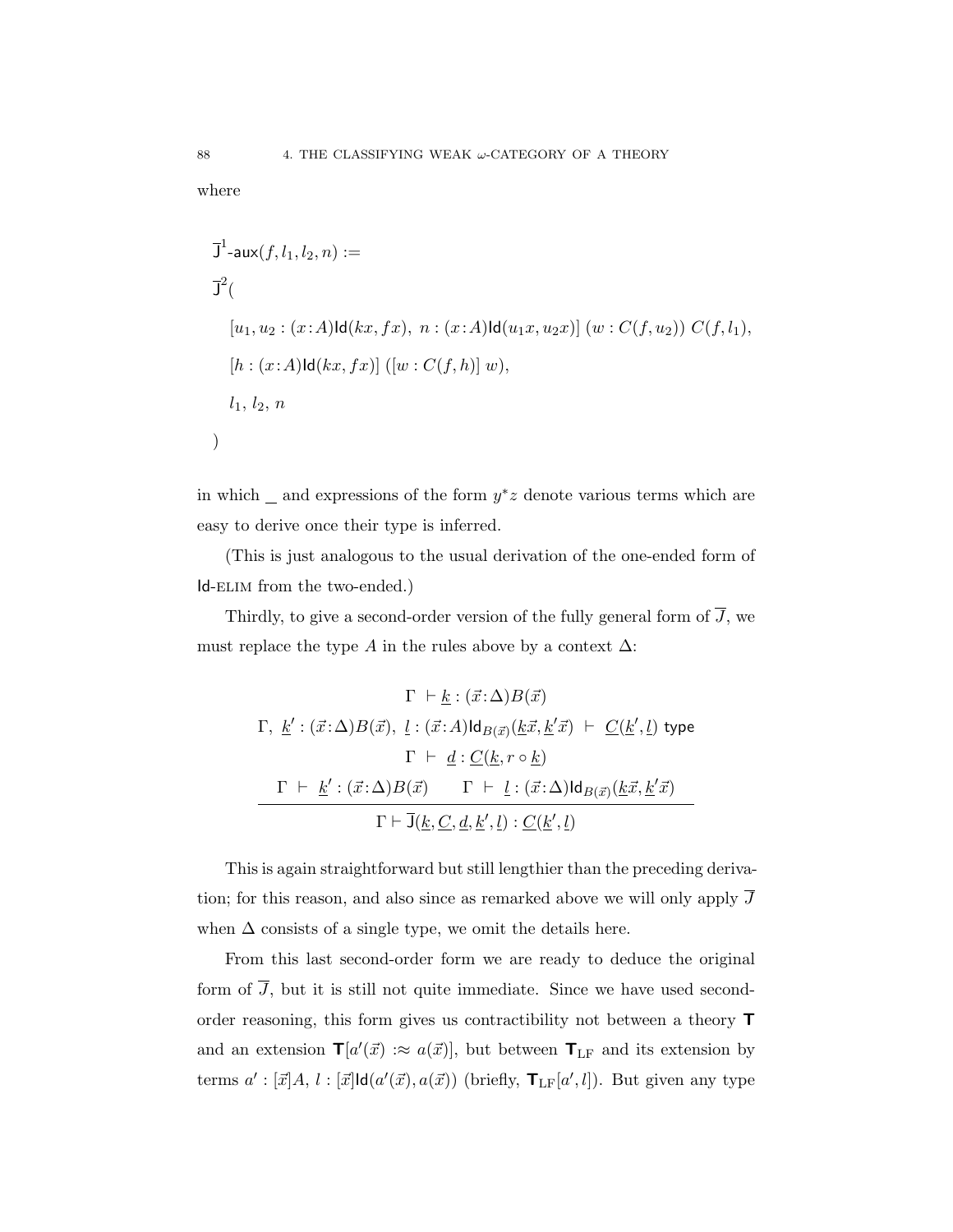to lift from **T** to **T**[ $a'(\vec{x})$  : $\approx a(\vec{x})$ ], consider the diagram



The contractibility of the maps  $\mathbf{T}[a'(\vec{x}) : \approx a(\vec{x})] \longrightarrow \mathbf{T}[a'(\vec{x}) : \approx a(\vec{x})]_{\text{LF}}$  and  $\mathbf{T}_{LF}[a', l] \longrightarrow \mathbf{T}_{LF}$  lets us lift to a term in  $\mathbf{T}[a'(\vec{x}) : a(\vec{x})]$  which commutes correctly down to  $\textsf{T}_{\text{LF}};$  but now by faithfulness of  $\textsf{T} \longrightarrow \textsf{T}_{\text{LF}},$  it must in fact commute correctly already into  $\mathsf{T}.$ 

(It is tempting to wonder if the can be reversed; however, this is at least not obviously possible. The obvious candidate for defining  $\mathsf{L}$  in terms of  $\overline{\mathsf{J}}$ ,

$$
\mathsf L (C, d, k, k', l) \ := \ \overline{\mathsf J} \big( \, [\underline{k}, \underline{k}', \underline{l}] \, C(\lambda \underline{k}, \lambda \underline{k}', \lambda \underline{l}), \ d, \ [x] \, k \cdot x, \ [x] \, k' \cdot x, \ [x] \, l \cdot x \big),
$$

does indeed typecheck successfully; but the desired computation rule only holds up to propositional equality, not definitional.)

Thus in theories with reasonably strong functional extensionality principles,  $\overline{J}$  holds, and holds robustly: it is derivable, so will continue to hold under strengthenings of the system. However, it can fail as we weaken the system:

<span id="page-96-0"></span>**Proposition 4.2.16.** For any set of constructors  $\Phi$  including  $\Pi$ -types,  $\overline{J}$ implies a weak form of functional extensionality: if  $x : A \vdash k(x), k'(x) : B$ and  $x : A \vdash l(x) : \mathsf{Id}(k(x), k'(x)),$  then there is some term  $\hat{l}$  for which  $\vdash \hat{l}$  :  $\text{Id}(\lambda x. k(x), \lambda x. k'(x)).$ 

*Proof.*  $\overline{J}$  tells us that the map  $\mathbf{T}_{\Phi}[k(x), k'(x), l(x)] \longrightarrow \mathbf{T}_{\Phi}[k(x)]$  is termcontractible; applying this to the type  $\mathsf{Id}(\lambda x. k(x), \lambda x. k'(x))$  upstairs and the term  $r(\lambda x. k(x))$  downstairs yields a term as desired.

<span id="page-96-1"></span>Corollary 4.2.17.  $\overline{J}$  fails for (Id,  $\Pi$ ,  $\eta$ ) and (Id,  $\Pi$ ).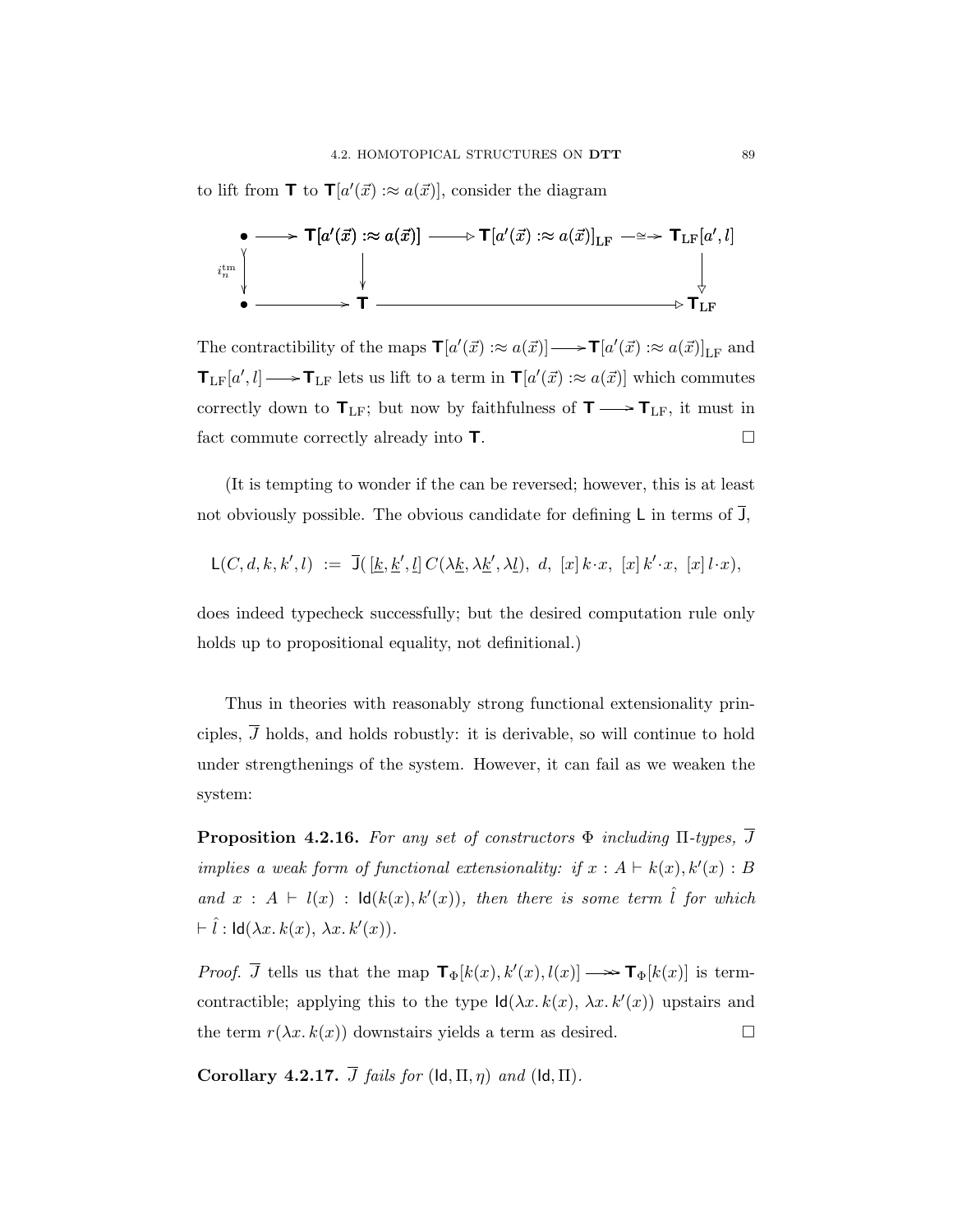Proof. The well-known failures of EXT in these systems are also failures of the conclusion of Proposition [4.2.16.](#page-96-0)

However, these failures involve essential use of Π-types.

# Conjecture 4.2.18.  $\overline{J}$  holds for (ld).

Proposition [4.2.17](#page-96-1) shows that if the conjecture is true, then  $\overline{J}$  is not stable under extensions of the constructor sets, so can't hold for (Id) as robustly as it does for  $(\mathsf{Id}, \Pi, \Pi\text{-EXT-APP})$ : it may be *admissible* for the type theory with just Id-types, but it cannot be derivable.

4.2.19 (Variant forms of  $\overline{J}$ ). In [1.1.6,](#page-22-0) we considered alternatives to the standard Id-elim rules. Several of these correspond to analogous variants of J.

Most straightforwardly,  $\overline{J}$  as given here is most akin to the one-ended form of Id-ELIM; analogously, one can also consider a two-ended form of  $\overline{J}$ , in which  $a(\vec{x})$  as well as  $a'(\vec{x})$  is freely adjoined. Indeed, the applications of J we use later are all of this form; but using the one-ended form somewhat simplifies the presentation of the results of this section.

One could also consider a principle one might call  $\overline{K}$ , along the lines of Streicher's K, giving contractibility between theories  $\mathbf{T}[a(\vec{x})]$  and  $\mathbf{T}[a(\vec{x}); l(\vec{x})]$ :  $\mathsf{Id}(a(\vec{x}), a(\vec{x}))$ . Like K, this of course collapses (at least up to propositional equality) all the higher-dimensional structure.

Even stronger (or at least possibly so), one could consider a similar analogue of the reflection rule, asserting that for any (pre-existing) terms  $a(\vec{x})$ ,  $a'(\vec{x})$ ,  $l(\vec{x})$  of a theory **T**, the map **T**  $\longrightarrow \mathbf{T}[a'(\vec{x}) = a(\vec{x}), l(\vec{x}) = a$  $r(a(\vec{x}))$  is term-contractible; this simply adds, by fiat, all the propositional consequences of REFL.

4.2.20. This is perhaps the place to mention a homotopy-theoretic take on the difference between J and K (or between  $\overline{J}$  and  $\overline{K}$ ), and how K trivialises the higher-categorical structure. In terms of the homotopy theory given by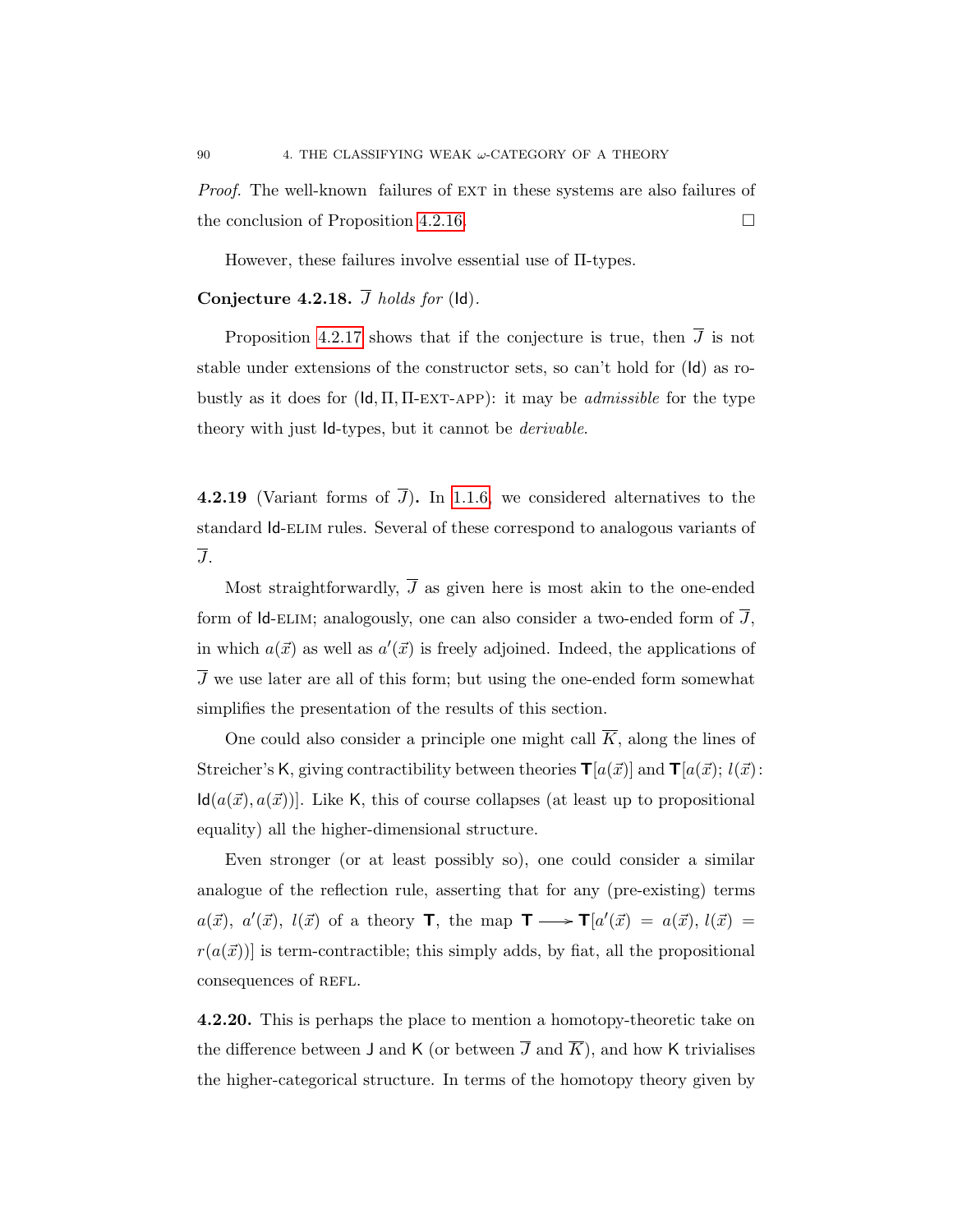the universal extensions,  $\overline{J}$  asserts roughly that the inclusion of one endpoint into a line segment is a weak equivalence (and moreover is preserved by certain pushouts along cofibrations). This is homotopically essential, and powerful.  $\overline{K}$  forces the inclusion of the basepoint into a *loop* to be a weak equivalence. It is then clear that the structures represented by such loops must be homotopically trivial, and more usefully, the topological intuition which makes this clear can be pulled back through the dictionary to recover the usual type-theoretic arguments.

### <span id="page-98-0"></span>4.3. Contractible operads; weak  $\omega$ -categories from DTT

In this section, we investigate various conditions under which we can map some contractible operad into  $\text{End}(\mathbf{G}_{\bullet})$ , and hence give a weak  $\omega$ -category structure. In summary, we obtain a weak  $\omega$ -structure:

- (1) on  $\mathcal{C}\!\ell_\omega$ , conjecturally (depending on  $\overline{J}$ ), for all theories with Idtypes;
- (2) on  $\mathcal{C}_{\omega}$ , unconditionally, for theories with Id- and II-types and the extensionality rules  $\Pi$ -EXT and  $\Pi$ -EXT-APP; and
- (3) on  $\Pi\mathcal{U}_{\omega}$ , for theories with Id- and  $\Pi$ -types and the  $\Pi$ - $\eta$  rule.

 $End(G_{\bullet})$  in theories with  $Id$ -types.

<span id="page-98-1"></span>**Theorem 4.3.1.** If  $\overline{J}$  holds for  $\mathsf{Id}$ , then  $\text{End}(\mathsf{G}_{\bullet}^{\mathsf{Id}})$  is contractible.

Proof. As seen in the second proof of Theorem [3.3.1,](#page-67-0) contractibility for this operad demands that given any pasting diagram  $\pi \in T_1(n)$ , and  $(F_0, G_0, \ldots, G_{n-1})$ as in Fig. [4.3.B,](#page-99-0) we must construct  $H$  to complete the map of spans; more concisely, we must complete the triangle

$$
\frac{\partial \mathsf{G}_n}{\bigvee_{\mathsf{G}_n}} \xrightarrow{[F_i, G_i]} \mathsf{T}_{\mathsf{Id}}[\partial \hat{\pi}] \longrightarrow \mathsf{T}_{\mathsf{Id}}[\hat{\pi}].
$$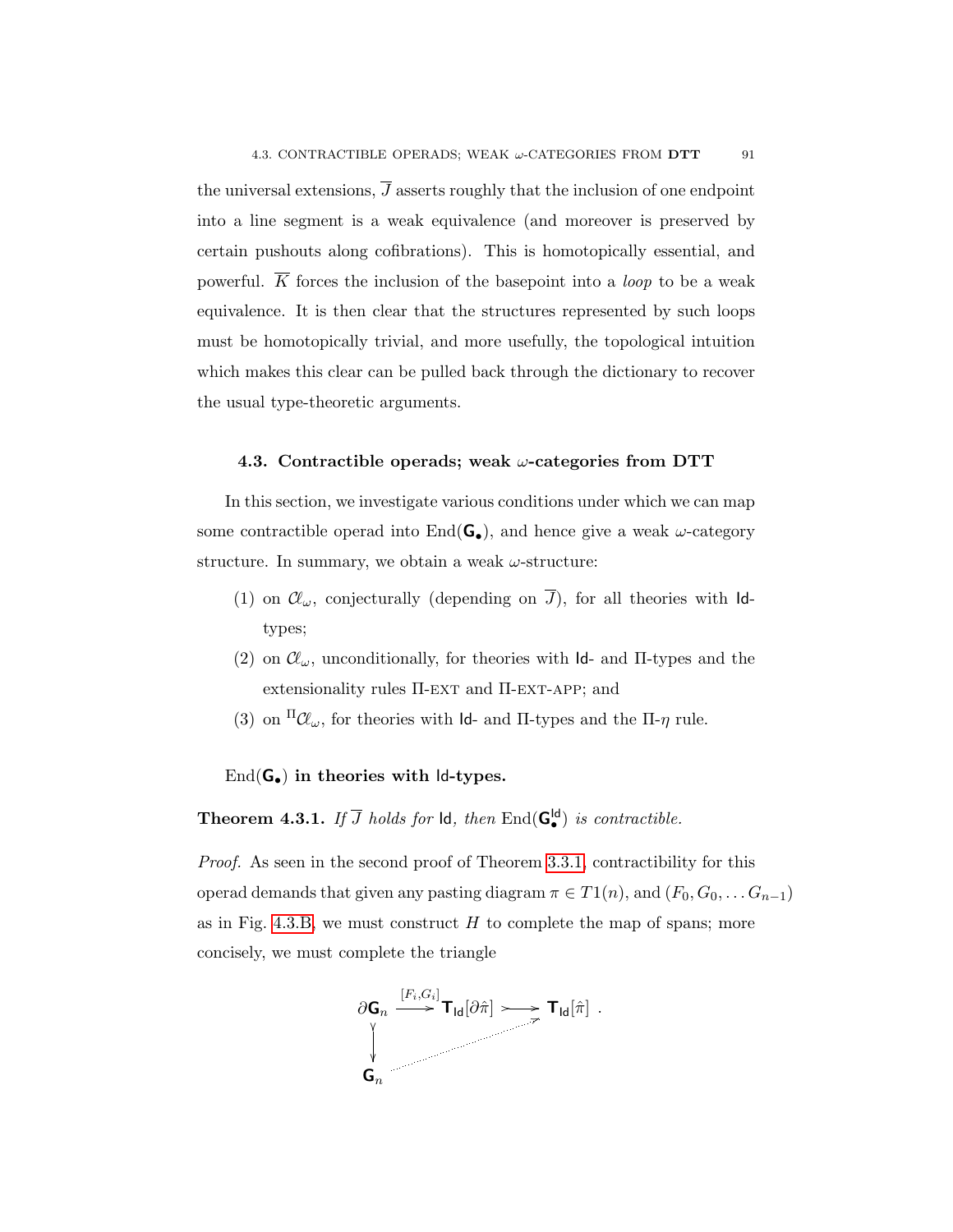

<span id="page-99-0"></span>FIGURE 4.3.B. Contractibility in an endomorphism operad

The cases  $n = 0, 1$  are dealt with by [4.1.8](#page-79-0) et seq. above: in dimension 0, contractibility is satisfied just by the existence of the 0-dimensional identity operation; while in dimension 1, it demands the existence of composition operations of each arity, which are supplied by the map  $\psi: P_{\text{Cat}} \longrightarrow \text{tr}^1\text{End}(\mathbf{G}_{\bullet}).$ 

On the other hand, when  $n > 0$ , it is immediate from the axiomatisations given that the map  $\partial \mathsf{G}_n \rightarrow \mathsf{G}_n$  is a term-extension. Also, according to the pruning procedure described in [2.4.1](#page-57-1) above, we can obtain  $\mathbf{T}_{\text{Id}}[\hat{\pi}]$  as an extension of  $T_{\text{Id}}\widehat{[s_1\pi]}$  by propositional copies: it is a composition of maps  $T_{\text{Id}}[\rho^-] \rightarrow \text{I}_{\text{Id}}[\rho],$  each of which is an extension by propositional copies by the pushout squares of [2.4.2.](#page-58-0) So provided  $\overline{J}$  holds for  $DTT_{\text{Id}}$ , the retraction

$$
\mathbf{T}_{\mathsf{Id}}[\hat{\pi}] \longrightarrow \mathbf{T}_{\mathsf{Id}}[\widehat{s_1}\widehat{\pi}]
$$

(interpreting all identity cells as reflexivity terms) is term-contractible.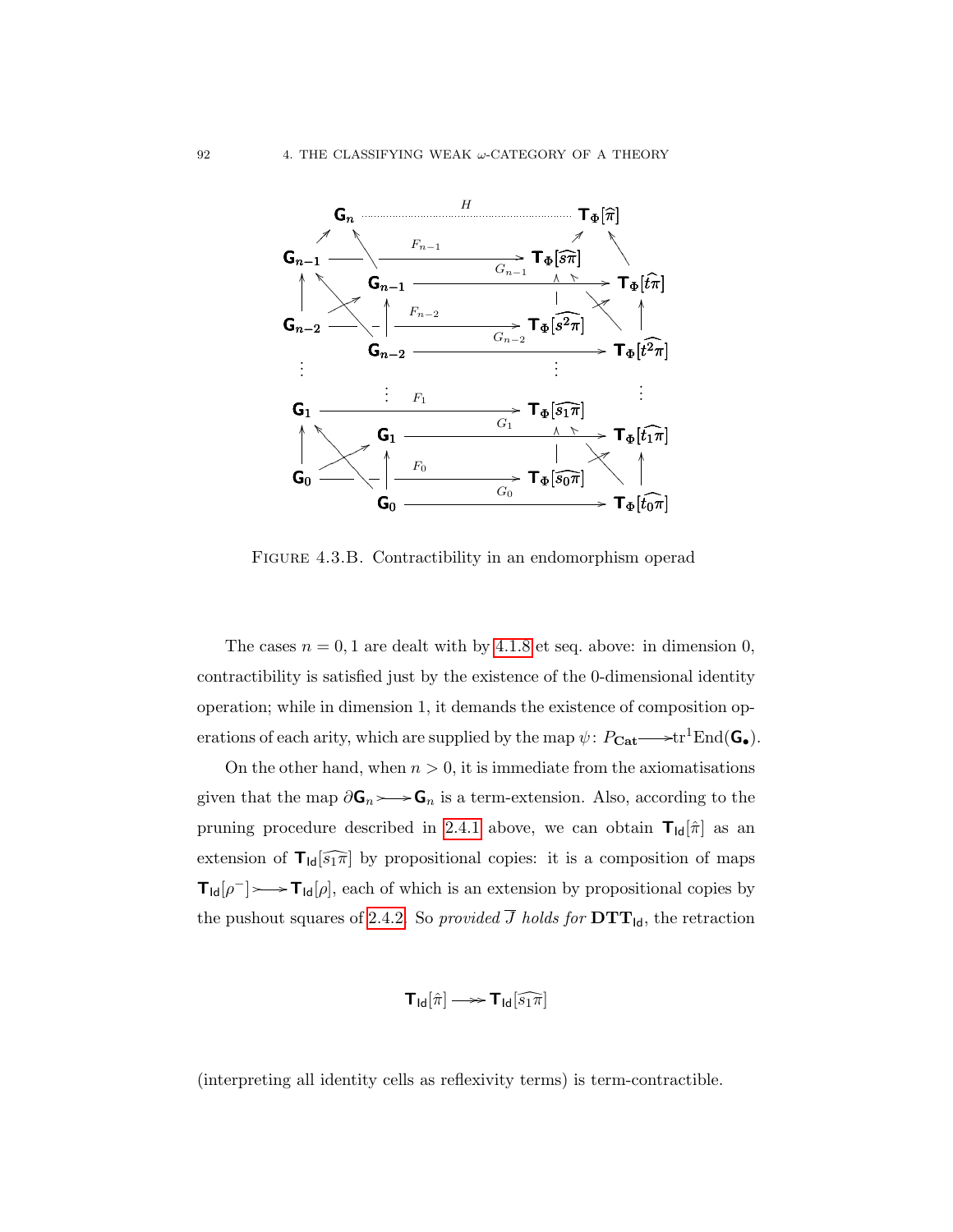Thus to complete the triangle above, it is sufficient to complete the square



i.e. to complete a triangle of the form



But now  $s_1\pi$  is just some  $path_l$ , so as in [4.1.9,](#page-80-0) [4.1.10](#page-81-1) we have an explicit axiomatisation of  $\mathsf{T}_{\mathsf{Id}}\widehat{[s_1\pi]}$ , and we know that this theory enjoys canonicity. So in trying to extend  $[F_i, G_i]$  along  $\partial \mathbf{G}_n \rightarrow \mathbf{G}_n$ , we have interpreted *i*-src and *i*-tgt in  $\mathbf{T}_{\text{Id}}[\widehat{s_1\pi}]$ , for  $i < n$ , and wish to interpret *n*-cell; i.e. we wish to prove a propositional equality between the interpretations of  $s_{n-1}(x)$  and  $t_{n-1}(x)$ . But by canonicity, and the simplicity of our set of constructors, any two terms of the same type in  $\mathbf{T}_{\text{Id}}[\widehat{s_1\pi}]$  in context  $x : A_0$  are *definitionally* equal; so interpreting  $c_n$  as a reflexivity term, we are done. (Specifically,  $s_1$ ,  $t_1$  must both be interpreted as the obvious composite of basic constructors described in [4.1.9,](#page-80-0) and for  $i > 1$ ,  $s_i$  and  $t_i$  must be interpreted as the reflexivity term over  $s_{i-1}, t_{i-1}$ .)

### $\text{End}(\mathsf{G}_{\bullet})$  in theories with  $\Pi$ -ext-app.

4.3.2. By turning our attention to theories with not only Id-types but also Π-types, Π-EXT, and Π-EXT-APP, we ensure that  $\overline{J}$  holds unconditionally. However, this comes at the possible cost of normalisation and canonicity. Thus, in trying to repeat the argument above to show that  $End(G_{\bullet})$  is contractible, we fall at the last hurdle: we do not know that  $[F_i, G_i]$  gives the "correct" map  $\partial \mathbf{G}_n \longrightarrow \mathbf{T}_{\Pi\text{-EXT-APP}}[\widehat{path}_l].$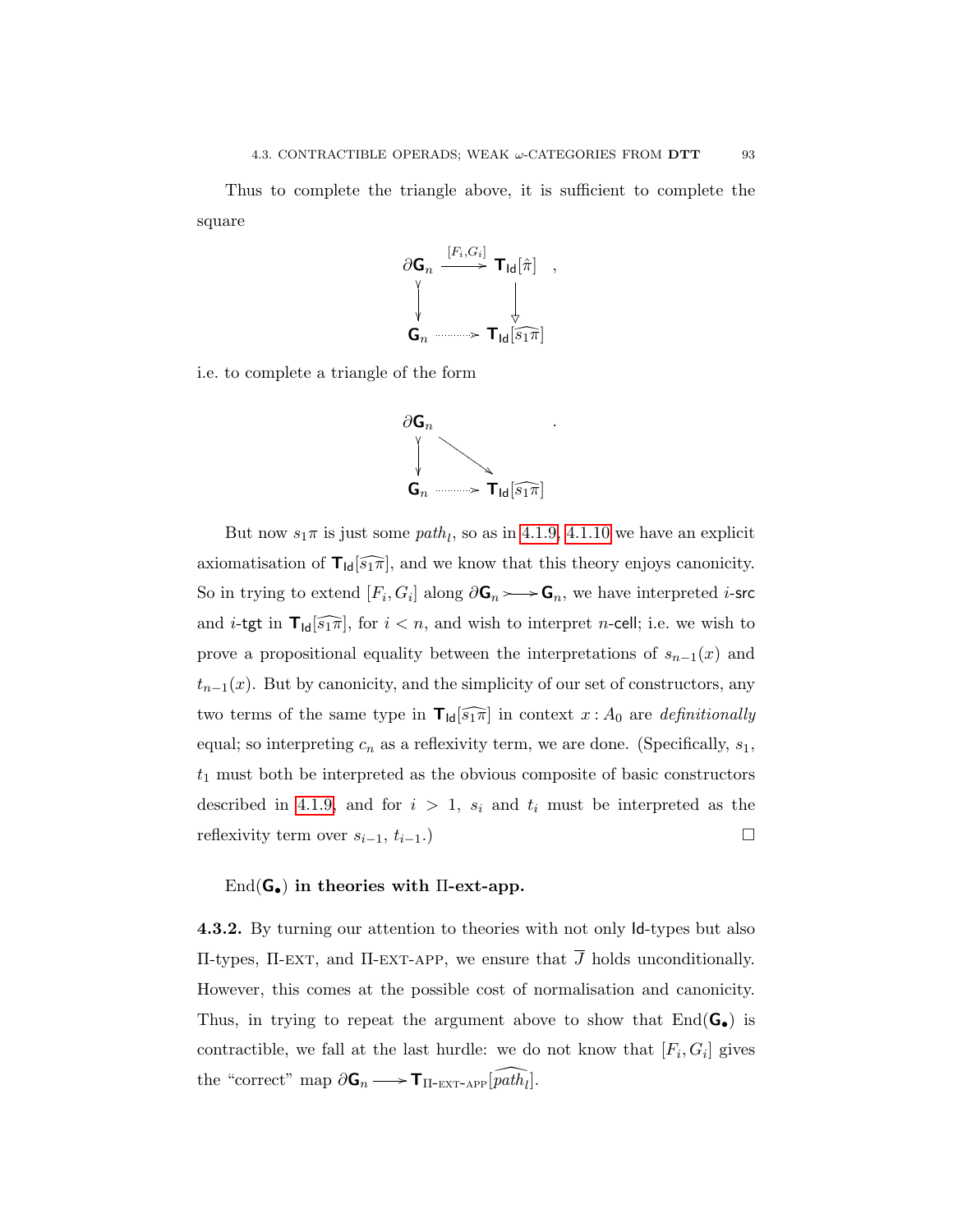To remedy this, we simply restrict to the sub-operad of operations for which this holds. This is just an elaboration of the tactic used in [[GvdB10b](#page-109-0)], of restricting to the operad of point-preserving operations, as discussed in [3.3.2.](#page-70-0)

**Definition 4.3.3.** For  $\mathcal{E}$  any category with pullbacks, define a monoidal category  $\mathbf{Ref}_1\mathbf{Glob}(\mathcal{E})$  as follows:

 $A_n$ 

DD

s ľ t ľ

 $A_{n-1}$ 

. . .

r

 $A<sub>2</sub>$ 

JJ r

 $A<sub>1</sub>$ 

 $A_0$ 

s t ľ  $\mathbf{r}$ 

 $\dot{r}$  s  $t$ ľ ľ

Objects in dimension *n* are globular objects  $A_{\bullet}$  of  $\mathcal{E}$ , together with *reflexivity data from dimension 1*: for  $1 \leq i \leq n$ , a map  $r_i: A_1 \longrightarrow A_i$ , such that  $s_i r_{i+1} = t_i r_{i+1} = r_i$ , and  $r_1 = 1_{A_1}.$ 

A map between two of these is a map  $(f_i, g_i, h)$  between their "underlying" spans, with  $f_0 = g_0$ ,  $f_1 = g_1$ , and commuting with the reflexivity data in that  $f_i r_i = g_i r_i = r_i f_1$ , and  $hr_n = r_n f_1.$ 

The monoidal globular structure of  $\mathbf{Ref}_1\mathbf{Glob}(\mathcal{E})$  is lifted from that of **Spans**( $\mathcal{E}$ ). Any tensor product  $A_{\bullet} \otimes_k B_{\bullet}$ in  $\text{Spans}(\mathcal{E})$  of globular objects is again globular, and reflexivity data on the multiplicands lifts naturally to reflexivity data on the product; and similarly, the units over globular objects are globular and carry natural reflexivity data.

We thus have a monoidal globular category and faithful forgetful functor

# $\mathbf{Ref}_1\mathbf{Glob}(\mathcal{E}) \longrightarrow \mathbf{Spans}(\mathcal{E}).$

(Note that, as the definition of the maps hints, the globularity condition on objects in dimensions  $> 1$  is not actually required here, and it would arguably be more natural to omit it. However, all spans occurring in the construction of endomorphism operads remain fully globular, so it makes no difference for present purposes, and it simplifies the specification of the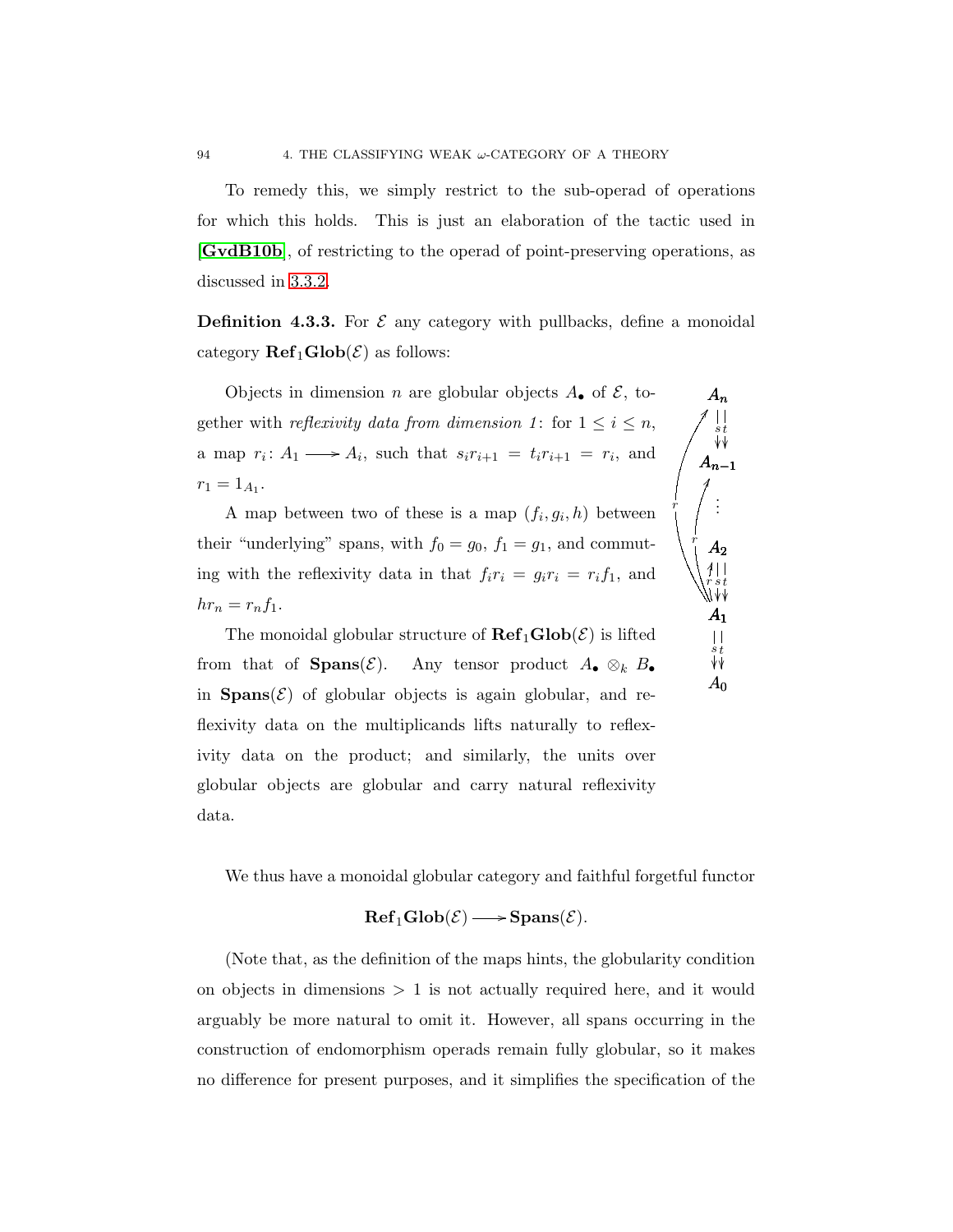reflexivity data.)

Instantiating this construction with  $\mathcal{E} = DTT^{op}$ , the globes G. lift (using their reflexivity maps) to a globular object in  $\mathbf{Ref}_1\mathbf{Glob}(\mathbf{DTT}^{\mathrm{op}})$ . We thus obtain a new endomorphism operad for them; since the forgetful functor is faithful, this is just a sub-operad of the old

$$
\mathrm{End}_{\mathbf{Ref}_1\mathbf{Glob}(\mathbf{DTT}^{\mathrm{op}})}(G_\bullet)\!>\!\!-\!\!>\mathrm{End}_{\mathbf{Spans}(\mathbf{DTT}^{\mathrm{op}})}(G_\bullet)
$$

consisting of operations as in Figure [4.1.A,](#page-77-0) satsifying the additional condition that whenever all the higher term-formers in  $\mathbf{T}[\pi]$  are interpreted as reflexivity terms, then the interpretations of the term-formers of  $\mathbf{G}_{\bullet}n$  also compute down to reflexivity terms.

4.3.4. From here we need to restrict still a little further before we have a contractible operad: we need to look at just those operations which do the correct thing in dimensions  $\leq 1$ . Specifically, the map  $\psi \colon P_{\mathbf{Cat}} \longrightarrow \mathrm{tr}^1\mathrm{End}(\mathbf{G}_{\bullet})$ is easily seen to factor through  $\text{End}_{\textbf{Ref}_1\textbf{Glob}(\textbf{DTT}^{\text{op}})}(\textbf{G}_{\bullet})$ ; so let  $Q_{\Pi-\text{EXT-APP}}$ be the pullback

$$
Q_{\Pi-\text{EXT-APP}} \longrightarrow \text{End}_{\text{Ref}_1\text{Glob}(\text{DTT}^{\text{op}})}(\textbf{G}_{\bullet})
$$
\n
$$
\downarrow \qquad \qquad \eta \downarrow
$$
\n
$$
P_{\text{str-}\omega-\text{Cat}} = IP_{\text{Cat}} \longrightarrow I \text{tr}^{1}\text{End}_{\text{Ref}_1\text{Glob}(\text{DTT}^{\text{op}})}(\textbf{G}_{\bullet})
$$

(where  $I: 1$ -**Opd**  $\longrightarrow \omega$ -**Opd** is the "indiscrete  $\omega$ -operad" functor, right adjoint to tr<sup>1</sup> as described in [2.3.9\)](#page-50-0); then  $Q_{\text{II-EXT-APP}}$  consists precisely of those operations of  $\text{End}_{\text{Ref}_1\text{Glob}(\text{DTT}^{\text{op}})}(\text{G}_{\bullet})$  whose  $\leq$  1-dimensional parts lie in the image of  $\psi$ . We are now set up for:

<span id="page-102-0"></span>**Theorem 4.3.5.** The suboperad  $Q_{\Pi\text{-EXT-APP}} \rightarrow \text{End}(\mathbf{G}_{\bullet})$  is contractible.

*Proof.* Contractibility in dimensions  $\leq 1$  holds by fiat: in these dimensions,  $Q_{\Pi$ -EXT-APP is isomorphic to the terminal operad.

For higher dimensions, note that operations in this new operad are just as in the old, except that additionally the maps involved must commute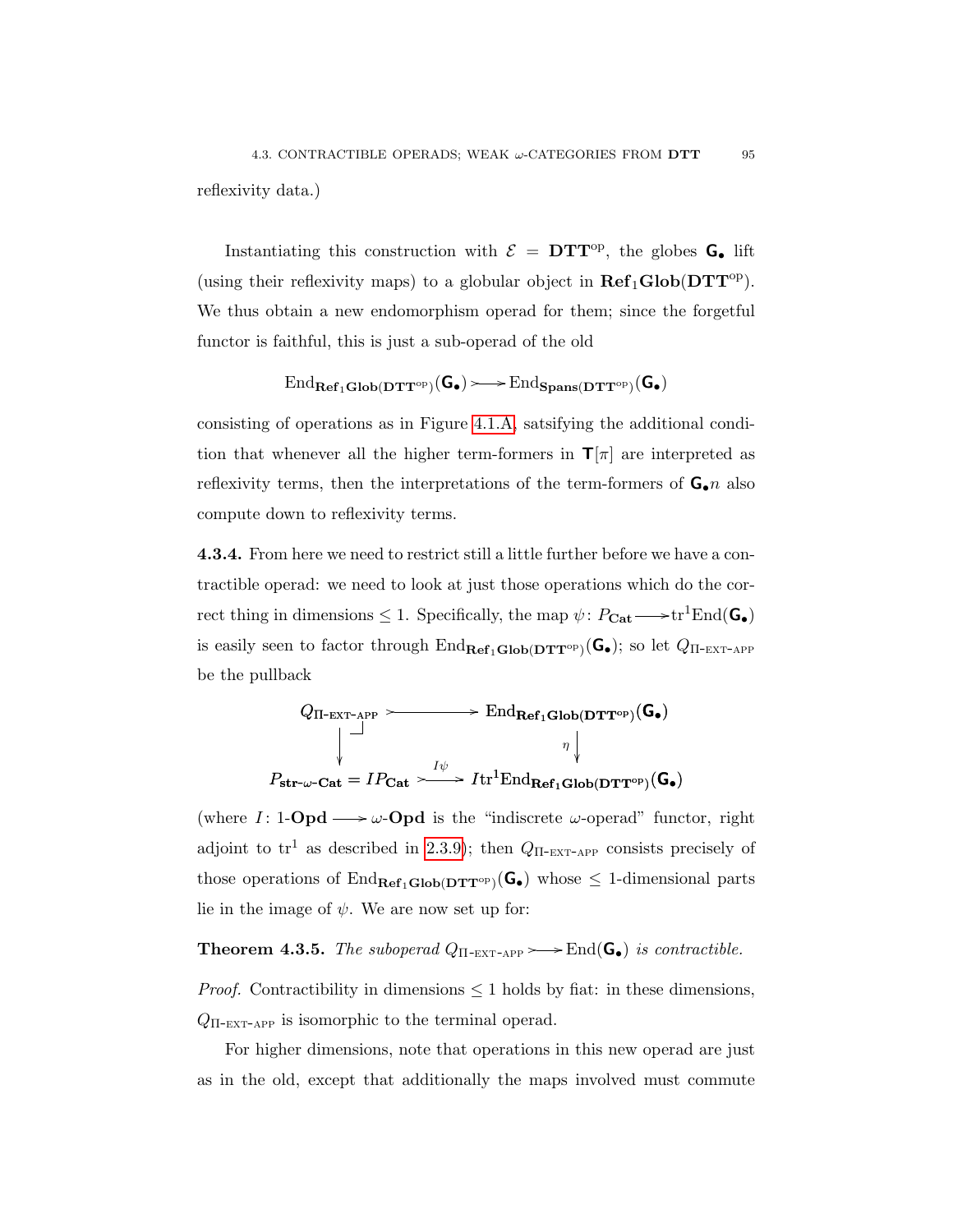with the reflexivity data. So contractibility now demands that for  $\pi \in \mathbf{pd}_n$ , and suitable  $(F_i, G_i)_{i \le n}$ , we must produce a map  $H : \mathbf{G}_n \longrightarrow \mathbf{T}_{\Pi\text{-EXT-APP}}[\hat{\pi}]$ making both squares in the following diagram commute:



But the overall rectangle commutes, so (rearranging it as a square) the desired filler follows by  $\overline{J}$ .

End( ${}^{\Pi}$ G<sub>•</sub>) in theories with Id,  $\Pi$ ,  $\Pi$ - $\eta$ . Turning our attention to  ${}^{\Pi}$ G<sub>•</sub>, and considering theories with the rules  $(\mathsf{Id}, \Pi, \Pi - \eta)$ , we are now well set up to construct a contractible sub-operad  $Q_{\Pi}$  of End( ${}^{\Pi}$ G<sub>•</sub>). Specifically, take  $Q_{\Pi}$ to be the normalised core of  $\mathrm{End}(\Pi\mathsf{G}_\bullet)$  —that is, all those operations whose 0-dimensional source and target are the operad unit  $1_{\Pi_{\mathbf{G}_0}}$ . Since we have canonicity, we do not need to restrict further as we did in the construction of  $Q_{\Pi$ -EXT-APP.

## <span id="page-103-0"></span>**Theorem 4.3.6.** The operad  $Q_{\Pi}$  is contractible.

Proof. The proof of Theorem [4.3.1](#page-98-1) goes through almost verbatim. The only difference is that the type-contractibility of the maps into which we factor  $\mathbf{T}_{\Phi}[\widehat{\pi}]^{\Pi} \longrightarrow \mathbf{T}_{\Phi}[\widehat{s_1\pi}]^{\Pi}$  does not depend on  $\overline{J}$ , instead following just from Example [4.2.9.](#page-87-0)  $\Box$ 

### Classifying weak  $\omega$ -categories.

4.3.7. Theorems [4.3.1,](#page-98-1) [4.3.5,](#page-102-0) and [4.3.6](#page-103-0) give three situations in which there is a map from some contractible operad Q into  $\text{End}(\mathbf{G}_{\bullet})$  (or  $\text{End}(\Pi \mathbf{G}_{\bullet})$ ). In each case, this induces a map  $L \longrightarrow Q \longrightarrow \text{End}(\binom{\Pi}{\mathbf{G}_{\bullet}})$ , and hence a functor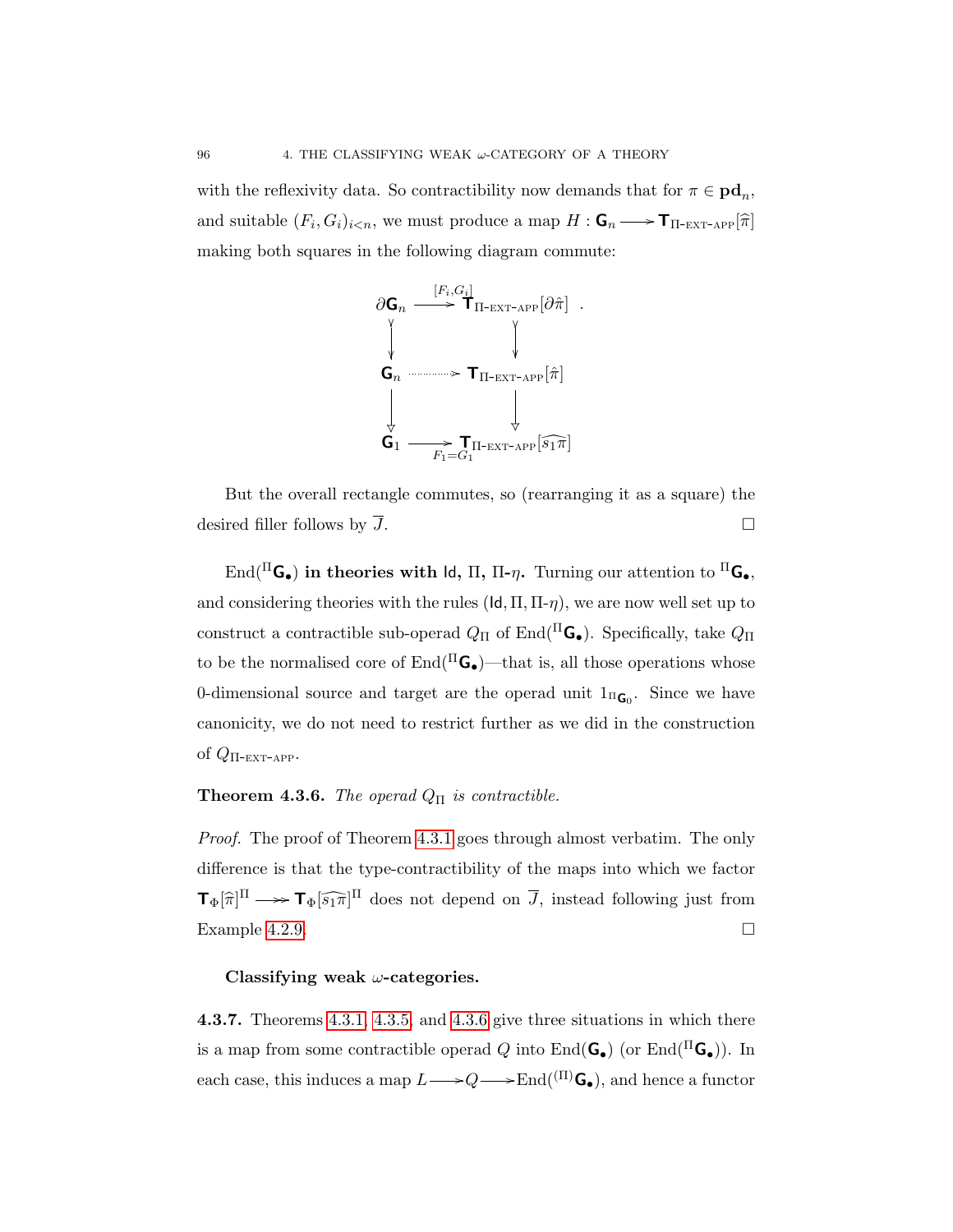("restriction of scalars")  $\text{End}(\text{^{(II)}G}_{\bullet})$ -Alg —>L-Alg = wk- $\omega$ -Cat. We thus have:

### Theorem 4.3.8.

- (1) There is a functor  $\mathcal{C}\!\ell_{\omega}$ :  $\mathbf{DTT}_{\Pi\text{-EXT-APP}} \longrightarrow \mathbf{wk}\text{-}\omega\text{-}\mathbf{Cat}$ , giving the "classifying weak  $\omega$ -category" of any theory with at least  $Id$ -types, Π-types, and the  $\Pi$ -EXT,  $\Pi$ -EXT-APP rules.
- (2) If J holds for Id, then we moreover have C`<sup>ω</sup> : DTTId /wk-ω-Cat, giving the classifying weak  $\omega$ -category for any theory with at least  $Id-types.$
- (3) There is a functor  ${}^{\Pi} \mathcal{C} \omega$ :  $\mathbf{DTT}_{\mathsf{Id},\Pi} \longrightarrow \mathbf{wk} \cdot \omega \cdot \mathbf{Cat}$  giving a variant of the classifying weak  $\omega$ -category, for any theory with at least  $\Pi$ types, Id-types, and the rule  $\Pi$ -η.

This statement, while pleasing, has a few loose ends which deserve to be tied up.

4.3.9. Firstly, what can be said about non-contextual CwA's? This is an important question for applications, since CwA's arising semantically are rarely contextual, and we would like to get higher categories not just from syntactically presented theories, but also from models.

Given a general CwA C, we can take  $\mathcal{C}\mathcal{L}_{\omega}(\mathcal{C}/\sqrt{2})$ , the classifying weak  $ω$ -category of its contextual core. (Since  $//\diamond$  is a coreflection, we could equivalently use  $\mathcal{C}\!(\omega)$ . Thinking of general CwA's as semantic and contextual ones as syntactically presented, this is just taking the classifying weak  $\omega$ category of the internal language of  $\mathcal{C}$ .

Fortunately, we have not lost much. Most semantic CwA's, though not contextual, are accessible, and hence equivalent to their contextual core, so in these cases  $\mathcal{C}\mathcal{C}\mathcal{C}/\langle\circ\rangle$  should remain at least weakly equivalent to any other reasonable definition of the classifying weak  $\omega$ -category of  $\mathcal{C}$ .

On the other hand, the loss of inaccessible objects seems inevitable: there is no way to define "identity objects" over an arbitrary object, if one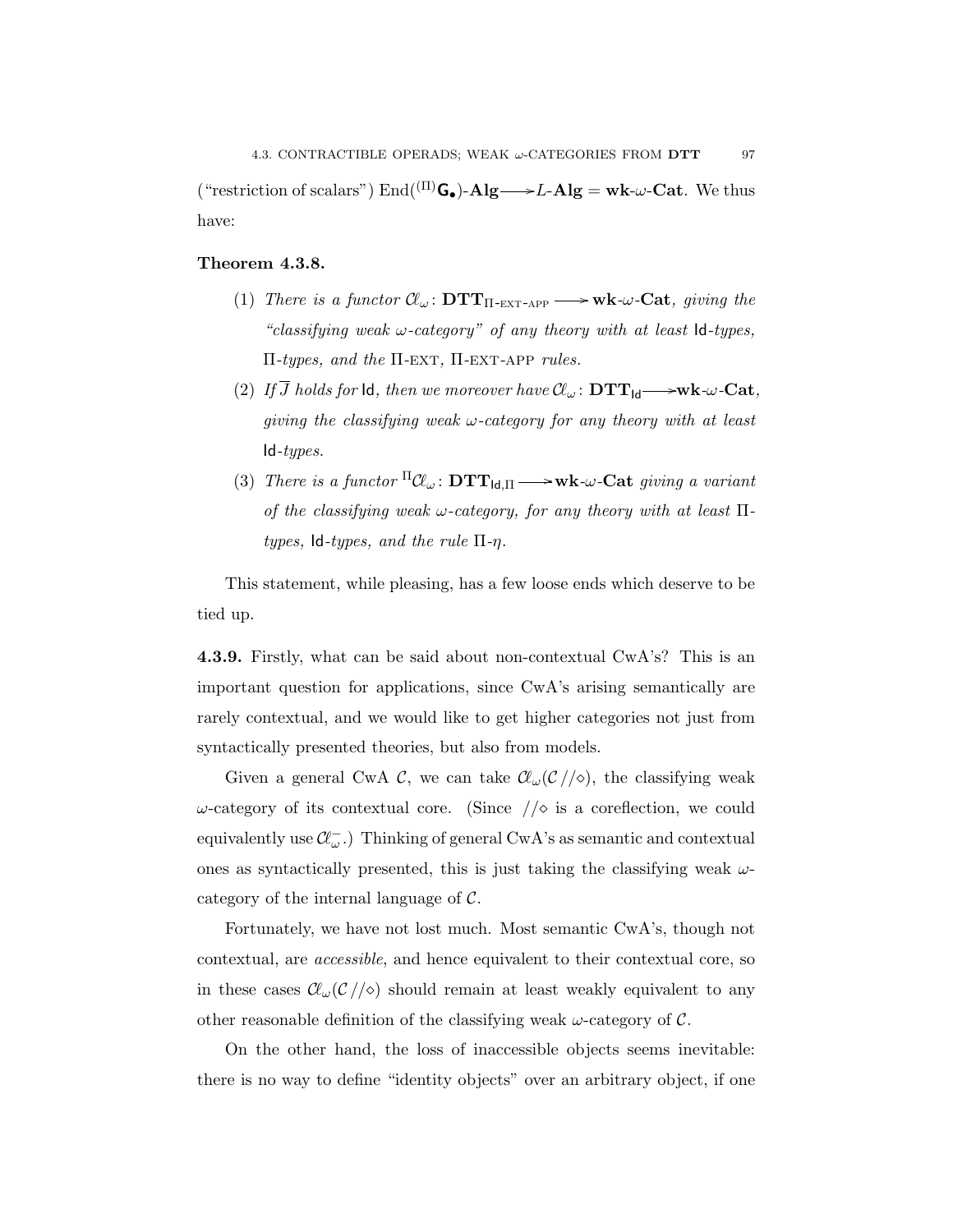cannot express it as a context of types, and without this, it is not clear how one would expect the object to participate as a 0-cell in the classifying weak  $\omega$ -category.

**4.3.10.** Secondly, there is an obvious abuse of notation: if  $\overline{J}$  holds for  $\overline{d}$ , then we are overloading  $\mathcal{C}_{\omega}$  not only with different codomains, a mild and common sin, but also with different domains, a potentially worse one. Given a theory **T** with at least the II-Id-ELIM rule, we could compute  $\mathcal{C}\mathcal{L}(\mathbf{T})$  as such a theory, or we could treat it as a theory over  $\mathsf{Id}$ -, and compute  $\mathcal{C}\mathcal{L}_{\omega}(\mathsf{T})$ from there. Will these agree? In other words, does  $\mathcal{C}_{\omega}$  commute with the forgetful functor  $U \colon \mathbf{DTT}_{\Pi-\text{EXT-APP}} \longrightarrow \mathbf{DTT}_{\mathsf{Id}},$  as in the following diagram?



Most parts of this diagram are easily seen to commute up to natural isomorphism. The essential point is that the globes  $G_{\bullet}^{\Pi-\textsc{ext-app}}$  are just the image of  $G_{\bullet}^{Id}$  under the left adjoint  $F \colon \mathbf{DTT}_{Id} \longrightarrow \mathbf{DTT}_{\Pi-\text{EXT-APP}}$ , since their axiomatisations involve only Id-types; and hence as functors into globular sets, or even into  $\text{End}(\mathbf{G}_{\bullet}^{\text{Id}})$ -algebras, we have  $\mathbf{DTT}_{\Pi\text{-EXT-APP}}(\mathbf{G}_{\bullet}^{\Pi\text{-EXT-APP}}, \mathbf{T}) \cong$  $\mathbf{DTT}_{\mathsf{Id}}(\mathsf{G}_{\bullet}^{\mathsf{Id}}, U(\mathsf{T})).$ 

This leaves, as the dubious part, the square marked by (?). This comes down to the question of whether the corresponding square of operad maps commutes

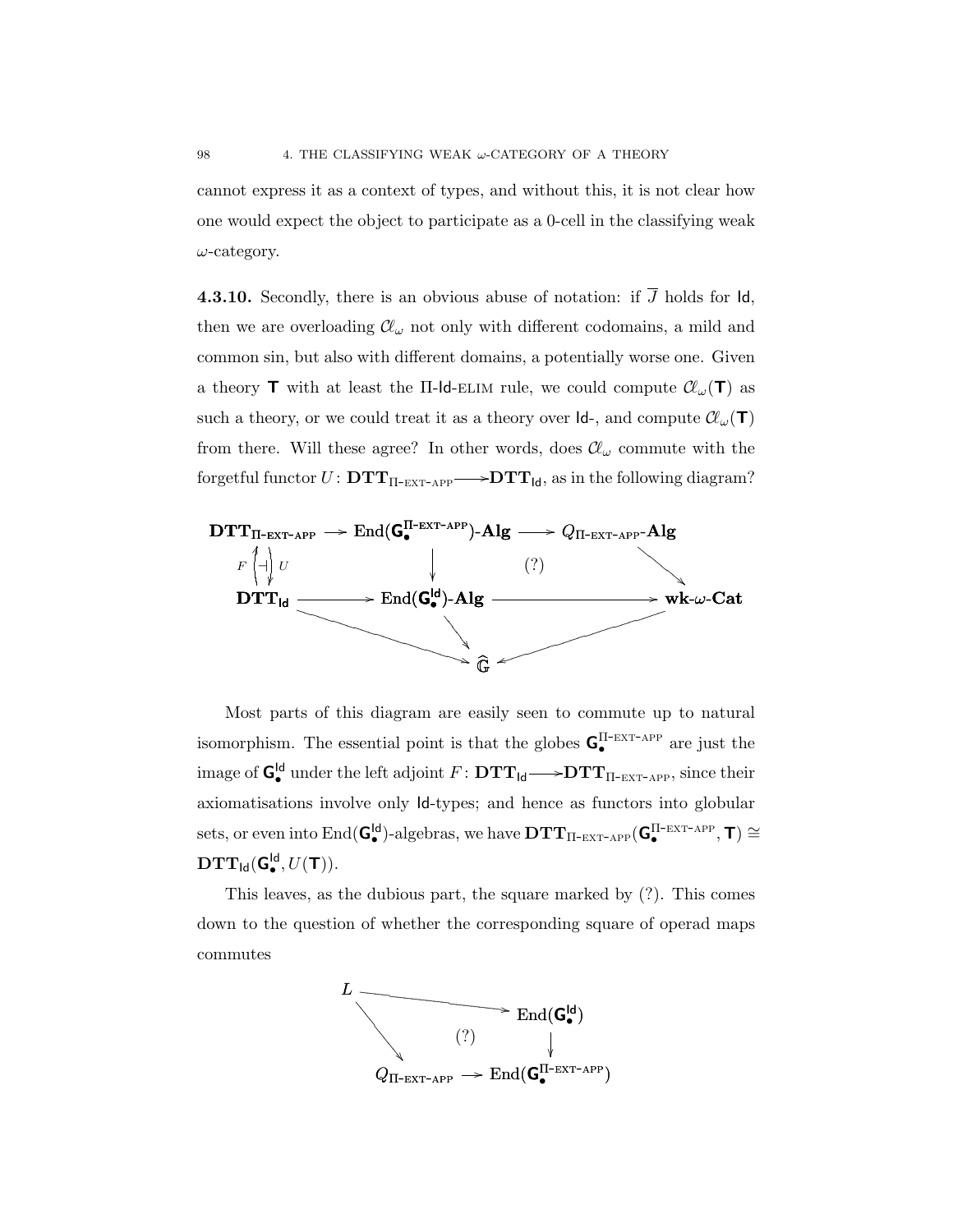and now the subtlety emerges: the maps out of  $L$  are defined in terms of the specific contractions used on  $Q_{\text{II-EXT-APP}}$ , and these in turn depend on how precisely we have implemented  $\overline{J}$ .

What we can at least see is that (by the normalisation results used in  $(4.3.1)$  $(4.3.1)$   $\text{End}(\mathbf{G}_{\bullet}^{\text{Id}}) \longrightarrow \text{End}(\mathbf{G}_{\bullet}^{\text{II-EXT-APP}})$  factors through  $Q_{\Pi\text{-EXT-APP}}$ , so it comes down to commutativity of the triangle



This will certainly hold if  $\text{End}(\mathbf{G}_{\bullet}^{\text{Id}}) \longrightarrow Q_{\Pi-\text{EXT}-\text{APP}}$  is a map of operadswith-contraction, i.e. iff it preserves the contraction; and it is fairly routine (though rather notationally fiddly) to show that if the forgetful functor  $U: \mathbf{DTT}_{\Pi\text{-EXT-APP}} \longrightarrow \mathbf{DTT}_{\mathsf{Id}}$  "preserves the implementation of J" in an appropriate sense, then this will be the case.

However, it seems unlikely to the present author that the implementation of  $\overline{J}$  given above for theories with  $\Pi$ -EXT-APP could be preserved by U. This defect can (as often in problems with contractions) be finessed by some ad hoc modification of the contractions on the operads involved; but essentially, this is a problem that should be resolved not by strict-higher-categorical fiddling, but by the theory of weak higher-categorical equivalence, under which the squares marked  $(?)$  would commute up to weak equivalence. In lieu of the development of this theory, then, we leave a resolution of this problem aside for now.

Such tools should also allow one to address the question of when  $\Pi \mathcal{U}_{\omega}$ may be equivalent to  $\mathcal{C}\!\ell_{\omega}$ .

4.3.11. Finally, there is an abuse of terminology: what, if anything, does the classifying weak  $\omega$ -category classify?

As given at present, in the form of the functors  ${}^{(\Pi)}\mathcal{C}\!\ell_\omega\colon\mathbf{DTT_\Phi}{\longrightarrow}\mathbf{wk}\text{-}\omega\text{-}\mathbf{Cat}$ above, it cannot classify anything: that is, it cannot have a right adjoint,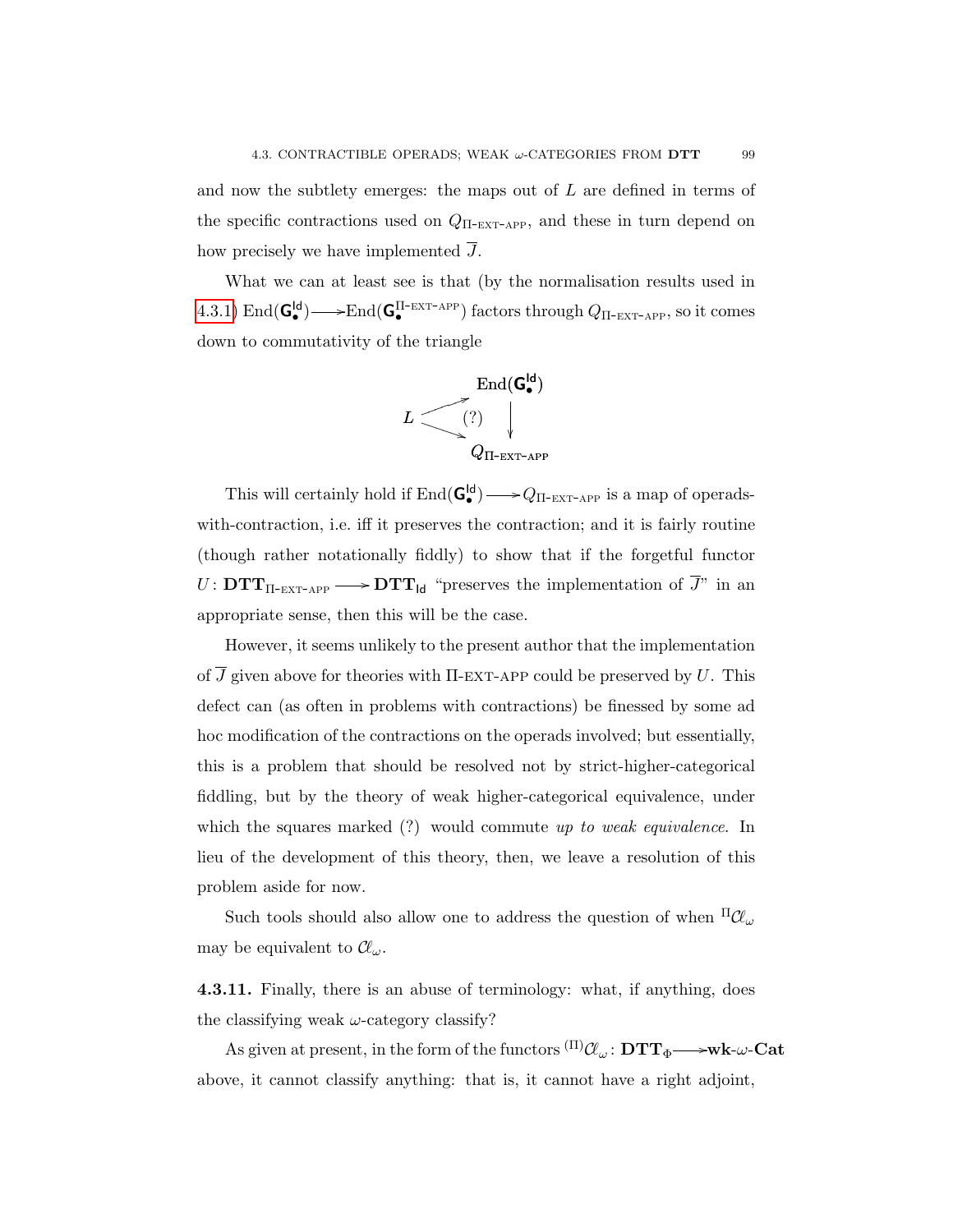since it does not preserve the initial object, nor a left, since it does not preserve the terminal object. (The initial theory in  $DTT_{\Phi}$  is  $\mathbf{T}_{\Phi}$ , whose  $\mathcal{C}\!\ell_{\omega}$  is certainly non-empty, containing the empty context  $\diamond$  as a 0-cell, and so is not initial in  $w\mathbf{k}\text{-}\omega\text{-}\mathbf{Cat}$ . Similarly, the terminal theory in each  $\mathbf{DTT}_{\Phi}$  has one context of each length  $l \in \mathbb{N}$ , and so its  $\mathcal{C}_{\omega}$  will have N-many 0-cells.)

However, this is not surprising: in the passage from type theories to weak  $\omega$ -categories, we have forgotten much structure (and co-structure). One of the next important steps in the current program should be the axiomatisation of higher-categorical structure corresponding to the structure on the type theories, in such a way that the classifying  $\omega$ -categories of theories carry such structure, and (hopefully) do indeed appropriately classify some kind of models in these structured higher categories.

For the 2-truncated case, this is well-worked-out in [[Gar09c](#page-109-4)]. However, in higher dimensions, the understanding of appropriate "weak logical structure" is at a very early stage of development; so this too is a story for another day.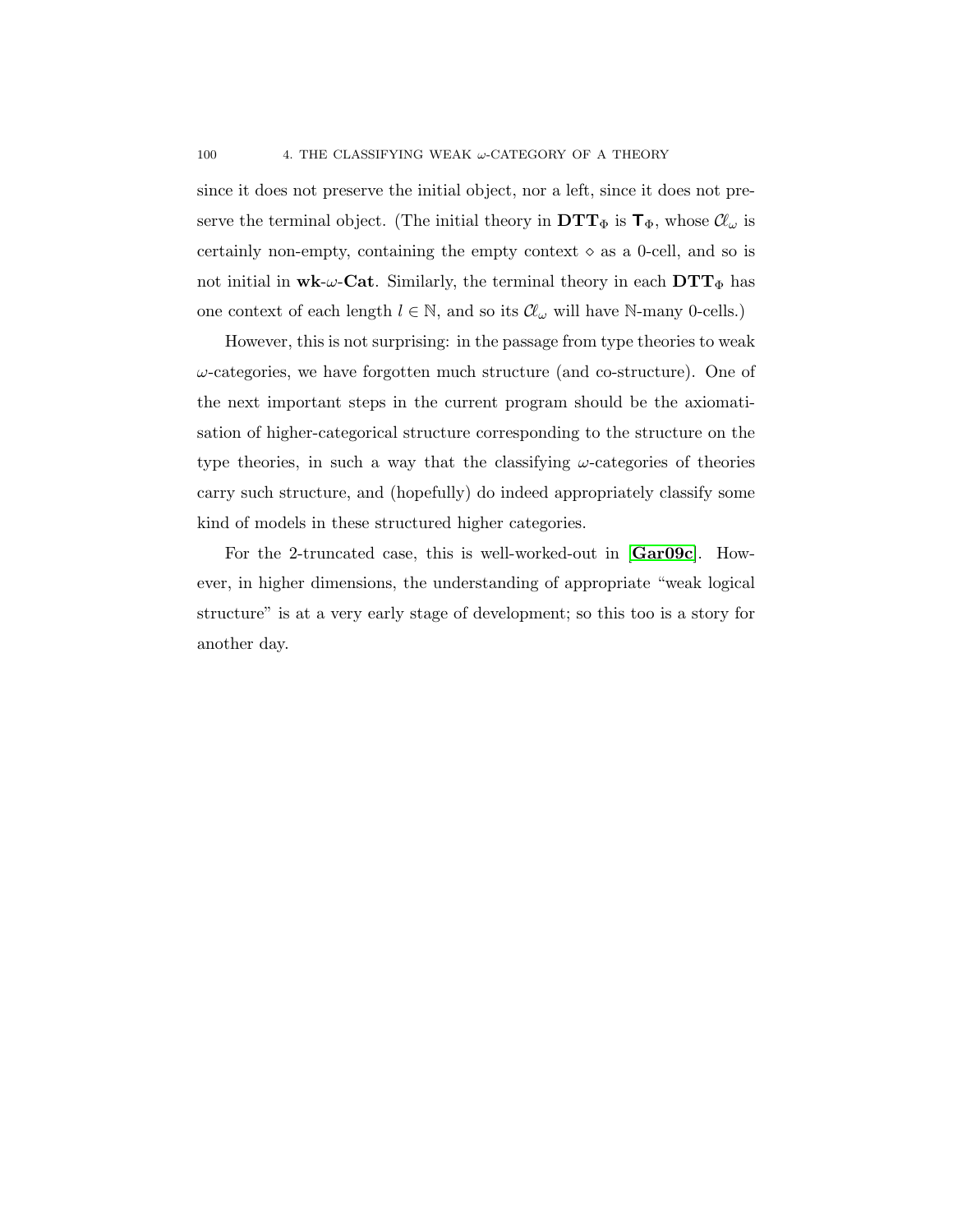## Bibliography

- [AHW09] Steve Awodey, Pieter Hofstra, and Michael A. Warren, *Martin-Löf complexes*, submitted, 2009, [arXiv:0906.4521](http://arxiv.org/abs/0906.4521).
- [AM06] Thorsten Altenkirch and Conor McBride, *Towards observational type theory*, Manuscript, available online, February 2006.
- [AMS07] Thorsten Altenkirch, Conor McBride, and Wouter Swierstra, Observational equality, now!, PLPV '07: Proceedings of the 2007 workshop on Programming languages meets program verification (New York, NY, USA), ACM, 2007, pp. 57–68, [doi:http://doi.acm.org/10.1145/1292597.1292608](http://dx.doi.org/http://doi.acm.org/10.1145/1292597.1292608).
- [AR94] Jiří Adámek and Jiří Rosický, Locally presentable and accessible categories, London Mathematical Society Lecture Note Series, vol. 189, Cambridge University Press, Cambridge, 1994, [doi:10.1017/CBO9780511600579](http://dx.doi.org/10.1017/CBO9780511600579). MR 1294136 (95j:18001)
- [AW09] Steve Awodey and Michael A. Warren, Homotopy theoretic models of identity types, Math. Proc. Cambridge Philos. Soc.  $146$  (2009), no. 1, 45–55, [arXiv:](http://arxiv.org/abs/0709.0248) [0709.0248](http://arxiv.org/abs/0709.0248), [doi:10.1017/S0305004108001783](http://dx.doi.org/10.1017/S0305004108001783). MR 2461866
- [Bat98] M. A. Batanin, Monoidal globular categories as a natural environment for the theory of weak n-categories, Adv. Math.  $136$  (1998), no. 1, 39–103.
- [Car78] John Cartmell, Generalised algebraic theories and contextual categories, Ph.D. thesis, Oxford, 1978.
- [Car86] , Generalised algebraic theories and contextual categories, Ann. Pure Appl. Logic 32 (1986), no. 3, 209–243.
- [CL04] Eugenia Cheng and Aaron Lauda, Higher dimensional categories: an illustrated guide book, 2004, [http://www.cheng.staff.shef.ac.uk/guidebook/](http://www.cheng.staff.shef.ac.uk/guidebook/index.html) [index.html](http://www.cheng.staff.shef.ac.uk/guidebook/index.html).
- [Dyb96] Peter Dybjer, Internal type theory, Types for proofs and programs (Torino, 1995), Lecture Notes in Comput. Sci., vol. 1158, Springer, Berlin, 1996, pp. 120–134. MR 1474535 (98e:03040)
- [Gar08] Richard Garner, Homomorphisms of higher categories, submitted, 2008, [arXiv:0810.4450](http://arxiv.org/abs/0810.4450).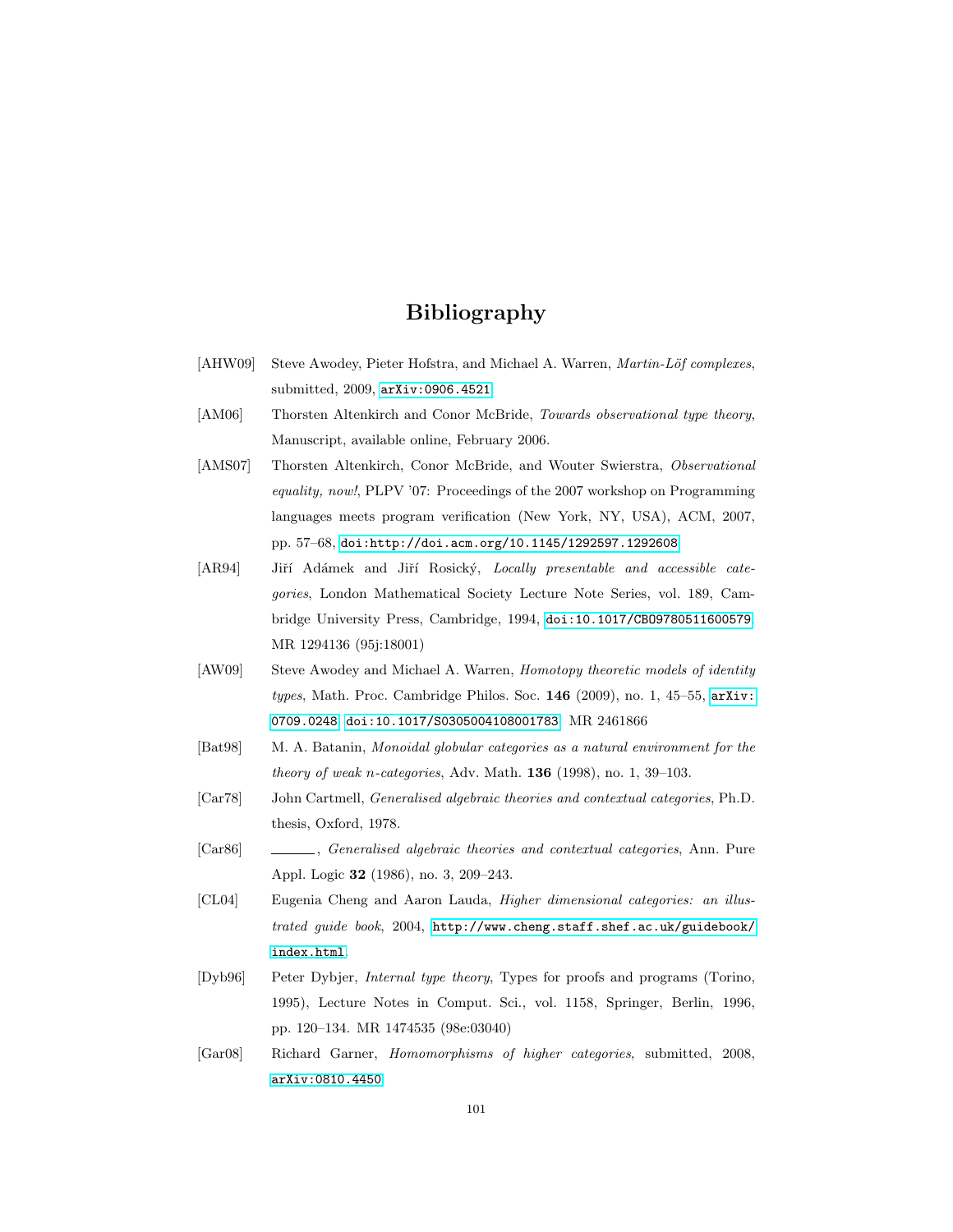## 102 BIBLIOGRAPHY

- [Gar09a] , A homotopy-theoretic universal property of Leinster's operad for weak  $\omega$ -categories, Math. Proc. Cambridge Philos. Soc. 147 (2009), no. 3, 615–628, [doi:10.1017/S030500410900259X](http://dx.doi.org/10.1017/S030500410900259X). MR 2557146 (2010j:18030)
- [Gar09b]  $\Box$ , On the strength of dependent products in the type theory of Martin- $L\ddot{o}f$ , Ann. Pure Appl. Logic 160 (2009), no. 1, 1-12, [doi:10.1016/j.apal.](http://dx.doi.org/10.1016/j.apal.2008.12.003) [2008.12.003](http://dx.doi.org/10.1016/j.apal.2008.12.003). MR 2525970 (2010m:03016)
- [Gar09c] , Two-dimensional models of type theory, Math. Structures Comput. Sci. 19 (2009), no. 4, 687–736, [arXiv:0808.2122](http://arxiv.org/abs/0808.2122), [doi:10.1017/](http://dx.doi.org/10.1017/S0960129509007646) [S0960129509007646](http://dx.doi.org/10.1017/S0960129509007646). MR 2525957
- [Gar09d] , Understanding the small object argument, Appl. Categ. Structures 17 (2009), no. 3, 247–285, [doi:10.1007/s10485-008-9137-4](http://dx.doi.org/10.1007/s10485-008-9137-4). MR 2506256 (2010a:18005)
- [GG08] Nicola Gambino and Richard Garner, The identity type weak factorisation system, Theoret. Comput. Sci. 409 (2008), no. 1, 94–109, [arXiv:0803.4349](http://arxiv.org/abs/0803.4349), [doi:10.1016/j.tcs.2008.08.030](http://dx.doi.org/10.1016/j.tcs.2008.08.030). MR 2469279
- [GvdB10a] Richard Garner and Benno van den Berg, Topological and simplicial models of identity types, ACM Trans. Comput. Log. (2010), to appear, [arXiv:1007.](http://arxiv.org/abs/1007.4638v1) [4638v1](http://arxiv.org/abs/1007.4638v1).
- $[\text{GvdB10b}]$   $\_\_\_\_\_\_\$  fypes are weak  $\omega$ -groupoids, Proc. Lond. Math. Soc. (2010), Advance Access published, [arXiv:0812.0298](http://arxiv.org/abs/0812.0298), [doi:10.1112/plms/pdq026](http://dx.doi.org/10.1112/plms/pdq026), [http://plms.oxfordjournals.org/content/early/2010/10/12/plms.](http://plms.oxfordjournals.org/content/early/2010/10/12/plms.pdq026.abstract) [pdq026.abstract](http://plms.oxfordjournals.org/content/early/2010/10/12/plms.pdq026.abstract).
- [Hof97] Martin Hofmann, Syntax and semantics of dependent types, Semantics and logics of computation (Cambridge, 1995), Publ. Newton Inst., vol. 14, Cambridge Univ. Press, Cambridge, 1997, pp. 79–130, [doi:10.1017/CBO9780511526619.](http://dx.doi.org/10.1017/CBO9780511526619.004) [004](http://dx.doi.org/10.1017/CBO9780511526619.004). MR 1629519
- [Hov99] Mark Hovey, Model categories, Mathematical Surveys and Monographs, vol. 63, American Mathematical Society, Providence, RI, 1999. MR 1650134 (99h:55031)
- [HS98] Martin Hofmann and Thomas Streicher, The groupoid interpretation of type theory, Twenty-five years of constructive type theory (Venice, 1995), Oxford Logic Guides, vol. 36, Oxford Univ. Press, New York, 1998, pp. 83–111.
- [Jac93] Bart Jacobs, *Comprehension categories and the semantics of type depen*dency, Theoret. Comput. Sci. 107 (1993), no. 2, 169-207, [doi:10.1016/](http://dx.doi.org/10.1016/0304-3975(93)90169-T) [0304-3975\(93\)90169-T](http://dx.doi.org/10.1016/0304-3975(93)90169-T). MR 1201808 (94i:18009)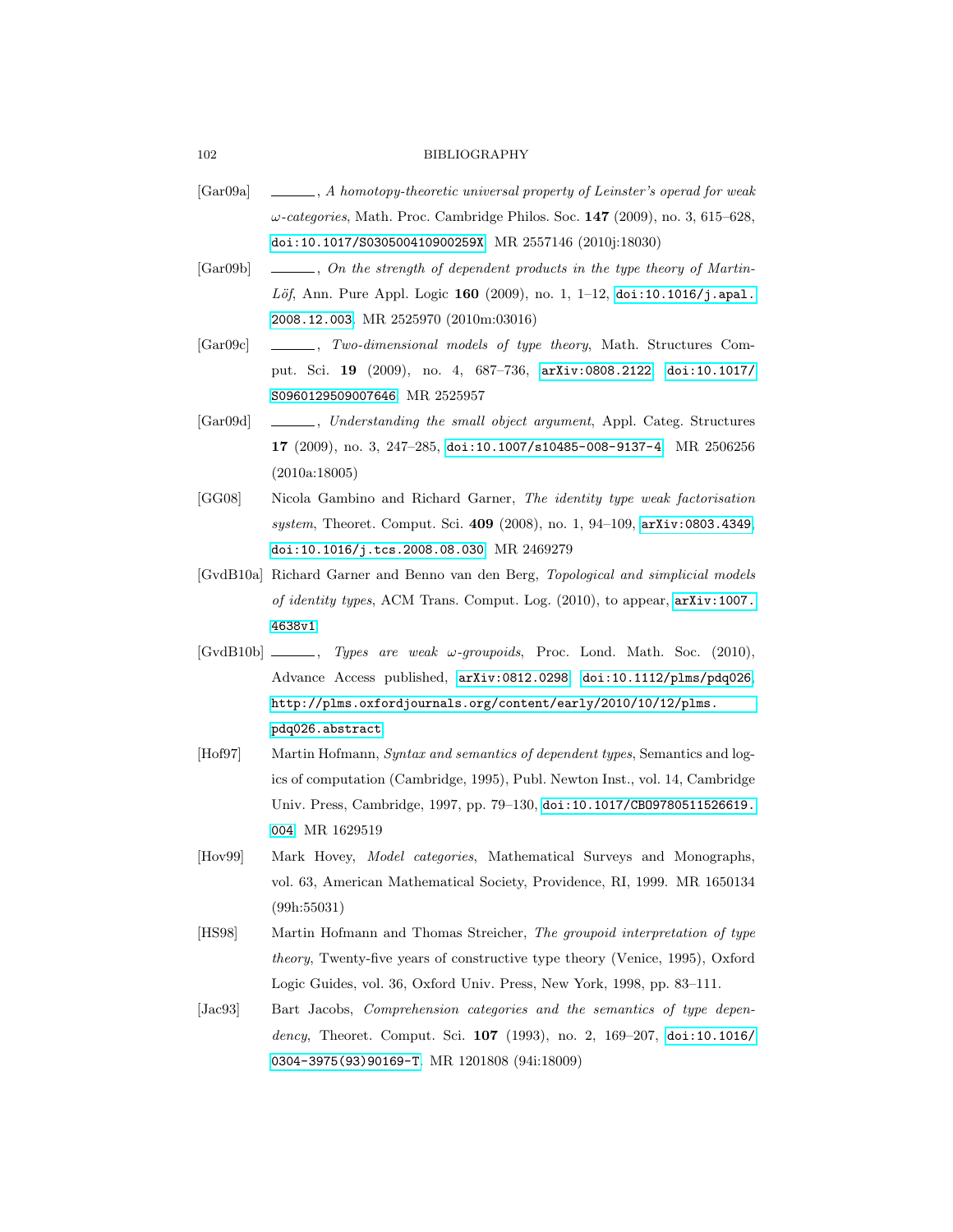## BIBLIOGRAPHY 103

- [Joh02] Peter T. Johnstone, Sketches of an elephant: a topos theory compendium. Vol. 2, Oxford Logic Guides, vol. 44, The Clarendon Press Oxford University Press, Oxford, 2002. MR 2063092 (2005g:18007)
- [Lei02] Tom Leinster, A survey of definitions of n-category, Theory Appl. Categ. 10 (2002), 1–70 (electronic), [arXiv:math/0107188](http://arxiv.org/abs/math/0107188).
- [Lei04] , Higher operads, higher categories, London Mathematical Society Lecture Note Series, vol. 298, Cambridge University Press, Cambridge, 2004, [arXiv:math/0305049](http://arxiv.org/abs/math/0305049).
- [Lum09] Peter LeFanu Lumsdaine, Weak  $\omega$ -categories from intensional type theory (conference version), Typed lambda calculi and applications (Berlin), Lecture Notes in Computer Science, vol. 5608, Springer, 2009, pp. 172–187.
- $[Lum10] \quad \underline{\hspace{2cm}}$ , Weak  $\omega$ -categories from intensional type theory, Logical Methods in Computer Science 6 (2010), no. 3:24, 1–19 (electronic), [arXiv:0812.0409v4](http://arxiv.org/abs/0812.0409v4), [doi:10.2168/LMCS-6\(3:24\)2010](http://dx.doi.org/10.2168/LMCS-6(3:24)2010), [www.lmcs-online.org/ojs/viewarticle.](www.lmcs-online.org/ojs/viewarticle.php?id=628) [php?id=628](www.lmcs-online.org/ojs/viewarticle.php?id=628).
- [ML75] Per Martin-Löf, An intuitionistic theory of types: predicative part, Logic Colloquium '73 (Bristol, 1973), North-Holland, Amsterdam, 1975, pp. 73–118. Studies in Logic and the Foundations of Mathematics, Vol. 80. MR 0387009  $(52 \; #7856)$
- [ML98] Saunders Mac Lane, Categories for the working mathematician, second ed., Graduate Texts in Mathematics, vol. 5, Springer-Verlag, New York, 1998. MR 1712872 (2001j:18001)
- [MLM94] Saunders Mac Lane and Ieke Moerdijk, Sheaves in geometry and logic, Universitext, Springer-Verlag, New York, 1994, A first introduction to topos theory, Corrected reprint of the 1992 edition. MR 1300636 (96c:03119)
- [Mog91] Eugenio Moggi, A category-theoretic account of program modules, Math. Structures Comput. Sci. 1 (1991), no. 1, 103–139. MR 1108806 (92h:68057)
- [NPS90] Bengt Nordström, Kent Petersson, and Jan M. Smith, *Programming in* Martin-Löf's type theory, International Series of Monographs on Computer Science, vol. 7, The Clarendon Press Oxford University Press, New York, 1990, An introduction. MR 1243882 (94g:68020)
- [Pit00] Andrew M. Pitts, Categorical logic, Handbook of logic in computer science, Vol. 5, Handb. Log. Comput. Sci., vol. 5, Oxford Univ. Press, New York, 2000, pp. 39–128. MR 1859470 (2002j:03078)